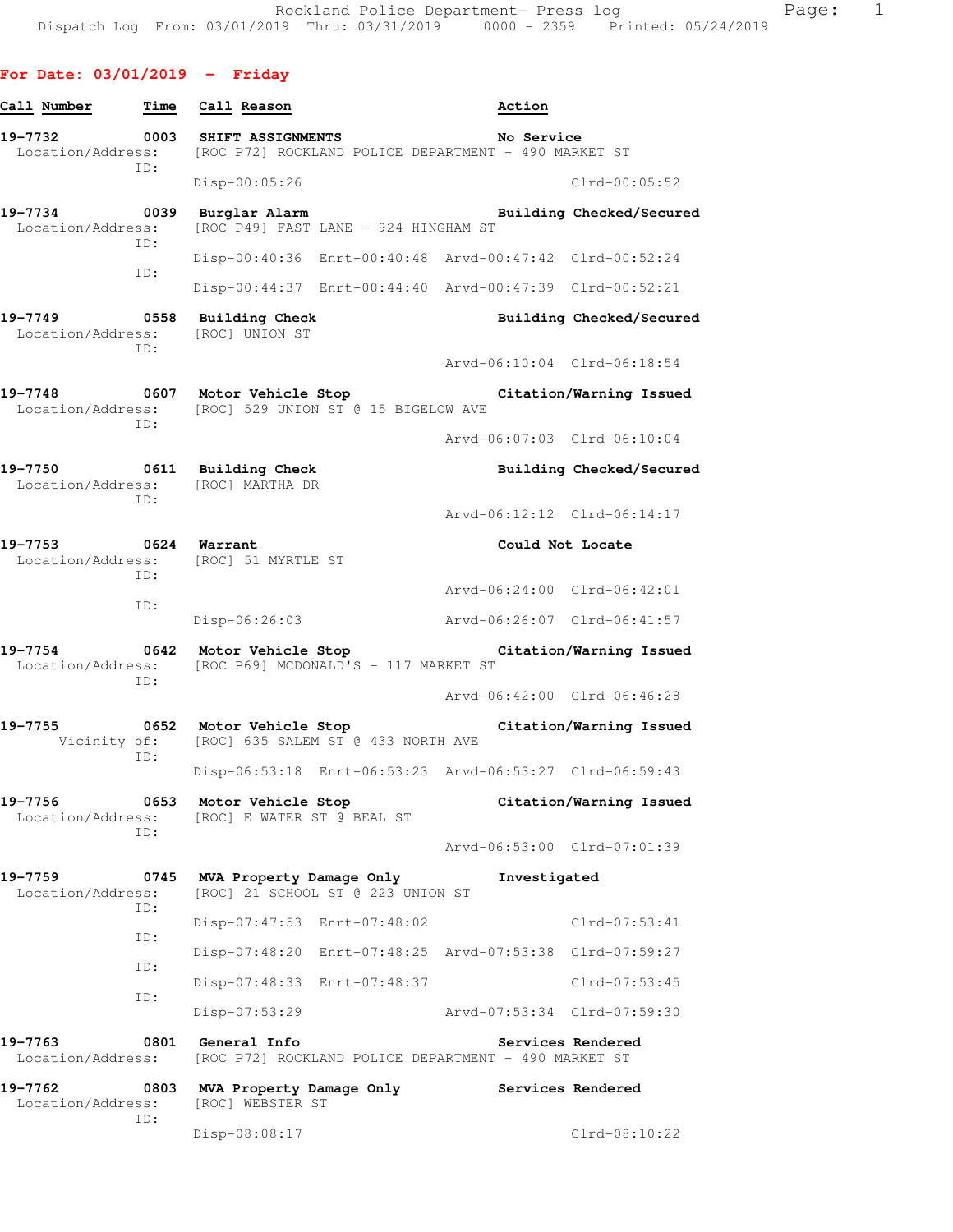19-7781 0900 Animal Complaint **19-7781** Services Rendered Location/Address: [ROC] 49 WILLOW POND DR **19-7776 0942 Building Check Services Rendered**  Location/Address: [ROC 5] COMMUNITY CENTER - 394 UNION ST ID: Arvd-09:42:37 Clrd-09:42:49 **19-7778 0953 Building Check Building Checked/Secured**  Location/Address: [ROC P75] UNION POINT - BILL DELAHUNT PKWY ID: Arvd-09:54:53 Clrd-09:55:12 19-7779 **0955** Harassment **No Service** Location/Address: [ROC] 319 FOREST ST ID: Disp-09:58:11 Arvd-09:59:51 Clrd-09:59:54 **19-7782 1033 Motor Vehicle Stop Investigated**  Location/Address: [ROC] CENTRE AVE ID: Arvd-10:33:00 Clrd-10:40:48 ID: Disp-10:36:27 Arvd-10:36:30 Clrd-10:40:40 ID: Disp-10:36:38 Arvd-10:36:42 Clrd-10:40:43 ID: Disp-10:40:30 Arvd-10:40:35 Clrd-10:40:51 **19-7785 1103 Follow-Up Investigation Investigated**  Location/Address: [ROC] 113 MARKET ST Apt. #27 ID: Arvd-11:03:00 Clrd-11:26:57 **19-7789 1120 Motor Vehicle Stop Citation/Warning Issued**  Location/Address: [ROC] 399 SUMMER ST ID: Arvd-11:20:00 Clrd-11:27:10 **19-7796 1203 MVA Property Damage Only Services Rendered**  Location/Address: [ROC] 145 UNION ST ID: Disp-12:03:39 Enrt-12:03:48 Arvd-12:07:07 Clrd-12:20:34 ID: Disp-12:03:39 Enrt-12:03:51 Arvd-12:07:10 Clrd-12:20:48 **19-7805 1302 Emergency Medical Transported to Hospital**  Location/Address: [ROC P106] ROCKLAND HIGH SCHOOL - 52 MACKINLAY WAY ID: Disp-13:02:50 Arvd-13:02:59 Clrd-13:53:14 Fire Unit: ROCKEN1-Pumper-Rockland Engine 1 Disp-13:03:01 Enrt-13:03:34 Arvd-13:04:35 Clrd-13:10:04 InQrtsUnavl-13:10:04 InSrvce-13:10:04 EMS Unit: ROCKAM2-Rockland A2 Disp-13:03:14 Enrt-13:03:31 Arvd-13:04:31 Clrd-13:10:31 Hosp-13:21:15 ClrHosp-14:02:50 InQrtsUnavl-14:08:55 InSrvce-14:08:58 **19-7812 1400 Motor Vehicle Stop Citation/Warning Issued**  Location/Address: [ROC] SUMMER ST ID: Arvd-14:00:00 Clrd-14:04:50 **19-7820 1404 Lost/Found Property Services Rendered**  Location/Address: [ROC P72] ROCKLAND POLICE DEPARTMENT - 490 MARKET ST **19-7830 1618 Traffic Enforcement Citation/Warning Issued**  Location/Address: [ROC] MARKET ST ID: Disp-16:20:24 Arvd-16:28:35 Clrd-19:37:45 **19-7837 1717 Motor Vehicle Stop Citation/Warning Issued**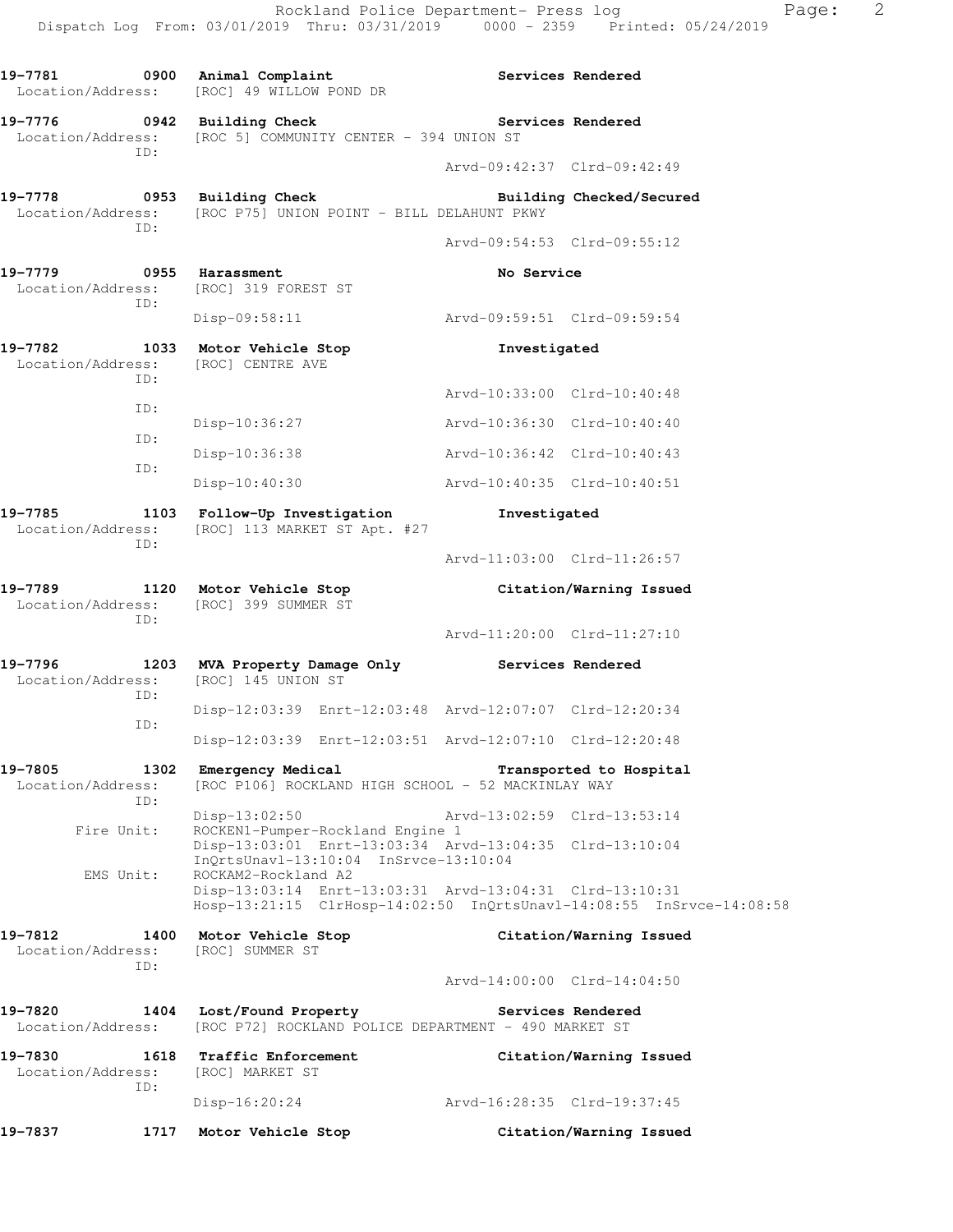Rockland Police Department- Press log Fage: 3 Dispatch Log From: 03/01/2019 Thru: 03/31/2019 0000 - 2359 Printed: 05/24/2019 Location/Address: [ROC] EAST WATER ST ID: Arvd-17:17:00 Clrd-17:20:55 19-7838 1721 911 Accidental **Investigated Investigated Investigated** [ROC] 23 TAUNTON AVE ID: Disp-17:22:37 Enrt-17:22:55 Arvd-17:23:35 Clrd-17:27:11 **19-7839 1749 Building Check Services Rendered**  Location/Address: [ROC] BILL DELAHUNT PKWY ID: Arvd-17:51:02 Clrd-17:51:26 19-7844 1853 Health & Welfare Check **Services Rendered**  Location/Address: [ROC P81] OCEAN STATE JOB LOT - 360 MARKET ST ID: Disp-18:54:59 Enrt-18:55:02 Arvd-18:56:28 Clrd-19:00:12 ID: Disp-18:56:40 Enrt-18:56:42 Arvd-18:56:43 Clrd-19:00:10 **19-7851 1943 Burglar Alarm Cancelled Enroute**  Location/Address: [ROC] 16 MAGNOLIA DR ID: Disp-19:44:22 Enrt-19:44:26 Clrd-19:44:28 **19-7852 2006 Traffic Enforcement Citation/Warning Issued**  Location/Address: [ROC] 200 MARKET ST ID: Arvd-20:06:00 Clrd-20:15:35 ID: Disp-20:17:05 Arvd-20:17:08 Clrd-23:58:05 **19-7854 2010 911 Accidental Services Rendered**  Location/Address: [ROC] 40 MORNINGSIDE DR ID: Disp-20:10:36 Enrt-20:10:44 Clrd-20:15:57 ID: Disp-20:14:10 Arvd-20:14:16 Clrd-20:15:53 **19-7858 2049 Suspicious Activity Sent On Way**  Location/Address: [ROC 66] REEDS POND PARK - 80 MARKET ST ID: Arvd-20:49:00 Clrd-20:52:10 19-7870 2318 Emergency Medical **Example 19-7870** Transported to Hospital Location/Address: [ROC] 323 UNION ST Fire Unit: ROCKEN1-Pumper-Rockland Engine 1 Disp-23:18:57 Enrt-23:20:14 Arvd-23:20:23 Clrd-23:23:29 InQrtsUnavl-23:24:37 InSrvce-23:24:37 EMS Unit: ROCKAM2-Rockland A2 Disp-23:19:02 Enrt-23:20:12 Arvd-23:20:23 Clrd-23:23:25 Hosp-23:34:10 ClrHosp-00:03:55 InQrtsUnavl-03/02/2019 @ 00:09:42 InSrvce-00:09:42 ID: Disp-23:19:04 Enrt-23:19:07 Arvd-23:22:10 Clrd-23:25:34 **19-7871 2321 911 Accidental Services Rendered**  Location/Address: [ROC] 55 PHILLIPS ST ID: Disp-23:23:14 Enrt-23:23:23 Arvd-23:27:05 Clrd-23:27:08 **19-7873 2352 Motor Vehicle Complaint Taken/Referred to Other Agency**  Location/Address: [ROC] WEST WATER ST **For Date: 03/02/2019 - Saturday**

**19-7876 0002 General Info Services Rendered**  Location/Address: [ROC P72] ROCKLAND POLICE DEPARTMENT - 490 MARKET ST ID:

Arvd-00:02:00 Clrd-00:06:53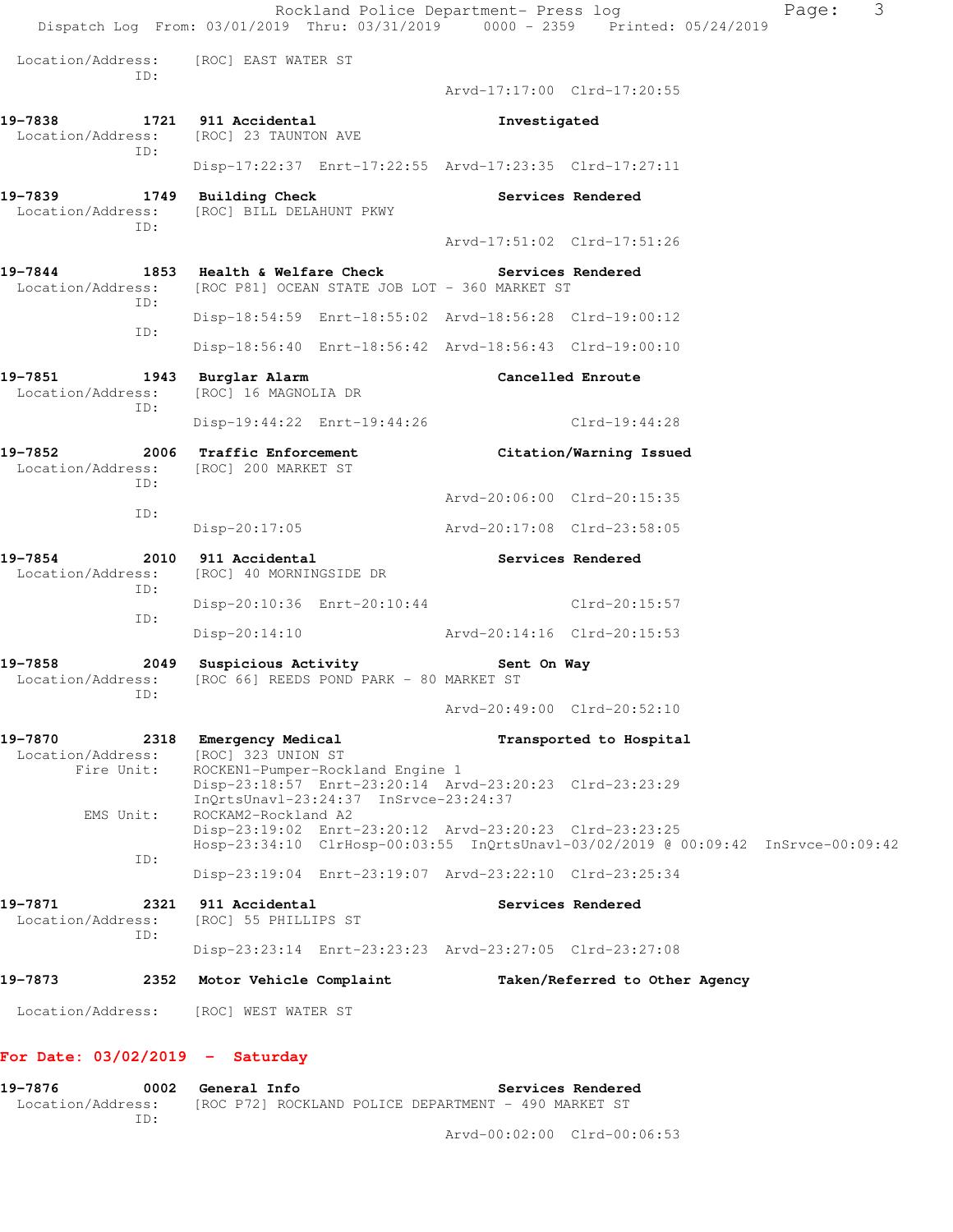Disp-01:01:49 Enrt-01:01:54 Arvd-01:04:10 Clrd-01:04:48 ID: Disp-01:01:52 Enrt-01:01:55 Arvd-01:02:38 Clrd-01:04:49 **19-7885 0146 Motor Vehicle Stop Verbal Warning**  Location/Address: [ROC] 821 UNION ST @ 1 VFW DR ID: Arvd-01:46:00 Clrd-01:49:14 **19-7886 0149 Building Check No Service**  Location/Address: [ROC] 51 MAPLE ST **19-7887 0159 Building Check No Service**  Location/Address: [ROC 5] COMMUNITY CENTER - 394 UNION ST ID: Arvd-02:00:39 Clrd-02:01:59 **19-7888 0215 Building Check No Service**  Location/Address: [ROC 60] SPRING GATE APARTMENTS - 52 HANNAH WAY ID: Arvd-02:16:33 Clrd-02:18:27 **19-7891 0545 Burglar Alarm Building Checked/Secured**  Location/Address: [ROC P85] ROCKLAND FEDERAL CREDIT UNION - 241 UNION ST ID: Disp-05:45:35 Enrt-05:46:01 Arvd-05:48:53 Clrd-05:51:11 ID: Disp-05:46:18 Enrt-05:46:21 Arvd-05:48:54 Clrd-05:51:13 19-7893 0611 Building Check **No Service** Location/Address: [ROC 5] COMMUNITY CENTER - 394 UNION ST ID: Arvd-06:12:38 Clrd-06:12:52 19-7894 0618 Building Check **No Service** Location/Address: [ROC 60] SPRING GATE APARTMENTS - 52 HANNAH WAY ID: Arvd-06:18:55 Clrd-06:20:24 19-7895 0623 Building Check **No Service**  Location/Address: [ROC] 51 MAPLE ST ID: Arvd-06:24:45 Clrd-06:25:02 **19-7896 0635 Burglar Alarm Building Checked/Secured**  Location/Address: [ROC] 45 SAW MILL LN ID: Disp-06:35:53 Enrt-06:36:02 Arvd-06:40:52 Clrd-06:46:49 **19-7902 0802 SHIFT ASSIGNMENTS Services Rendered**  Location/Address: [ROC P72] ROCKLAND POLICE DEPARTMENT - 490 MARKET ST ID: Disp-08:07:44 Clrd-08:08:58 ID: Disp-08:07:44 Clrd-08:09:03 ID: Disp-08:07:44 Clrd-08:09:06 ID: Disp-08:07:44 Clrd-08:09:11

19-7908 **0918** Suspicious Activity **19-7908** Services Rendered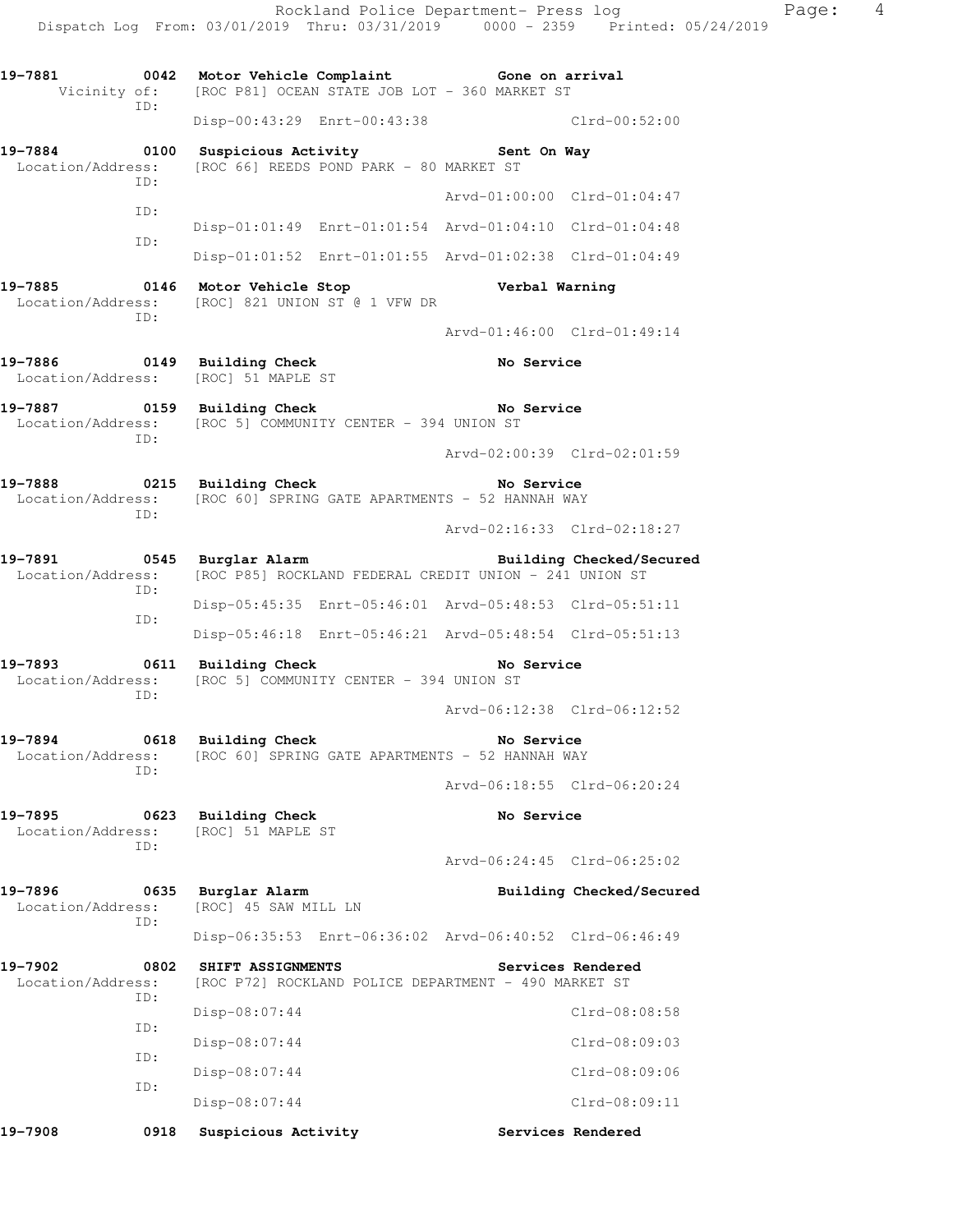|                                     |             | Rockland Police Department- Press log<br>Dispatch Log From: 03/01/2019 Thru: 03/31/2019 0000 - 2359 Printed: 05/24/2019 |                             |                             | Page: | 5 |
|-------------------------------------|-------------|-------------------------------------------------------------------------------------------------------------------------|-----------------------------|-----------------------------|-------|---|
|                                     |             | Vicinity of: [ROC] 1126 UNION ST                                                                                        |                             |                             |       |   |
|                                     | ID:         |                                                                                                                         | Arvd-09:18:00 Clrd-09:49:02 |                             |       |   |
|                                     | ID:         | Disp-09:21:42 Enrt-09:21:48 Arvd-09:26:23 Clrd-09:43:29                                                                 |                             |                             |       |   |
|                                     | ID:         | Disp-09:24:37                                                                                                           | Arvd-09:24:43 Clrd-09:41:48 |                             |       |   |
| 19-7914                             | 0952        | <b>Traffic Enforcement</b><br>Location/Address: [ROC] 29 BIRCH BOTTOM CIR                                               | Investigated                |                             |       |   |
|                                     | ID:         |                                                                                                                         | Arvd-09:52:00 Clrd-09:59:06 |                             |       |   |
| 19-7918                             |             | 1004 Disabled Motor Vehicle<br>Location/Address: [ROC] 14 LONGWATER DR @ 88 POND ST                                     | Vehicle Towed               |                             |       |   |
|                                     | ID:         |                                                                                                                         | Arvd-10:04:00 Clrd-11:01:49 |                             |       |   |
| 19-7919                             |             | 1007 Traffic Enforcement<br>Location/Address: [ROC] 20 ELEANOR LN                                                       |                             | Services Rendered           |       |   |
|                                     | ID:         | Disp-10:10:01 Arvd-10:10:21 Clrd-10:13:17                                                                               |                             |                             |       |   |
| 19-7921                             | ID:         | 1013 Traffic Enforcement<br>Location/Address: [ROC P72] ROCKLAND POLICE DEPARTMENT - 490 MARKET ST                      |                             | Services Rendered           |       |   |
|                                     | ID:         |                                                                                                                         | Arvd-10:13:00 Clrd-10:25:20 |                             |       |   |
|                                     | ID:         | $Disp-10:34:53$                                                                                                         | Arvd-10:35:00 Clrd-13:37:07 |                             |       |   |
|                                     |             | Disp-14:01:38                                                                                                           | Arvd-14:01:43 Clrd-14:10:25 |                             |       |   |
| 19-7923<br>Location/Address:<br>ID: |             | 1021 Motor Vehicle Complaint Services Rendered<br>[ROC] 1 CARLYS WAY                                                    |                             |                             |       |   |
|                                     |             | Disp-10:25:48                                                                                                           | Arvd-10:25:56 Clrd-10:34:34 |                             |       |   |
| 19-7928                             |             | 1058 Motor Vehicle Complaint Tnvestigated<br>Location/Address: [ROC] 16 LINDEN ST                                       |                             |                             |       |   |
| 19-7944                             | ID:         | 1326 Lockout<br>Location/Address: [ROC] MEMORIAL PARK SCHOOL - 1 COL BRIAN DUFFY WAY                                    |                             | Services Rendered           |       |   |
|                                     | ID:         | Disp-13:28:28 Enrt-13:28:41                                                                                             |                             | Clrd-13:30:07               |       |   |
|                                     | ID:         | Disp-13:36:29 Enrt-13:36:32                                                                                             |                             | Clrd-13:39:13               |       |   |
|                                     |             | $Disp-13:39:05$                                                                                                         | Arvd-13:39:09 Clrd-13:40:27 |                             |       |   |
| 19-7945<br>Vicinity of:             | 1326<br>ID: | Health & Welfare Check<br>[ROC] HINGHAM ST                                                                              |                             | Could Not Locate            |       |   |
|                                     | ID:         | $Disp-13:30:18$                                                                                                         | Arvd-13:30:21 Clrd-13:57:29 |                             |       |   |
|                                     | ID:         | Disp-13:35:31 Enrt-13:35:34                                                                                             |                             | Clrd-13:38:56               |       |   |
|                                     | ID:         | Disp-13:35:38                                                                                                           |                             | Clrd-13:36:22               |       |   |
|                                     | ID:         | $Disp-13:37:30$                                                                                                         | Arvd-13:37:39 Clrd-13:57:26 |                             |       |   |
|                                     | ID:         | $Disp-13:39:19$                                                                                                         | Arvd-13:39:22 Clrd-13:57:23 |                             |       |   |
|                                     |             |                                                                                                                         |                             | Arvd-13:46:12 Clrd-13:49:05 |       |   |
| 19-7946<br>Location/Address:        | 1328<br>ID: | Burglar Alarm<br>[ROC P85] ROCKLAND FEDERAL CREDIT UNION - 241 UNION ST                                                 |                             | Cancelled Enroute           |       |   |
|                                     | ID:         | Disp-13:30:28 Enrt-13:30:55                                                                                             |                             | Clrd-13:34:52               |       |   |
|                                     |             | Disp-13:30:32                                                                                                           | Arvd-13:30:52 Clrd-13:34:20 |                             |       |   |
| 19–7949                             | 1435        | Assist Public                                                                                                           |                             | Provided Assistance         |       |   |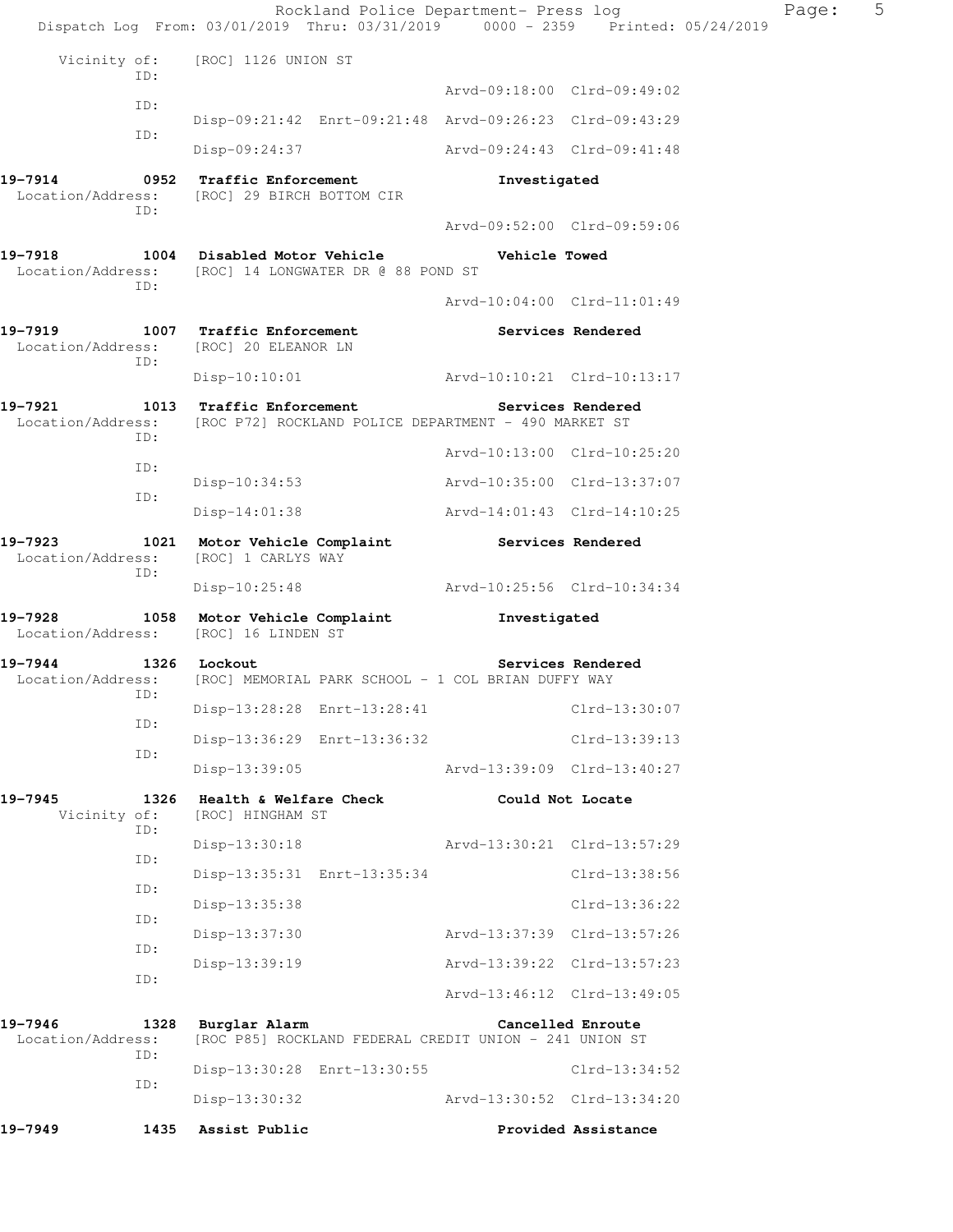Rockland Police Department- Press log extending Page: 6 Dispatch Log From: 03/01/2019 Thru: 03/31/2019 0000 - 2359 Printed: 05/24/2019 Location/Address: [ROC] 141 WEYMOUTH ST @ 73 RESERVOIR PARK DR ID: Arvd-14:35:00 Clrd-14:42:26 19-7952 1510 Burglar Alarm **19-7952 19-7952**  Location/Address: [ROC] 98 DAMON RD ID: Disp-15:10:55 Enrt-15:11:19 Arvd-15:14:41 Clrd-15:18:00 ID: Disp-15:15:21 Arvd-15:15:23 Clrd-15:17:58 **19-7955 1600 SHIFT ASSIGNMENTS No Service**  Location/Address: [ROC P72] ROCKLAND POLICE DEPARTMENT - 490 MARKET ST ID: Arvd-16:00:00 Clrd-16:04:11 **19-7959 1628 911 Hang Up Could Not Locate**  Location/Address: [ROC] 38 MORNINGSIDE DR ID: Disp-16:30:38 Enrt-16:30:43 Arvd-16:38:45 Clrd-16:41:17 **19-7966 1725 Motor Vehicle Complaint Report Follows**  Location/Address: [ROC] HINGHAM ST ID: Disp-17:29:46 Enrt-17:29:49 Arvd-17:30:45 Clrd-17:50:32 ID: Disp-17:29:59 Enrt-17:30:01 Arvd-17:30:47 Clrd-17:52:32 **19-7973 1819 Assist Fire Department Transported to Hospital**  Location/Address: [ROC] 365 UNION ST ID: Disp-18:20:39 Enrt-18:20:42 Arvd-18:22:26 Clrd-18:26:52 ID: Disp-18:20:45 Enrt-18:20:48 Arvd-18:22:36 Clrd-18:26:53 **19-7975 1929 Building Check Services Rendered**  Location/Address: [ROC 5] COMMUNITY CENTER - 394 UNION ST ID: Arvd-19:30:47 Clrd-19:33:18 **19-7976 1934 Building Check Services Rendered**  Location/Address: [ROC] EMERSON SHOE LOFTS - 51 MAPLE ST ID: Arvd-19:36:13 Clrd-19:38:46 **19-7977 1947 Building Check Services Rendered**  Location/Address: [ROC P75] UNION POINT - BILL DELAHUNT PKWY ID: Arvd-19:48:19 Clrd-19:55:54 19-7980 2037 Building Check **Services Rendered**  Location/Address: [ROC 5] COMMUNITY CENTER - 394 UNION ST ID: Arvd-20:38:14 Clrd-20:39:26 19-7982 2101 911 Hang Up **Services Rendered** Location/Address: [ROC P47] BEST WESTERN - 909 HINGHAM ST ID: Disp-21:03:21 Enrt-21:03:26 Arvd-21:08:31 Clrd-21:14:05 ID: Disp-21:08:40 Arvd-21:08:43 Clrd-21:14:03 **19-7983 2123 Building Check Services Rendered**  Location/Address: [ROC 60] SPRING GATE APARTMENTS - 52 HANNAH WAY ID: Arvd-21:27:42 Clrd-21:29:53 **19-7986 2150 MVA Property Damage Only Paper Exchange**  Location/Address: [ROC] 343 LEVIN RD ID: Arvd-21:50:00 Clrd-22:00:18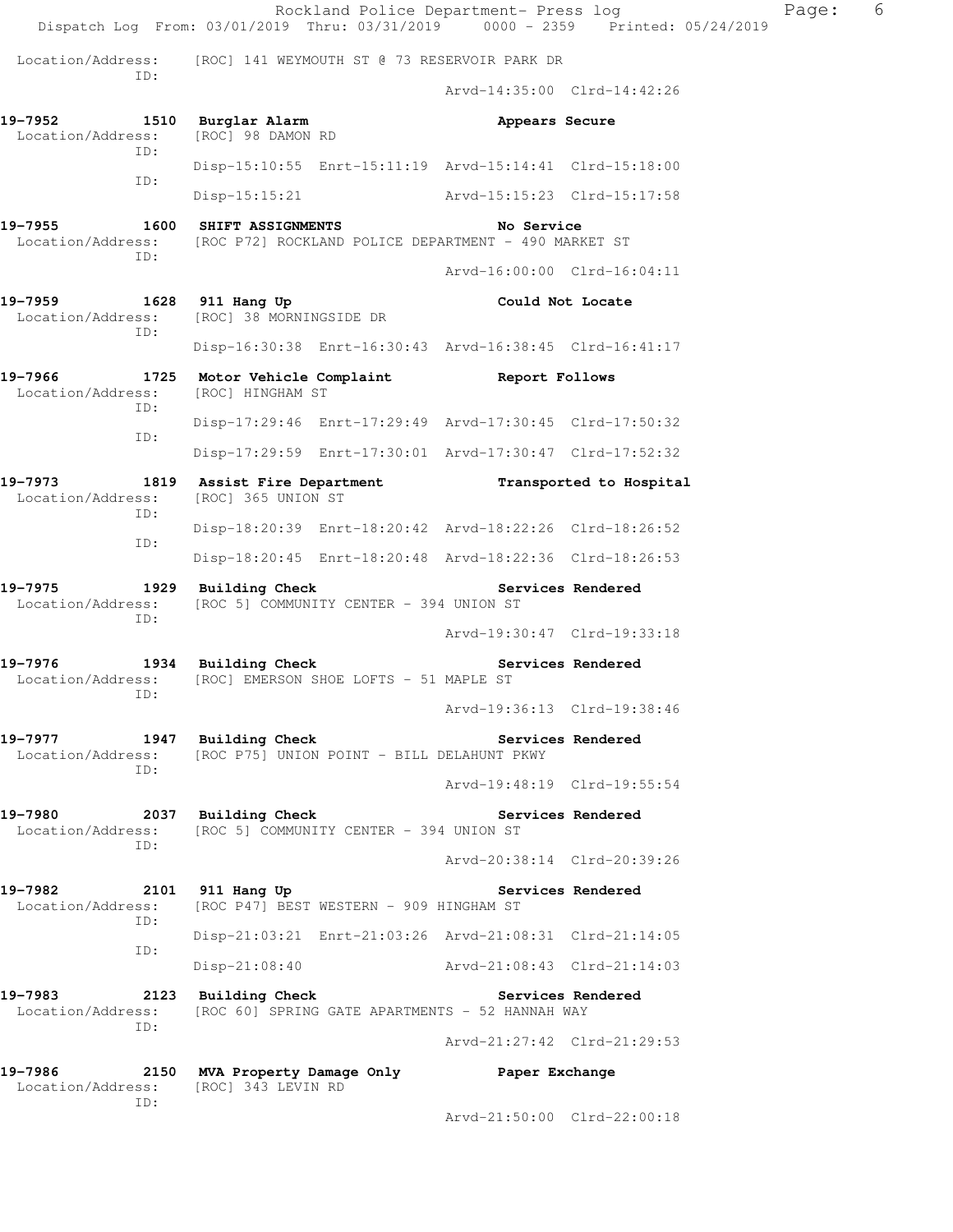Rockland Police Department- Press log Fage: 7 Dispatch Log From: 03/01/2019 Thru: 03/31/2019 0000 - 2359 Printed: 05/24/2019

| 19-7987<br>Location/Address: | 2206<br>ID: | Unwanted Party<br>[ROC] 321 UNION ST Apt. #2 |                             | Peace Restored                                          |                             |
|------------------------------|-------------|----------------------------------------------|-----------------------------|---------------------------------------------------------|-----------------------------|
|                              |             | $Disp-22:06:52$                              |                             |                                                         | Arvd-22:07:09 Clrd-22:39:50 |
|                              | ID:         | $Disp-22:07:06$                              |                             | Arvd-22:07:12 Clrd-22:39:49                             |                             |
| 19-7991<br>Location/Address: | 2241<br>TD: | Assist Public<br>[ROC] 68 PLAIN ST           |                             |                                                         | Services Rendered           |
|                              |             |                                              | Disp-22:43:18 Enrt-22:43:20 |                                                         | $Clrd-22:45:50$             |
|                              | ID:         |                                              |                             | Disp-22:57:25 Enrt-22:57:28 Arvd-22:59:51 Clrd-23:02:47 |                             |
| 19-7992<br>Location/Address: | 2245<br>TD: | Unwanted Party<br>[ROC] 12 LINDEN ST         |                             | Peace Restored                                          |                             |
|                              | ID:         |                                              |                             | Disp-22:45:47 Enrt-22:46:11 Arvd-22:49:50 Clrd-22:56:49 |                             |
|                              |             |                                              |                             | Disp-22:46:14 Enrt-22:46:16 Arvd-22:47:11 Clrd-22:56:57 |                             |
|                              | ID:<br>ID:  |                                              |                             | Disp-22:47:22 Enrt-22:47:27 Arvd-22:47:49 Clrd-22:56:47 |                             |
|                              |             | $Disp-22:48:50$                              |                             |                                                         | Arvd-22:48:53 Clrd-22:56:55 |

# **For Date: 03/03/2019 - Sunday**

| 19-7994<br>0003                                                            | SHIFT ASSIGNMENTS               | No Service<br>Location/Address: [ROC P72] ROCKLAND POLICE DEPARTMENT - 490 MARKET ST        |  |  |  |  |
|----------------------------------------------------------------------------|---------------------------------|---------------------------------------------------------------------------------------------|--|--|--|--|
| 19-8004 0212 Building Check<br>Location/Address: [ROC] MARTHA DR<br>TD:    |                                 | Investigated                                                                                |  |  |  |  |
|                                                                            |                                 | Arvd-02:13:08 Clrd-02:13:25                                                                 |  |  |  |  |
| 19-8005 0216 Building Check<br>Location/Address: [ROC] UNION ST<br>TD:     |                                 | Investigated                                                                                |  |  |  |  |
|                                                                            |                                 | Arvd-02:17:54 Clrd-02:18:02                                                                 |  |  |  |  |
| 19-8006 0220 Building Check<br>Location/Address: [ROC] MAPLE ST<br>ID:     |                                 | Investigated                                                                                |  |  |  |  |
|                                                                            |                                 | Arvd-02:21:20 Clrd-02:21:28                                                                 |  |  |  |  |
| 19-8009 0608 Building Check<br>Location/Address: [ROC] MARTHA DR<br>TD:    |                                 | Investigated                                                                                |  |  |  |  |
|                                                                            |                                 | Arvd-06:08:57 Clrd-06:09:08                                                                 |  |  |  |  |
| 19-8011 0613 Building Check<br>Location/Address: [ROC] MAPLE ST<br>ID:     |                                 | Investigated                                                                                |  |  |  |  |
|                                                                            |                                 | Arvd-06:13:36 Clrd-06:13:45                                                                 |  |  |  |  |
| 19-8014                                                                    | 0756 General Info               | Services Rendered<br>Location/Address: [ROC P72] ROCKLAND POLICE DEPARTMENT - 490 MARKET ST |  |  |  |  |
| 19-8027 1035 Motor Vehicle Stop<br>Location/Address: [ROC] GROVE ST<br>TD: |                                 | Verbal Warning                                                                              |  |  |  |  |
|                                                                            |                                 | Arvd-10:35:00 Clrd-10:38:05                                                                 |  |  |  |  |
| 19-8030<br>Location/Address: [ROC] 687 BEECH ST<br>TD:                     | 1053 Motor Vehicle Stop         | Verbal Warning                                                                              |  |  |  |  |
|                                                                            |                                 | Arvd-10:53:00 Clrd-10:55:52                                                                 |  |  |  |  |
| 19-8035 1133 911 Hang Up                                                   | Vicinity of: [ROC] 305 UNION ST | No Service                                                                                  |  |  |  |  |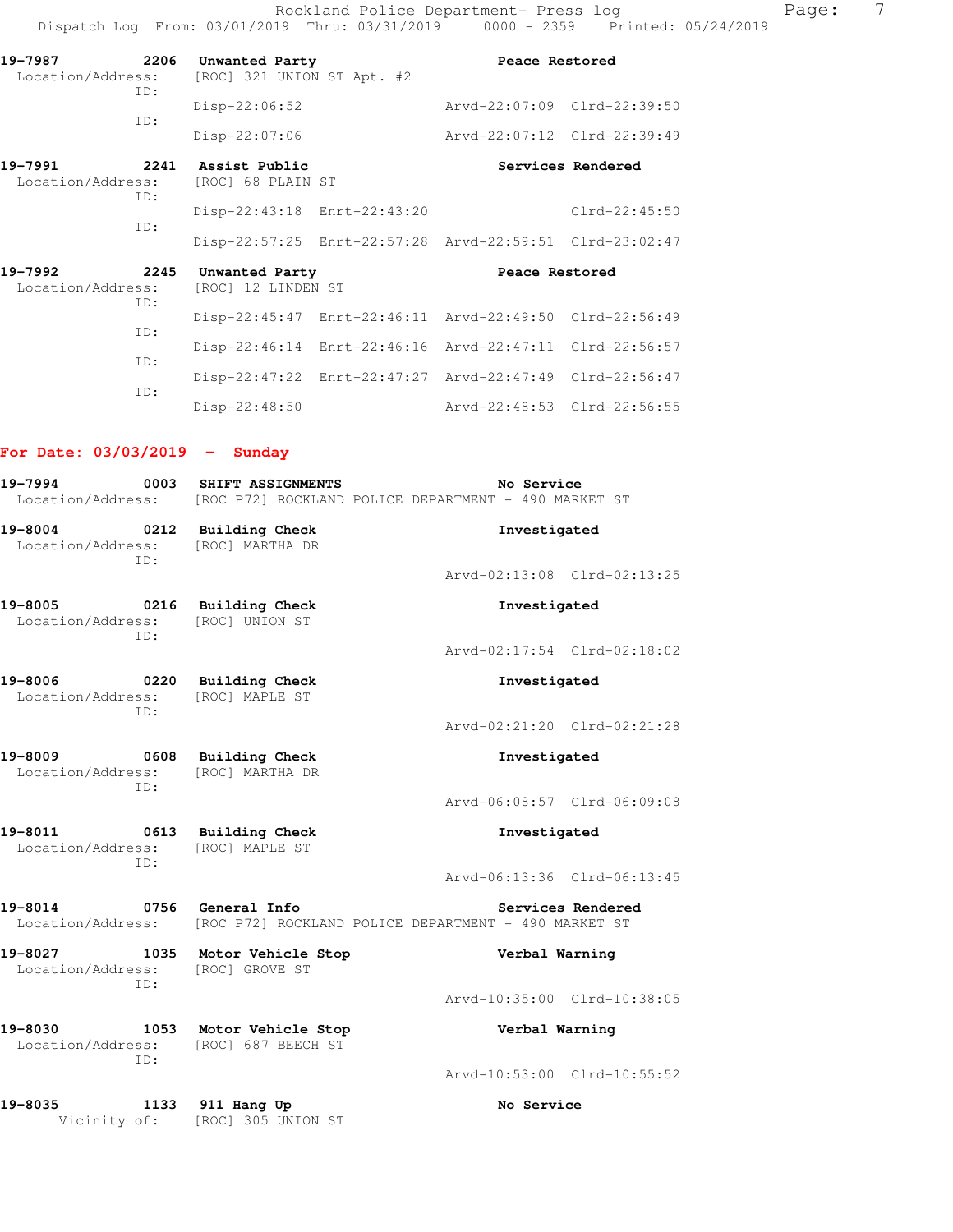|                                                                           |                                                |                                                         |                                                                                                 | Dispatch Log From: 03/01/2019 Thru: 03/31/2019 0000 - 2359 Printed: 05/24/2019 |  |
|---------------------------------------------------------------------------|------------------------------------------------|---------------------------------------------------------|-------------------------------------------------------------------------------------------------|--------------------------------------------------------------------------------|--|
| 19-8047 1412 Disturbance<br>Location/Address: [ROC] 25 TAUNTON AVE<br>ID: |                                                |                                                         |                                                                                                 | Services Rendered                                                              |  |
|                                                                           |                                                | Disp-14:14:05 Enrt-14:14:29 Arvd-14:15:58 Clrd-14:43:33 |                                                                                                 |                                                                                |  |
| ID:                                                                       |                                                | Disp-14:14:10 Enrt-14:14:31 Arvd-14:16:01 Clrd-15:02:53 |                                                                                                 |                                                                                |  |
| 19-8053<br>1542<br>Location/Address:<br>ID:                               | Threats<br>[ROC] 42 MARTHA DR                  |                                                         | Peace Restored                                                                                  |                                                                                |  |
| ID:                                                                       | Disp-15:46:27                                  |                                                         | Arvd-15:46:36 Clrd-15:57:55                                                                     |                                                                                |  |
|                                                                           | Disp-15:46:27                                  |                                                         | Arvd-15:46:33 Clrd-15:56:21                                                                     |                                                                                |  |
| 19-8058                                                                   | 1651 Building Check                            |                                                         |                                                                                                 | 911 Wireless call (Transfered)                                                 |  |
| Location/Address: [ROC] BILL DELAHUNT PKWY<br>ID:                         |                                                |                                                         |                                                                                                 |                                                                                |  |
|                                                                           |                                                |                                                         |                                                                                                 | Arvd-16:51:53 Clrd-17:08:53                                                    |  |
| 19-8062                                                                   | 1701 Traffic Enforcement                       |                                                         | Services Rendered<br>Location/Address: [ROC 58] NORTH RIVER COLLABORATIVE SCHOOL - 525 BEECH ST |                                                                                |  |
| ID:                                                                       |                                                | Disp-17:07:16 Enrt-17:08:06 Arvd-17:15:54 Clrd-17:32:51 |                                                                                                 |                                                                                |  |
| 19-8067<br>Location/Address: [ROC] 590 SUMMER ST @ 469 CONCORD ST<br>ID:  | 1736 Motor Vehicle Stop                        |                                                         |                                                                                                 | Citation/Warning Issued                                                        |  |
|                                                                           |                                                |                                                         |                                                                                                 | Arvd-17:36:00 Clrd-17:41:39                                                    |  |
| 19-8069<br>Location/Address: [ROC] SHAW RD<br>ID:                         | 1743 Motor Vehicle Stop                        |                                                         |                                                                                                 | Citation/Warning Issued                                                        |  |
| ID:                                                                       |                                                |                                                         |                                                                                                 | Arvd-17:43:00 Clrd-17:46:23                                                    |  |
|                                                                           | Disp-17:46:07                                  |                                                         |                                                                                                 |                                                                                |  |
| 19-8070<br>Location/Address:<br>ID:                                       | 1752 Disturbance<br>[ROC] 266 UNION ST         |                                                         | Investigated                                                                                    |                                                                                |  |
| ID:                                                                       |                                                | Disp-17:52:54 Enrt-17:53:25 Arvd-17:53:52 Clrd-18:06:58 |                                                                                                 |                                                                                |  |
|                                                                           |                                                | Disp-17:53:41 Enrt-17:53:43 Arvd-17:53:46 Clrd-18:06:55 |                                                                                                 |                                                                                |  |
| 19-8082<br>2025<br>Location/Address:<br>ID:                               | Disturbance                                    | [ROC] 292 MARKET ST Apt. #46                            | Investigated                                                                                    |                                                                                |  |
| ID:                                                                       |                                                | Disp-20:28:07 Enrt-20:29:47 Arvd-20:31:34 Clrd-20:32:05 |                                                                                                 |                                                                                |  |
| ID:                                                                       |                                                | Disp-20:28:07 Enrt-20:29:48 Arvd-20:31:32 Clrd-20:56:26 |                                                                                                 |                                                                                |  |
|                                                                           | $Disp-20:31:59$                                |                                                         |                                                                                                 | Arvd-20:32:02 Clrd-20:43:36                                                    |  |
| 19-8088<br>2120<br>Location/Address:<br>ID:                               | Assist Other Agency                            | [ROC] 67 J A DUNN MEM DR Apt. #34                       | No Service                                                                                      |                                                                                |  |
|                                                                           |                                                | Disp-21:23:10 Enrt-21:23:17 Arvd-21:26:47 Clrd-21:34:38 |                                                                                                 |                                                                                |  |
| 19-8091<br>2246<br>Location/Address:<br>ID:                               | Motor Vehicle Complaint<br>[ROC] 655 MARKET ST |                                                         | Vehicle Towed                                                                                   |                                                                                |  |
| ID:                                                                       | $Disp-22:47:34$                                |                                                         |                                                                                                 | Arvd-22:47:48 Clrd-23:27:21                                                    |  |
|                                                                           |                                                | Disp-22:48:45 Enrt-22:48:48 Arvd-22:48:55 Clrd-23:03:59 |                                                                                                 |                                                                                |  |

# **For Date: 03/04/2019 - Monday**

**19-8095 0002 SHIFT ASSIGNMENTS No Service**  Location/Address: [ROC P72] ROCKLAND POLICE DEPARTMENT - 490 MARKET ST ID: Disp-00:05:11 Clrd-00:05:41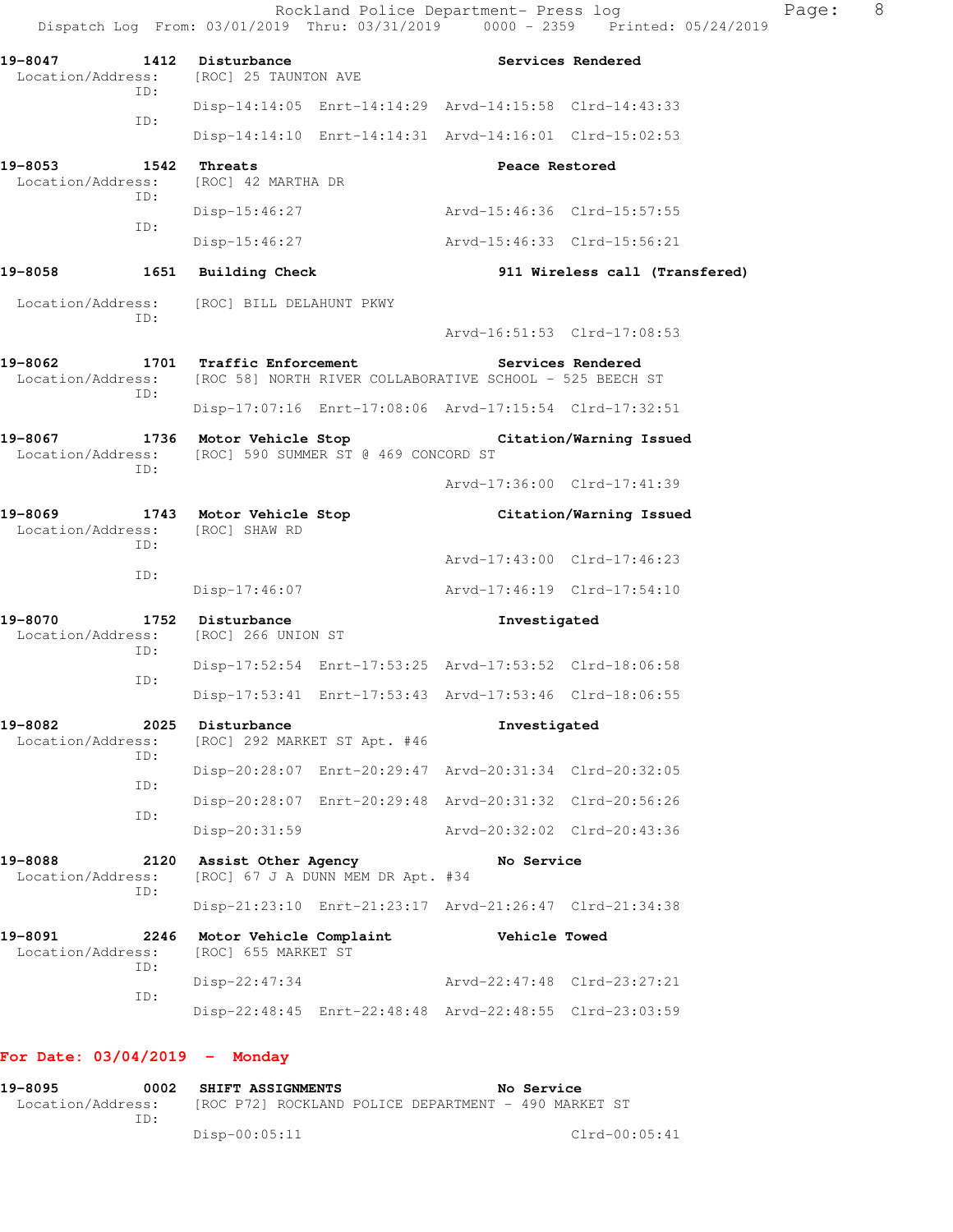| 19-8098 0259 Complaint                      |                                                                                                                                | <b>Vehicle Towed</b>                                    |
|---------------------------------------------|--------------------------------------------------------------------------------------------------------------------------------|---------------------------------------------------------|
| ID:                                         | Location/Address: [ROC] 20 GREEN ST @ 351 NORTH AVE                                                                            |                                                         |
|                                             | $Disp-03:01:19$                                                                                                                | $Clrd-03:08:51$                                         |
| ID:                                         | 19-8101 0457 Suspicious Activity <b>19-8101 Services Rendered</b><br>Location/Address: [ROC P98] RITE AID - 201 MARKET ST      |                                                         |
| ID:                                         |                                                                                                                                | Disp-04:59:29 Enrt-04:59:35 Arvd-05:02:41 Clrd-05:11:56 |
|                                             |                                                                                                                                | Disp-05:00:27 Enrt-05:00:30 Arvd-05:02:24 Clrd-05:15:04 |
| Location/Address:<br>ID:                    | 19-8103 19-8103 MVA Property Damage Only 19-8103<br>[ROC] 354 LIBERTY ST @ 200 WEBSTER ST                                      |                                                         |
|                                             |                                                                                                                                | Arvd-05:15:00 Clrd-05:29:26                             |
| ID:                                         | 19-8116       0714   MVA Property Damage Only       Paper Exchange<br>Vicinity of: [ROC] 20 RESERVOIR PARK DR @ 800 HINGHAM ST |                                                         |
|                                             |                                                                                                                                | Disp-07:16:10 Enrt-07:16:14 Arvd-07:34:56 Clrd-07:35:05 |
| 19-8136 0801 General Info                   | Location/Address: [ROC P72] ROCKLAND POLICE DEPARTMENT - 490 MARKET ST                                                         | Services Rendered                                       |
| 19-8134 0912 Disturbance<br>ID:             | Location/Address: [ROC] 47 HINGHAM ST                                                                                          | Services Rendered                                       |
|                                             |                                                                                                                                | Disp-09:13:47 Enrt-09:13:51 Arvd-09:23:56 Clrd-09:30:06 |
| 19-8135<br>ID:                              | 0919 Disturbance<br>Vicinity of: [ROC] 113 MARKET ST                                                                           | <b>Services Rendered</b>                                |
| ID:                                         |                                                                                                                                | Disp-09:20:23 Enrt-09:21:29 Arvd-09:30:17 Clrd-09:30:23 |
|                                             |                                                                                                                                | Disp-09:20:35 Enrt-09:20:40 Arvd-09:20:51 Clrd-09:30:20 |
| 19-8138 1014 911 Accidental<br>ID:          | Location/Address: [ROC] 292 MARKET ST Apt. #35                                                                                 | Services Rendered                                       |
|                                             |                                                                                                                                | Disp-10:14:55 Enrt-10:15:00 Arvd-10:18:03 Clrd-10:23:44 |
| Location/Address:<br>ID:                    | 19-8139 1015 Burglar Alarm<br>[ROC] SR MAHONEY ASSOC. MAIN OFFICE. - 273 WEYMOUTH ST                                           | Appears Secure                                          |
|                                             |                                                                                                                                | Disp-10:16:57 Enrt-10:17:02 Arvd-10:26:50 Clrd-10:32:58 |
| 19-8150<br>1205<br>Location/Address:<br>ID: | SHIFT ASSIGNMENTS<br>[ROC P72] ROCKLAND POLICE DEPARTMENT - 490 MARKET ST                                                      | No Service                                              |
|                                             |                                                                                                                                | Arvd-12:05:00 Clrd-12:07:17                             |
| 19-8165<br>1356                             | Emergency Medical                                                                                                              | Transported to Hospital                                 |

Location/Address: [ROC] VIVI'S KITCHEN - 200 VFW DR EMS Unit: ROCKAM2-Rockland A2

 Disp-13:59:15 Enrt-14:00:07 Arvd-14:02:14 Clrd-14:12:22 Hosp-14:18:51 ClrHosp-15:00:07 InQrtsUnavl-15:12:07 InSrvce-15:12:07 ID: Disp-13:59:15 Enrt-13:59:36 Arvd-14:02:39 Clrd-14:16:47 ID: Disp-13:59:28 Enrt-13:59:32 Arvd-14:02:21 Clrd-14:16:43 Fire Unit: ROCKEN1-Pumper-Rockland Engine 1 Disp-14:00:02 Enrt-14:00:05 Arvd-14:05:34 Clrd-14:12:24 InQrtsUnavl-14:29:24 InSrvce-14:29:24 **19-8177 1606 SHIFT ASSIGNMENTS Services Rendered** 

Location/Address: [ROC P72] ROCKLAND POLICE DEPARTMENT - 490 MARKET ST

19-8183 1711 Lost/Found Property **18 Services Rendered**  Location/Address: [ROC] MARKET ST ID: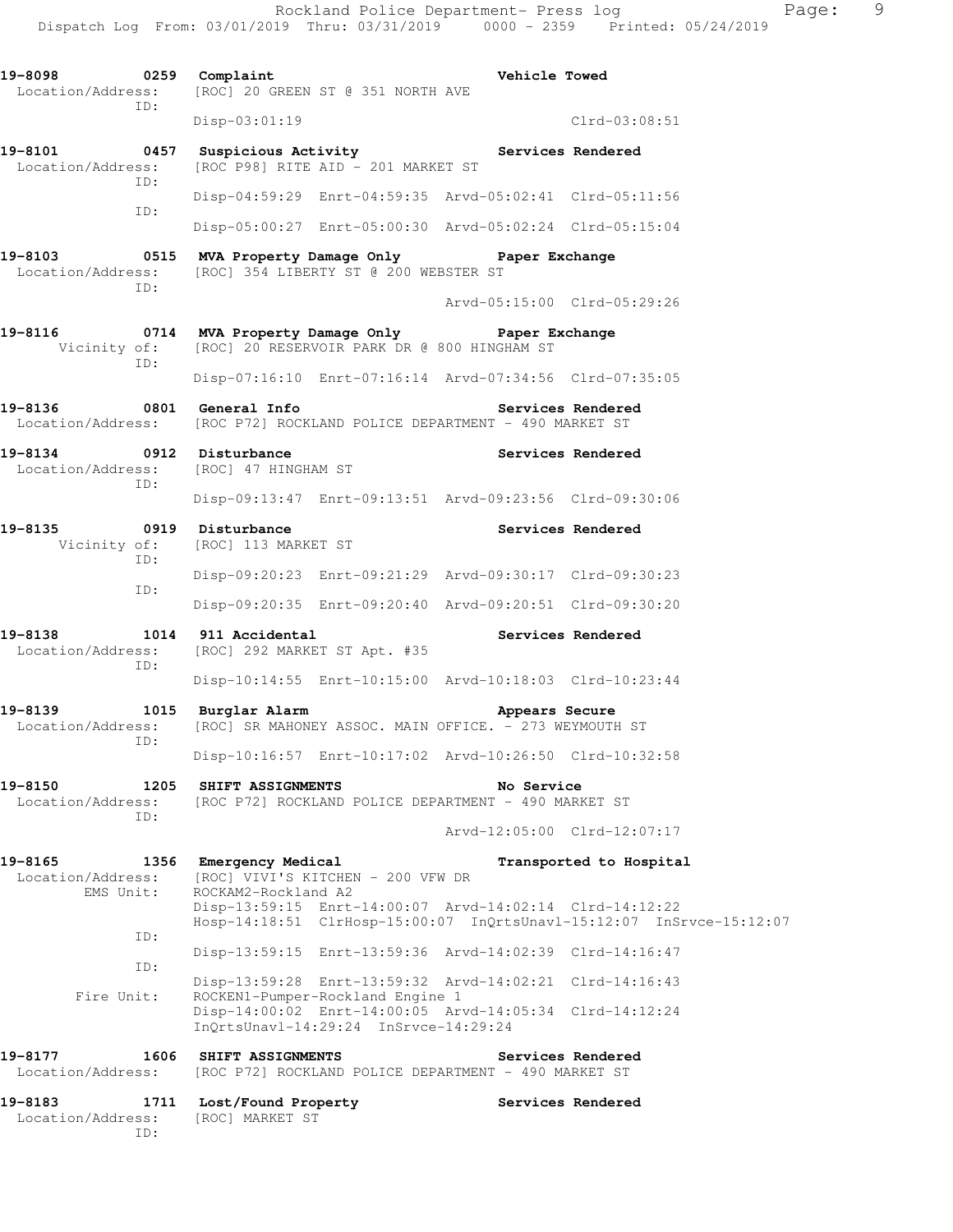Disp-17:16:44 Clrd-17:28:28

**19-8186 1729 Building Check Services Rendered**  Location/Address: [ROC] BILL DELAHUNT PKWY ID: Arvd-17:30:14 Clrd-17:36:05 **19-8188 1733 Motor Vehicle Stop Citation/Warning Issued**  Location/Address: [ROC P75] UNION POINT - BILL DELAHUNT PKWY ID: Disp-17:36:05 Clrd-17:42:35 **19-8190 1755 Health & Welfare Check Services Rendered**  Location/Address: [ROC] 43 SCHOOL ST ID: Disp-18:00:09 Arvd-18:05:07 Clrd-18:26:35 **19-8194 1852 911 Accidental Services Rendered**  Location/Address: [ROC] 292 MARKET ST Apt. #35 ID: Disp-18:54:16 Enrt-18:54:26 Arvd-18:59:11 Clrd-19:05:43 19-8204 2053 Assist Public **19-8204** Services Rendered Location/Address: [ROC] 68 PLAIN ST ID: Disp-20:59:31 Clrd-21:04:26 **19-8207 2206 Motor Vehicle Stop Verbal Warning**  Location/Address: [ROC] 33 CENTRE AVE @ 11 EARL ST ID: Arvd-22:06:00 Clrd-22:10:21 **19-8210 2257 Motor Vehicle Stop Verbal Warning**  Location/Address: [ROC] 655 MARKET ST @ 88 PIERCE RD ID: Disp-22:59:22 Enrt-22:59:52 Arvd-22:59:55 Clrd-23:01:08 **19-8211 2301 Building Check Services Rendered**  Location/Address: [ROC] 51 MAPLE ST ID: Arvd-23:02:29 Clrd-23:04:54 **19-8213 2316 911 Accidental Services Rendered**  Location/Address: [ROC] 273 REED ST ID: Disp-23:17:43 Enrt-23:17:51 Arvd-23:19:38 Clrd-23:21:28 **For Date: 03/05/2019 - Tuesday 19-8215 0002 General Info Services Rendered**  Location/Address: [ROC P72] ROCKLAND POLICE DEPARTMENT - 490 MARKET ST ID: Arvd-00:02:00 Clrd-00:05:41

**19-8217 0102 Building Check Investigated**  Location/Address: [ROC] MARTHA DR Apt. #1 ID:

**19-8218 0106 Building Check Investigated**  Location/Address: [ROC] MAPLE ST ID: Arvd-01:06:49 Clrd-01:07:09

**19-8220 0133 Motor Vehicle Stop Citation/Warning Issued**  Vicinity of: [ROC] 67 HINGHAM ST @ 1 WHITE RD ID: Arvd-01:33:00 Clrd-01:46:35 ID: Disp-01:40:13 Arvd-01:41:15 Clrd-01:46:35 ID:

Arvd-01:02:33 Clrd-01:02:51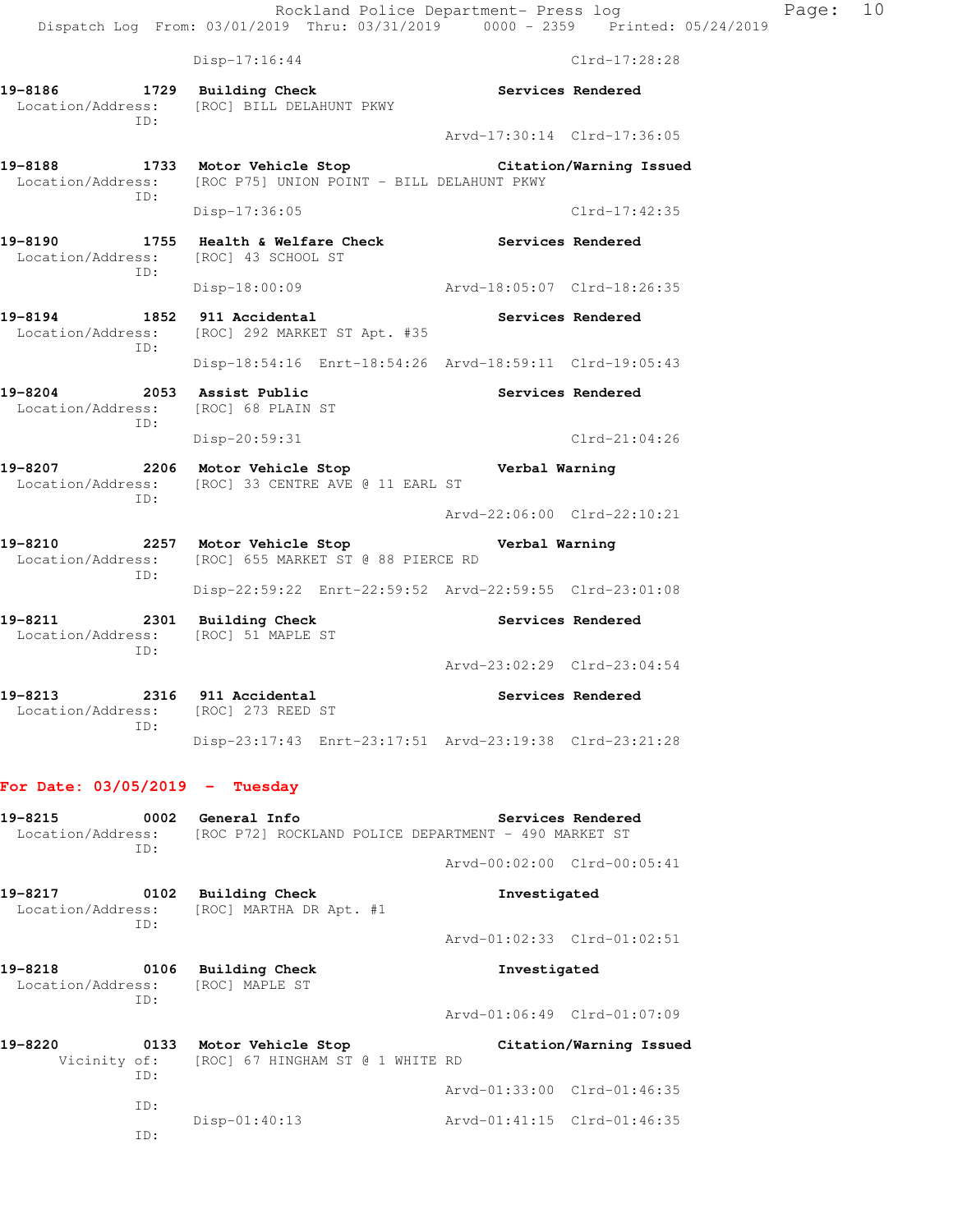Dispatch Log From: 03/01/2019 Thru: 03/31/2019 0000 - 2359 Printed: 05/24/2019 Disp-01:40:51 Enrt-01:41:18 Arvd-01:43:36 Clrd-01:46:35 **19-8222 0146 Motor Vehicle Collision W/PI Report Follows**  Vicinity of: [ROC] 67 HINGHAM ST @ 1 WHITE RD ID: Arvd-01:46:00 Clrd-02:35:11 ID: Disp-01:48:59 Arvd-01:49:10 Clrd-02:35:07 ID: Disp-01:49:07 Arvd-01:49:10 Clrd-02:32:53 ID: Disp-02:01:55 Arvd-02:01:58 Clrd-02:08:29 **19-8224 0243 Building Check Investigated**  Location/Address: [ROC] MARTHA DR ID: Arvd-02:44:05 Clrd-02:44:24 **19-8225 0248 Building Check Investigated**  Location/Address: [ROC] UNION ST ID: Arvd-02:49:02 Clrd-02:49:16 **19-8226 0306 Building Check Investigated**  Location/Address: [ROC] MAPLE ST ID: Arvd-03:07:06 Clrd-03:07:14 **19-8229 0548 Building Check Building Checked/Secured**  Location/Address: [ROC] UNION ST ID: Arvd-05:49:17 Clrd-06:11:32 **19-8237 0708 Police Information No Service**  Location/Address: [ROC] UNION ST **19-8241 0728 Police Information Taken/Referred to Other Agency**  Location/Address: [ROC] MARKET ST ID: Arvd-07:28:00 Clrd-07:36:55 **19-8251 0924 Warrant No Service**  Location/Address: [ROC] 191 MARTHA DR Apt. #A ID: Arvd-09:24:00 Clrd-09:29:30 ID: Arvd-09:25:37 Clrd-09:29:27 ID: Arvd-09:26:21 Clrd-09:29:24 **19-8252 0929 Building Check Building Checked/Secured**  Location/Address: [ROC] 191 MARTHA DR ID: Arvd-09:29:46 Clrd-09:30:21 **19-8253 0941 Building Check Building Checked/Secured**  Location/Address: [ROC] UNION ST ID: Arvd-09:42:14 Clrd-09:42:39 **19-8254 0946 Building Check Building Checked/Secured**  Location/Address: [ROC] 51 MAPLE ST ID: Arvd-09:47:55 Clrd-09:48:04 19-8255 1000 Building Check **Building Checked/Secured**  Location/Address: [ROC] BILL DELAHUNT PKWY ID: Arvd-10:00:47 Clrd-10:01:52 19-8259 1046 Suspicious Activity **Services Rendered** 

Rockland Police Department- Press log Page: 11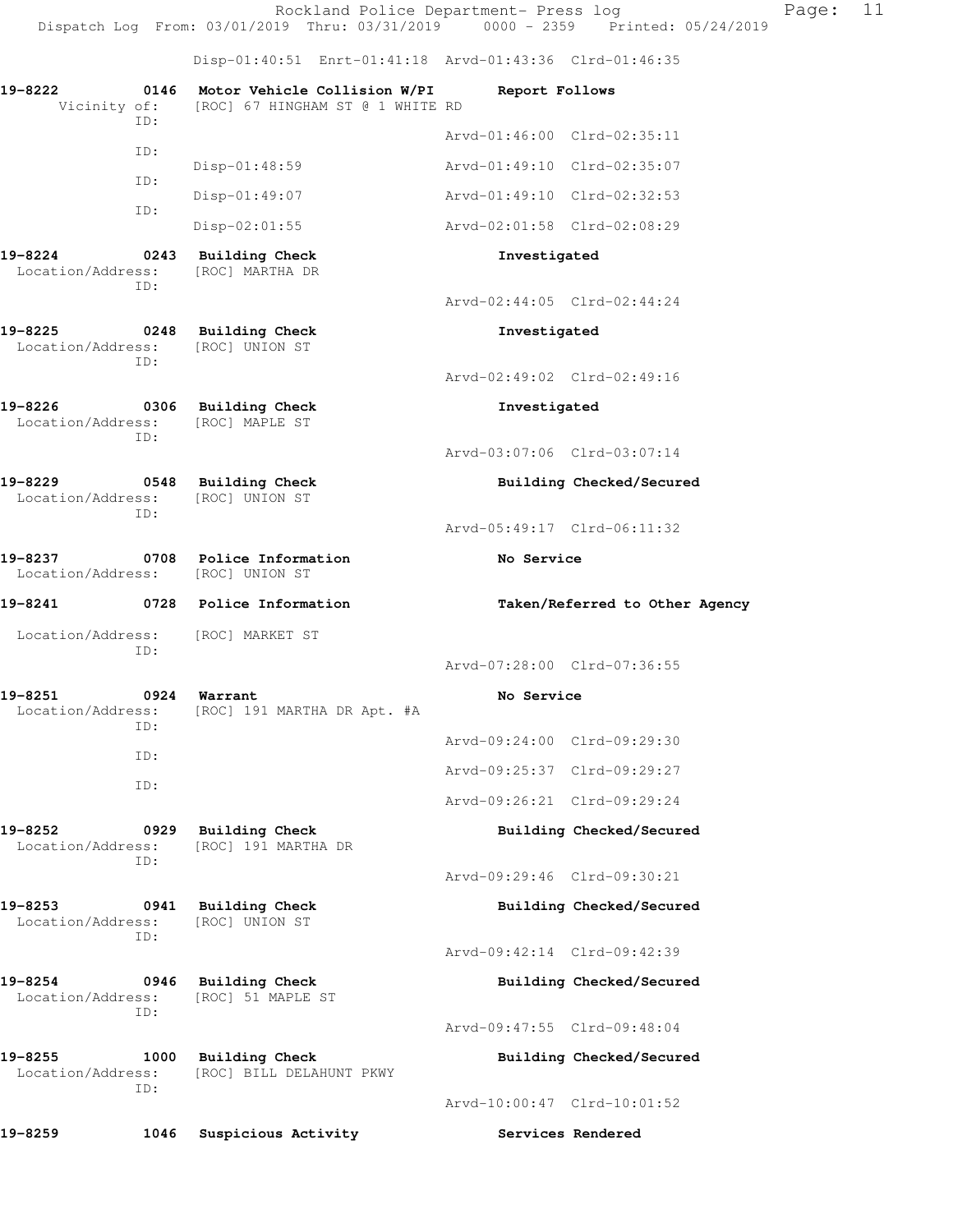|                                             | Rockland Police Department- Press log<br>Dispatch Log From: 03/01/2019 Thru: 03/31/2019 0000 - 2359 Printed: 05/24/2019              |                             |                          | Page: | 12 |
|---------------------------------------------|--------------------------------------------------------------------------------------------------------------------------------------|-----------------------------|--------------------------|-------|----|
| Location/Address:                           | [ROC] 140. MARTHA DR                                                                                                                 |                             |                          |       |    |
| ID:                                         |                                                                                                                                      | Arvd-10:46:00 Clrd-10:50:33 |                          |       |    |
| ID:                                         |                                                                                                                                      | Arvd-10:48:43 Clrd-10:50:31 |                          |       |    |
| 19-8264<br>Location/Address:                | 1121 Motor Vehicle Stop<br>[ROC] 67 HINGHAM ST @ 1 WHITE RD                                                                          |                             | Citation/Warning Issued  |       |    |
| ID:                                         |                                                                                                                                      | Arvd-11:21:00 Clrd-11:26:22 |                          |       |    |
| ID:                                         |                                                                                                                                      | Arvd-11:25:27 Clrd-11:26:26 |                          |       |    |
| 19-8265<br>Location/Address:                | 1123 Building Check<br>[ROC] 100 MARTHA DR                                                                                           |                             | Building Checked/Secured |       |    |
| ID:                                         |                                                                                                                                      | Arvd-11:24:30 Clrd-11:24:40 |                          |       |    |
| 19-8266<br>Location/Address:<br>ID:         | 1127 Building Check<br>[ROC] 51 MAPLE ST                                                                                             |                             | Building Checked/Secured |       |    |
|                                             |                                                                                                                                      | Arvd-11:28:28 Clrd-11:28:47 |                          |       |    |
| 19-8268<br>Location/Address:<br>ID:         | 1134 Motor Vehicle Stop<br>[ROC] DELPRETE AVE                                                                                        | Verbal Warning              |                          |       |    |
| ID:                                         |                                                                                                                                      | Arvd-11:34:00 Clrd-11:46:54 |                          |       |    |
|                                             |                                                                                                                                      | Arvd-11:35:31 Clrd-11:46:44 |                          |       |    |
| 19-8278<br>Location/Address:<br>ID:         | 1252 Motor Vehicle Collision W/PI<br>[ROC P55] HOME DEPOT - 1149 HINGHAM ST                                                          | Paper Exchange              |                          |       |    |
| ID:                                         | Disp-12:54:06 Enrt-12:54:26 Arvd-12:59:37 Clrd-13:13:15                                                                              |                             |                          |       |    |
| ID:                                         | Disp-12:54:13 Enrt-12:54:26 Arvd-12:59:37 Clrd-13:13:12                                                                              |                             |                          |       |    |
| Fire Unit:                                  | Disp-12:54:22 Enrt-12:54:26 Arvd-12:59:37 Clrd-13:13:08<br>ROCKEN3-Pumper-Rockland Engine 3                                          |                             |                          |       |    |
| EMS Unit:                                   | Disp-12:55:16 Enrt-12:55:34<br>InQrtsUnavl-12:59:29 InSrvce-12:59:29<br>ROCKAM2-Rockland A2                                          |                             | $Clrd-12:59:29$          |       |    |
|                                             | Disp-12:56:21 Enrt-12:56:25<br>InOrtsUnavl-12:59:09 InSrvce-12:59:09                                                                 |                             | $Clrd-12:59:09$          |       |    |
| Fire Unit:                                  | ROCKC1-Staff-Rockland Fire Chief<br>Disp-12:56:44 Enrt-12:56:47 Arvd-12:58:09 Clrd-13:01:05<br>InQrtsUnavl-13:04:57 InSrvce-13:04:58 |                             |                          |       |    |
| 19-8279<br>Location/Address:<br>ID:         | 1302 Building Check<br>[ROC 5] COMMUNITY CENTER - 394 UNION ST                                                                       |                             | Building Checked/Secured |       |    |
|                                             |                                                                                                                                      | Arvd-13:04:23 Clrd-13:04:33 |                          |       |    |
| 19-8280<br>Location/Address:<br>ID:         | 1305 Building Check<br>[ROC] 51 MAPLE ST                                                                                             |                             | Building Checked/Secured |       |    |
|                                             |                                                                                                                                      | Arvd-13:05:53 Clrd-13:06:20 |                          |       |    |
| 19-8281<br>Location/Address:<br>ID:         | 1311 Breaking & Entering<br>[ROC] 79 CENTRE AVE                                                                                      |                             | Services Rendered        |       |    |
| ID:                                         | Disp-13:13:02 Enrt-13:13:05 Arvd-13:13:48 Clrd-13:35:10                                                                              |                             |                          |       |    |
| ID:                                         | Disp-13:13:28 Enrt-13:13:54 Arvd-13:17:12 Clrd-13:35:26                                                                              |                             |                          |       |    |
| ID:                                         | Disp-13:13:33 Enrt-13:13:52 Arvd-13:17:19 Clrd-13:35:23                                                                              |                             |                          |       |    |
|                                             | Disp-13:13:59 Enrt-13:14:02 Arvd-13:17:22 Clrd-13:35:29                                                                              |                             |                          |       |    |
| 19-8284<br>1333<br>Location/Address:<br>ID: | 911 Accidental<br>[ROC] 12 STUDLEY CT Apt. #12                                                                                       |                             | Services Rendered        |       |    |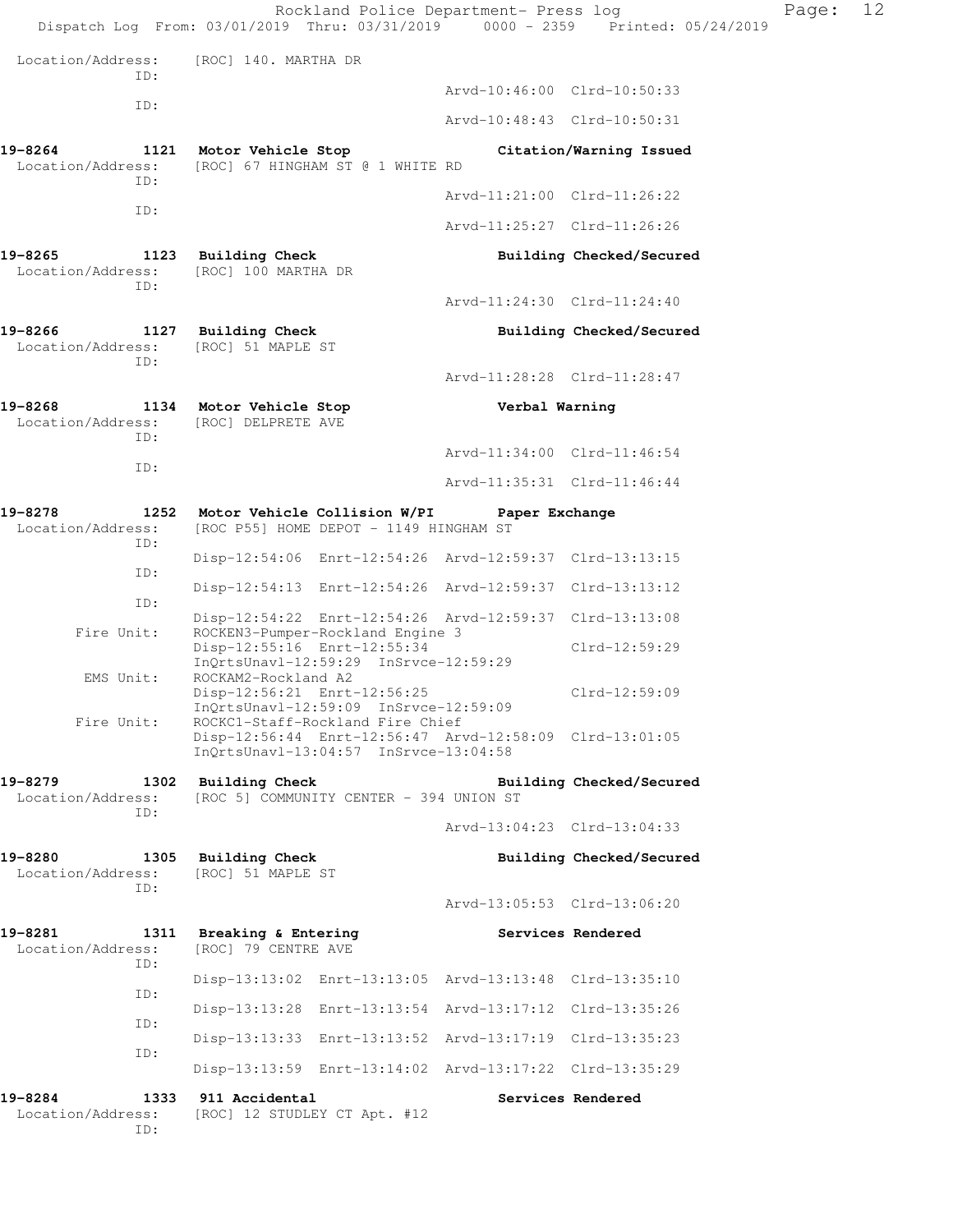Rockland Police Department- Press log Page: 13 Dispatch Log From: 03/01/2019 Thru: 03/31/2019 0000 - 2359 Printed: 05/24/2019 Disp-13:35:15 Enrt-13:35:41 Arvd-13:36:27 Clrd-13:37:56 **19-8285 1338 Building Check Building Checked/Secured**  Location/Address: [ROC] 100 MARTHA DR ID: Arvd-13:39:08 Clrd-13:39:25 **19-8289 1437 Building Check Building Checked/Secured**  Location/Address: [ROC 5] COMMUNITY CENTER - 394 UNION ST ID: Arvd-14:38:27 Clrd-14:38:36 19-8290 1445 Burglar Alarm **19-8290** Services Rendered Location/Address: [ROC P106] ROCKLAND HIGH SCHOOL - 52 MACKINLAY WAY ID: Disp-14:47:24 Enrt-14:47:33 Arvd-14:57:38 Clrd-14:58:28 **19-8295 1556 SHIFT ASSIGNMENTS No Service**  Location/Address: [ROC P72] ROCKLAND POLICE DEPARTMENT - 490 MARKET ST ID: Arvd-15:56:00 Clrd-16:07:24 **19-8300 1616 Motor Vehicle Complaint Services Not Required**  Location/Address: [ROC] ABINGTON LINE - CENTRE AVE ID: Disp-16:17:31 Enrt-16:17:36 Arvd-16:29:57 Clrd-16:30:00 ID: Disp-16:18:10 Enrt-16:18:14 Arvd-16:30:04 Clrd-16:30:08 **19-8321 1915 Motor Vehicle Stop Services Rendered**  Vicinity of: [ROC] 370 NORTH AVE @ 14 EVANS RD ID: Arvd-19:15:00 Clrd-19:26:39 **19-8324 1946 Building Check Appears Secure**  Location/Address: [ROC] BILL DELAHUNT PKWY ID: Arvd-19:48:06 Clrd-19:48:20 **19-8328 2045 Motor Vehicle Stop Verbal Warning**  Location/Address: [ROC] 16 MYRTLE ST @ 84 EXCHANGE ST ID: Disp-20:47:20 Enrt-20:47:25 Arvd-20:47:29 Clrd-21:07:37 **19-8339 2359 Disabled Motor Vehicle Services Rendered**  Location/Address: [ROC] 159 UNION ST ID: Disp-00:05:18 Enrt-00:05:22 Arvd-00:09:21 Clrd-03/06/2019 @ 00:28:09 **For Date: 03/06/2019 - Wednesday 19-8340 0003 General Info Services Rendered**  Location/Address: [ROC P72] ROCKLAND POLICE DEPARTMENT - 490 MARKET ST ID: Arvd-00:03:00 Clrd-00:07:51 **19-8341 0022 Building Check Investigated**  Location/Address: [ROC] MARTHA DR ID: Arvd-00:23:05 Clrd-00:23:18 19-8345 **0044** Suspicious Activity **Sent On Way** Location/Address: [ROC 66] REEDS POND PARK - 80 MARKET ST ID: Disp-00:45:11 Enrt-00:45:19 Arvd-00:45:27 Clrd-00:48:06 ID: Disp-00:45:11 Enrt-00:45:19 Arvd-00:45:27 Clrd-00:48:00 **19-8353 0549 Building Check Building Checked/Secured** 

 Location/Address: [ROC] UNION ST ID: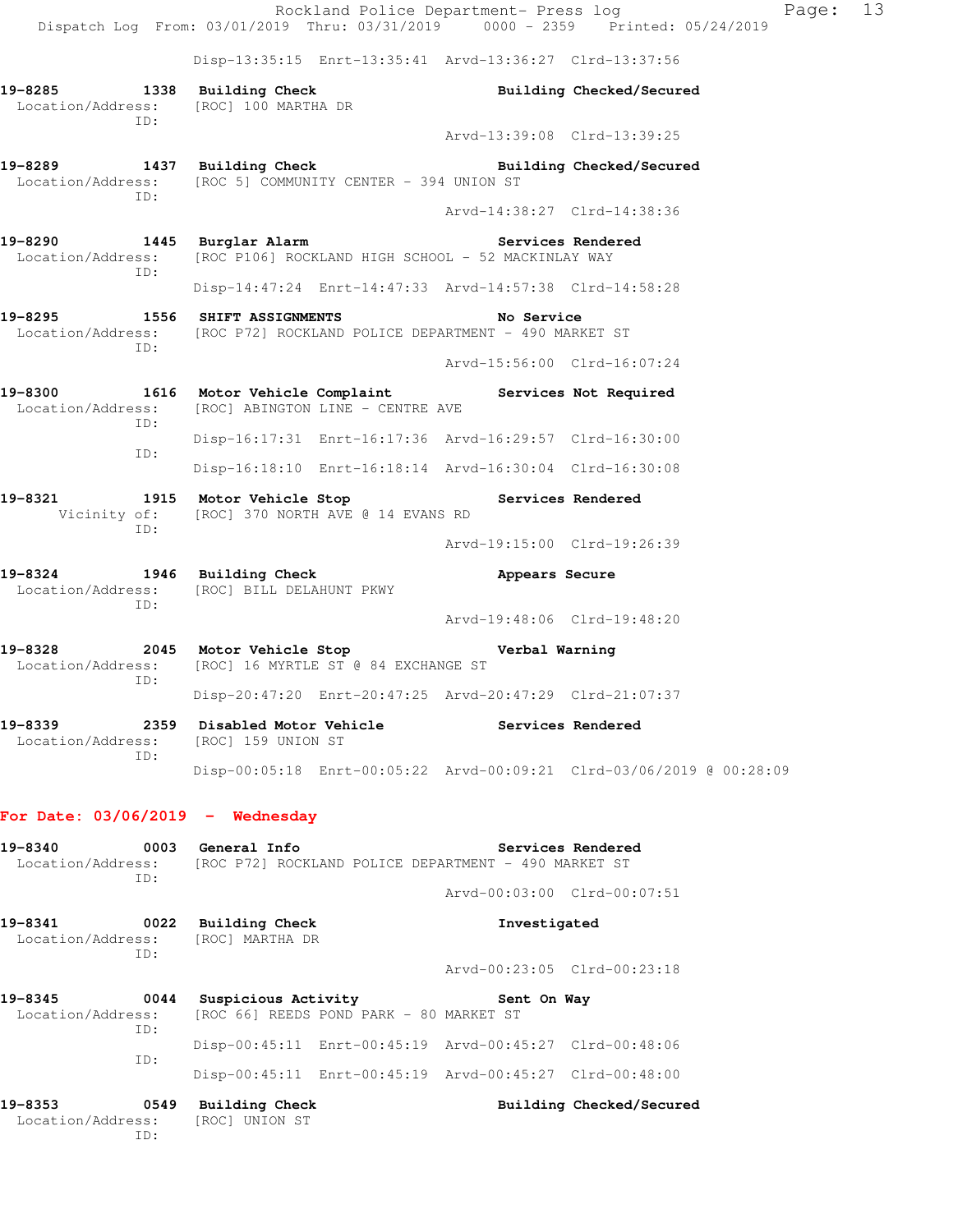|                                                                              |                                                                                               | Arvd-05:51:33 Clrd-06:12:35 |                          |
|------------------------------------------------------------------------------|-----------------------------------------------------------------------------------------------|-----------------------------|--------------------------|
| 19-8365<br>ID:                                                               | 0722 Assault Offenses<br>Location/Address: [ROC P106] ROCKLAND HIGH SCHOOL - 52 MACKINLAY WAY | Report Follows              |                          |
|                                                                              | Disp-07:24:51 Enrt-07:25:01 Arvd-07:25:04 Clrd-07:25:07                                       |                             |                          |
| 19-8367 0800                                                                 | General Info<br>Location/Address: [ROC P72] ROCKLAND POLICE DEPARTMENT - 490 MARKET ST        |                             | Services Rendered        |
| 19-8377 0855 911 Accidental<br>Location/Address: [ROC] 27 ROBIN LN<br>ID:    |                                                                                               |                             | Services Rendered        |
|                                                                              | Disp-08:56:26 Enrt-08:56:30 Arvd-08:59:48 Clrd-09:01:36                                       |                             |                          |
| 19-8380<br>TD:                                                               | 0922 Suspicious Activity<br>Location/Address: [HAV] 1169 WEBSTER ST                           | Gone on arrival             |                          |
| ID:                                                                          |                                                                                               | Arvd-09:23:33 Clrd-09:31:03 |                          |
|                                                                              |                                                                                               | Arvd-09:24:05 Clrd-09:31:06 |                          |
| ID:                                                                          | 19-8393 1117 Motor Vehicle Stop<br>Location/Address: [ROC] BY THE FARM - SUMMER ST            |                             | Citation/Warning Issued  |
|                                                                              |                                                                                               | Arvd-11:17:00 Clrd-11:25:49 |                          |
| 19-8394 1148 Assist Public<br>Location/Address: [ROC] 21 SCHOOL ST<br>ID:    |                                                                                               |                             | Services Rendered        |
|                                                                              |                                                                                               | Arvd-11:48:00 Clrd-11:50:30 |                          |
| 19-8402 1354 General Incident                                                | Location/Address: [ROC] 290 TURNER RD                                                         |                             | Services Rendered        |
| ID:<br>ID:                                                                   | Disp-13:55:45                                                                                 | Arvd-13:55:53 Clrd-14:11:14 |                          |
|                                                                              |                                                                                               | Arvd-13:56:00 Clrd-14:11:08 |                          |
| Location/Address: [ROC] 1 ASH ST<br>ID:                                      | 19-8410 1440 Follow-Up Investigation                                                          | <b>No Service</b>           |                          |
|                                                                              |                                                                                               | Arvd-14:40:00 Clrd-14:46:05 |                          |
| 19-8416 1511 Animal Complaint<br>Location/Address: [ROC] 493 UNION ST<br>ID: |                                                                                               |                             | Citation/Warning Issued  |
|                                                                              |                                                                                               | Arvd-15:11:00 Clrd-15:12:03 |                          |
| 19-8417<br>Location/Address:<br>TD:                                          | 1518 911 Accidental<br>[ROC] 42 FIR RD                                                        | Investigated                |                          |
|                                                                              | Disp-15:19:19 Enrt-15:19:23 Arvd-15:34:20 Clrd-15:41:28                                       |                             |                          |
| 19-8419<br>Location/Address:<br>ID:                                          | 1607 General Info<br>[ROC P72] ROCKLAND POLICE DEPARTMENT - 490 MARKET ST                     |                             | Services Not Required    |
|                                                                              |                                                                                               | Arvd-16:07:00 Clrd-16:10:16 |                          |
| 19-8422<br>Location/Address:<br>ID:                                          | 1645 Building Check<br>[ROC] UNION ST                                                         |                             | Building Checked/Secured |
|                                                                              |                                                                                               | Arvd-16:46:45 Clrd-16:47:10 |                          |
| 19-8423<br>Vicinity of:<br>ID:                                               | 1657 Motor Vehicle Stop<br>[ROC] 197 VFW DR @ 244 PLEASANT ST                                 | Verbal Warning              |                          |
|                                                                              | Disp-16:58:15 Enrt-16:58:25 Arvd-16:58:29 Clrd-17:00:33                                       |                             |                          |
| 19-8425<br>1710<br>Location/Address:                                         | <b>Building Check</b><br>[ROC] MARTHA DR                                                      |                             | Building Checked/Secured |

ID: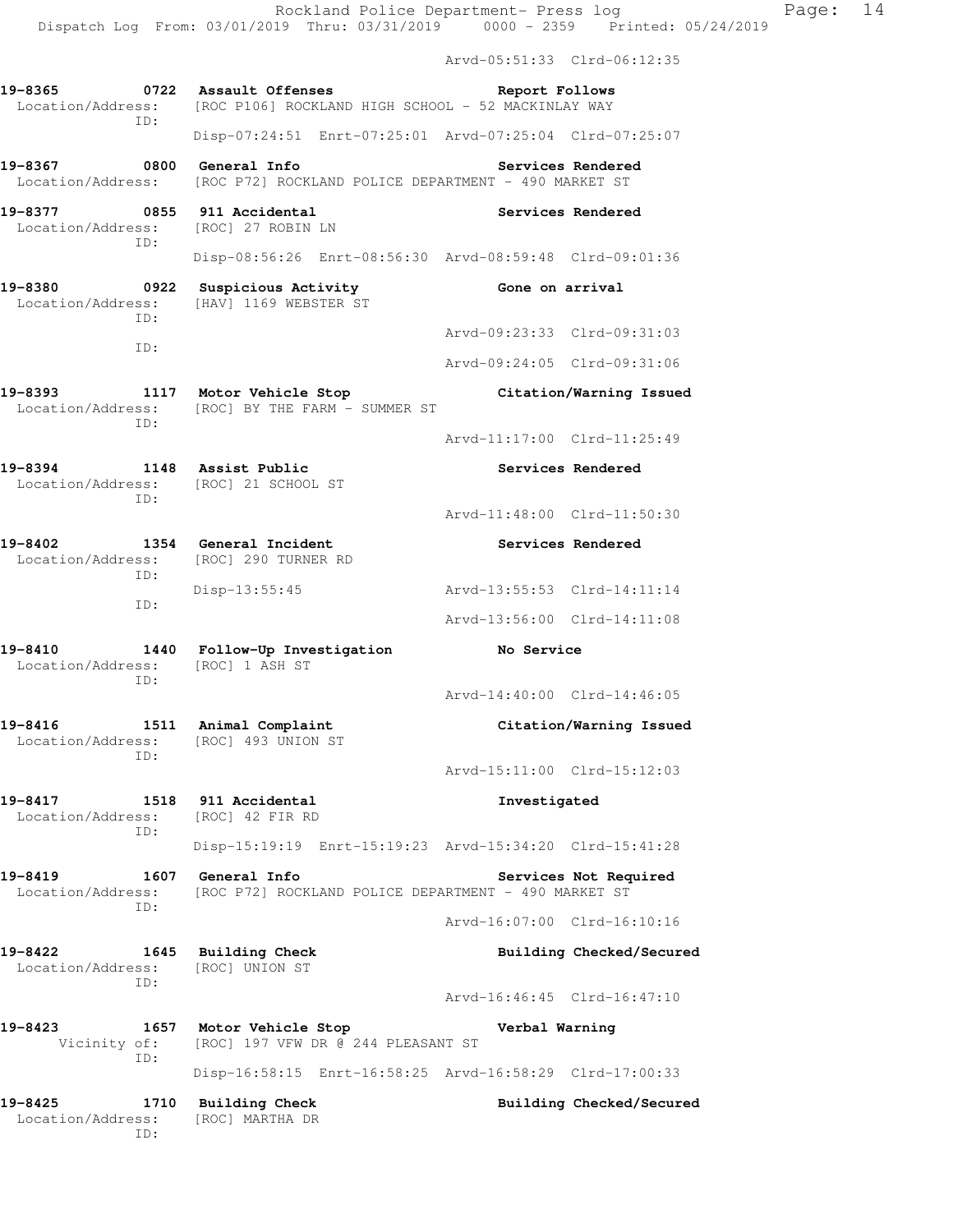Arvd-17:11:13 Clrd-17:11:57

**19-8426 1716 Building Check Building Checked/Secured**  Location/Address: [ROC] MAPLE ST ID: Arvd-17:17:24 Clrd-17:17:39 **19-8430 1740 Motor Vehicle Stop Verbal Warning**  Vicinity of: [ROC P47] BEST WESTERN - 909 HINGHAM ST ID: Disp-17:43:38 Enrt-17:43:48 Arvd-17:43:51 Clrd-17:43:54 **19-8432 1800 Motor Vehicle Stop Verbal Warning**  Vicinity of: [ROC] 279 UNION ST @ 12 CHURCH ST ID: Arvd-18:00:00 Clrd-18:02:32 **19-8435 1814 911 Accidental Appears Secure**  Location/Address: [ROC] 29 ASPEN CIR ID: Disp-18:16:47 Enrt-18:16:59 Clrd-18:19:12 ID: Disp-18:19:02 Enrt-18:19:06 Arvd-18:22:01 Clrd-18:24:44 **19-8440 1925 Building Check Building Checked/Secured**  Location/Address: [ROC] MAPLE ST ID: Arvd-19:25:44 Clrd-19:26:34 19-8441 1934 Building Check **Building Building Checked/Secured**  Location/Address: [ROC] MARTHA DR ID: Arvd-19:35:39 Clrd-19:36:16 **19-8448 2123 Summons No Service**  Location/Address: [ROC] 211 MYRTLE ST ID: Arvd-21:23:00 Clrd-21:35:03 **19-8450 2135 Motor Vehicle Complaint Gone on arrival**  Vicinity of: [ROC] 333 UNION ST @ 15 WEBSTER ST ID: Disp-21:36:29 Arvd-21:36:33 Clrd-21:43:04 **For Date: 03/07/2019 - Thursday 19-8455 0003 SHIFT ASSIGNMENTS No Service**  Location/Address: [ROC P72] ROCKLAND POLICE DEPARTMENT - 490 MARKET ST ID: Disp-00:05:34 Clrd-00:05:59 **19-8456 0139 Building Check Investigated**  Location/Address: [ROC] MARTHA DR ID: Arvd-01:39:47 Clrd-01:39:55 **19-8457 0140 Building Check Investigated**  Location/Address: [ROC] MAPLE ST ID: Arvd-01:40:56 Clrd-01:41:05 **19-8458 0141 Building Check Building Checked/Secured**  Location/Address: [ROC] UNION ST ID: Arvd-01:41:40 Clrd-01:41:49 **19-8460 0229 Burglar Alarm Building Checked/Secured**  Location/Address: [ROC P111] THEMIS PIZZA - 488 MARKET ST ID: Disp-02:31:36 Arvd-02:31:47 Clrd-02:35:05 ID: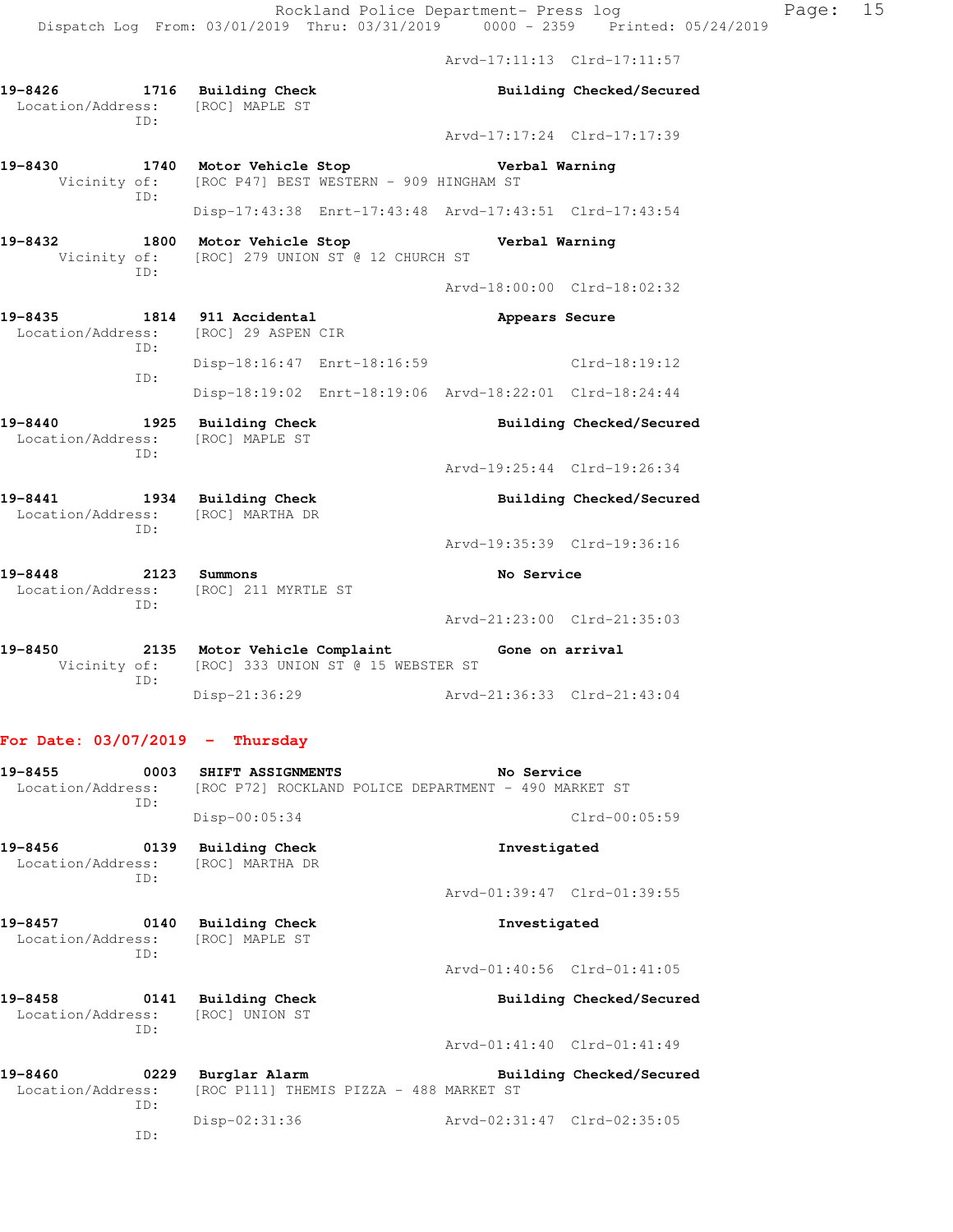|                                                   | $Disp-02:32:18$                                                                                                                      | Arvd-02:32:22 Clrd-02:35:09                                  |                          |  |  |  |  |  |
|---------------------------------------------------|--------------------------------------------------------------------------------------------------------------------------------------|--------------------------------------------------------------|--------------------------|--|--|--|--|--|
| 19-8466<br>0553<br>Location/Address:              | Building Check<br>[ROC] UNION ST                                                                                                     |                                                              | Building Checked/Secured |  |  |  |  |  |
| ID:                                               |                                                                                                                                      | Arvd-05:54:01 Clrd-06:12:20                                  |                          |  |  |  |  |  |
| 0619<br>19-8468<br>Location/Address:<br>EMS Unit: | Motor Vehicle Collision W/PI<br>[ROC] RT 3 NB NORTH OF EXIT 14<br>ROCKAM2-Rockland A2                                                |                                                              | No Personal Injury       |  |  |  |  |  |
| Fire Unit:                                        | Disp-06:21:48 Enrt-06:22:49 Arvd-06:28:23 Clrd-06:34:23<br>InQrtsUnavl-06:51:52 InSrvce-06:51:59<br>ROCKEN1-Pumper-Rockland Engine 1 |                                                              |                          |  |  |  |  |  |
| ID:                                               | Disp-06:21:58 Enrt-06:22:46 Arvd-06:29:08 Clrd-06:34:19<br>InQrtsUnavl-06:45:13 InSrvce-06:45:15                                     |                                                              |                          |  |  |  |  |  |
|                                                   | Disp-06:32:56                                                                                                                        | Arvd-06:33:00 Clrd-06:37:58                                  |                          |  |  |  |  |  |
| 19-8473<br>0626<br>Location/Address:<br>ID:       | <b>Building Check</b><br>[ROC] MARTHA DR                                                                                             | Investigated                                                 |                          |  |  |  |  |  |
|                                                   |                                                                                                                                      | Arvd-06:27:41 Clrd-06:28:36                                  |                          |  |  |  |  |  |
| 19-8474<br>Location/Address:<br>ID:               | 0628 Building Check<br>[ROC] MAPLE ST                                                                                                | Investigated                                                 |                          |  |  |  |  |  |
|                                                   |                                                                                                                                      | Arvd-06:29:30 Clrd-06:29:44                                  |                          |  |  |  |  |  |
| 19-8475<br>Location/Address:<br>ID:               | 0641 Burglar Alarm                                                                                                                   | Appears Secure<br>[ROC P1] 99 RESTAURANT - 29 ACCORD PARK DR |                          |  |  |  |  |  |
|                                                   | Disp-06:42:10 Enrt-06:42:15 Arvd-06:47:01 Clrd-06:49:22                                                                              |                                                              |                          |  |  |  |  |  |
| 0800<br>19-8479                                   | General Info<br>Location/Address: [ROC P72] ROCKLAND POLICE DEPARTMENT - 490 MARKET ST                                               |                                                              | Services Rendered        |  |  |  |  |  |
| 19-8482<br>ID:                                    | 0838 Harassment<br>Location/Address: [ROC] 50 CONCORD ST Apt. #2L                                                                    |                                                              | Services Rendered        |  |  |  |  |  |
|                                                   |                                                                                                                                      | Arvd-08:39:16 Clrd-09:51:35                                  |                          |  |  |  |  |  |
| 19-8488<br>$\overline{0912}$<br>Location/Address: | General Incident<br>[ROC P72] ROCKLAND POLICE DEPARTMENT - 490 MARKET ST                                                             |                                                              | Services Rendered        |  |  |  |  |  |
| 19-8492<br>0957<br>Location/Address:<br>ID:       | <b>Building Check</b><br>[ROC P75] UNION POINT - BILL DELAHUNT PKWY                                                                  |                                                              | Building Checked/Secured |  |  |  |  |  |
|                                                   |                                                                                                                                      | Arvd-09:59:11 Clrd-10:03:12                                  |                          |  |  |  |  |  |
| 19-8502<br>1138<br>Location/Address:<br>ID:       | 911 Accidental<br>[ROC] 1050 HINGHAM ST                                                                                              |                                                              | Services Rendered        |  |  |  |  |  |
|                                                   | Disp-11:39:39                                                                                                                        | Enrt-11:39:44 Arvd-11:46:40 Clrd-11:49:13                    |                          |  |  |  |  |  |
| 19-8504<br>1154<br>Location/Address:<br>ID:       | Neighbor Disturbance<br>[ROC] 140 MARTHA DR Apt. #F                                                                                  |                                                              | Services Rendered        |  |  |  |  |  |
| ID:                                               | Disp-11:57:22 Enrt-11:57:29 Arvd-12:00:59 Clrd-12:16:51                                                                              |                                                              |                          |  |  |  |  |  |
|                                                   | Disp-11:58:37 Enrt-11:58:41 Arvd-12:01:02 Clrd-12:16:48                                                                              |                                                              |                          |  |  |  |  |  |
| 19-8506<br>1203<br>Location/Address:<br>ID:       | Suspicious Activity<br>[ROC] 490 POND ST                                                                                             |                                                              | Services Rendered        |  |  |  |  |  |

 Disp-12:06:07 Enrt-12:06:11 Arvd-12:17:20 Clrd-12:42:14 ID: Disp-12:07:24 Enrt-12:07:37 Arvd-12:17:17 Clrd-12:38:08

19-8510 1235 Assist Other Agency **Services Rendered** Location/Address: [ROC] 230 EAST WATER ST Location/Address: [ROC] 230 EAST WATER ST ID: Disp-12:38:24 Enrt-12:38:28 Arvd-12:41:01 Clrd-12:52:33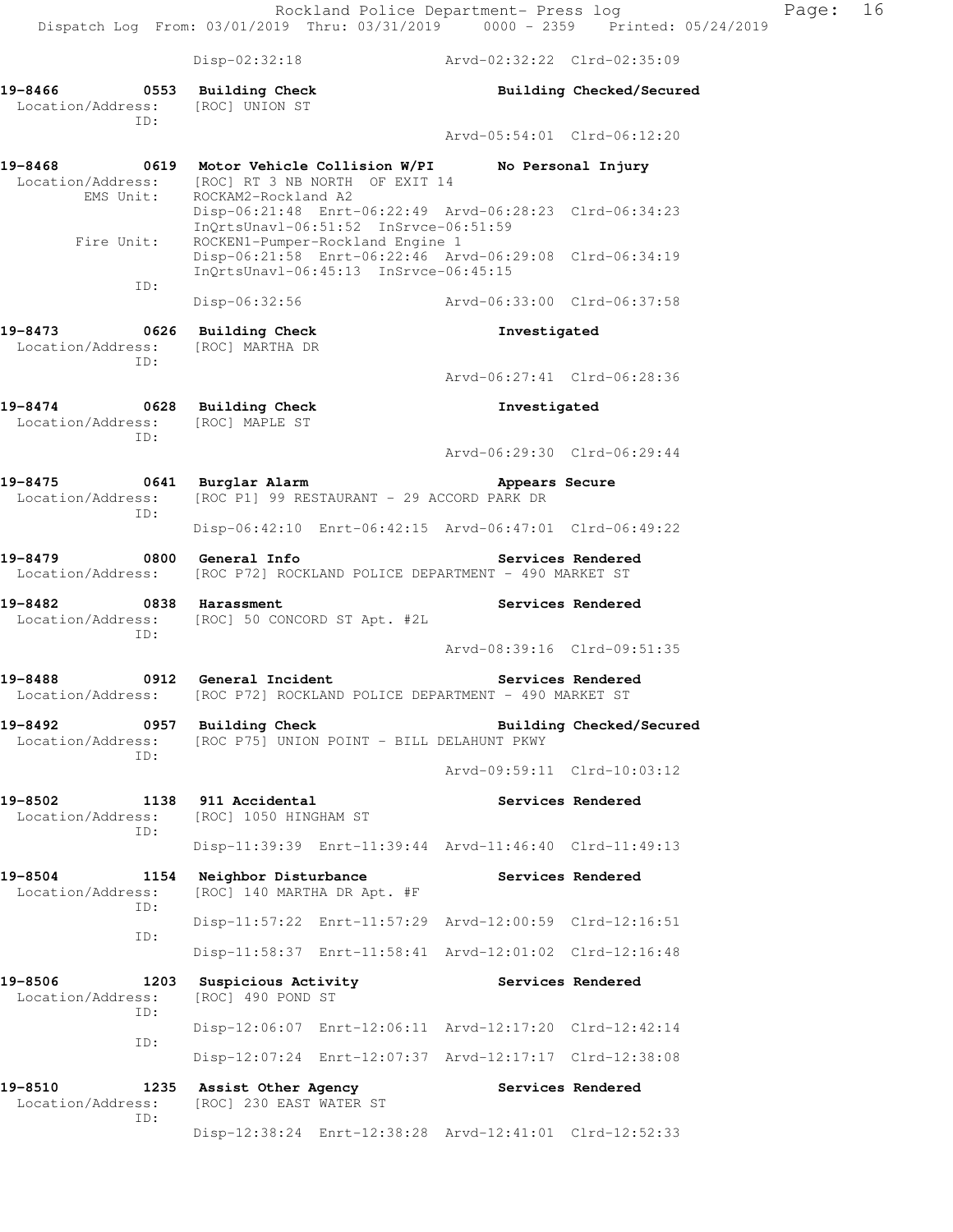ID: Disp-12:52:48 Arvd-12:52:52 Clrd-13:09:06 19-8517 1405 Harassment **No Service**  Location/Address: [ROC] 402 BEECH ST ID: Disp-14:07:44 Enrt-14:07:48 Arvd-14:27:30 Clrd-14:48:36 ID: Disp-14:48:31 Enrt-14:48:34 Arvd-15:04:14 Clrd-15:09:02 **19-8518 1410 Motor Vehicle Stop Citation/Warning Issued**  Location/Address: [ROC] 543 SUMMER ST @ 43 WINTER CIR ID: Arvd-14:10:00 Clrd-14:17:32 **19-8522 1448 Prisioner Transport Services Rendered**  Location/Address: [HIN 1] HINGHAM COURT - 28 GEORGE WASHINGTON BLVD ID: Arvd-14:48:00 Clrd-15:53:29 **19-8523 1507 Emergency Medical Transported to Hospital**  Location/Address: [ROC 65] ROGERS MIDDLE SCHOOL - 100 TAUNTON AVE Fire Unit: ROCKEN1-Pumper-Rockland Engine 1 Disp-15:08:04 Enrt-15:08:55 Arvd-15:09:35 Clrd-15:18:48 InQrtsUnavl-15:18:49 InSrvce-15:18:49 EMS Unit: ROCKAM2-Rockland A2 Disp-15:08:04 Enrt-15:08:55 Arvd-15:09:22 Clrd-15:18:47 Hosp-15:28:08 ClrHosp-16:11:52 InQrtsUnavl-16:19:27 InSrvce-16:19:27 ID: Disp-15:08:51 Enrt-15:08:58 Arvd-15:10:57 Clrd-15:15:38 **19-8532 1623 MVA Property Damage Only Services Rendered**  Location/Address: [ROC P55] HOME DEPOT - 1149 HINGHAM ST ID: Disp-16:27:11 Enrt-16:27:16 Arvd-16:32:39 Clrd-16:38:04 **19-8534 1639 Building Check Building Checked/Secured**  Location/Address: [ROC] UNION ST ID: Arvd-16:40:52 Clrd-16:41:28 **19-8535 1648 Building Check Building Checked/Secured**  Location/Address: [ROC] MAPLE ST ID: Arvd-16:48:37 Clrd-16:49:21 19-8537 1654 Building Check **Building Building Checked/Secured**  Location/Address: [ROC] MARTHA DR ID: Arvd-16:55:12 Clrd-16:55:54 **19-8542 1717 911 Accidental Services Rendered**  Location/Address: [ROC] 300 LIBERTY ST ID: Disp-17:18:01 Enrt-17:18:07 Arvd-17:20:33 Clrd-17:22:17 **19-8551 1902 911 Accidental Services Rendered**  Location/Address: [ROC 69] SOUTH SHORE REHAB & NURSING - 115 NORTH AVE Apt. #6 ID: Disp-19:04:18 Enrt-19:04:54 Arvd-19:10:00 Clrd-19:13:52 **19-8553 1919 Building Check Services Rendered**  Location/Address: [ROC] BILL DELAHUNT PKWY ID: Arvd-19:32:58 Clrd-19:33:41 **19-8554 1937 Building Check Services Rendered**  Location/Address: [ROC] COMMUNITY CENTER - 395 UNION ST ID: Arvd-19:38:00 Clrd-19:38:33 **19-8556 1943 Building Check Services Rendered**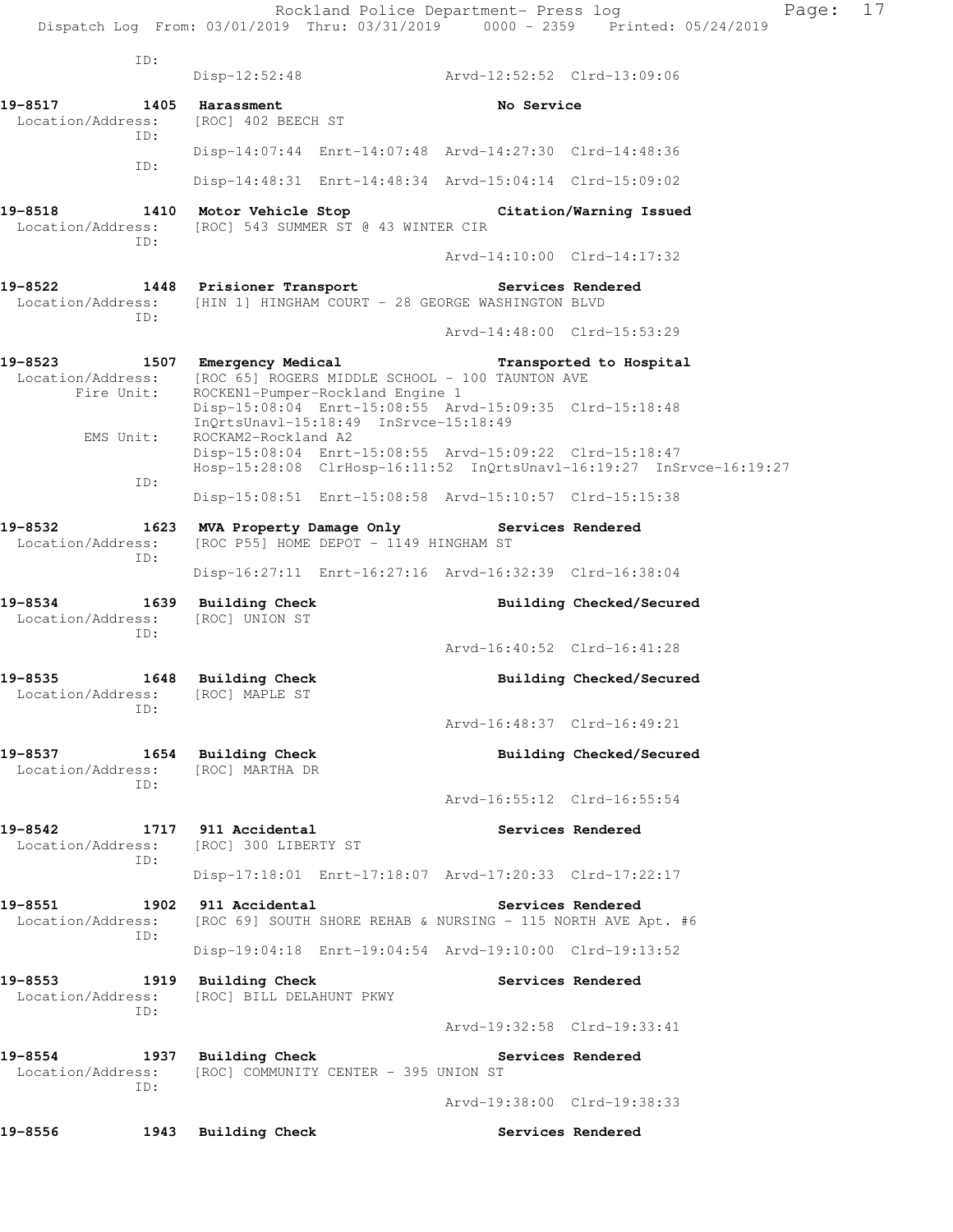Rockland Police Department- Press log Page: 18 Dispatch Log From: 03/01/2019 Thru: 03/31/2019 0000 - 2359 Printed: 05/24/2019 Location/Address: [ROC] 51 MAPLE ST ID: Arvd-19:45:12 Clrd-19:48:46 **19-8555 1944 Disabled Motor Vehicle Vehicle Towed**  Location/Address: [ROC] 215 MARKET ST @ 13 CONCORD ST ID: Arvd-19:44:00 Clrd-19:51:12 ID: Disp-19:51:03 Arvd-19:51:07 Clrd-20:15:59 **19-8559 2018 Building Check Services Rendered**  Location/Address: [ROC 60] SPRING GATE APARTMENTS - 52 HANNAH WAY ID: Arvd-20:23:21 Clrd-20:24:20 19-8562 2058 911 Accidental **Services Rendered**  Location/Address: [ROC P47] BEST WESTERN - 909 HINGHAM ST ID: Disp-21:01:52 Enrt-21:01:58 Clrd-21:23:59 **19-8563 2105 Motor Vehicle Stop Arrest(s) Made**  Vicinity of: [ROC] BEECH ST ID: Disp-21:06:20 Arvd-21:06:23 Clrd-21:31:47 ID: Disp-21:06:34 Enrt-21:10:18 Arvd-21:10:25 Clrd-21:20:14 19-8574 2249 Building Check **Services Rendered**  Location/Address: [ROC] BILL DELAHUNT PKWY ID: Arvd-22:49:57 Clrd-22:52:15 **19-8576 2259 Building Check Services Rendered**  Location/Address: [ROC] 51 MAPLE ST ID: Arvd-23:01:12 Clrd-23:04:05 **19-8577 2306 Building Check Services Rendered**  Location/Address: [ROC 60] SPRING GATE APARTMENTS - 52 HANNAH WAY ID: Arvd-23:06:37 Clrd-23:10:36 **19-8578 2315 Building Check Services Rendered**  Location/Address: [ROC] COMMUNITY CENTER - 394 UNION ST ID: Arvd-23:16:39 Clrd-23:16:49

### **For Date: 03/08/2019 - Friday**

| 19-8580                                     | 0012        | General Info                                         | No Service                  |  |  |  |
|---------------------------------------------|-------------|------------------------------------------------------|-----------------------------|--|--|--|
| Location/Address:<br>ID:                    |             | [ROC P72] ROCKLAND POLICE DEPARTMENT - 490 MARKET ST |                             |  |  |  |
|                                             |             |                                                      | Arvd-00:12:00 Clrd-00:15:33 |  |  |  |
| 19-8583<br>0105<br>Location/Address:<br>ID: |             | Suspicious Activity<br>[ROC] GROVE ST                | Sent On Way                 |  |  |  |
|                                             | ID:         |                                                      | Arvd-01:05:00 Clrd-01:07:29 |  |  |  |
|                                             | ID:         | Disp-01:05:46 Enrt-01:05:49                          | $Clrd-01:07:29$             |  |  |  |
|                                             |             | Disp-01:05:52 Enrt-01:05:58                          | $Clrd-01:07:29$             |  |  |  |
| 19-8595<br>Location/Address:                | 0557<br>ID: | <b>Building Check</b><br>[ROC] UNION ST              | Building Checked/Secured    |  |  |  |
|                                             |             |                                                      | Arvd-05:58:13 Clrd-06:14:02 |  |  |  |

| 19-8597           | 0632 |  | Motor Vehicle Stop |  |                                    | Report Follows |
|-------------------|------|--|--------------------|--|------------------------------------|----------------|
| Location/Address: |      |  |                    |  | [ROC] 71 UNION ST @ 15 CRESCENT ST |                |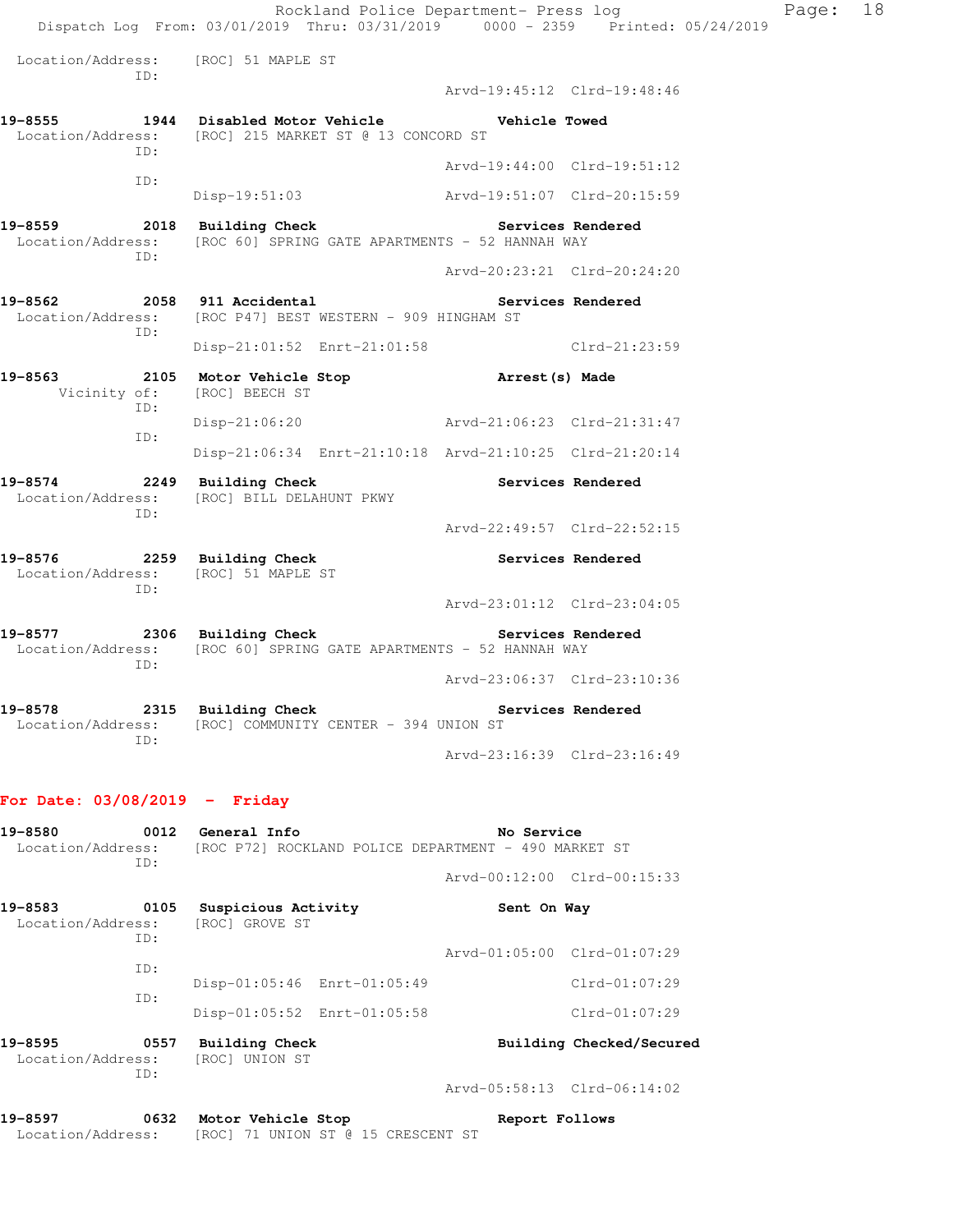ID:

 Arvd-06:32:00 Clrd-07:24:44 **19-8605 0758 SHIFT ASSIGNMENTS Services Rendered**  Location/Address: [ROC P72] ROCKLAND POLICE DEPARTMENT - 490 MARKET ST ID: Disp-08:10:07 Clrd-08:10:37 **19-8604 0800 MVA Property Damage Only Gone on arrival**  Location/Address: [ROC P55] HOME DEPOT - 76 WILLOW POND DR ID: Disp-08:01:45 Enrt-08:01:49 Arvd-08:02:06 Clrd-08:22:39 ID: Disp-08:01:55 Enrt-08:01:59 Arvd-08:02:03 Clrd-08:09:03 **19-8610 0835 General Incident Services Rendered**  Location/Address: [ROC P72] ROCKLAND POLICE DEPARTMENT - 490 MARKET ST ID: Disp-08:44:18 Clrd-08:44:46 **19-8612 0905 Disabled Motor Vehicle Services Rendered**  Location/Address: [ROC] 10 SPRING ST @ 7 MARKET ST ID: Arvd-09:05:00 Clrd-09:21:45 **19-9032 0930 Animal Complaint Services Rendered**  Location/Address: [ROC] 490 CONCORD ST **19-8613 0934 Health & Welfare Check Investigated**  Location/Address: [ROC] HARLOW RD ID: Arvd-09:34:00 Clrd-09:57:08 ID: Disp-09:39:46 Arvd-09:39:51 Clrd-09:57:04 **19-8614 0943 Health & Welfare Check No Action Required**  Location/Address: [ROC] 22 DAMON RD ID: Arvd-09:43:00 Clrd-09:54:49 ID: Disp-09:49:34 Enrt-09:49:38 Arvd-09:49:41 Clrd-09:54:52 **19-8620 1033 Assist Public Services Rendered**  Location/Address: [ROC P72] ROCKLAND POLICE DEPARTMENT - 490 MARKET ST ID: Disp-10:37:39 Clrd-10:38:02 **19-8622 1044 Motor Vehicle Stop Citation/Warning Issued**  Location/Address: [ROC] 495 SALEM ST ID: Arvd-10:44:00 Clrd-10:50:37 ID: Disp-10:45:11 Arvd-10:45:15 Clrd-10:46:40 **19-8624 1108 Motor Vehicle Stop Citation/Warning Issued**  Location/Address: [ROC] 329 SUMMER ST @ 40 BEECH ST ID: Arvd-11:08:00 Clrd-11:14:23 **19-8626 1114 Identity Theft Services Rendered**  Location/Address: [ROC P72] ROCKLAND POLICE DEPARTMENT - 490 MARKET ST ID: Disp-11:19:29 Clrd-11:20:16 **19-8627 1122 Motor Vehicle Stop Citation/Warning Issued**  Location/Address: [ROC] 16 HIGHLAND ST @ 80 MARKET ST ID: Arvd-11:22:00 Clrd-11:31:04 **19-8628 1128 Health & Welfare Check Investigated** 

Location/Address: [ROC] 51 REED ST Apt. #1

ID: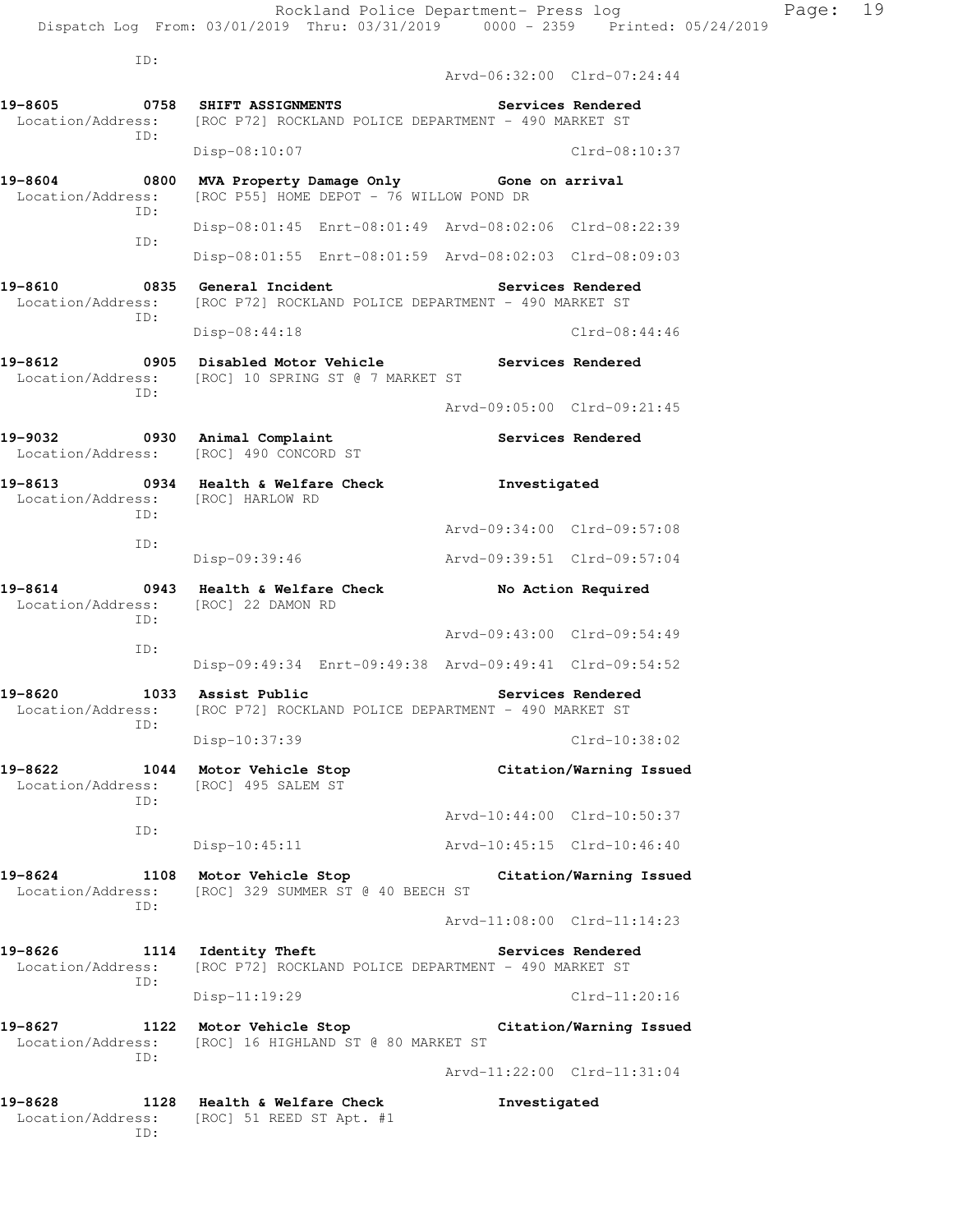|                                                    |             | Dispatch Log From: 03/01/2019 Thru: 03/31/2019 0000 - 2359 Printed: 05/24/2019                               |  |              | Rockland Police Department- Press log | Page: | 20 |
|----------------------------------------------------|-------------|--------------------------------------------------------------------------------------------------------------|--|--------------|---------------------------------------|-------|----|
|                                                    |             | Disp-11:31:42 Enrt-11:31:53 Arvd-11:33:06 Clrd-11:51:34                                                      |  |              |                                       |       |    |
|                                                    | ID:         | Disp-11:32:04 Enrt-11:32:07 Arvd-11:33:03 Clrd-11:51:38                                                      |  |              |                                       |       |    |
| 19-8640<br>Location/Address:                       |             | 1301 911 Hang Up<br>[ROC P51] HOLIDAY INN - 929 HINGHAM ST Apt. #303                                         |  | Investigated |                                       |       |    |
|                                                    | ID:         | Disp-13:02:54 Enrt-13:02:58 Arvd-13:06:21 Clrd-13:11:00                                                      |  |              |                                       |       |    |
| 19-8644<br>Location/Address:                       | ID:         | 1327 911 Hang Up<br>[ROC P51] HOLIDAY INN - 929 HINGHAM ST                                                   |  | Investigated |                                       |       |    |
|                                                    |             | Disp-13:28:38                                                                                                |  |              | Arvd-13:28:50 Clrd-13:33:50           |       |    |
| 19-8646<br>Location/Address:                       | ID:         | 1346 Health & Welfare Check<br>[ROC] 214 MARTHA DR Apt. #C                                                   |  | Investigated |                                       |       |    |
|                                                    |             | Disp-13:48:35 Enrt-13:49:52 Arvd-13:51:37 Clrd-13:58:30                                                      |  |              |                                       |       |    |
|                                                    | ID:         | Disp-13:49:45 Enrt-13:49:48 Arvd-13:51:34 Clrd-13:58:12                                                      |  |              |                                       |       |    |
| 19-8653<br>Location/Address:                       | ID:         | 1450 Sex offender or dissemination Services Rendered<br>[ROC P72] ROCKLAND POLICE DEPARTMENT - 490 MARKET ST |  |              |                                       |       |    |
|                                                    |             | Disp-14:55:04                                                                                                |  |              | $Clrd-15:08:41$                       |       |    |
| 19-9155 1500 Animal Complaint<br>Location/Address: |             | [ROC] 25 MORNINGSIDE DR                                                                                      |  |              | Services Rendered                     |       |    |
| 19-8658<br>Location/Address:                       | ID:         | 1522 911 Hang Up<br>[ROC] 812 UNION ST Apt. #2                                                               |  | Investigated |                                       |       |    |
|                                                    | ID:         | Disp-15:23:47 Enrt-15:25:19 Arvd-15:28:59 Clrd-15:31:41                                                      |  |              |                                       |       |    |
|                                                    | ID:         | Disp-15:23:49 Enrt-15:23:53 Arvd-15:26:16 Clrd-15:31:43                                                      |  |              |                                       |       |    |
|                                                    |             | Disp-15:25:03 Enrt-15:25:06                                                                                  |  |              | Clrd-15:30:57                         |       |    |
| 19-8674<br>Location/Address:                       | ID:         | 1600 SHIFT ASSIGNMENTS<br>[ROC P72] ROCKLAND POLICE DEPARTMENT - 490 MARKET ST                               |  |              | Services Rendered                     |       |    |
|                                                    |             | $Disp-16:42:50$                                                                                              |  |              | $C1rd-16:43:01$                       |       |    |
| 19-8667<br>Location:                               | ID:         | 1608 Traffic Enforcement<br>[ROC] TOWN SIDE                                                                  |  |              | Citation/Warning Issued               |       |    |
|                                                    | ID:         |                                                                                                              |  |              | Arvd-16:08:00 Clrd-16:52:21           |       |    |
|                                                    | ID:         | Disp-16:52:48 Enrt-16:52:51 Arvd-16:52:54 Clrd-19:11:29                                                      |  |              |                                       |       |    |
|                                                    |             | Disp-19:19:52                                                                                                |  |              | Arvd-19:19:55 Clrd-19:39:31           |       |    |
| 19-8668<br>Location/Address:                       | TD:         | 1614 Larceny / Forgery/ Fraud Report Follows<br>[ROC] ROCKLAND TRUST - 288 UNION ST                          |  |              |                                       |       |    |
|                                                    |             |                                                                                                              |  |              | Arvd-16:14:00 Clrd-16:37:59           |       |    |
| 19-8671<br>Location/Address:                       | ID:         | 1630 KEEP THE PEACE<br>[ROC] 51 MAPLE ST Apt. #236                                                           |  |              | Services Rendered                     |       |    |
|                                                    | ID:         | Disp-16:36:13 Enrt-16:36:23 Arvd-16:44:28 Clrd-17:10:47                                                      |  |              |                                       |       |    |
|                                                    | ID:         | Disp-16:38:41 Enrt-16:38:45                                                                                  |  |              | Clrd-16:39:14                         |       |    |
|                                                    |             | Disp-16:40:13 Enrt-16:40:17                                                                                  |  |              | Clrd-16:47:10                         |       |    |
| 19-8677<br>Location/Address:                       | 1715<br>ID: | OUT OF STATION<br>[ROC P72] ROCKLAND POLICE DEPARTMENT - 490 MARKET ST                                       |  |              | Services Rendered                     |       |    |
|                                                    |             | Disp-17:27:46                                                                                                |  |              | $Clrd-17:27:52$                       |       |    |
| 19-8680                                            | 1800        | Motor Vehicle Complaint                                                                                      |  |              | Gone on arrival                       |       |    |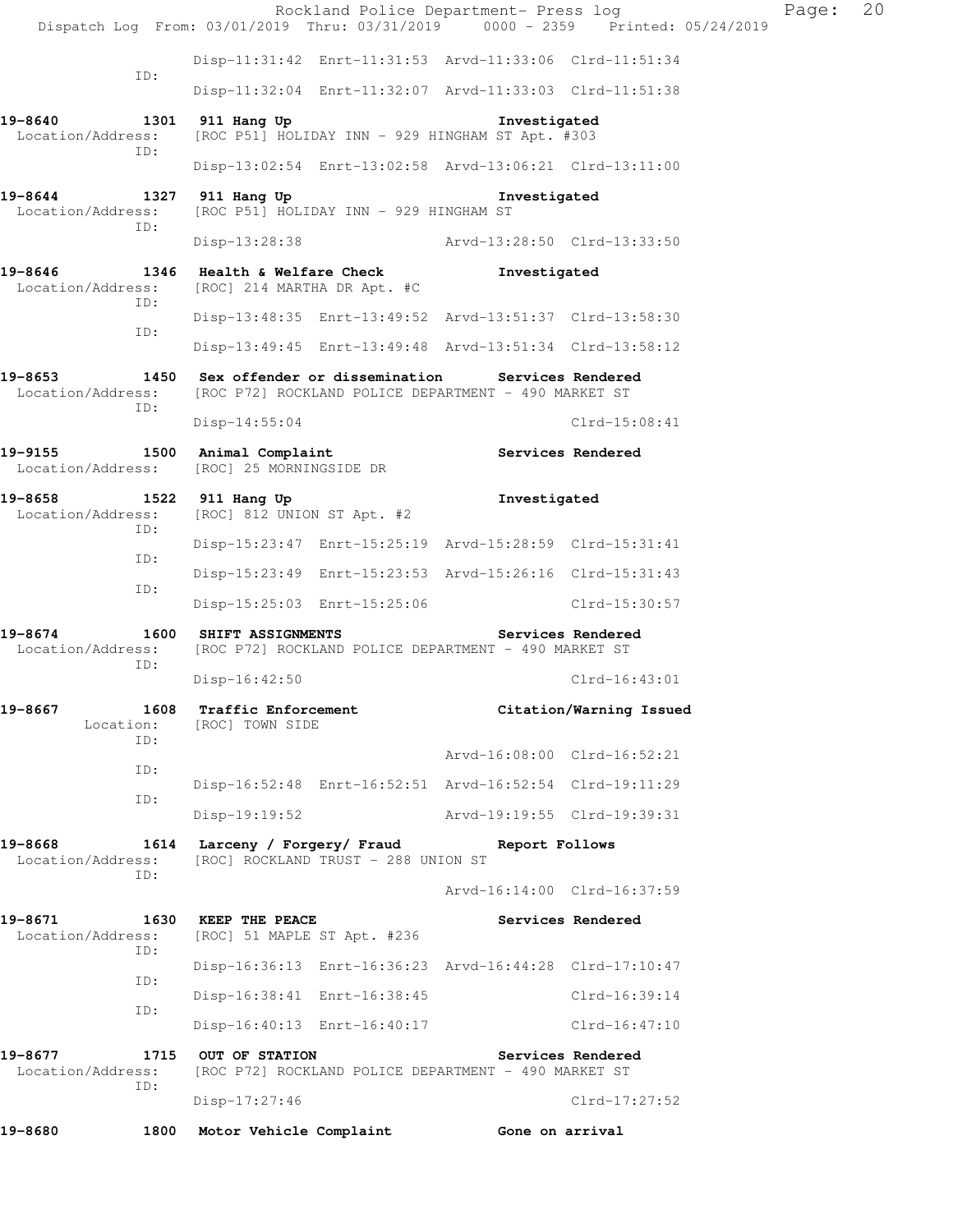|                                             | Rockland Police Department- Press log<br>Dispatch Log From: 03/01/2019 Thru: 03/31/2019 0000 - 2359 Printed: 05/24/2019 |                             |                         | Page: | 21 |
|---------------------------------------------|-------------------------------------------------------------------------------------------------------------------------|-----------------------------|-------------------------|-------|----|
| Vicinity of:<br>ID:                         | [ROC P69] MCDONALD'S - 117 MARKET ST                                                                                    |                             |                         |       |    |
|                                             | Disp-18:01:30 Enrt-18:01:35 Arvd-18:03:52 Clrd-18:07:53                                                                 |                             |                         |       |    |
| 19-8682<br>1813<br>Location/Address:<br>TD: | Suspicious Activity<br>[ROC P81] OCEAN STATE JOB LOT - 360 MARKET ST                                                    | Investigated                |                         |       |    |
|                                             | Disp-18:16:18 Arvd-18:16:24 Clrd-18:16:27                                                                               |                             |                         |       |    |
| 19-8687<br>Location/Address:<br>TD:         | 1857 Emergency Medical<br>[ROC] 461 WEST WATER ST                                                                       |                             | Transported to Hospital |       |    |
| ID:                                         | Disp-18:59:52 Enrt-19:00:33 Arvd-19:06:55 Clrd-19:43:32                                                                 |                             |                         |       |    |
| ID:                                         | Disp-19:08:22 Enrt-19:08:25 Arvd-19:11:52 Clrd-19:19:07                                                                 |                             |                         |       |    |
| ID:                                         | Disp-19:11:45                                                                                                           | Arvd-19:11:48 Clrd-19:19:34 |                         |       |    |
|                                             | Disp-19:26:08                                                                                                           | Arvd-19:26:15 Clrd-19:40:40 |                         |       |    |
| 19-8701<br>Location/Address:<br>TD:         | 2008 Suspicious Activity Services Rendered<br>[ROC] 31 CRESTVIEW ST - CRESTVIEW ST                                      |                             |                         |       |    |
|                                             | $Disp-20:41:26$                                                                                                         |                             | $Clrd-20:41:33$         |       |    |
| For Date: $03/09/2019$ - Saturday           |                                                                                                                         |                             |                         |       |    |
| 19-8718<br>TD:                              | 0005 SHIFT ASSIGNMENTS<br>Location/Address: [ROC P72] ROCKLAND POLICE DEPARTMENT - 490 MARKET ST                        | No Service                  |                         |       |    |
|                                             | $Disp-00:19:59$                                                                                                         |                             | $Clrd-00:20:25$         |       |    |
| 19-8720<br>Vicinity of:<br>ID:              | 0019 Motor Vehicle Complaint Could Not Locate<br>[ROC] HINGHAM ST                                                       |                             |                         |       |    |
|                                             | Disp-00:22:36 Enrt-00:22:40 Arvd-00:24:09 Clrd-00:30:25                                                                 |                             |                         |       |    |
| 19-8726<br>0117<br>Location/Address:<br>TD: | Emergency Medical<br>[ROC] 16 WEBSTER ST Apt. #4                                                                        |                             | Transported to Hospital |       |    |
| Fire Unit:                                  | Disp-01:17:54 Enrt-01:18:03 Arvd-01:20:52 Clrd-01:44:17<br>ROCKEN1-Pumper-Rockland Engine 1                             |                             |                         |       |    |
| EMS Unit:                                   | Disp-01:19:16 Enrt-01:19:27 Arvd-01:20:52 Clrd-01:44:17<br>InOrtsUnav1-01:45:15 InSrvce-01:45:16<br>ROCKAM2-Rockland A2 |                             |                         |       |    |

 Disp-01:19:23 Enrt-01:19:25 Arvd-01:20:52 Clrd-01:44:17 Hosp-01:53:41 ClrHosp-02:20:25 InQrtsUnavl-02:24:53 InSrvce-02:24:53 ID:

Disp-01:20:21 Enrt-01:20:24 Arvd-01:20:52 Clrd-01:44:17

| 19-8730 |     | 0228 Noise Complaint                 |                                                         | Services Rendered |
|---------|-----|--------------------------------------|---------------------------------------------------------|-------------------|
|         |     | Location/Address: [ROC] 472 UNION ST |                                                         |                   |
|         | TD: |                                      |                                                         |                   |
|         |     |                                      | Disp-02:30:11 Enrt-02:30:17 Arvd-02:33:24 Clrd-02:42:58 |                   |
|         | TD: |                                      |                                                         |                   |
|         |     |                                      | Disp-02:30:11 Enrt-02:30:17 Arvd-02:33:26 Clrd-02:43:01 |                   |

| 19-8735           | 0409 | Emergency Medical      | [ROC] RT 3 SB NORTH OF EXIT 14                          | No EMS |                         |
|-------------------|------|------------------------|---------------------------------------------------------|--------|-------------------------|
| Location/Address: |      |                        |                                                         |        |                         |
| Fire Unit:        |      |                        | ROCKEN1-Pumper-Rockland Engine 1                        |        |                         |
|                   |      |                        | Disp-04:12:04 Enrt-04:12:22 Arvd-04:19:24 Clrd-04:24:12 |        |                         |
|                   |      |                        | InOrtsUnav1-04:30:59 InSrvce-04:30:59                   |        |                         |
| EMS Unit:         |      | ROCKAM2-Rockland A2    |                                                         |        |                         |
|                   |      |                        | Disp-04:12:11 Enrt-04:12:19 Arvd-04:18:24 Clrd-04:24:12 |        |                         |
|                   |      |                        | $InOrtsUnav1-04:31:02$ $InStvee-04:31:02$               |        |                         |
|                   | TD:  |                        |                                                         |        |                         |
|                   |      |                        | Disp-04:13:22 Enrt-04:13:24 Arvd-04:18:02 Clrd-04:29:08 |        |                         |
|                   | TD:  |                        |                                                         |        |                         |
|                   |      |                        | Disp-04:14:30 Enrt-04:14:32 Arvd-04:17:57 Clrd-04:31:12 |        |                         |
| 19-8736           | 0432 | Health & Welfare Check |                                                         |        | Transported to Hospital |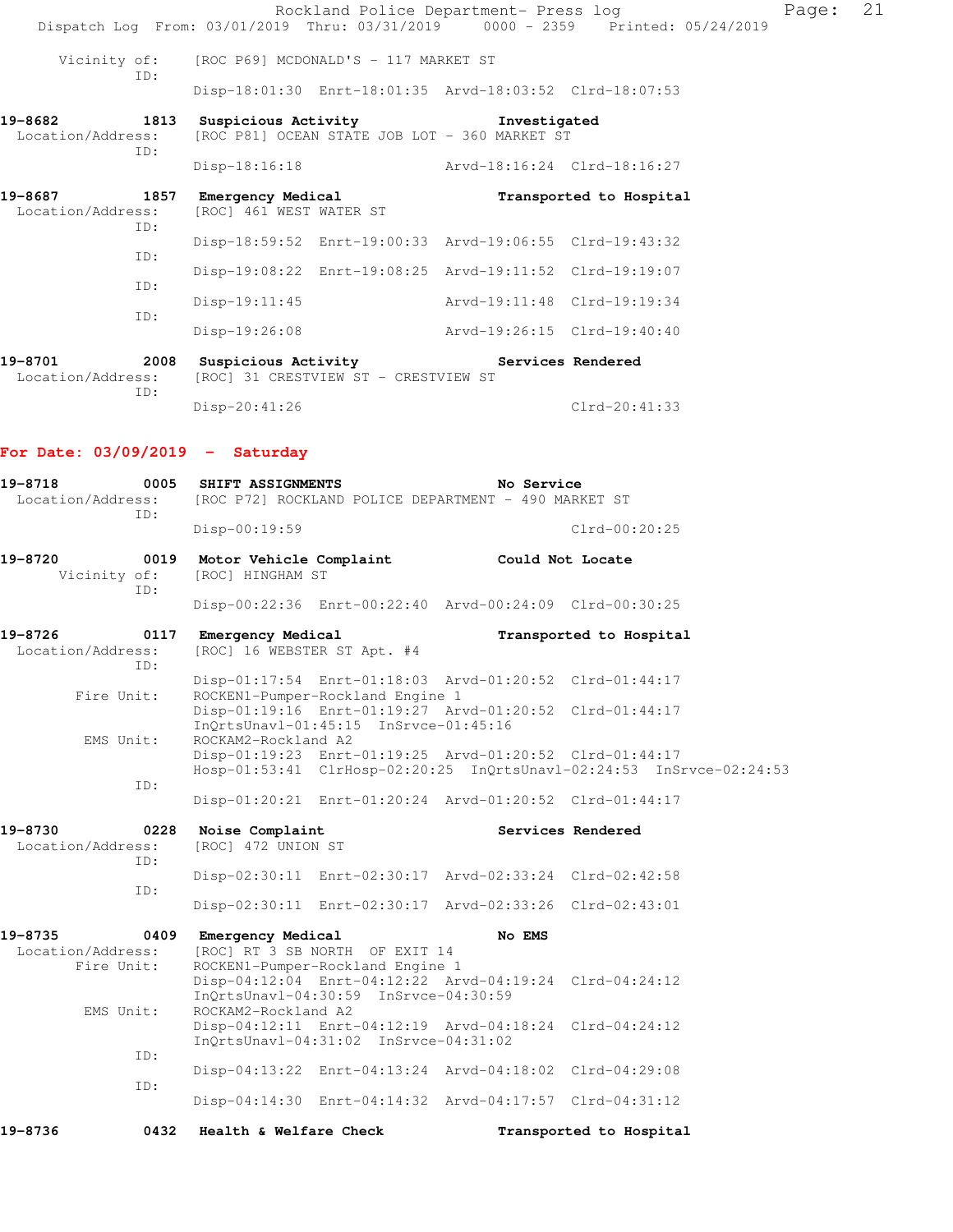| Dispatch Log From: 03/01/2019 Thru: 03/31/2019 0000 - 2359 Printed: 05/24/2019 |                                                                                | Rockland Police Department- Press log |                          | Page: | 22 |  |
|--------------------------------------------------------------------------------|--------------------------------------------------------------------------------|---------------------------------------|--------------------------|-------|----|--|
| Location/Address:                                                              | [ROC] 433 NORTH AVE @ 635 SALEM ST                                             |                                       |                          |       |    |  |
| ID:                                                                            | Disp-04:33:26 Enrt-04:36:32 Arvd-04:47:18 Clrd-05:09:04                        |                                       |                          |       |    |  |
| ID:                                                                            | Disp-04:33:26 Enrt-04:35:57 Arvd-04:47:18 Clrd-05:09:06                        |                                       |                          |       |    |  |
| 19-8739<br>Location/Address:<br>ID:                                            | 0603 Building Check<br>[ROC] UNION ST                                          | Arvd-06:04:31 Clrd-06:29:14           | Services Rendered        |       |    |  |
| 19-8740 0713 Summons<br>Location/Address:                                      | [ROC] 111 MARKET ST                                                            | No Service                            |                          |       |    |  |
| ID:                                                                            | $Disp-07:16:21$                                                                |                                       |                          |       |    |  |
| 19-8741 0726 Burglar Alarm<br>Location/Address:                                | [ROC P85] ROCKLAND FEDERAL CREDIT UNION - 241 UNION ST                         |                                       | Cancelled Enroute        |       |    |  |
| ID:                                                                            | Disp-07:26:40 Enrt-07:27:14                                                    |                                       | Clrd-07:29:21            |       |    |  |
| ID:                                                                            | Disp-07:27:30 Enrt-07:27:33 Clrd-07:29:18                                      |                                       |                          |       |    |  |
| 19-8743<br>Location/Address:<br>ID:                                            | 0801 General Info<br>[ROC P72] ROCKLAND POLICE DEPARTMENT - 490 MARKET ST      | No Service                            |                          |       |    |  |
|                                                                                |                                                                                | Arvd-08:01:00 Clrd-08:04:17           |                          |       |    |  |
| 19-8744<br>Location/Address:<br>ID:                                            | 0854 Prisioner Transport<br>[WEY 1] SOUTH SHORE HOSPITAL - 55 FOGG RD          |                                       | Services Rendered        |       |    |  |
|                                                                                | Disp-08:56:34 Enrt-08:56:43 Arvd-09:15:29 Clrd-09:25:15                        |                                       |                          |       |    |  |
| 19-8764<br>Location/Address:<br>ID:                                            | 1200 Assist Public<br>[ROC P72] ROCKLAND POLICE DEPARTMENT - 490 MARKET ST     |                                       | Services Rendered        |       |    |  |
|                                                                                | Disp-12:05:24 Enrt-12:07:22 Arvd-12:07:26 Clrd-12:30:48                        |                                       |                          |       |    |  |
| 19-8767<br>Location/Address:<br>ID:                                            | 1215 Burglar Alarm<br>[ROC] 733 SUMMER ST                                      |                                       | Building Checked/Secured |       |    |  |
|                                                                                | Disp-12:17:14 Enrt-12:17:17 Arvd-12:23:33 Clrd-12:23:48                        |                                       |                          |       |    |  |
| 19-8774<br>Location/Address:<br>ID:                                            | 1343 Abandoned MV<br>[ROC] 631 HINGHAM ST                                      |                                       | Services Rendered        |       |    |  |
|                                                                                | Disp-13:45:02 Enrt-13:45:14 Arvd-13:45:48 Clrd-13:50:31                        |                                       |                          |       |    |  |
| 19-8787<br>Location/Address:<br>ID:                                            | 1623 SHIFT ASSIGNMENTS<br>[ROC P72] ROCKLAND POLICE DEPARTMENT - 490 MARKET ST | No Service                            |                          |       |    |  |
|                                                                                |                                                                                | Arvd-16:23:00 Clrd-16:26:39           |                          |       |    |  |
| 19-8800<br>Location/Address:<br>ID:                                            | 1805 Disabled Motor Vehicle<br>[ROC] LEVIN RD                                  | Gone on arrival                       |                          |       |    |  |
|                                                                                | Disp-18:09:01 Enrt-18:10:13 Arvd-18:13:30 Clrd-18:15:47                        |                                       |                          |       |    |  |
| 19-8801<br>Vicinity of:<br>ID:                                                 | 1807 Disabled Motor Vehicle<br>[ROC P55] HOME DEPOT - 1149 HINGHAM ST          | Gone on arrival                       |                          |       |    |  |
|                                                                                | Disp-18:08:22 Enrt-18:08:42 Arvd-18:15:14 Clrd-18:20:33                        |                                       |                          |       |    |  |
| 19-8803<br>Location/Address:<br>ID:                                            | 1827 Motor Vehicle Complaint<br>[ROC] BILL DELAHUNT PKWY                       | Gone on arrival                       |                          |       |    |  |
|                                                                                | Disp-18:27:43 Enrt-18:28:43 Arvd-18:35:25 Clrd-18:37:48                        |                                       |                          |       |    |  |
| 19-8813<br>Vicinity of:                                                        | 2025 Motor Vehicle Stop<br>[ROC] 282 MARKET ST                                 | Verbal Warning                        |                          |       |    |  |
| ID:                                                                            |                                                                                | Arvd-20:25:00 Clrd-20:27:10           |                          |       |    |  |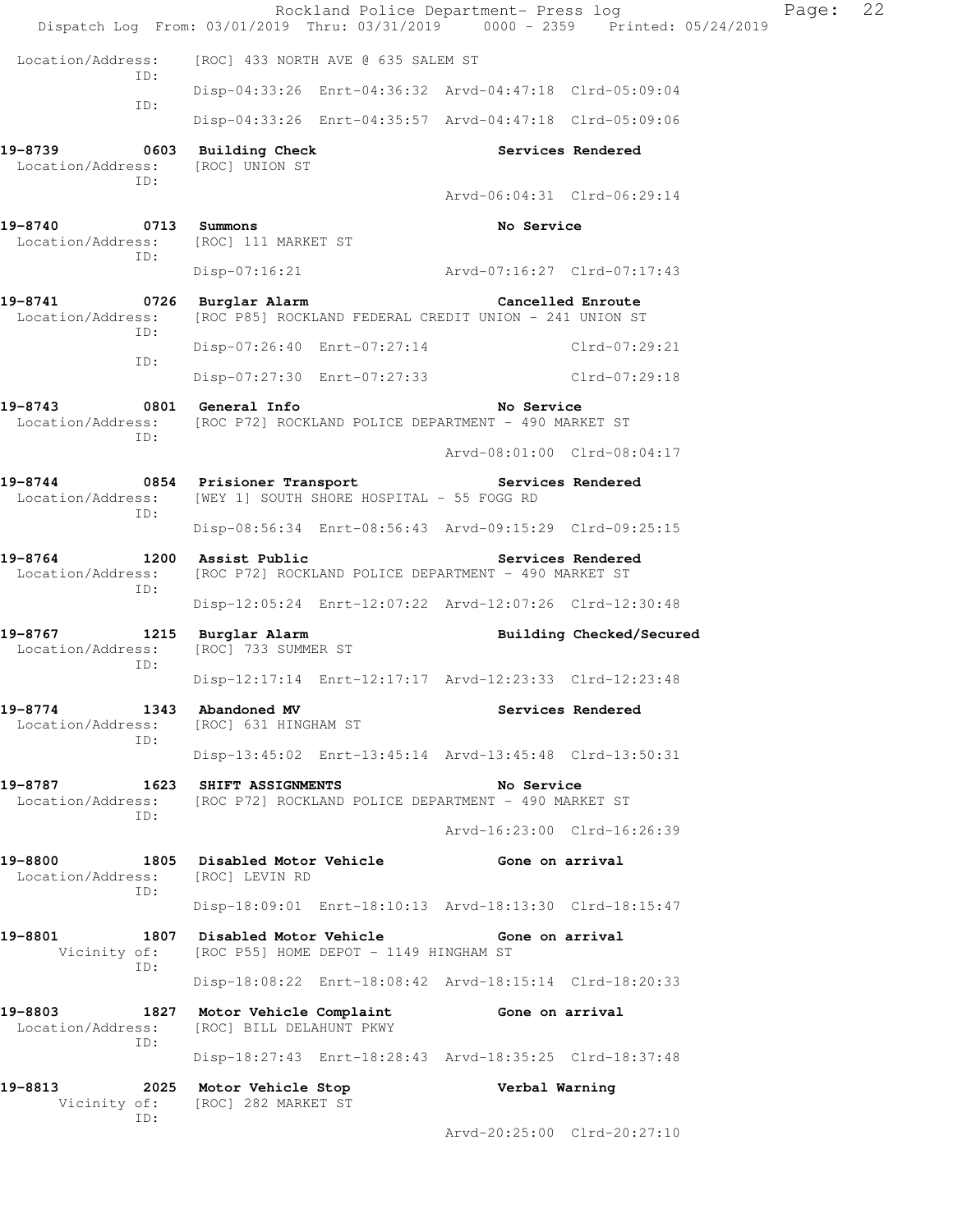| 19-8816                      | 2108<br>TD: | Disabled Motor Vehicle<br>Vicinity of: [ROC] TAUNTON AVE        |                             | Services Rendered |
|------------------------------|-------------|-----------------------------------------------------------------|-----------------------------|-------------------|
|                              |             |                                                                 | Arvd-21:08:00 Clrd-21:17:55 |                   |
| 19-8818<br>Location/Address: | 2219        | Suspicious Activity<br>[ROC P107] DUNKIN DONUTS - 165 MARKET ST | Services Rendered           |                   |

 ID: Disp-22:22:12 Arvd-22:22:18 Clrd-22:34:58

### **For Date: 03/10/2019 - Sunday**

- **19-8826 0001 SHIFT ASSIGNMENTS No Service**  Location/Address: [ROC P72] ROCKLAND POLICE DEPARTMENT - 490 MARKET ST ID: Disp-00:04:46 Enrt-00:05:01 Arvd-00:05:07 Clrd-00:05:12
- 19-8831 0020 Building Check **Services Rendered**  Location/Address: [ROC] SPRING GATE - JOHN DUNN ID:

Arvd-00:23:32 Clrd-00:24:13

- 19-8833 0108 Disturbance **19-8833** Peace Restored Location/Address: [ROC] 11 PACIFIC ST Apt. #4 ID: Disp-01:11:05 Enrt-01:11:29 Arvd-01:12:53 Clrd-01:22:09 ID: Disp-01:13:26 Arvd-01:13:29 Clrd-01:21:35 **19-8834 0124 911 Accidental Peace Restored**
- Location/Address: [ROC P45] COMFORT INN 850 HINGHAM ST ID: Disp-01:25:55 Clrd-01:26:04 ID: Disp-01:26:02 Enrt-01:26:10 Arvd-01:30:47 Clrd-01:36:36 ID: Disp-01:26:07 Enrt-01:26:10 Arvd-01:31:05 Clrd-01:36:33
- **19-8836 0140 Motor Vehicle Stop Verbal Warning**  Location/Address: [ROC] VFW DR @ BILL DELAHUNT PKWY ID:

Arvd-01:40:00 Clrd-01:42:13

| 19-8841<br>0306<br>Location/Address:<br>ID: |            | Health & Welfare Check |                                                         | Report Follows              |  |  |
|---------------------------------------------|------------|------------------------|---------------------------------------------------------|-----------------------------|--|--|
|                                             |            | [ROC] 42 BELMONT ST    |                                                         |                             |  |  |
|                                             |            |                        | Disp-03:08:51 Enrt-03:08:58 Arvd-03:10:58 Clrd-03:17:30 |                             |  |  |
|                                             | ID:<br>TD: |                        | Disp-03:08:55 Enrt-03:08:58 Arvd-03:11:00 Clrd-03:17:28 |                             |  |  |
| ID:                                         |            | Disp-03:29:49          |                                                         | Arvd-03:29:57 Clrd-04:05:35 |  |  |
|                                             |            | $Disp-03:29:53$        |                                                         | Arvd-03:29:57 Clrd-04:05:32 |  |  |

**19-8851 0559 Building Check Building Checked/Secured**  Location/Address: [ROC] UNION ST ID: Arvd-06:01:00 Clrd-06:19:10 **19-8858 0800 SHIFT ASSIGNMENTS Services Rendered**  Location/Address: [ROC P72] ROCKLAND POLICE DEPARTMENT - 490 MARKET ST ID: Disp-08:12:31 Arvd-08:12:41 Clrd-08:12:45 **19-8861 0835 Burglar Alarm Appears Secure**  Location/Address: [ROC P62] CHINA PLAZA - 35 MARKET ST ID: Disp-08:36:41 Enrt-08:36:43 Arvd-08:39:35 Clrd-08:45:09

**19-8870 0928 Building Check Building Checked/Secured**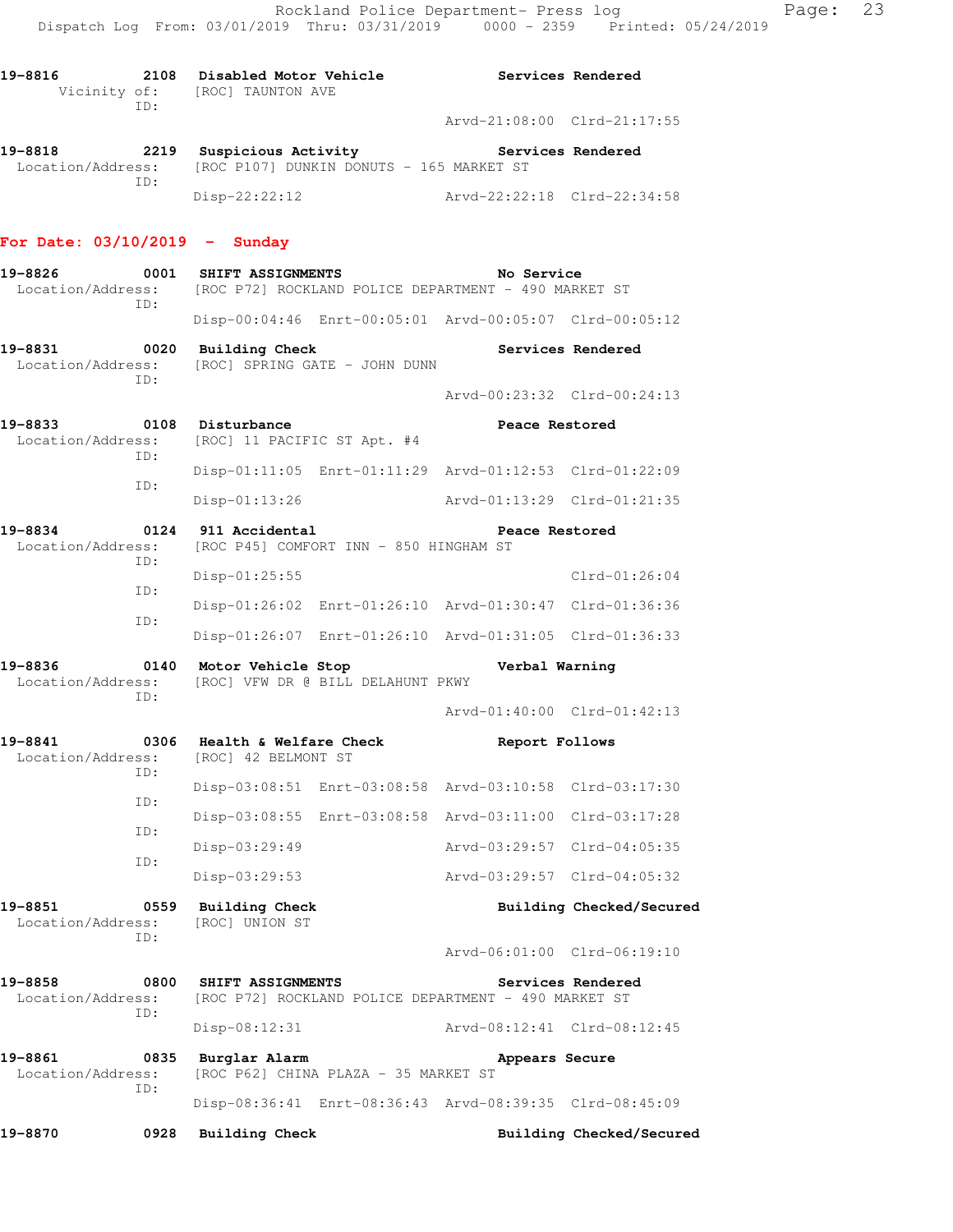Rockland Police Department- Press log Page: 24 Dispatch Log From: 03/01/2019 Thru: 03/31/2019 0000 - 2359 Printed: 05/24/2019 Location/Address: [ROC P75] UNION POINT - BILL DELAHUNT PKWY ID: Arvd-09:30:37 Clrd-09:32:08 **19-8875 1021 Lockout Services Rendered**  Location/Address: [ROC] 287 REED ST ID: Disp-10:23:26 Enrt-10:23:33 Arvd-10:30:15 Clrd-10:35:42 19-8885 1208 911 Accidental **Services Rendered** Location/Address: [ROC P89] CALVARY CHAPEL - 175 MARKET ST ID: Disp-12:09:55 Enrt-12:11:25 Arvd-12:11:48 Clrd-12:12:42 19-8892 1425 Emergency Medical **Transported to Hospital**  Location/Address: [ROC] 11 PACIFIC ST Apt. #4 Fire Unit: ROCKEN1-Pumper-Rockland Engine 1 Disp-14:26:59 Enrt-14:29:51 Arvd-14:30:45 Clrd-14:35:56 InQrtsUnavl-14:56:18 InSrvce-14:56:19 EMS Unit: ROCKAM2-Rockland A2 Disp-14:26:59 Enrt-14:29:48 Arvd-14:30:42 Clrd-14:35:59 Hosp-14:43:59 ClrHosp-15:29:11 InQrtsUnavl-15:35:15 InSrvce-15:35:15 ID: Disp-14:31:07 Enrt-14:31:11 Arvd-14:31:19 Clrd-14:33:17 19-8893 1427 Emergency Medical **No EMS**  Location/Address: [ROC] 365 UNION ST EMS Unit: ROCKAM1-Rockland A1 Disp-14:29:37 Arvd-14:29:45 Clrd-14:30:48 InQrtsUnavl-14:33:47 InSrvce-14:33:47 ID: Disp-14:30:40 Enrt-14:30:44 Arvd-14:30:47 Clrd-14:33:33 ID: Disp-14:30:53 Enrt-14:30:56 Arvd-14:31:00 Clrd-14:36:43 **19-8894 1436 911 Hang Up Services Rendered**  Location/Address: [ROC] 1094 UNION ST ID: Disp-14:36:57 Enrt-14:37:27 Arvd-14:41:59 Clrd-14:44:45 ID: Disp-14:38:25 Enrt-14:38:27 Arvd-14:41:11 Clrd-14:44:45 **19-8896 1446 Assist Police Department Services Rendered**  Location/Address: [ROC] 163 SALEM ST ID: Disp-14:57:32 Arvd-14:57:38 Clrd-14:57:42 **19-8901 1600 911 Accidental Services Rendered**  Location/Address: [ROC] 92 CRESCENT ST ID: Disp-16:03:32 Enrt-16:04:17 Arvd-16:10:04 Clrd-16:15:32 **19-8902 1609 General Incident Services Rendered**<br>Location/Address: [ROC P72] ROCKLAND POLICE DEPARTMENT - 490 MARKET ST [ROC P72] ROCKLAND POLICE DEPARTMENT - 490 MARKET ST ID: Arvd-16:09:00 Clrd-16:17:25 **19-8909 1717 Burglar Alarm Appears Secure**  Location/Address: [ROC] 10 LEISUREWOODS DR ID: Disp-17:18:26 Enrt-17:18:45 Arvd-17:21:25 Clrd-17:24:26 **19-8910 1739 Emergency Medical Transported to Hospital**  Location/Address: [ROC] 115 MARKET ST Apt. #22 Fire Unit: ROCKEN1-Pumper-Rockland Engine 1 Disp-17:40:35 Enrt-17:42:11 Arvd-17:44:14 Clrd-17:53:22 InQrtsUnavl-17:56:39 InSrvce-17:56:39 EMS Unit: ROCKAM2-Rockland A2 Disp-17:40:40 Enrt-17:42:08 Arvd-17:44:12 Clrd-17:53:20 Hosp-18:03:11 ClrHosp-18:40:41 InQrtsUnavl-18:48:14 InSrvce-18:48:14 ID: Arvd-17:51:00 Clrd-17:54:14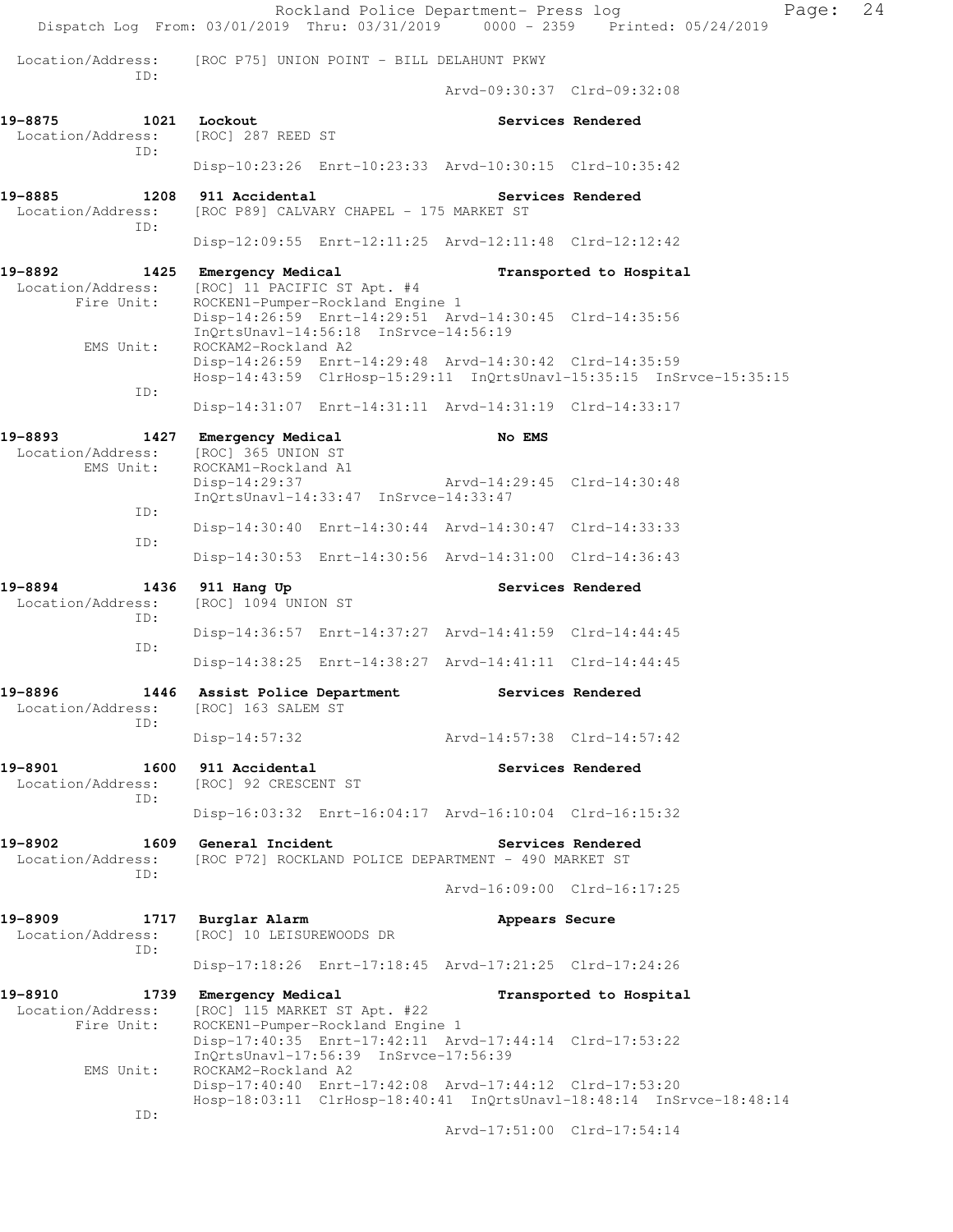|                                 | ID:         |                                                                    |                                             |                                                                                      |                          |
|---------------------------------|-------------|--------------------------------------------------------------------|---------------------------------------------|--------------------------------------------------------------------------------------|--------------------------|
|                                 |             | Disp-17:53:30                                                      |                                             | Arvd-17:53:35 Clrd-17:54:14                                                          |                          |
| 19-8911<br>Location/Address:    | ID:         | 1754 Motor Vehicle Stop                                            | [ROC P86] MOBIL GAS STATION - 158 MARKET ST | Vehicle Towed                                                                        |                          |
|                                 | ID:         |                                                                    |                                             | Arvd-17:54:00 Clrd-18:08:14                                                          |                          |
|                                 | ID:         | $Disp-18:08:02$                                                    |                                             | Arvd-18:08:06 Clrd-18:25:33                                                          |                          |
|                                 |             | Disp-18:08:09                                                      |                                             | Arvd-18:08:12 Clrd-18:25:37                                                          |                          |
| 19-8916<br>Location/Address:    | 1940<br>ID: | 911 Hang Up<br>[ROC] 325 BEECH ST                                  |                                             |                                                                                      | Services Rendered        |
|                                 |             |                                                                    |                                             | Disp-19:41:55 Enrt-19:42:00 Arvd-19:43:58 Clrd-19:47:38                              |                          |
| 19-8923                         | 2107<br>ID: | Motor Vehicle Stop<br>Location/Address: [ROC] 157 EAST WATER ST    |                                             |                                                                                      | Citation/Warning Issued  |
|                                 |             |                                                                    |                                             | Arvd-21:07:00 Clrd-21:27:30                                                          |                          |
| 19-8930<br>Location/Address:    | TD:         | 2155 Motor Vehicle Stop<br>[ROC] 194 LIBERTY ST @ 73 CUSTER ST     |                                             |                                                                                      | Citation/Warning Issued  |
|                                 |             |                                                                    |                                             | Arvd-21:55:00 Clrd-22:03:44                                                          |                          |
| 19-8932<br>Location/Address:    | ID:         | 2251 Assist Other Agency<br>[ROC] 15 OLD COUNTRY WAY @ 239 POND ST |                                             |                                                                                      | Services Rendered        |
| ID:                             |             |                                                                    |                                             | Arvd-22:51:00 Clrd-22:58:52                                                          |                          |
|                                 | ID:         |                                                                    |                                             | Disp-22:52:51 Enrt-22:52:55 Arvd-22:52:58 Clrd-23:00:43                              |                          |
|                                 |             |                                                                    |                                             | Disp-22:53:05 Enrt-22:53:08 Arvd-22:53:11 Clrd-23:00:48                              |                          |
| 19-8935<br>Location/Address:    | ID:         | 2302 Assist Other Agency<br>[ROC] 163 SALEM ST                     |                                             | Assist Police                                                                        |                          |
|                                 |             |                                                                    |                                             | Arvd-23:02:00 Clrd-23:08:39                                                          |                          |
| For Date: $03/11/2019$ - Monday |             |                                                                    |                                             |                                                                                      |                          |
| 19-8941                         | 0001<br>ID: | General Info                                                       |                                             | No Service<br>Location/Address: [ROC P72] ROCKLAND POLICE DEPARTMENT - 490 MARKET ST |                          |
|                                 |             |                                                                    |                                             | Arvd-00:01:00 Clrd-00:05:10                                                          |                          |
| 19-8944<br>Location/Address:    | ID:         | 0045 Building Check<br>[ROC] UNION ST                              |                                             | Investigated                                                                         |                          |
|                                 |             |                                                                    |                                             | Arvd-00:46:18 Clrd-00:46:30                                                          |                          |
| 19-8945<br>Location/Address:    | ID:         | 0050 Building Check<br>[ROC] MAPLE ST                              |                                             | Investigated                                                                         |                          |
|                                 |             |                                                                    |                                             | Arvd-00:51:14 Clrd-00:51:24                                                          |                          |
| 19-8955<br>Location/Address:    | ID:         | 0343 911 Accidental<br>[ROC] 296 HOWARD ST                         |                                             |                                                                                      | Services Rendered        |
|                                 |             |                                                                    |                                             | Disp-03:44:56 Enrt-03:45:21 Arvd-03:47:35 Clrd-03:51:31                              |                          |
| 19-8960<br>Location/Address:    | ID:         | 0546 Building Check<br>[ROC] UNION ST                              |                                             |                                                                                      | Building Checked/Secured |
|                                 |             |                                                                    |                                             | Arvd-05:48:31 Clrd-06:09:49                                                          |                          |

**19-8977 0848 Building Check Building Checked/Secured**  Location/Address: [ROC] 100 MARTHA DR ID: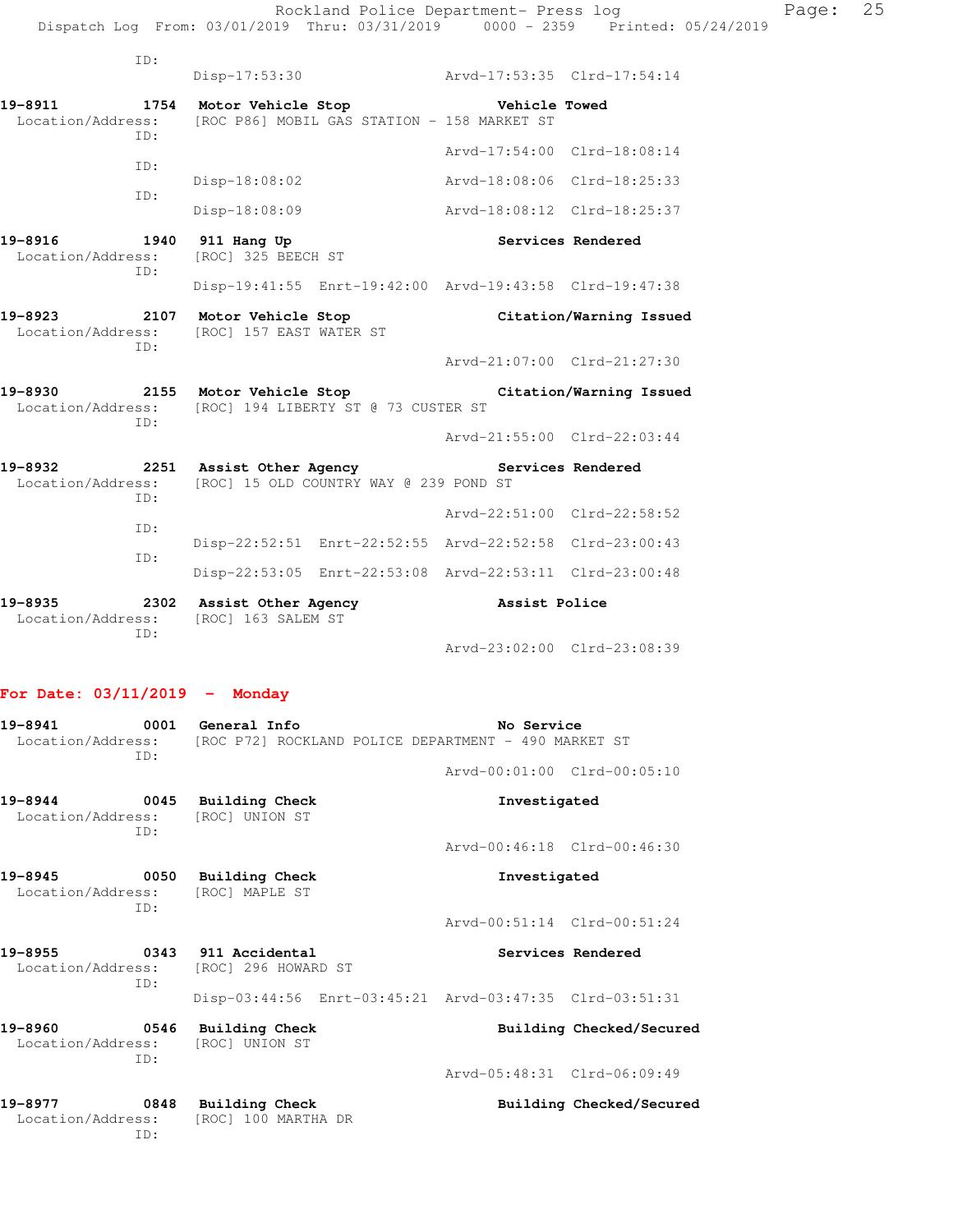Arvd-08:50:01 Clrd-08:50:16 **19-8979 0850 Building Check Building Checked/Secured**  Location/Address: [ROC] 51 MAPLE ST ID: Arvd-08:52:23 Clrd-08:53:00 ID: Disp-08:56:09 Clrd-08:56:14 **19-8978 0851 Burglar Alarm Appears Secure**  Location/Address: ID: Disp-08:53:10 Arvd-08:53:15 Clrd-08:55:37 **19-8981 0858 Building Check Building Checked/Secured**  Location/Address: [ROC 5] COMMUNITY CENTER - 394 UNION ST ID: Arvd-08:58:55 Clrd-09:00:47 **19-8984 0927 IMMEDIATE THREAT DELIVERY No Service**  Location/Address: [ROC] 76 WILLOW POND DR Apt. #76 ID: Disp-09:37:23 Clrd-09:37:54 ID: Disp-09:37:23 Arvd-09:37:44 Clrd-09:48:16 **19-8986 1006 Building Check Services Rendered**  Location/Address: [ROC] BILL DELAHUNT PKWY ID: Arvd-10:06:40 Clrd-10:07:11 **19-8989 1024 Motor Vehicle Stop Citation/Warning Issued**  Location/Address: [ROC] 346 UNION ST @ 11 PACIFIC ST ID: Arvd-10:24:00 Clrd-10:31:00 **19-8993 1052 Building Check Building Checked/Secured**  Location/Address: [ROC] 100 MARTHA DR ID: Arvd-10:52:52 Clrd-10:53:30 **19-8995 1056 Building Check Building Checked/Secured**  Location/Address: [ROC] 51 MAPLE ST ID: Arvd-10:57:08 Clrd-10:57:56 **19-8996 1059 Building Check Building Checked/Secured**  Location/Address: [ROC 5] COMMUNITY CENTER - 394 UNION ST ID: Arvd-10:59:58 Clrd-11:01:03 **19-9000 1135 Identity Theft Services Rendered**  Location/Address: [ROC] 622 BEECH ST ID: Disp-11:41:24 Enrt-11:41:45 Arvd-11:41:51 Clrd-11:41:56 19-9156 1200 Animal Complaint **19-9156** Services Rendered Location/Address: [ROC] 22 STUDLEY CT **19-9006 1249 Building Check Building Checked/Secured**  Location/Address: [ROC] HANNAH WAY ID: Arvd-12:52:54 Clrd-12:53:43 **19-9161 1300 Animal Complaint Services Rendered**  Location/Address: [ROC] 251 BEECH ST **19-9010 1316 Motor Vehicle Stop Verbal Warning**  Location/Address: [ROC] 7 MARKET ST @ 10 SPRING ST ID:

Disp-13:18:08 Arvd-13:18:15 Clrd-13:18:39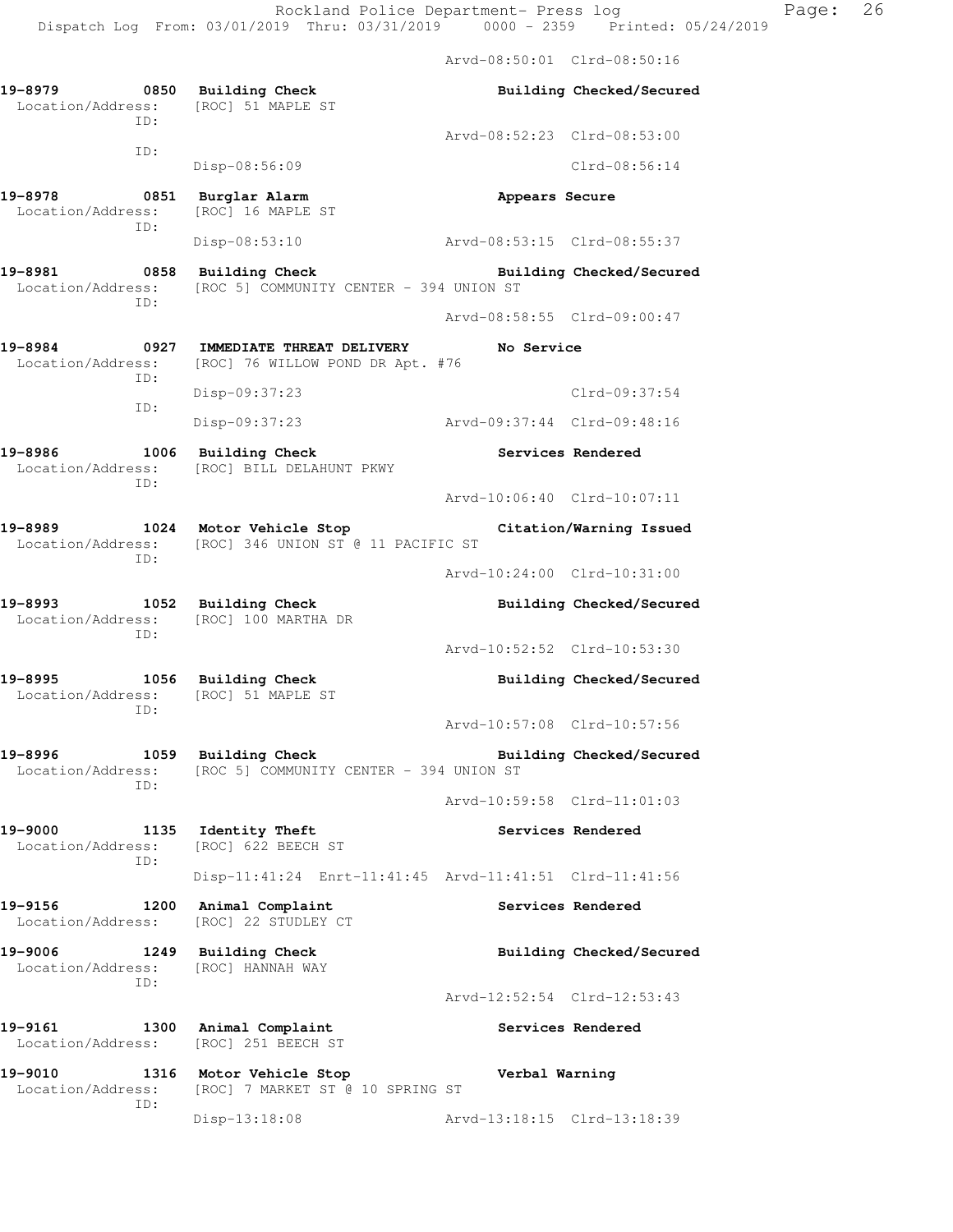Rockland Police Department- Press log Paqe: 27 Dispatch Log From: 03/01/2019 Thru: 03/31/2019 0000 - 2359 Printed: 05/24/2019 **19-9012 1323 Motor Vehicle Stop Verbal Warning**  Location/Address: [ROC] 333 PLAIN ST @ 290 REED ST ID: Arvd-13:23:00 Clrd-13:31:33 **19-9015 1327 Building Check Building Checked/Secured**  Location/Address: [ROC] GROVE ST ID: Arvd-13:28:59 Clrd-13:29:31 **19-9017 1333 Emergency Medical Transported to Hospital**  Location/Address: [ROC 58] NORTH RIVER COLLABORATIVE SCHOOL - 525 BEECH ST Fire Unit: ROCKEN1-Pumper-Rockland Engine 1 Disp-13:34:55 Enrt-13:36:01 Arvd-13:40:53 Clrd-13:45:21 InQrtsUnavl-14:05:22 InSrvce-14:05:22<br>EMS Unit: ROCKAM2-Rockland A2 ROCKAM2-Rockland A2 Disp-13:35:18 Enrt-13:35:59 Arvd-13:40:26 Clrd-13:45:24 Hosp-13:55:58 ClrHosp-14:28:30 InQrtsUnavl-14:35:33 InSrvce-14:35:33 ID: Disp-13:36:40 Enrt-13:36:46 Clrd-13:47:55 ID: Disp-13:37:04 Arvd-13:37:28 Clrd-13:47:59 **19-9020 1357 Building Check Building Checked/Secured**  Location/Address: [ROC 5] COMMUNITY CENTER - 394 UNION ST ID: Arvd-13:59:25 Clrd-13:59:41 **19-9154 1500 Animal Complaint Services Rendered**  Location/Address: [ROC] 27 NORTH DOUGLAS ST 19-9042 1604 General Info **1999 Services Rendered**  Location/Address: [ROC P72] ROCKLAND POLICE DEPARTMENT - 490 MARKET ST ID: Arvd-16:04:00 Clrd-16:16:09 **19-9054 1654 Motor Vehicle Stop Citation/Warning Issued**  Location/Address: [ROC P75] UNION POINT - BILL DELAHUNT PKWY ID: Disp-16:56:11 Enrt-16:56:16 Arvd-16:56:19 Clrd-17:06:15 ID: Disp-17:07:29 Arvd-17:07:32 Clrd-17:22:30 19-9057 1714 Disturbance **1996 1996 1997 Services Rendered**  Location/Address: [ROC] 474 BEECH ST ID: Disp-17:15:59 Enrt-17:16:02 Arvd-17:20:44 Clrd-17:23:24 ID: Disp-17:18:01 Enrt-17:18:04 Arvd-17:23:18 Clrd-17:23:21 19-9058 1715 Health & Welfare Check **Services Rendered**  Location/Address: [ROC] 51 MAPLE ST Apt. #214 ID: Disp-17:17:50 Enrt-17:17:54 Arvd-17:23:13 Clrd-17:47:18 ID: Disp-17:21:28 Enrt-17:21:38 Arvd-17:23:08 Clrd-17:35:33 **19-9062 1748 Motor Vehicle Stop Citation/Warning Issued**  Location/Address: [ROC] 137 WEBSTER ST @ 106 EVERETT ST ID: Arvd-17:48:00 Clrd-17:54:42 ID: Disp-17:54:36 Arvd-17:54:38 Clrd-17:56:16 **19-9074** 1853 Summons **19-9074** Services Rendered Location/Address: [ROC] 76 WILLOW POND DR ID: Arvd-18:53:00 Clrd-18:56:15 **19-9076 1909 Emergency Medical No EMS**  Location/Address: [ROC 68] 204 MONCRIEF RD Fire Unit: ROCKEN1-Pumper-Rockland Engine 1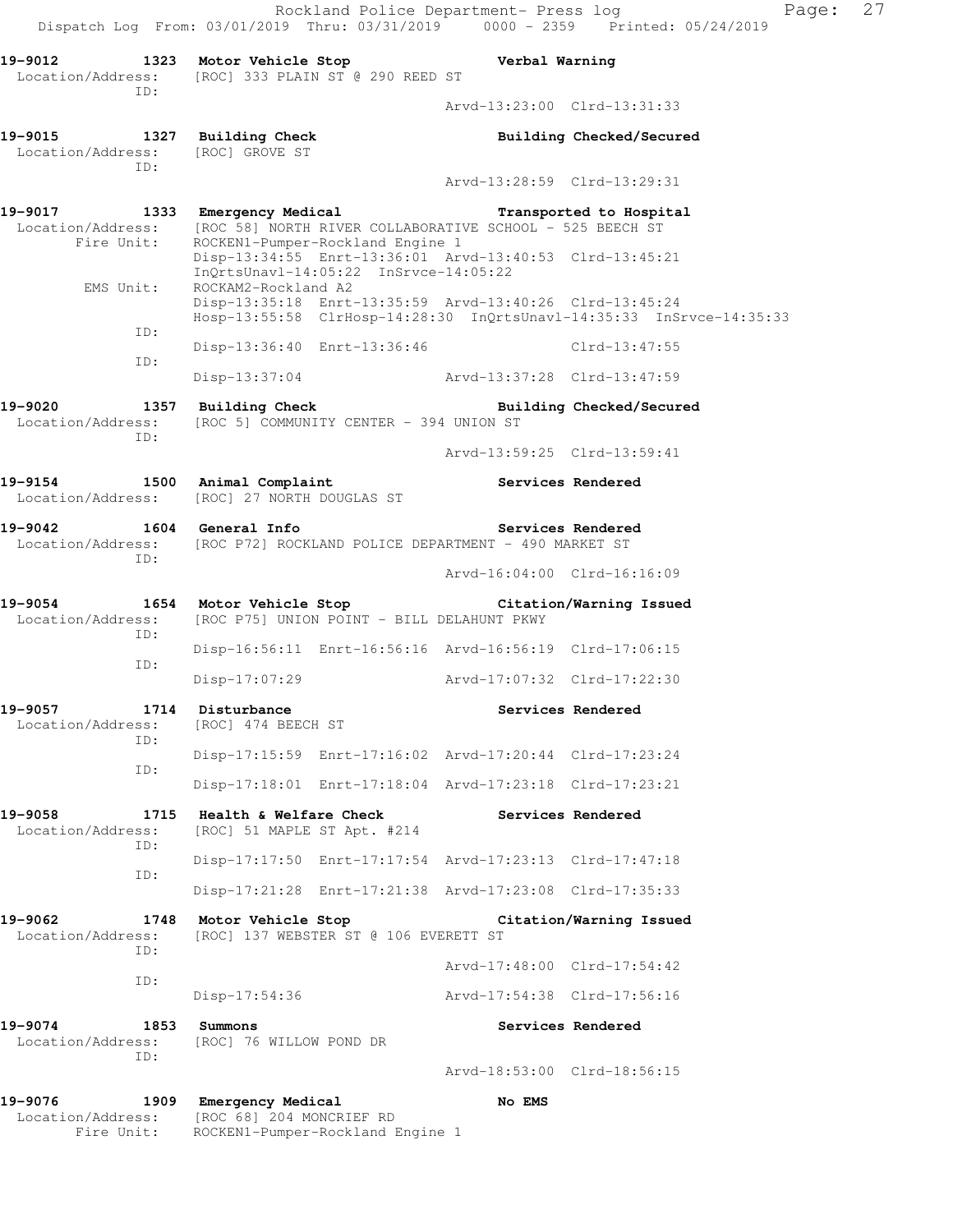|                              |             | Rockland Police Department- Press log<br>Dispatch Log From: 03/01/2019 Thru: 03/31/2019 0000 - 2359 Printed: 05/24/2019 |                             |                         | Page: | 28 |
|------------------------------|-------------|-------------------------------------------------------------------------------------------------------------------------|-----------------------------|-------------------------|-------|----|
|                              |             | Disp-19:10:58 Enrt-19:12:17 Arvd-19:16:25 Clrd-19:18:55<br>InQrtsUnavl-19:24:08 InSrvce-19:24:12                        |                             |                         |       |    |
|                              | EMS Unit:   | ROCKAM2-Rockland A2<br>Disp-19:11:07 Enrt-19:12:21 Arvd-19:16:21 Clrd-19:18:52<br>InQrtsUnavl-19:24:02 InSrvce-19:24:16 |                             |                         |       |    |
|                              | ID:         | Disp-19:11:08 Enrt-19:11:16 Arvd-19:13:57 Clrd-19:18:30                                                                 |                             |                         |       |    |
| 19-9078                      |             | 1923 Motor Vehicle Stop<br>Location/Address: [ROC] 16 HIGHLAND ST @ 80 MARKET ST                                        | Verbal Warning              |                         |       |    |
|                              | ID:         |                                                                                                                         | Arvd-19:23:00 Clrd-19:25:08 |                         |       |    |
|                              | ID:         | Disp-19:24:49                                                                                                           | Arvd-19:24:56 Clrd-19:25:11 |                         |       |    |
| 19-9080<br>Location/Address: |             | 1936 Motor Vehicle Complaint Gone on arrival<br>[ROC 60] SPRING GATE APARTMENTS - 52 HANNAH WAY                         |                             |                         |       |    |
|                              | ID:         | Disp-19:37:02 Enrt-19:37:49 Arvd-19:41:08 Clrd-19:42:05                                                                 |                             |                         |       |    |
|                              | ID:         | Disp-19:38:30 Enrt-19:38:33                                                                                             |                             | Clrd-19:42:05           |       |    |
| 19-9081<br>Vicinity of:      | ID:         | 1943 Motor Vehicle Stop<br>[ROC] MARKET ST                                                                              | Verbal Warning              |                         |       |    |
|                              |             |                                                                                                                         | Arvd-19:43:00 Clrd-19:47:36 |                         |       |    |
| 19-9082                      | ID:         | 1946 Motor Vehicle Stop Citation/Warning Issued<br>Vicinity of: [ROC] 575 VFW DR @ 74 WEYMOUTH ST                       |                             |                         |       |    |
|                              | ID:         |                                                                                                                         | Arvd-19:46:00 Clrd-19:49:04 |                         |       |    |
|                              |             | Disp-19:48:57                                                                                                           | Arvd-19:49:01 Clrd-19:57:18 |                         |       |    |
| 19-9086<br>Vicinity of:      | ID:         | 1958 Motor Vehicle Stop<br>[ROC] 74 WEYMOUTH ST @ 575 VFW DR                                                            | Verbal Warning              |                         |       |    |
|                              |             | Disp-20:00:04 Enrt-20:00:09 Arvd-20:00:13 Clrd-20:02:25                                                                 |                             |                         |       |    |
| 19-9087<br>Vicinity of:      | ID:         | 2006 Motor Vehicle Stop<br>[ROC] WEST WATER ST @ GROVE ST                                                               |                             | Citation/Warning Issued |       |    |
|                              |             |                                                                                                                         | Arvd-20:06:00 Clrd-20:11:45 |                         |       |    |
| 19-9088<br>Vicinity of:      | ID:         | 2008 Motor Vehicle Stop<br>[ROC] 529 UNION ST @ 15 BIGELOW AVE                                                          |                             | Citation/Warning Issued |       |    |
|                              |             |                                                                                                                         | Arvd-20:08:00 Clrd-20:14:50 |                         |       |    |
| 19-9091<br>Location/Address: | ID:         | 2024 Warrant<br>[ROC] 107 SPRING ST                                                                                     | Arrest (s) Made             |                         |       |    |
|                              | ID:         |                                                                                                                         | Arvd-20:24:00 Clrd-20:53:54 |                         |       |    |
|                              | ID:         | Disp-20:25:58                                                                                                           | Arvd-20:26:02 Clrd-20:53:47 |                         |       |    |
|                              |             | Disp-20:26:19                                                                                                           | Arvd-20:26:22 Clrd-20:53:54 |                         |       |    |
| 19-9093<br>Vicinity of:      | ID:         | 2052 Motor Vehicle Stop<br>[ROC] EAST WATER ST                                                                          | Verbal Warning              |                         |       |    |
|                              |             |                                                                                                                         | Arvd-20:52:00 Clrd-20:55:23 |                         |       |    |
| 19-9094<br>Location/Address: | ID:         | 2055 Health & Welfare Check<br>[ROC] 117 PLAIN ST                                                                       | Services Rendered           |                         |       |    |
|                              |             | Disp-20:56:53 Enrt-20:56:56 Arvd-20:57:37 Clrd-21:00:28                                                                 |                             |                         |       |    |
| 19-9095<br>Location/Address: | 2056<br>ID: | 911 Accidental<br>[ROC P94] FAST LANE CONVENIENCE STORE - 430 UNION ST                                                  |                             | Services Rendered       |       |    |
|                              |             | Disp-20:57:27                                                                                                           |                             | Clrd-20:58:51           |       |    |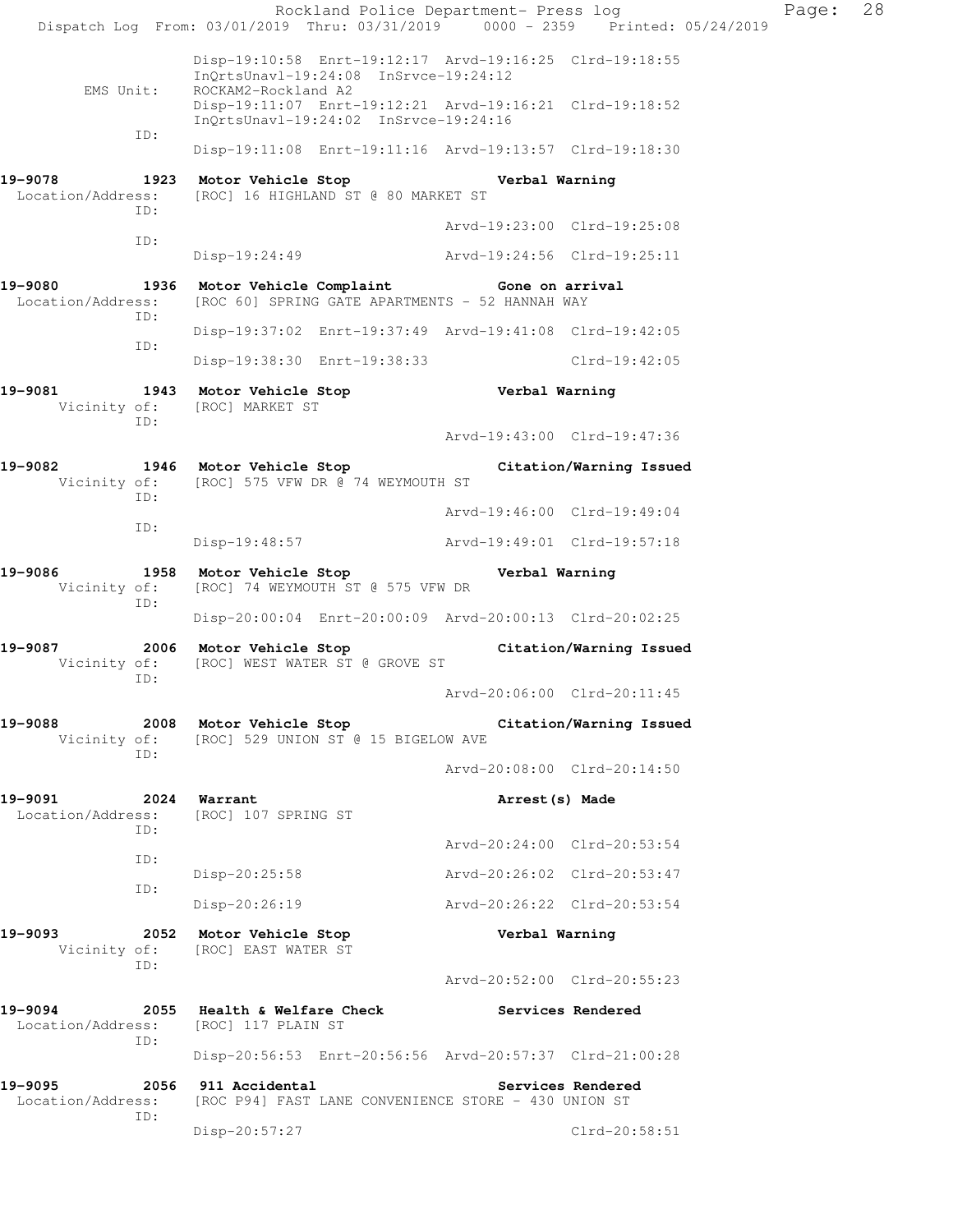|                                                                  |     |                                                                                                    |                             | Rockland Police Department- Press log                   | Dispatch Log From: 03/01/2019 Thru: 03/31/2019 0000 - 2359 Printed: 05/24/2019 | Page: | 29 |
|------------------------------------------------------------------|-----|----------------------------------------------------------------------------------------------------|-----------------------------|---------------------------------------------------------|--------------------------------------------------------------------------------|-------|----|
|                                                                  | ID: |                                                                                                    |                             | Disp-20:58:48 Enrt-20:58:54 Arvd-21:01:34 Clrd-21:02:30 |                                                                                |       |    |
| 19-9097 2113 Burglar Alarm<br>Location/Address:                  |     | [ROC] 127 BELMONT ST                                                                               |                             | Investigated                                            |                                                                                |       |    |
|                                                                  | ID: |                                                                                                    |                             | Disp-21:15:26 Enrt-21:15:30 Arvd-21:17:44 Clrd-21:21:57 |                                                                                |       |    |
|                                                                  | ID: |                                                                                                    |                             | Disp-21:15:43 Enrt-21:15:47 Arvd-21:17:47 Clrd-21:21:57 |                                                                                |       |    |
| 19-9101<br>Location/Address:                                     | ID: | 2129 Building Check<br>[ROC] BILL DELAHUNT PKWY                                                    |                             |                                                         | Building Checked/Secured                                                       |       |    |
|                                                                  |     |                                                                                                    |                             | Arvd-21:30:06 Clrd-21:41:32                             |                                                                                |       |    |
| 19-9103<br>Vicinity of: [ROC] 775 UNION ST @ 8 LIBERTY CT<br>TD: |     |                                                                                                    | 2154 Motor Vehicle Stop     | Verbal Warning                                          |                                                                                |       |    |
|                                                                  |     |                                                                                                    |                             |                                                         | Arvd-21:54:00 Clrd-21:57:27                                                    |       |    |
| 19-9106                                                          | ID: | 2207 Motor Vehicle Stop Store Nerbal Warning<br>Vicinity of: [ROC] UNDER THE OVERPASS - HINGHAM ST |                             |                                                         |                                                                                |       |    |
|                                                                  |     |                                                                                                    |                             | Arvd-22:07:00 Clrd-22:10:31                             |                                                                                |       |    |
| 19-9114 2309 Assist Other Agency Cone on arrival                 | TD: | Location/Address: [ROC] 213 UNION ST Apt. #4                                                       |                             |                                                         |                                                                                |       |    |
|                                                                  | TD: |                                                                                                    |                             | Disp-23:14:10 Enrt-23:14:15 Arvd-23:15:59 Clrd-23:27:10 |                                                                                |       |    |
|                                                                  |     | Disp-23:14:23                                                                                      |                             | Arvd-23:14:27 Clrd-23:27:10                             |                                                                                |       |    |
|                                                                  | ID: |                                                                                                    |                             | Disp-23:15:55 Arvd-23:15:59 Clrd-23:27:10               |                                                                                |       |    |
|                                                                  | TD: |                                                                                                    | Disp-23:16:07 Enrt-23:16:11 |                                                         | $Clrd-23:27:10$                                                                |       |    |

# **For Date: 03/12/2019 - Tuesday**

| 19-9118<br>ID:                                |     | 0001 General Info<br>Location/Address: [ROC P72] ROCKLAND POLICE DEPARTMENT - 490 MARKET ST |                             | No Service               |  |  |
|-----------------------------------------------|-----|---------------------------------------------------------------------------------------------|-----------------------------|--------------------------|--|--|
|                                               |     |                                                                                             | Arvd-00:01:00 Clrd-00:04:15 |                          |  |  |
|                                               | ID: | 19-9120 0026 Building Check<br>Location/Address: [ROC] UNION ST                             | Investigated                |                          |  |  |
|                                               |     |                                                                                             | Arvd-00:26:41 Clrd-00:27:01 |                          |  |  |
| 19-9126                                       | ID: | 0304 Suspicious Activity<br>Vicinity of: [ROC] 105 MARKET ST                                | Investigated                |                          |  |  |
|                                               |     | Disp-03:07:37                                                                               | Arvd-03:07:43 Clrd-03:11:40 |                          |  |  |
| 19-9127 0449 911 Hang Up<br>Location/Address: | ID: | [ROC] 97 MARKS ST                                                                           |                             | Services Not Required    |  |  |
|                                               | TD: | Disp-04:50:55                                                                               |                             | $Clrd-04:51:59$          |  |  |
|                                               | ID: | Disp-04:51:49 Enrt-04:51:54                                                                 |                             | $Clrd-04:52:17$          |  |  |
|                                               | TD: | Disp-04:52:27 Enrt-04:52:31                                                                 |                             | $Clrd-04:55:45$          |  |  |
|                                               |     | Disp-04:55:37                                                                               | Arvd-04:55:42 Clrd-04:57:01 |                          |  |  |
| 19-9133                                       | ID: | 0537 Building Check<br>Location/Address: [ROC] UNION ST                                     |                             | Building Checked/Secured |  |  |
|                                               |     |                                                                                             | Arvd-05:40:02 Clrd-06:00:40 |                          |  |  |
| 19-9136                                       |     | 0634 Motor Vehicle Stop<br>Vicinity of: [ROC] 159 POND ST @ 9 COLBY ST                      |                             | Citation/Warning Issued  |  |  |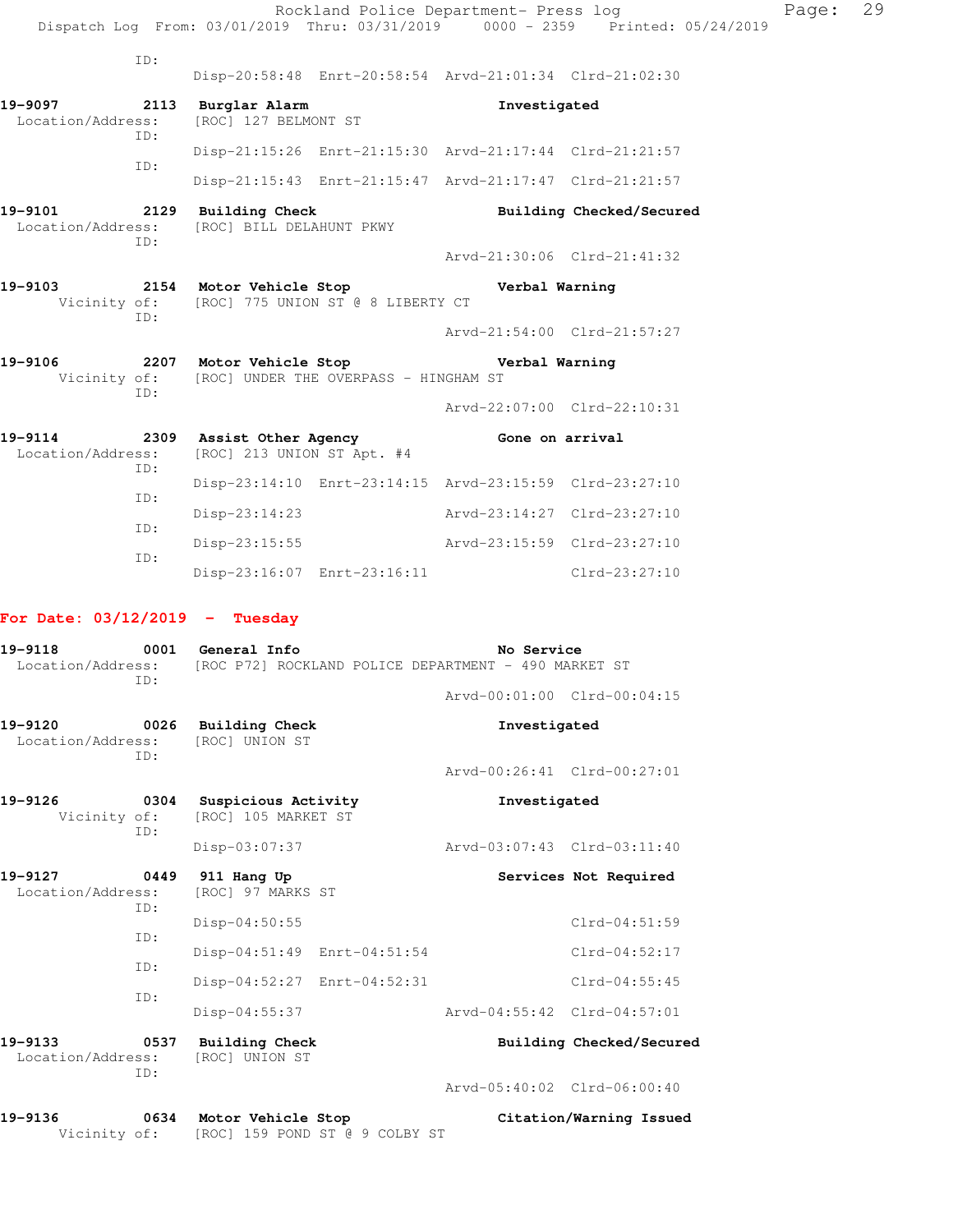| Location/Address:               | ID: | [ROC] 16 HOWLAND WAY<br>Disp-10:14:08 Enrt-10:14:14 Arvd-10:17:41 Clrd-10:22:58                                                          |                             |                                                   |
|---------------------------------|-----|------------------------------------------------------------------------------------------------------------------------------------------|-----------------------------|---------------------------------------------------|
| 19-9166                         |     | 1012 Burglar Alarm                                                                                                                       | Arvd-09:47:00 Clrd-09:53:39 | Services Rendered                                 |
| 19-9164<br>Location/Address:    | ID: | 0947 Motor Vehicle Stop<br>[ROC] 204 POND ST @ 0 WOODLAND PL                                                                             |                             | Citation/Warning Issued                           |
|                                 |     |                                                                                                                                          | Arvd-09:24:00 Clrd-09:25:22 |                                                   |
| 19-9159<br>Location/Address:    | TD: | 0924 Motor Vehicle Stop<br>[ROC] 220 HINGHAM ST                                                                                          | Verbal Warning              |                                                   |
|                                 |     |                                                                                                                                          | Arvd-09:10:11 Clrd-09:10:55 |                                                   |
| Location/Address:               | TD: | [HOL] UNION ST                                                                                                                           |                             |                                                   |
| 19-9151                         |     | 0908 Building Check                                                                                                                      | Arvd-09:01:41 Clrd-09:02:30 | Services Rendered                                 |
| Location/Address:               | TD: | [ABI] MAPLE ST                                                                                                                           |                             |                                                   |
| 19-9149                         |     | 0859 Building Check                                                                                                                      | Arvd-08:49:52 Clrd-08:52:34 | Building Checked/Secured                          |
| Location/Address:               | ID: | [ROC] MARTHA DR                                                                                                                          |                             |                                                   |
| 19-9148                         |     | 0848 Building Check                                                                                                                      |                             | Services Rendered                                 |
|                                 | ID: | Location/Address: [ROC P108] SOUTH SHORE BMW - 1040 HINGHAM ST<br>$Disp-08:49:03$<br>Arvd-08:49:12 Clrd-08:57:32                         |                             |                                                   |
|                                 |     | 19-9147 0843 Larceny OVER \$250 1nvestigated                                                                                             |                             |                                                   |
| Location/Address:               |     | 19-9153 0830 Animal Complaint 19-9153 Services Rendered<br>[ROC] 659 BEECH ST                                                            |                             |                                                   |
|                                 | ID: | $Disp-08:25:17$                                                                                                                          |                             | $Clrd-08:26:57$                                   |
|                                 | ID: |                                                                                                                                          | Arvd-08:20:00 Clrd-09:12:32 |                                                   |
|                                 |     | Location/Address: [HIN 1] HINGHAM COURT - 28 GEORGE WASHINGTON BLVD                                                                      |                             |                                                   |
|                                 |     | Location/Address: [ROC P83] ROCKLAND GOLF COURSE - 276 PLAIN ST<br>19-9146 		 0820 Prisioner Transport 		 Taken/Referred to Other Agency |                             |                                                   |
|                                 |     | 19-9152 0800 Animal Complaint 19-9152 Services Rendered                                                                                  |                             |                                                   |
|                                 | ID: | Disp-08:10:28 Arvd-08:10:36 Clrd-08:10:39                                                                                                |                             |                                                   |
|                                 |     | 19-9145 0800 SHIFT ASSIGNMENTS<br>Location/Address: [ROC P72] ROCKLAND POLICE DEPARTMENT - 490 MARKET ST                                 |                             | Services Rendered                                 |
|                                 | ID: |                                                                                                                                          | Arvd-07:10:00 Clrd-07:15:23 |                                                   |
|                                 |     | 19-9142 		 0710 Motor Vehicle Stop 		 Citation/Warning Issued<br>Location/Address: [ROC] 225 LIBERTY ST @ 225 E WATER ST                 |                             |                                                   |
|                                 | ID: |                                                                                                                                          | Arvd-06:59:00 Clrd-07:03:33 |                                                   |
| Location/Address: [ROC] POND ST |     | 19-9139 		 0659 Motor Vehicle Stop 		 Citation/Warning Issued                                                                            |                             |                                                   |
|                                 |     |                                                                                                                                          | Arvd-06:44:00 Clrd-06:54:08 |                                                   |
|                                 | ID: | 19-9137 0644 Motor Vehicle Stop Citation/Warning Issued<br>Vicinity of: [ROC 9] SULLIVAN TIRE AND AUTO SERVICE - 1 VFW DR                |                             |                                                   |
|                                 |     |                                                                                                                                          | Arvd-06:34:00 Clrd-06:42:29 |                                                   |
|                                 | ID: |                                                                                                                                          |                             |                                                   |
|                                 |     | Dispatch Log From: 03/01/2019 Thru: 03/31/2019 0000 - 2359 Printed: 05/24/2019                                                           |                             | Page: 30<br>Rockland Police Department- Press log |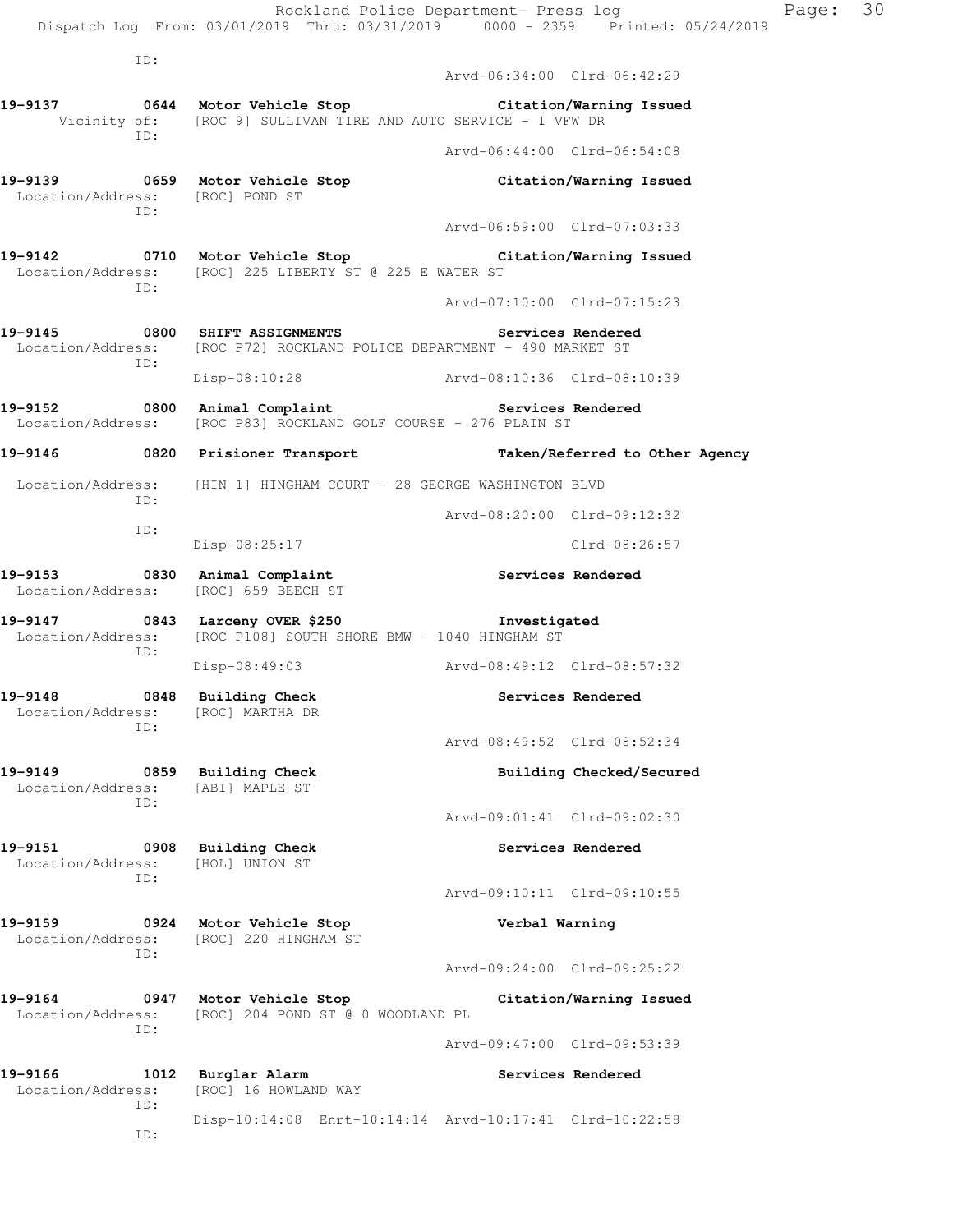Arvd-10:18:09 Clrd-10:22:55

Arvd-10:31:00 Clrd-10:51:32

Arvd-10:42:00 Clrd-10:48:55

**19-9170 1031 Assist Other Agency Report Follows**  Location/Address: [ROC] 72 STUDLEY CT ID:

**19-9171 1042 Motor Vehicle Stop Citation/Warning Issued**  Location/Address: [ROC] ESTEN - SUMMER ST ID:

**19-9173 1057 Motor Vehicle Stop Verbal Warning**  Location/Address: [ROC] 900 SUMMER ST ID:

19-9174 1100 Building Check **19-9174** Services Rendered Location/Address: [ROC] HANNAH WAY ID:

**19-9178 1117 Harassment Services Rendered**  Location/Address: [ROC] 142 MARTHA DR Apt. #F ID:

**19-9179 1135 Building Check Building Checked/Secured**  Location/Address: [ROC] UNION ST ID:

**19-9180 1136 Motor Vehicle Stop Verbal Warning**  Location/Address: [ROC] 23 HINGHAM ST ID:

**19-9183 1137 Building Check Building Checked/Secured**  Location/Address: [ROC] UNION ST

ID:

19-9181 1138 Disturbance **19-9181** Services Rendered Location/Address: [ROC] 213 UNION ST Apt. #4 ID: Disp-11:39:25 Enrt-11:40:19 Arvd-11:46:57 Clrd-11:50:10 ID: Disp-11:39:31 Enrt-11:39:37 Arvd-11:47:00 Clrd-11:52:45 ID: ID:

**19-9191 1345 Building Check Services Rendered**  Location/Address: [ROC] UNION ST ID:

**19-9194 1351 Identity Theft Services Rendered**  Location/Address: [ROC] 8 BRAMBLE CIR ID:

19-9193 1352 Building Check **19-9193** Services Rendered Location/Address: [ROC] MAPLE ST ID:

**19-9197 1402 Motor Vehicle Stop Citation/Warning Issued**  Location/Address: [ROC] 821 SUMMER ST ID:

Arvd-10:57:00 Clrd-11:03:12

Arvd-11:02:07 Clrd-11:02:27

Arvd-11:17:00 Clrd-11:28:05

Arvd-11:36:24 Clrd-11:36:36

Arvd-11:36:00 Clrd-11:38:00

Arvd-11:50:10 Clrd-11:50:24

Arvd-11:40:51 Clrd-11:52:48

Disp-11:50:29 Clrd-11:51:09

Arvd-13:46:29 Clrd-13:47:00

Disp-14:13:51 Arvd-14:13:57 Clrd-14:14:01

Arvd-13:52:57 Clrd-13:53:31

Arvd-14:02:00 Clrd-14:09:55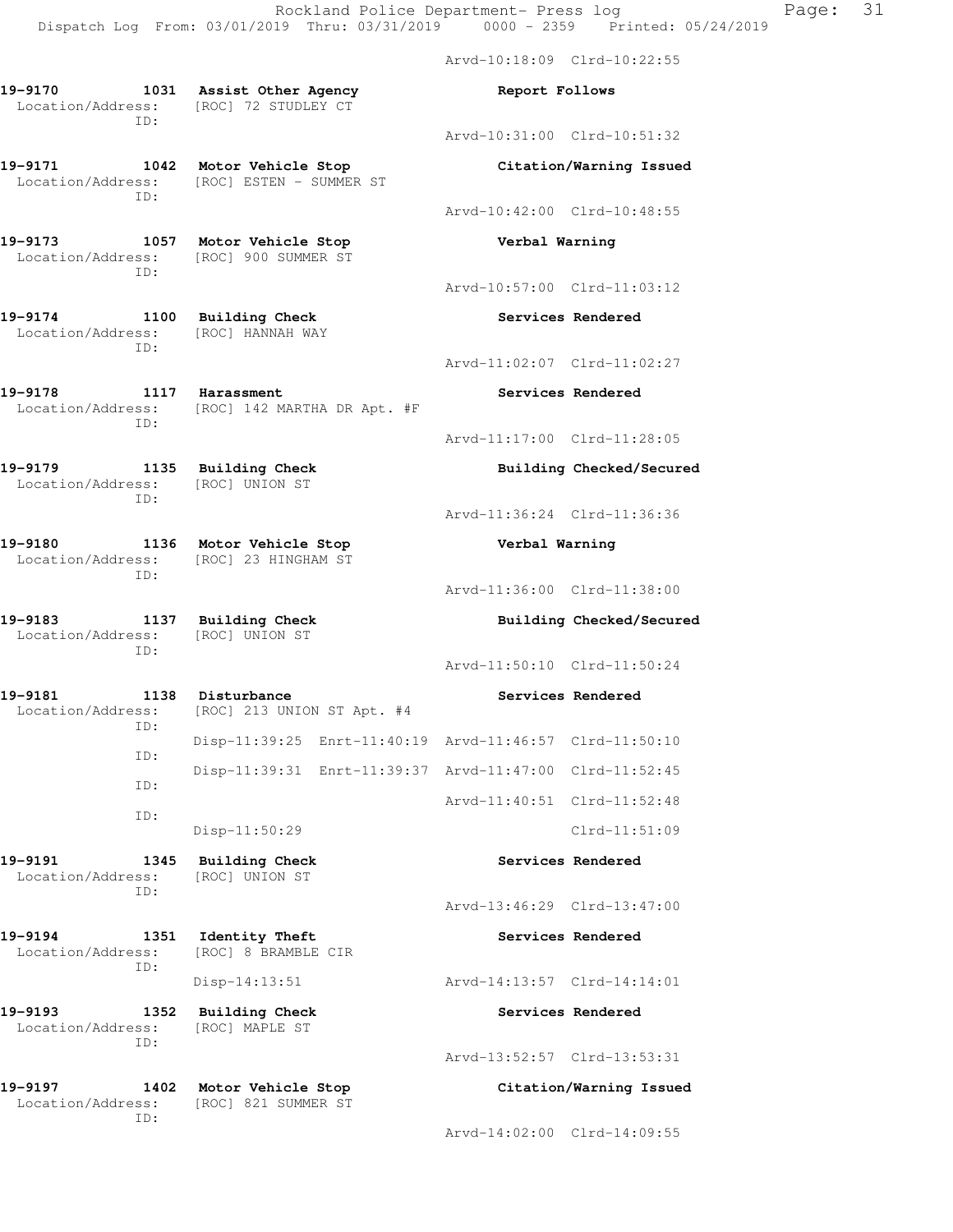| 19-9210<br>1524<br>Location/Address:<br>TD:        | Burglar Alarm<br>[ROC] 55 ARLINGTON ST                                                                                               |                   | Building Checked/Secured                                             |
|----------------------------------------------------|--------------------------------------------------------------------------------------------------------------------------------------|-------------------|----------------------------------------------------------------------|
|                                                    | Disp-15:25:32 Enrt-15:25:54 Arvd-15:27:02 Clrd-15:31:04                                                                              |                   |                                                                      |
| ID:                                                | Disp-15:25:43 Enrt-15:25:57                                                                                                          |                   | $Clrd-15:31:01$                                                      |
| ID:                                                | Disp-15:25:48 Enrt-15:25:51 Arvd-15:26:00 Clrd-15:31:06                                                                              |                   |                                                                      |
| 19-9424<br>1540<br>Location/Address:               | Animal Complaint<br>[ROC] 237 NORTH AVE                                                                                              | Services Rendered |                                                                      |
| 19-9215<br>Location/Address:<br>ID:                | 1601 SHIFT ASSIGNMENTS<br>[ROC P72] ROCKLAND POLICE DEPARTMENT - 490 MARKET ST                                                       | Services Rendered |                                                                      |
|                                                    | Disp-16:03:29                                                                                                                        |                   | Arvd-16:03:36 Clrd-16:03:39                                          |
| 19-9224<br>Location/Address:                       | 1702 General Incident<br>[ROC] REED ST                                                                                               | Services Rendered |                                                                      |
| ID:                                                | Disp-17:04:27 Enrt-17:05:08 Arvd-17:10:53 Clrd-17:10:54                                                                              |                   |                                                                      |
| $19 - 9226$<br>1710<br>Location/Address:<br>ID:    | Burglar Alarm<br>[ROC] 366 CENTRE AVE                                                                                                | Appears Secure    |                                                                      |
|                                                    | Disp-17:12:04 Enrt-17:18:00 Arvd-17:23:35 Clrd-17:23:41                                                                              |                   |                                                                      |
| 19-9228<br>Location/Address:                       | 1713 Motor Vehicle Collision W/PI<br>[ROC] EAST WATER ST @ LIBERTY ST                                                                | Services Rendered |                                                                      |
| Fire Unit:                                         | ROCKEN1-Pumper-Rockland Engine 1<br>Disp-17:13:53 Enrt-17:15:30 Arvd-17:17:17 Clrd-17:22:51<br>InQrtsUnavl-17:25:40 InSrvce-17:25:40 |                   |                                                                      |
| EMS Unit:                                          | ROCKAM2-Rockland A2<br>Disp-17:13:53 Enrt-17:15:28 Arvd-17:16:16 Clrd-17:22:53<br>InQrtsUnavl-17:24:49 InSrvce-17:24:49              |                   |                                                                      |
| ID:<br>ID:                                         | Disp-17:14:23 Enrt-17:14:26 Arvd-17:26:16 Clrd-17:39:22                                                                              |                   |                                                                      |
|                                                    | Disp-17:26:06 Enrt-17:26:11 Arvd-17:26:21 Clrd-17:28:31                                                                              |                   |                                                                      |
| 19-9231<br>Location/Address:<br>ID:                | 1755 911 Accidental<br>[ROC] 20 JOHNSON TER                                                                                          | Investigated      |                                                                      |
|                                                    | Disp-17:56:22 Enrt-17:56:26 Arvd-18:00:58 Clrd-18:01:00                                                                              |                   |                                                                      |
| 1908<br>19-9238<br>Location/Address:<br>EMS Unit:  | Emergency Medical<br>[ROC] 61 STANTON ST<br>ROCKAM2-Rockland A2                                                                      |                   | Transported to Hospital                                              |
| Fire Unit:                                         | Disp-19:10:48 Enrt-19:11:36 Arvd-19:12:59 Clrd-19:26:33<br>ROCKEN1-Pumper-Rockland Engine 1                                          |                   | Hosp-19:36:18 ClrHosp-20:17:15 InQrtsUnavl-20:20:08 InSrvce-20:20:08 |
|                                                    | Disp-19:11:02 Enrt-19:11:36 Arvd-19:13:03 Clrd-19:26:33<br>InQrtsUnavl-19:28:58 InSrvce-19:28:59                                     |                   |                                                                      |
| ID:                                                | Disp-19:11:14 Enrt-19:11:16 Arvd-19:13:07 Clrd-19:17:20                                                                              |                   |                                                                      |
| 19-9247<br>2019<br>Location/Address:<br>Fire Unit: | Emergency Medical<br>[ROC P106] ROCKLAND HIGH SCHOOL - 52 MACKINLAY WAY<br>ROCKEN1-Pumper-Rockland Engine 1                          |                   | Transported to Hospital                                              |
| EMS Unit:                                          | Disp-20:20:01 Enrt-20:21:25 Arvd-20:22:09 Clrd-20:36:03<br>InQrtsUnavl-20:37:06 InSrvce-20:37:06<br>ROCKAM2-Rockland A2              |                   |                                                                      |
| ID:                                                | Disp-20:20:18 Enrt-20:21:25 Arvd-20:24:23 Clrd-20:36:03                                                                              |                   | Hosp-20:45:22 ClrHosp-21:23:53 InQrtsUnavl-21:29:00 InSrvce-21:29:00 |
|                                                    | Disp-20:21:02 Enrt-20:21:07 Arvd-20:22:53 Clrd-20:30:13                                                                              |                   |                                                                      |
| 19-9250<br>2048<br>Location/Address:<br>ID:        | Motor Vehicle Stop<br>[ROC 66] REEDS POND PARK - 80 MARKET ST                                                                        | Sent On Way       |                                                                      |

Arvd-20:48:00 Clrd-20:51:06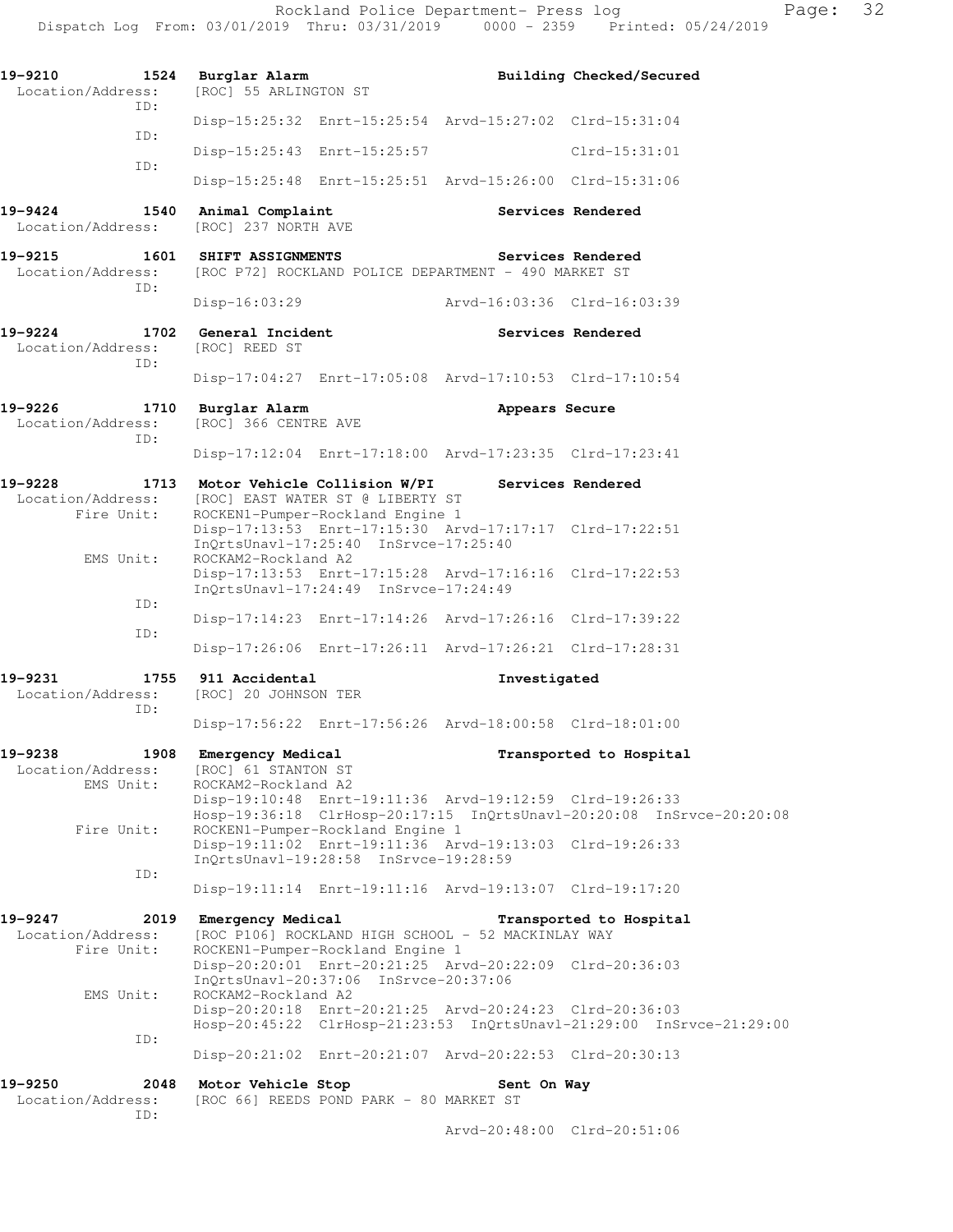**19-9254 2109 Motor Vehicle Stop Verbal Warning**  Location/Address: [ROC P64] CVS PHARMACY - 80 MARKET ST ID:

 Arvd-21:09:00 Clrd-21:15:47 **19-9257 2144 Larceny / Forgery/ Fraud Services Rendered** 

Arvd-20:59:00 Clrd-21:06:15

- Location/Address: [ROC] 215 VERNON ST ID: Disp-21:44:56 Arvd-21:46:08 Clrd-22:28:01 **19-9261 2233 Suspicious Activity Protective Custody**  Location/Address: [ROC] 225 LIBERTY ST @ 225 E WATER ST ID: Disp-22:33:58 Arvd-22:34:03 Clrd-23:11:14 ID: Disp-22:34:38 Enrt-22:34:41 Arvd-22:39:17 Clrd-22:47:49 ID: Disp-22:36:36 Arvd-22:36:39 Clrd-22:47:55
- **19-9265 2309 Burglar Alarm Investigated**  Location/Address: [ROC 52] UPPA BABY - 276 WEYMOUTH ST ID: Disp-23:10:22 Enrt-23:10:27 Arvd-23:15:09 Clrd-23:25:44 ID: Disp-23:10:34 Enrt-23:10:36 Arvd-23:14:43 Clrd-23:25:44

# **For Date: 03/13/2019 - Wednesday**

**19-9270 0002 SHIFT ASSIGNMENTS No Service**  Location/Address: [ROC P72] ROCKLAND POLICE DEPARTMENT - 490 MARKET ST ID: Disp-00:04:49 Clrd-00:05:07 19-9272 0129 Building Check **Appears Secure**  Location/Address: [ROC] MARTHA DR ID: Arvd-01:29:46 Clrd-01:31:22 19-9280 **0353** Disturbance **19-9280** Services Rendered Location/Address: [ROC P47] BEST WESTERN - 909 HINGHAM ST Apt. #129 ID: Disp-03:55:29 Enrt-03:55:31 Arvd-03:59:26 Clrd-04:12:14 ID: Disp-03:55:50 Enrt-03:55:52 Arvd-03:59:28 Clrd-04:12:11 **19-9283 0438 Motor Vehicle Stop Verbal Warning**  Location/Address: [ROC 46] AMF TECHNOLOGIES - 401 VFW DR ID: Arvd-04:38:00 Clrd-04:44:44 19-9284 **0556** Building Check **Building Building Checked/Secured**  Location/Address: [ROC] UNION ST ID: Arvd-05:57:52 Clrd-06:24:15 **19-9286 0629 Assist Public Gone on arrival** 

| 19-9292           | 0700 | Motor Vehicle Stop   |  | Citation/Warning Issued     |  |
|-------------------|------|----------------------|--|-----------------------------|--|
|                   |      | Disp-06:44:04        |  | Arvd-06:44:08 Clrd-06:44:10 |  |
|                   | ID:  | Disp-06:30:35        |  | Arvd-06:33:01 Clrd-06:44:12 |  |
| Location/Address: | TD:  | [ROC] 116 DURBECK RD |  |                             |  |

 Location/Address: [ROC] 351 NORTH AVE @ 20 GREEN ST ID: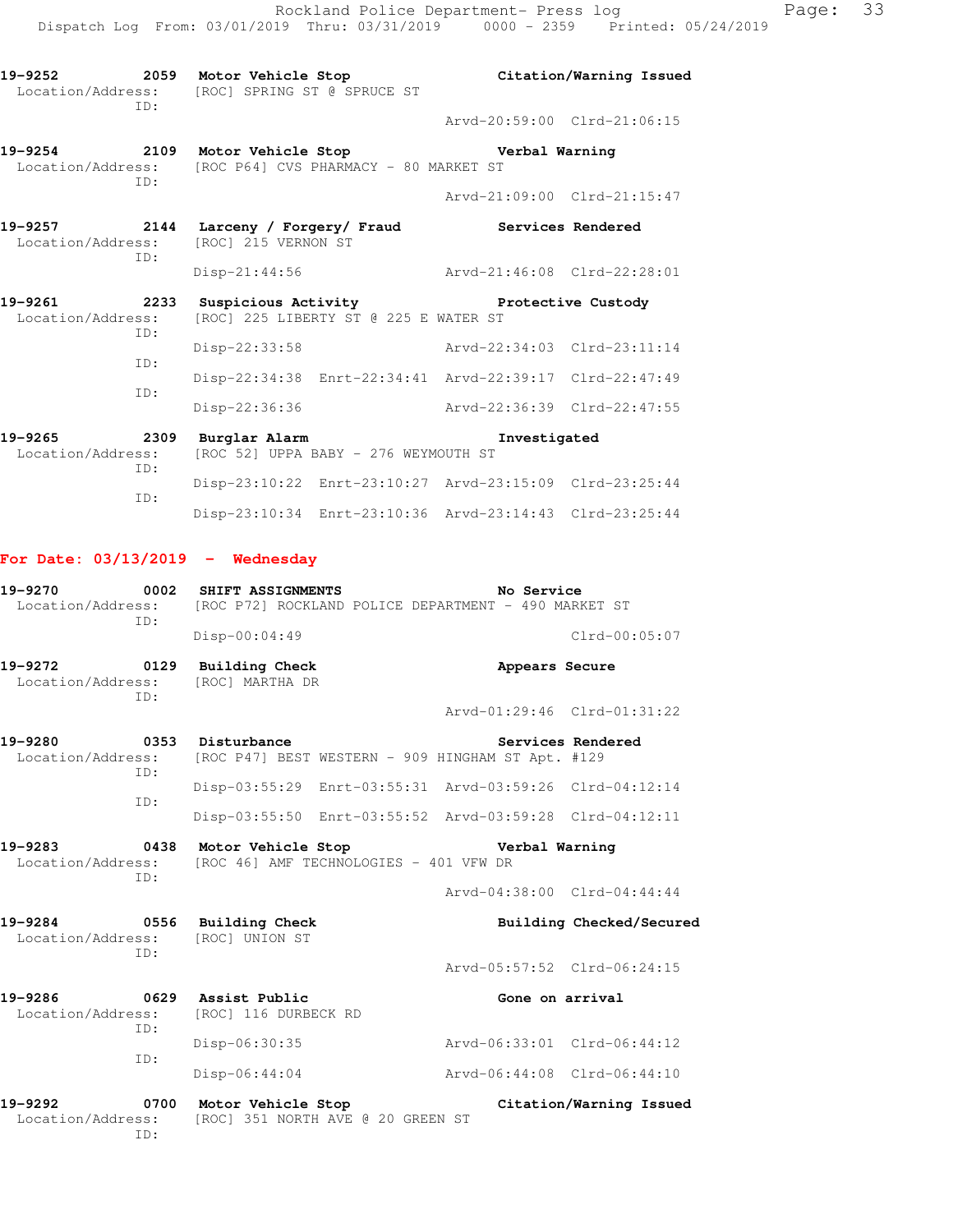|                                      |             |                                                                                        | Arvd-07:00:00 Clrd-07:07:06 |                          |
|--------------------------------------|-------------|----------------------------------------------------------------------------------------|-----------------------------|--------------------------|
| 19-9296                              | $\sim$ 0808 | General Info<br>Location/Address: [ROC P72] ROCKLAND POLICE DEPARTMENT - 490 MARKET ST |                             | Services Rendered        |
| 19-9299<br>0855<br>TD:               |             | Motor Vehicle Complaint<br>Location/Address: [ROC 5] COMMUNITY CENTER - 394 UNION ST   | <b>Services Rendered</b>    |                          |
|                                      |             | Disp-08:58:19 Enrt-08:58:23 Arvd-09:05:08 Clrd-09:07:25                                |                             |                          |
| 0919<br>19-9304<br>Location/Address: |             | Building Check<br>[ROC P75] UNION POINT - BILL DELAHUNT PKWY                           |                             | Building Checked/Secured |
|                                      | TD:         |                                                                                        | Arvd-09:20:51 Clrd-09:21:39 |                          |

**19-9307 0943 Motor Vehicle Stop Citation/Warning Issued**  Location/Address: [ROC] 88 POND ST @ 1149 HINGHAM ST ID:

Arvd-09:43:00 Clrd-09:49:33

| 19-9308<br>0947   | Emergency Medical                                                    | Transported to Hospital     |  |
|-------------------|----------------------------------------------------------------------|-----------------------------|--|
| Location/Address: | [WHI 2051] HOLY GHOST CHURCH - 35 SCHOOL ST                          |                             |  |
| Fire Unit:        | WHIC3-Command-Whitman Car 3                                          |                             |  |
|                   | Disp-09:48:24 Enrt-09:48:35 Arvd-09:48:42 Clrd-10:05:01              |                             |  |
|                   | InOrtsUnav1-10:07:56 InSrvce-10:07:56                                |                             |  |
| Fire Unit:        | WHI243-Pumper-Whitman Engine 243                                     |                             |  |
|                   | Disp-09:48:24 Enrt-09:48:34 Arvd-09:49:33 Clrd-10:05:00              |                             |  |
|                   | InOrtsUnav1-10:07:53 InSrvce-10:07:53                                |                             |  |
| EMS Unit:         | WHI249-Whitman Ambulance 249                                         |                             |  |
|                   | Disp-09:48:24 Enrt-09:48:32 Arvd-09:49:13 Clrd-10:05:49              |                             |  |
|                   | Hosp-10:16:50 ClrHosp-10:43:54 InQrtsUnavl-12:03:40 InSrvce-12:03:40 |                             |  |
| ID:               |                                                                      |                             |  |
|                   |                                                                      | Arvd-10:59:22 Clrd-10:59:28 |  |

| 19-9309<br>Location/Address:<br>ID: | 0956<br>General Incident              | [ROC] 590 SUMMER ST |                             | Services Rendered |
|-------------------------------------|---------------------------------------|---------------------|-----------------------------|-------------------|
|                                     |                                       |                     | Arvd-09:57:16 Clrd-09:57:41 |                   |
| 19-9314<br>Location/Address:<br>ID: | 1057<br>Warrant<br>[ROC] 23 NORTH AVE |                     |                             | Services Rendered |
| TD:                                 |                                       |                     | Arvd-10:57:00 Clrd-11:00:01 |                   |
|                                     |                                       |                     | Arvd-10:59:02 Clrd-11:00:01 |                   |
| ID:                                 |                                       |                     | Arvd-10:59:11 Clrd-11:00:01 |                   |
| ID:                                 |                                       |                     | Arvd-10:59:45 Clrd-11:00:01 |                   |

## **19-9318 1100 Prisoner Information Services Rendered**  Location/Address: [ROC P72] ROCKLAND POLICE DEPARTMENT - 490 MARKET ST

**19-9322 1129 Motor Vehicle Stop Verbal Warning** 

Location/Address: [ROC] 13 CONCORD ST @ 215 MARKET ST ID:

**19-9427 1300 Animal Complaint Services Rendered**  Location/Address: [ROC] 508 SUMMER ST

**19-9428 1315 Animal Complaint Services Rendered**  Location/Address: [ROC] 53 FAIRVIEW ST

19-9429 1330 Animal Complaint **19-9429** Services Rendered Location/Address: [ROC] 83 MONCRIEF RD

**19-9327 1332 Building Check Building Checked/Secured**  Location/Address: [ROC] UNION ST ID:

Arvd-13:32:54 Clrd-13:33:31

Arvd-11:29:00 Clrd-11:30:35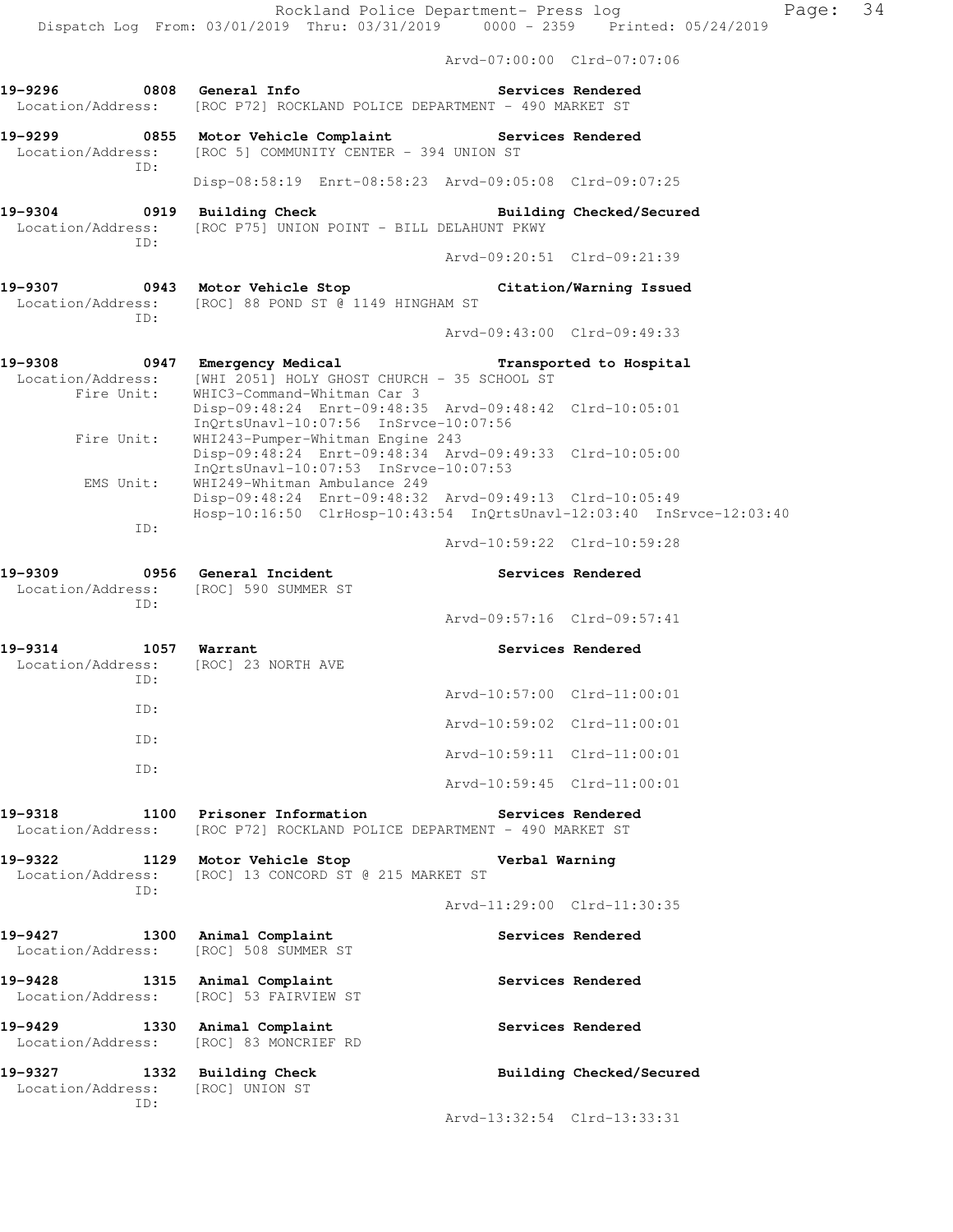Rockland Police Department- Press log Page: 35

 Dispatch Log From: 03/01/2019 Thru: 03/31/2019 0000 - 2359 Printed: 05/24/2019 **19-9328 1335 Building Check Building Checked/Secured**  Location/Address: [ROC] MAPLE ST ID: Arvd-13:36:34 Clrd-13:37:01 **19-9329 1337 Building Check Building Checked/Secured**  Location/Address: [ROC] HANNAH WAY ID: Arvd-13:37:48 Clrd-13:38:07 19-9430 1345 Animal Complaint **19-9430** Services Rendered Location/Address: [ROC] 4 MILLENNIUM WAY **19-9334 1359 Motor Vehicle Stop Verbal Warning**  Location/Address: [ROC] BY FARM - SUMMER ST ID: Arvd-13:59:00 Clrd-14:01:39 **19-9431 1400 Animal Complaint Services Rendered**  Location/Address: [ROC] 87 GARDNER ST 19-9432 1414 Animal Complaint **19-9432** Services Rendered Location/Address: [ROC] 12 ICEHOUSE WOOD LN 19-9434 1430 Animal Complaint **19-9434** Services Rendered Location/Address: [ROC] 22 HERITAGE DR **19-9337 1434 Motor Vehicle Stop Citation/Warning Issued**  Location/Address: [ROC] BILL DELAHUNT PKWY ID: Arvd-14:34:00 Clrd-14:41:28 **19-9435 1445 Animal Complaint Services Rendered**  Location/Address: [ROC] 21 BEECHWOOD LN 19-9437 **1445** Animal Complaint **19-9437** Services Rendered Location/Address: [ROC] 122 UNION ST **19-9340** 1453 Lockout **19-9340** Services Rendered Location/Address: [ROC] 83 MONCRIEF RD ID: Disp-14:55:06 Enrt-14:55:08 Arvd-15:06:37 Clrd-15:12:14 19-9436 1500 Animal Complaint **19-9436** Services Rendered Location/Address: [ROC] 34 GREEN ST 19-9439 1500 Animal Complaint **1896 1896** Services Rendered Location/Address: [ROC] 631 HINGHAM ST **19-9440 1510 Animal Complaint Services Rendered**  Location/Address: [ROC] 35 BROOKS RD

**19-9441 1520 Animal Complaint Services Rendered**  Location/Address: [ROC] 7 JENNIFER LN

**19-9343 1525 Burglar Alarm Building Checked/Secured**  Location/Address: [ROC] 46 JOSH GRAY RD ID: Disp-15:26:40 Enrt-15:26:45 Arvd-15:29:59 Clrd-15:31:49 ID: Disp-15:27:12 Enrt-15:27:16 Clrd-15:31:23 ID: Disp-15:27:25 Enrt-15:27:29 Arvd-15:29:28 Clrd-15:31:46 **19-9443 1530 Animal Complaint Services Rendered** 

 Location/Address: [ROC] 15 DEXTER RD 19-9344 1532 Animal Complaint **19-9344** Services Rendered Location/Address: [ROC] 140 HINGHAM ST ID:

Arvd-15:32:00 Clrd-15:39:06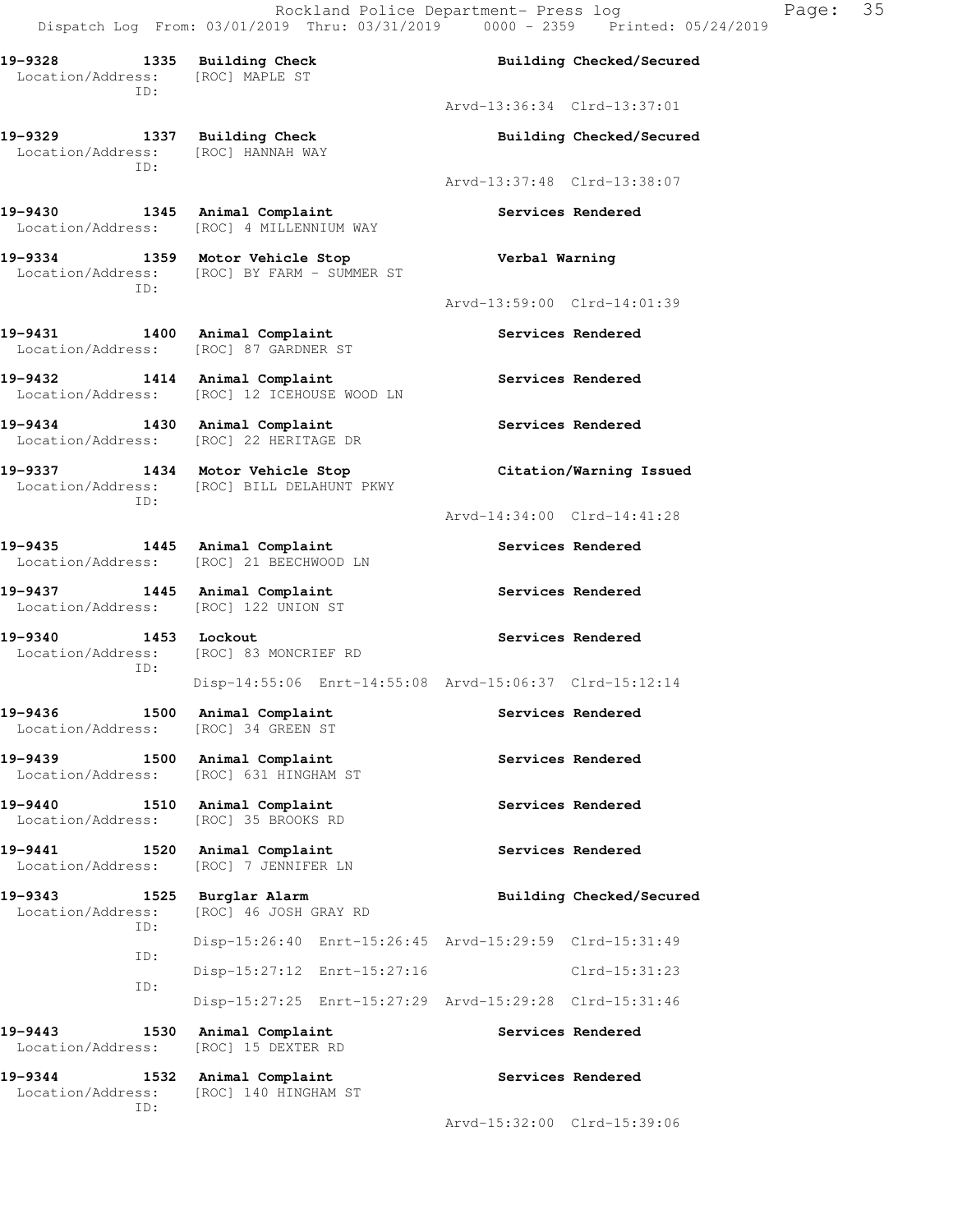|                                            |                                                                                                           | 36<br>Page:<br>Rockland Police Department- Press log<br>Dispatch Log From: 03/01/2019 Thru: 03/31/2019 0000 - 2359 Printed: 05/24/2019 |  |
|--------------------------------------------|-----------------------------------------------------------------------------------------------------------|----------------------------------------------------------------------------------------------------------------------------------------|--|
| 19-9346<br>Location/Address:               | 1540 Disturbance<br>[ROC] 163 SALEM ST                                                                    | Report Follows                                                                                                                         |  |
| ID:                                        |                                                                                                           | Disp-15:40:42 Enrt-15:40:44 Arvd-15:44:11 Clrd-16:18:45                                                                                |  |
| ID:                                        |                                                                                                           | Disp-15:41:00 Enrt-15:41:05 Arvd-15:44:07 Clrd-16:18:49                                                                                |  |
| ID:<br>ID:                                 |                                                                                                           | Disp-15:41:56 Enrt-15:42:00 Arvd-15:52:36 Clrd-16:18:53                                                                                |  |
|                                            |                                                                                                           | Arvd-15:44:24 Clrd-16:18:41                                                                                                            |  |
| $19 - 9444$<br>Location/Address:           | 1540 Animal Complaint<br>[ROC] 42 CHRISTINE AVE                                                           | Services Rendered                                                                                                                      |  |
| 19-9445<br>Location/Address:               | 1550 Animal Complaint<br>[ROC] 102 BELMONT ST                                                             | Services Rendered                                                                                                                      |  |
| 19-9382<br>Location/Address:<br>ID:        | 1600 General Incident SHIFT ASS Services Rendered<br>[ROC P72] ROCKLAND POLICE DEPARTMENT - 490 MARKET ST |                                                                                                                                        |  |
|                                            | $Disp-21:05:32$                                                                                           | $Clrd-21:05:39$                                                                                                                        |  |
| 19–9352<br>Location/Address:<br>Fire Unit: | 1621 Emergency Medical<br>[ROC] 110 MARTHA DR Apt. #E<br>ROCKEN1-Pumper-Rockland Engine 1                 | Transported to Hospital<br>Disp-16:21:53 Enrt-16:23:24 Arvd-16:26:24 Clrd-16:31:53                                                     |  |
| EMS Unit:                                  | InQrtsUnavl-16:36:43 InSrvce-16:36:44<br>ROCKAM1-Rockland A1                                              | Disp-16:22:00 Enrt-16:23:28 Arvd-16:26:21 Clrd-16:31:35                                                                                |  |
| ID:                                        |                                                                                                           | Hosp-16:43:27 ClrHosp-17:20:41 InQrtsUnavl-17:28:51 InSrvce-17:28:51                                                                   |  |
|                                            |                                                                                                           | Disp-16:22:49 Enrt-16:22:51 Arvd-16:30:54 Clrd-16:31:02                                                                                |  |
| 19-9353<br>Location/Address:<br>ID:        | 1631 Building Check<br>[ROC 60] SPRING GATE APARTMENTS - 52 HANNAH WAY                                    | Building Checked/Secured                                                                                                               |  |
|                                            | Disp-16:31:43                                                                                             | $Clrd-16:31:46$                                                                                                                        |  |
| 19-9354<br>Location/Address:<br>ID:        | 1641 Building Check<br>[ROC] MAPLE ST                                                                     | Building Checked/Secured                                                                                                               |  |
|                                            |                                                                                                           | Arvd-16:41:53 Clrd-16:42:13                                                                                                            |  |
| 19-9357<br>Location/Address:<br>ID:        | 1651 Motor Vehicle Stop<br>[ROC] 10 SPRING ST @ 7 MARKET ST                                               | Verbal Warning                                                                                                                         |  |
|                                            |                                                                                                           | Arvd-16:51:00 Clrd-16:54:36                                                                                                            |  |
| 19-9362<br>Location/Address:<br>ID:        | 1714 Motor Vehicle Stop<br>[ROC] 372 SPRING ST @ 318 SUMMER ST                                            | Verbal Warning                                                                                                                         |  |
|                                            |                                                                                                           | Arvd-17:14:00 Clrd-17:16:18                                                                                                            |  |
| 19-9366<br>Location/Address:<br>ID:        | 1808 Motor Vehicle Stop<br>[ROC] ARLINGTON ST                                                             | Citation/Warning Issued                                                                                                                |  |
|                                            |                                                                                                           | Arvd-18:08:00 Clrd-18:16:48                                                                                                            |  |
| 19-9367<br>Location/Address:               | 1825 Assist Public<br>CITIZEN<br>[ROC] 178 GREENWOOD ST                                                   | Advised to Court                                                                                                                       |  |
| ID:                                        | $Disp-18:27:11$                                                                                           | Clrd-19:24:06                                                                                                                          |  |
| ID:                                        | Disp-19:29:54                                                                                             | Clrd-19:30:08                                                                                                                          |  |
| 19–9369<br>Location/Address:<br>ID:        | 1913 Building Check<br>[ROC] UNION ST                                                                     | Building Checked/Secured                                                                                                               |  |
|                                            |                                                                                                           | Arvd-19:14:47 Clrd-19:15:16                                                                                                            |  |
| 19-9371<br>Location/Address:               | 1926 Motor Vehicle Stop<br>[ROC] BY RT3 OVERPASS - HINGHAM ST                                             | Verbal Warning                                                                                                                         |  |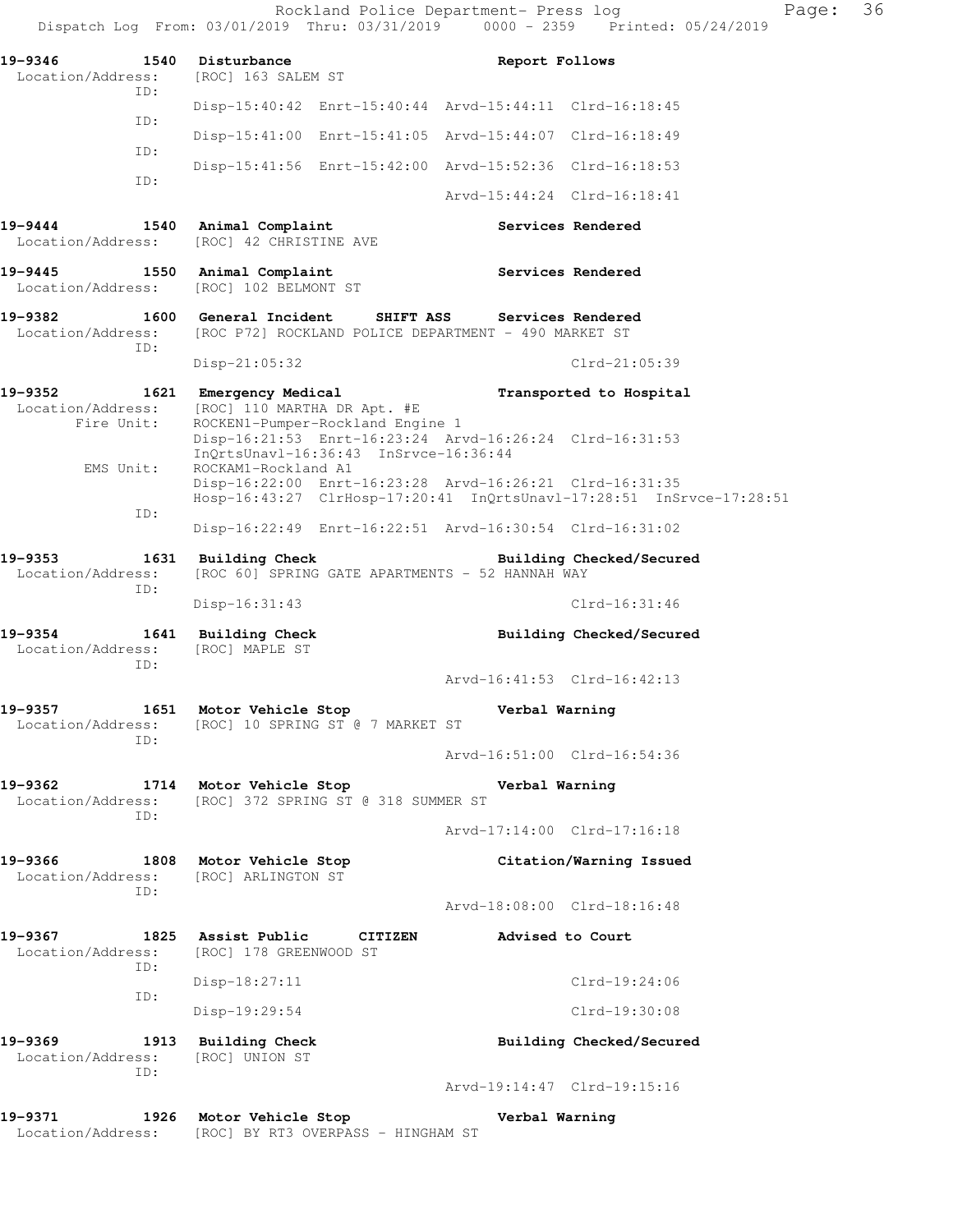Rockland Police Department- Press log Fage: 37 Dispatch Log From: 03/01/2019 Thru: 03/31/2019 0000 - 2359 Printed: 05/24/2019 ID: Disp-19:27:05 Enrt-19:27:10 Arvd-19:27:12 Clrd-19:39:41 ID: Disp-21:17:07 Clrd-21:17:14 **19-9373 1939 Building Check Building Checked/Secured**  Location/Address: [ROC] 102 BROOKSIDE RD ID: Disp-19:41:20 Enrt-19:41:26 Arvd-19:45:13 Clrd-19:51:28 ID: Disp-19:43:14 Enrt-19:43:42 Arvd-19:49:46 Clrd-19:51:32 **19-9374 1939 Motor Vehicle Complaint Sent On Way**  Vicinity of: [ROC] 821 UNION ST @ 1 VFW DR ID: Disp-19:40:48 Enrt-19:40:51 Arvd-19:42:36 Clrd-20:07:32 ID: Disp-19:43:57 Enrt-19:44:03 Arvd-19:45:22 Clrd-19:56:00 **19-9375 1955 Disturbance Arrest(s) Made**  Location/Address: [ROC P84] PLAYERS SPORTS BAR - 86 VFW DR ID: Disp-19:56:18 Enrt-19:56:31 Arvd-19:56:47 Clrd-20:35:39 ID: Disp-19:56:27 Enrt-19:56:31 Arvd-19:56:43 Clrd-20:22:27 ID: Disp-19:56:58 Enrt-19:57:01 Arvd-20:02:06 Clrd-20:35:48 19-9378 2035 Harassment **Services Rendered**  Location/Address: [ROC] 261 CENTRE AVE ID: Disp-20:41:32 Clrd-20:43:12 **19-9381 2100 Assist Fire Department Services Rendered**  Location/Address: [ROC P112] FAMILY DOLLAR - 366 MARKET ST ID: Disp-21:02:10 Enrt-21:02:14 Arvd-21:02:18 Clrd-21:27:13 **19-9386 2146 Larceny / Forgery/ Fraud Services Rendered**  Location/Address: [ROC] 1 ASH ST ID: Disp-21:54:05 Clrd-21:57:31 **19-9394 2332 Prisioner Transport Services Rendered**  Location/Address: [WEY 1] SOUTH SHORE HOSPITAL - 55 FOGG RD ID: Disp-23:32:57 Enrt-23:33:02 Arvd-23:39:06 Clrd-03/14/2019 @ 00:04:21 **For Date: 03/14/2019 - Thursday 19-9395 0008 General Info No Service**  Location/Address: [ROC P72] ROCKLAND POLICE DEPARTMENT - 490 MARKET ST ID: Arvd-00:08:00 Clrd-00:10:57 **19-9407 0549 Building Check Building Checked/Secured**  Location/Address: [ROC] UNION ST ID: Arvd-05:50:45 Clrd-06:17:05 **19-9408 0612 911 Hang Up Investigated**  Location/Address: [ROC] 404 SALEM ST

 ID: Disp-06:15:12 Arvd-06:20:53 Clrd-06:24:38 ID: Disp-06:23:47 Arvd-06:23:51 Clrd-06:24:11

**19-9409 0618 Health & Welfare Check No Service**  Location/Address: [ROC] BCS PROCESSING - 55 ACCORD PARK DR ID: Disp-06:20:43 Enrt-06:22:15 Arvd-06:32:05 Clrd-06:47:53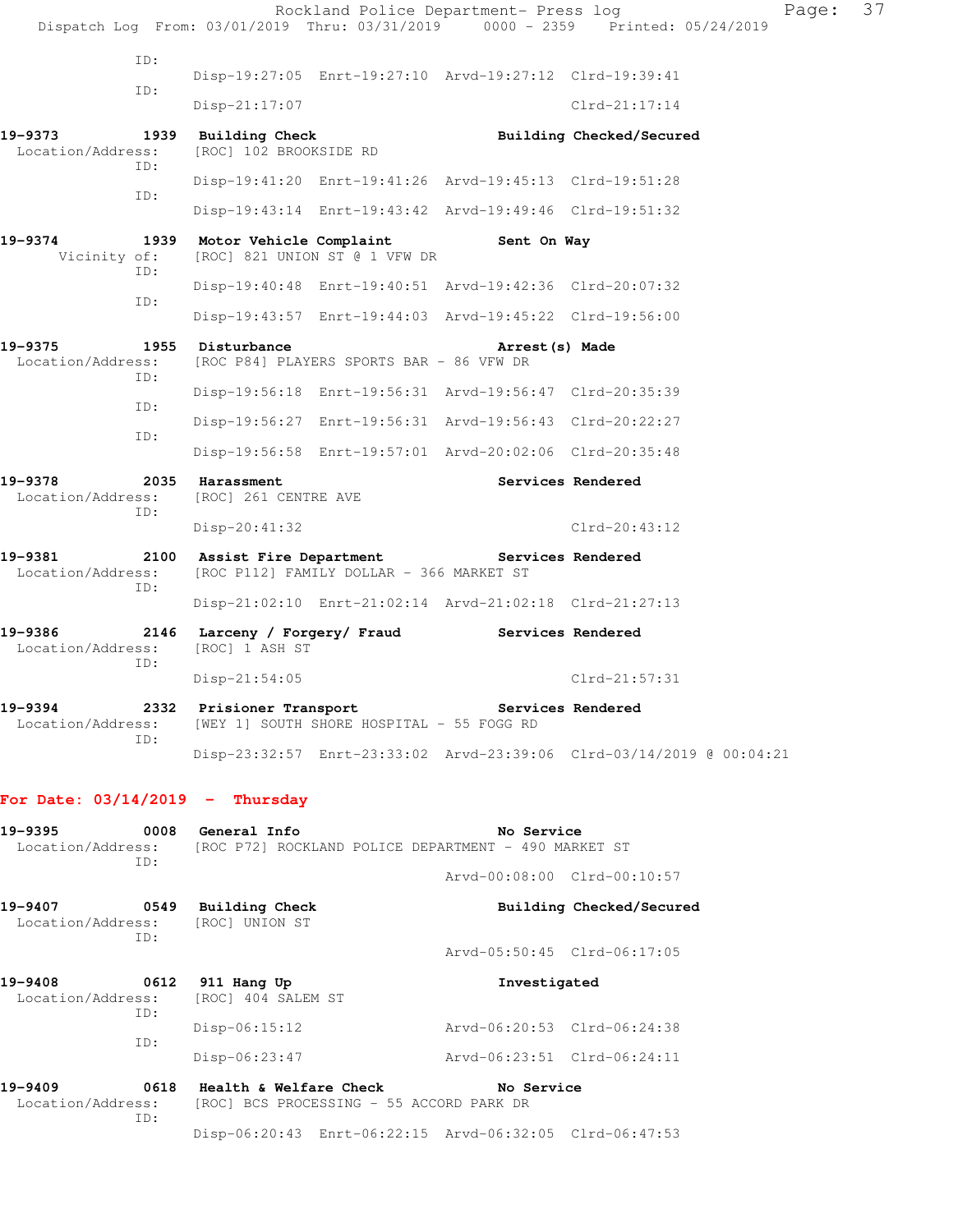|                                                                                                |                                                                                              | Rockland Police Department- Press log                                 | Dispatch Log From: 03/01/2019 Thru: 03/31/2019 0000 - 2359 Printed: 05/24/2019 | Page: | 38 |
|------------------------------------------------------------------------------------------------|----------------------------------------------------------------------------------------------|-----------------------------------------------------------------------|--------------------------------------------------------------------------------|-------|----|
| ID:                                                                                            |                                                                                              |                                                                       |                                                                                |       |    |
|                                                                                                |                                                                                              | Disp-06:25:20 Enrt-06:25:26 Arvd-06:30:41 Clrd-06:47:48               |                                                                                |       |    |
| 19-9412<br>Location/Address:<br>TD:                                                            | 0633 Building Check<br>[ROC] MAPLE ST                                                        |                                                                       | Investigated                                                                   |       |    |
|                                                                                                |                                                                                              |                                                                       | Arvd-06:33:35 Clrd-06:33:43                                                    |       |    |
| 19-9413<br>Location/Address:<br>TD:                                                            | 0638 Building Check<br>[ROC] MARTHA DR                                                       |                                                                       | Investigated                                                                   |       |    |
|                                                                                                |                                                                                              |                                                                       | Arvd-06:38:38 Clrd-06:38:50                                                    |       |    |
| 19-9418<br>Location/Address:<br>ID:                                                            | 0709 Road Obstruction<br>[ROC] 202 REED ST                                                   |                                                                       | Appears Secure                                                                 |       |    |
| ID:                                                                                            | $Disp-07:10:24$                                                                              |                                                                       | $Clrd-07:11:45$                                                                |       |    |
|                                                                                                | Disp-07:11:24 Enrt-07:11:30                                                                  |                                                                       | $Clrd-07:21:50$                                                                |       |    |
| 19-9423<br>Location/Address: [ROC P72] ROCKLAND POLICE DEPARTMENT - 490 MARKET ST              | 0800 General Info                                                                            |                                                                       | Services Rendered                                                              |       |    |
| 19-9425<br>0831 Lockout<br>Location/Address:<br>ID:                                            | [ROC] 17 DIVISION ST                                                                         |                                                                       | Services Rendered                                                              |       |    |
|                                                                                                |                                                                                              | Disp-08:33:38 Enrt-08:33:42 Arvd-08:37:40 Clrd-08:41:18               |                                                                                |       |    |
| 19-9448<br>ID:                                                                                 | Vicinity of: [ROC] 288 UNION ST TA @ 3 TAUNTON AVE                                           | 0943 Motor Vehicle Stop                       Citation/Warning Issued |                                                                                |       |    |
|                                                                                                |                                                                                              |                                                                       | Arvd-09:43:00 Clrd-09:49:23                                                    |       |    |
| 19-9452<br>Location/Address: [ROC] 39 HACKETT CIR<br>ID:                                       | 1007 Burglar Alarm                                                                           |                                                                       | Services Rendered                                                              |       |    |
|                                                                                                |                                                                                              | Disp-10:08:57 Enrt-10:09:05 Arvd-10:13:19 Clrd-10:16:36               |                                                                                |       |    |
| 19-9455<br>1015 911 Hang Up<br>Location/Address: [ROC P51] HOLIDAY INN - 929 HINGHAM ST<br>ID: |                                                                                              |                                                                       | Services Rendered                                                              |       |    |
| ID:                                                                                            |                                                                                              | Disp-10:17:38 Enrt-10:17:44 Arvd-10:19:33 Clrd-10:23:17               |                                                                                |       |    |
|                                                                                                |                                                                                              | Disp-10:17:59 Enrt-10:18:04 Arvd-10:18:55 Clrd-10:23:14               |                                                                                |       |    |
| 19-9458<br>Vicinity of:<br>ID:                                                                 | 1055 Motor Vehicle Stop<br>[ROC] 379 HINGHAM ST @ 1 HOBART LN                                |                                                                       | Citation/Warning Issued                                                        |       |    |
|                                                                                                |                                                                                              |                                                                       | Arvd-10:55:00 Clrd-11:03:47                                                    |       |    |
| 19-9460<br>Vicinity of:<br>ID:                                                                 | 1106 Motor Vehicle Stop<br>[ROC] 28 WALL ST                                                  |                                                                       | Citation/Warning Issued                                                        |       |    |
|                                                                                                |                                                                                              |                                                                       | Arvd-11:06:00 Clrd-11:15:02                                                    |       |    |
| 19-9466<br>Location/Address:<br>ID:                                                            | 1130 Motor Vehicle Stop<br>[ROC] 401 BEECH ST                                                |                                                                       | Citation/Warning Issued                                                        |       |    |
|                                                                                                |                                                                                              |                                                                       | Arvd-11:30:00 Clrd-11:35:50                                                    |       |    |
| 19-9471<br>Location/Address:<br>Fire Unit:                                                     | 1151 Motor Vehicle Collision W/PI<br>[ROC] 214 MARKET ST<br>ROCKEN1-Pumper-Rockland Engine 1 | Disp-11:52:19 Enrt-11:53:10 Arvd-11:54:58 Clrd-12:02:04               | Services Rendered                                                              |       |    |
| EMS Unit:                                                                                      | InQrtsUnavl-12:02:04 InSrvce-12:02:04<br>ROCKAM1-Rockland A1                                 | Disp-11:52:19 Enrt-11:53:08 Arvd-11:53:44 Clrd-12:05:49               |                                                                                |       |    |
| Fire Unit:                                                                                     | InQrtsUnavl-12:05:49 InSrvce-12:05:49<br>ROCKC1-Staff-Rockland Fire Chief<br>Disp-11:52:27   |                                                                       | $Clrd-11:52:46$                                                                |       |    |
| ID:                                                                                            | $InQrtsUnav1-11:52:49$ $InSrvce-11:52:49$                                                    |                                                                       |                                                                                |       |    |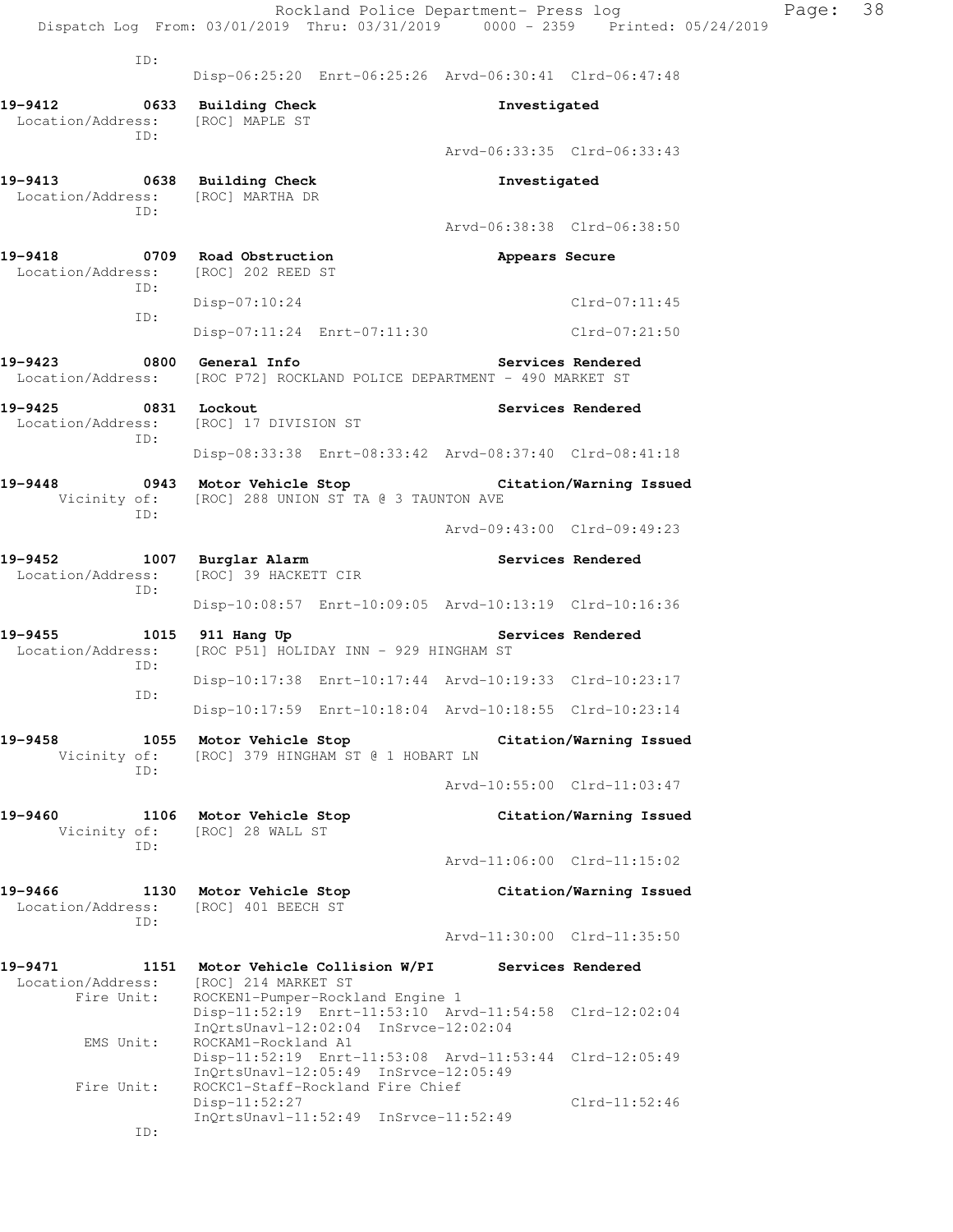Rockland Police Department- Press log Page: 39 Dispatch Log From: 03/01/2019 Thru: 03/31/2019 0000 - 2359 Printed: 05/24/2019 Disp-11:52:37 Enrt-11:52:40 Arvd-11:57:03 Clrd-12:08:22 **19-9472 1152 MVA Property Damage Only Services Rendered**  Location/Address: [ROC] ROCKLAND TRUST - 288 UNION ST ID: Disp-11:54:49 Arvd-11:54:55 Clrd-12:40:17 **19-9482 1305 Larceny / Forgery/ Fraud Report Follows**  Location/Address: [ROC] 1` ASH ST ID: Disp-13:09:03 Arvd-13:12:30 Clrd-13:56:56 ID: Disp-13:56:48 Enrt-13:56:52 Arvd-13:57:02 Clrd-13:58:45 19-9591 1400 Animal Complaint **19-9591** Services Rendered Location/Address: [ROC] 27 PHILLIPS ST **19-9489 1406 Unwanted Party Summons To Court**  Location/Address: [ROC] 111 HOWARD ST ID: Disp-14:07:42 Enrt-14:07:49 Arvd-14:09:10 Clrd-15:01:21 ID: Disp-14:07:42 Enrt-14:07:48 Arvd-14:09:10 Clrd-14:33:53 ID: Disp-14:07:42 Enrt-14:07:48 Arvd-14:09:10 Clrd-15:01:18 19-9594 1410 Animal Complaint **19-9594** Services Rendered Location/Address: [ROC] 329 SUMMER ST **19-9596 1420 Animal Complaint Services Rendered**  Location/Address: [ROC] 809 LIBERTY ST **19-9496 1433 Motor Vehicle Stop Verbal Warning**  Vicinity of: [ROC] 159 BEECH ST ID: Arvd-14:33:00 Clrd-14:36:18 19-9597 1440 Animal Complaint **Services Rendered**  Location/Address: [ROC] 620 HINGHAM ST 19-9598 1450 Animal Complaint **19-9598** Services Rendered Location/Address: [ROC] 41 FRANKLIN AVE 19-9599 1500 Animal Complaint **19-9599** Services Rendered Location/Address: [ROC] 1059 UNION ST 19-9601 1510 Animal Complaint **19-9601** Services Rendered Location/Address: [ROC] 225 WEBSTER ST 19-9602 1510 Animal Complaint **19-9602** Services Rendered Location/Address: [ROC] 7 INDIAN HEAD LN 19-9603 1520 Animal Complaint **19-9603** Services Rendered Location/Address: [ROC] 320 LEVIN RD **19-9604 1525 Animal Complaint Services Rendered**  Location/Address: [ROC] 80 REED ST 19-9587 1530 Animal Complaint **19-9587** Services Rendered Location/Address: [ROC] 8 CORNET STETSON DR 19-9605 1540 Animal Complaint **19-9605** Services Rendered Location/Address: [ROC] 57 DIVISION ST 19-9588 1550 Animal Complaint **19-9588** Services Rendered Location/Address: [ROC] 320 SUMMER ST 19-9606 1550 Animal Complaint **19-9606** Services Rendered Location/Address: [ROC] 127 CRESCENT ST **19-9506 1555 Motor Vehicle Complaint Gone on arrival**  Location/Address: [ROC] SPRING ST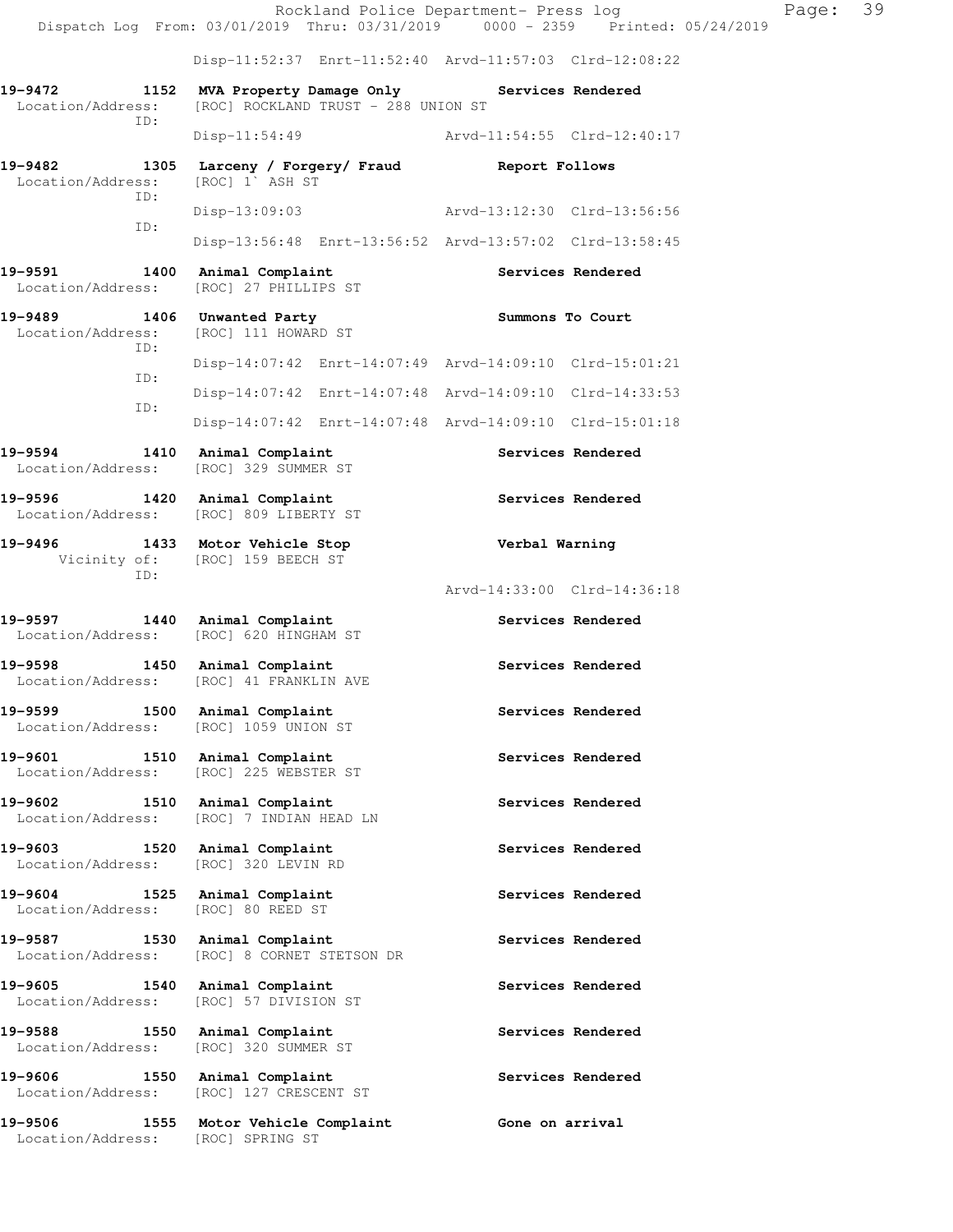|                                                                           |     |                            |                                                                  | Rockland Police Department- Press log                                  | Dispatch Log From: 03/01/2019 Thru: 03/31/2019 0000 - 2359 Printed: 05/24/2019 | Page: 40 |  |
|---------------------------------------------------------------------------|-----|----------------------------|------------------------------------------------------------------|------------------------------------------------------------------------|--------------------------------------------------------------------------------|----------|--|
|                                                                           | ID: |                            |                                                                  |                                                                        |                                                                                |          |  |
|                                                                           |     |                            |                                                                  | Disp-15:56:27 Enrt-15:56:32 Arvd-16:00:52 Clrd-16:00:59                |                                                                                |          |  |
| 19-9508                                                                   | ID: | <b>1606 General Info</b>   |                                                                  | Location/Address: [ROC P72] ROCKLAND POLICE DEPARTMENT - 490 MARKET ST | Services Rendered                                                              |          |  |
|                                                                           |     |                            |                                                                  | Arvd-16:06:00 Clrd-16:11:12                                            |                                                                                |          |  |
| 19-9509 1624 Disturbance<br>Location/Address:                             | ID: | [ROC] 57 CHURCH ST Apt. #3 |                                                                  | Gone on arrival                                                        |                                                                                |          |  |
|                                                                           | ID: |                            |                                                                  | Disp-16:26:00 Enrt-16:26:09 Arvd-16:34:49 Clrd-16:35:09                |                                                                                |          |  |
|                                                                           |     |                            |                                                                  | Disp-16:26:00 Enrt-16:26:08 Arvd-16:28:56 Clrd-16:34:58                |                                                                                |          |  |
|                                                                           | ID: |                            |                                                                  | Disp-16:26:00 Enrt-16:26:06 Arvd-16:34:55 Clrd-16:35:16                |                                                                                |          |  |
|                                                                           | ID: |                            |                                                                  | Disp-16:29:56 Enrt-16:30:01 Arvd-16:30:05 Clrd-16:35:02                |                                                                                |          |  |
| 19-9517<br>Location/Address: [ROC] TAUNTON AVE                            | ID: |                            |                                                                  | 1720 Motor Vehicle Collision W/PI Provided Assistance                  |                                                                                |          |  |
|                                                                           |     |                            |                                                                  | Arvd-17:20:00 Clrd-17:34:06                                            |                                                                                |          |  |
| 19-9516 1727 Building Check<br>Location/Address: [ROC] BILL DELAHUNT PKWY | ID: |                            |                                                                  |                                                                        | Services Rendered                                                              |          |  |
|                                                                           |     |                            |                                                                  | Arvd-17:28:05 Clrd-17:29:21                                            |                                                                                |          |  |
| 19-9526 1850 Suspicious Activity Cone on arrival                          | ID: |                            | Location/Address: [ROC P69] MCDONALD'S - 117 MARKET ST           |                                                                        |                                                                                |          |  |
|                                                                           | ID: | $Disp-18:51:17$            |                                                                  |                                                                        | Clrd-18:52:55                                                                  |          |  |
|                                                                           |     |                            |                                                                  | Disp-18:52:49 Enrt-18:52:52 Arvd-19:04:56 Clrd-19:08:38                |                                                                                |          |  |
| 19-9527<br>Location/Address:                                              | ID: | 1857 Lockout               | [ROC P20] DUNKIN DONUTS - 21 EAST WATER ST                       |                                                                        | Services Rendered                                                              |          |  |
|                                                                           |     |                            |                                                                  | Disp-18:59:02 Enrt-18:59:09 Arvd-19:05:00 Clrd-19:12:14                |                                                                                |          |  |
| 19-9541<br>Location/Address:                                              | ID: | 2141 Motor Vehicle Stop    | [ROC] 0 HINGHAM ST @ 1 MILLENNIUM WAY                            |                                                                        | Citation/Warning Issued                                                        |          |  |
|                                                                           |     | $Disp-21:42:18$            |                                                                  | Arvd-21:42:28 Clrd-21:53:16                                            |                                                                                |          |  |
| 19-9542<br>Location/Address:                                              |     |                            | 2151 Disabled Motor Vehicle<br>[ROC] 40 BEECH ST @ 329 SUMMER ST |                                                                        | Services Rendered                                                              |          |  |
|                                                                           | ID: |                            |                                                                  | Disp-21:52:23 Enrt-21:52:30 Arvd-21:58:07 Clrd-23:16:30                |                                                                                |          |  |
|                                                                           | ID: | Disp-22:03:50              |                                                                  | Arvd-22:03:54 Clrd-23:15:53                                            |                                                                                |          |  |
|                                                                           |     |                            |                                                                  |                                                                        |                                                                                |          |  |

# **For Date: 03/15/2019 - Friday**

| 19-9550<br>Location/Address:                | 0001        | General Info                                              |                                  | [ROC P72] ROCKLAND POLICE DEPARTMENT - 490 MARKET ST    | Services Rendered       |
|---------------------------------------------|-------------|-----------------------------------------------------------|----------------------------------|---------------------------------------------------------|-------------------------|
| 19-9553                                     | 0022<br>ID: | Suspicious Activity<br>Vicinity of: [ROC] 1030 HINGHAM ST |                                  |                                                         | Services Rendered       |
|                                             | TD:         |                                                           |                                  | Disp-00:22:59 Enrt-00:24:19 Arvd-00:30:38 Clrd-00:43:04 |                         |
|                                             |             |                                                           |                                  | Disp-00:24:11 Enrt-00:24:16 Arvd-00:30:35 Clrd-00:43:07 |                         |
| 19-9554<br>0103<br>Location/Address:<br>ID: |             | Motor Vehicle Stop                                        | [ROC] 5 UNION ST @ 158 MARKET ST |                                                         | Citation/Warning Issued |
|                                             | ID:         |                                                           |                                  | Arvd-01:03:00 Clrd-01:11:33                             |                         |
|                                             |             |                                                           |                                  | Disp-01:04:55 Enrt-01:05:01 Arvd-01:05:03 Clrd-01:07:54 |                         |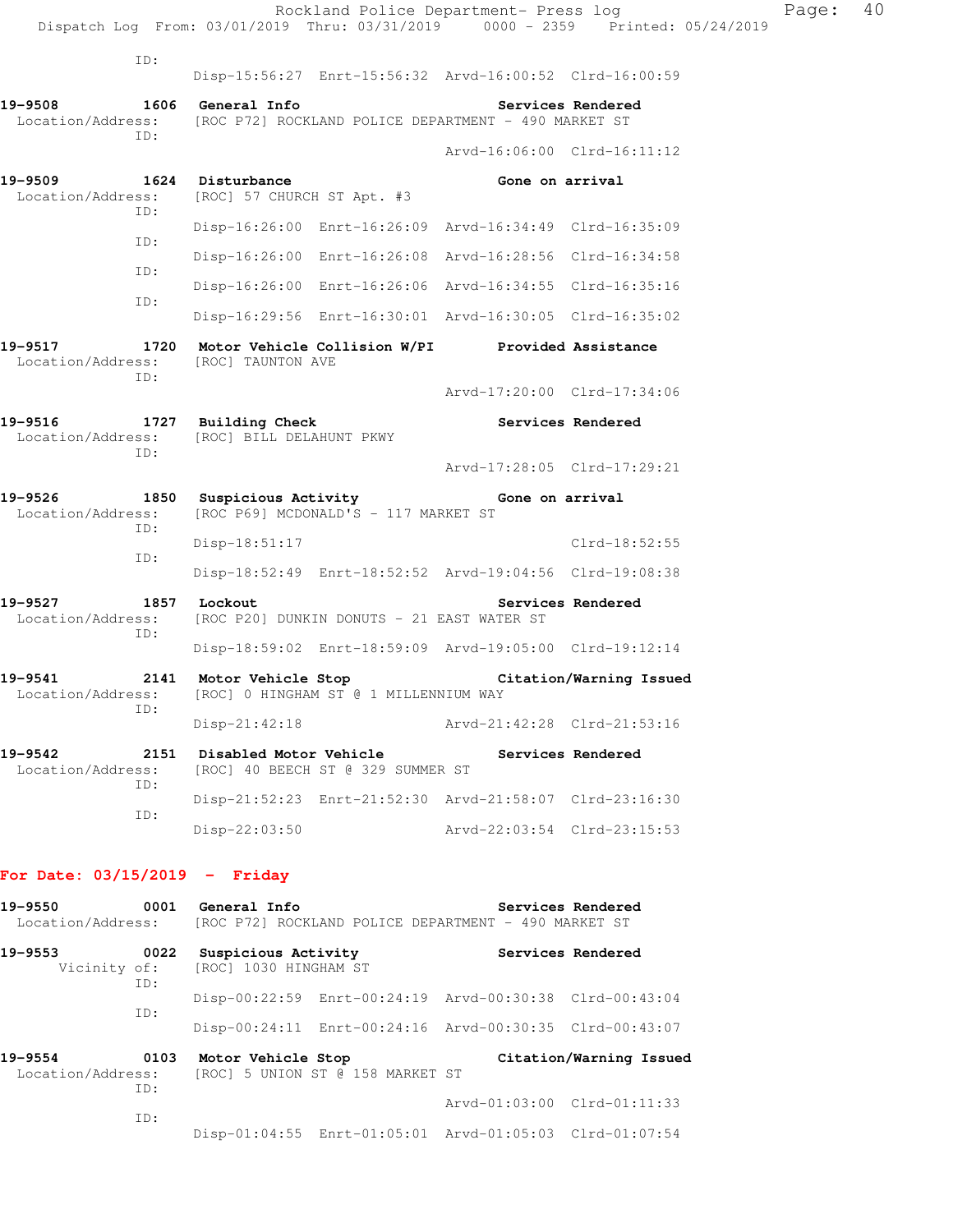Rockland Police Department- Press log Page: 41 Dispatch Log From: 03/01/2019 Thru: 03/31/2019 0000 - 2359 Printed: 05/24/2019

 ID: Disp-01:05:11 Arvd-01:05:18 Clrd-01:10:45 **19-9555 0118 Motor Vehicle Stop Citation/Warning Issued**  Location/Address: [ROC] SALEM ST ID: Arvd-01:18:00 Clrd-01:37:39 **19-9557 0217 Motor Vehicle Stop Verbal Warning**  Location/Address: [ROC] ICEHOUSE - WEST WATER ST ID: Arvd-02:17:00 Clrd-02:24:46 ID: Disp-02:21:33 Enrt-02:21:37 Arvd-02:21:40 Clrd-02:24:41 **19-9564 0549 Building Check Building Checked/Secured**  Location/Address: [ROC] UNION ST ID: Arvd-05:50:52 Clrd-06:12:38 **19-9569 0618 Road Obstruction Services Rendered**  Location/Address: [ROC] LOWER - 200 REED ST ID: Disp-06:24:01 Enrt-06:25:01 Arvd-06:37:29 Clrd-06:37:34 **19-9570 0623 Motor Vehicle Stop Citation/Warning Issued**  Location/Address: [ROC] BILL DELAHUNT PKWY @ WEYMOUTH ST ID: Disp-06:25:00 Enrt-06:25:10 Arvd-06:25:13 Clrd-06:31:16 **19-9571 0646 Motor Vehicle Stop Verbal Warning**  Location/Address: [ROC] 204 POND ST @ 0 WOODLAND PL ID: Arvd-06:46:00 Clrd-06:49:01 **19-9572 0713 Motor Vehicle Stop Citation/Warning Issued**  Location/Address: [ROC] EAST WATER ST @ HOWARD ST ID: Arvd-07:13:00 Clrd-07:21:27 **19-9575 0800 SHIFT ASSIGNMENTS Services Rendered**  Location/Address: [ROC P72] ROCKLAND POLICE DEPARTMENT - 490 MARKET ST ID: Disp-08:08:47 Arvd-08:08:54 Clrd-08:08:59 19-9589 **0815** Animal Complaint **Complaint** Services Rendered Location/Address: [ROC P69] MCDONALD'S - 117 MARKET ST **19-9581 0835 Child Seat Inspection Services Rendered**  Location/Address: [WEY] 94 FOREST ST ID: Disp-08:55:20 Arvd-08:55:28 Clrd-08:55:35 19-9583 0912 Warrant **No Service** No Service Location/Address: [ROC] 21 THAYER TER ID: Disp-09:14:00 Arvd-09:14:29 Clrd-09:20:37 ID: Disp-09:14:34 Arvd-09:14:36 Clrd-09:20:40 **19-9586 0920 Emergency Medical Transported to Hospital**  Location/Address: [ROC] MEMORIAL PARK SCHOOL - 1 COL BRIAN DUFFY WAY Fire Unit: ROCKEN1-Pumper-Rockland Engine 1 Disp-09:22:30 Arvd-09:22:34 Clrd-09:36:48 InQrtsUnavl-09:36:48 InSrvce-09:36:48 EMS Unit: ABIA4-Abington Ambulance 4 Disp-09:22:43 Enrt-09:22:46 Clrd-09:38:00 Hosp-09:45:58 ClrHosp-10:09:25 InQrtsUnavl-11:15:09 InSrvce-11:15:09 ID: Disp-09:23:05 Enrt-09:25:57 Arvd-09:29:41 Clrd-09:29:43 **19-9607 0938 Motor Vehicle Stop Verbal Warning**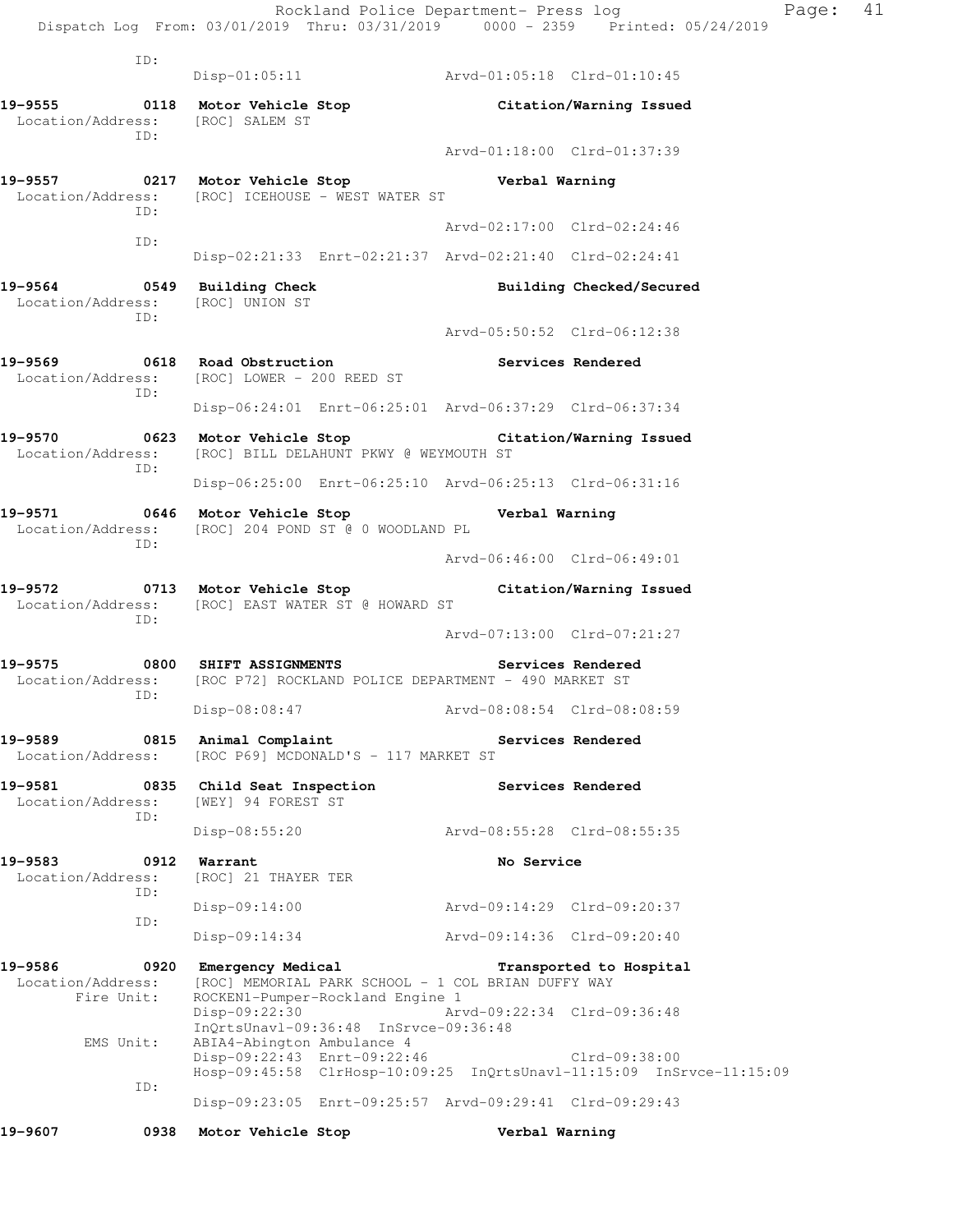Rockland Police Department- Press log Page: 42 Dispatch Log From: 03/01/2019 Thru: 03/31/2019 0000 - 2359 Printed: 05/24/2019 Location/Address: [ROC] 130 SUMMIT ST @ 660 LIBERTY ST  $TD \cdot$  Arvd-09:38:00 Clrd-09:40:30 19-9609 0951 Warrant **No Service** No Service Location/Address: [ROC] 406 GARDEN TER ID: Disp-09:51:23 Arvd-09:51:29 Clrd-09:54:37 ID: Disp-09:51:26 Arvd-09:51:29 Clrd-09:54:40 **19-9612 1021 Motor Vehicle Stop Citation/Warning Issued**  Location/Address: [ROC] 43 WINTER CIR @ 543 SUMMER ST ID: Arvd-10:21:00 Clrd-10:27:05 **19-9614 1029 Motor Vehicle Stop Citation/Warning Issued**  Location/Address: [ROC] 75 PLAIN ST @ 100 PAYSON AVE ID: Arvd-10:29:00 Clrd-10:40:12 **19-9617 1052 Assist Police Department Services Not Required**  Location: [ROC] 16 PLEASANT VIEW RD ID: Disp-11:00:43 Enrt-11:00:58 Arvd-11:05:13 Clrd-11:05:16 ID: Disp-11:05:06 Arvd-11:05:10 Clrd-11:05:19 ID: Disp-11:14:48 Clrd-11:14:54 19-9628 1100 Animal Complaint **19-9628** Services Rendered Location/Address: [ROC] 114 PACIFIC ST **19-9619 1102 Suspicious Activity Verbal Warning**  Location/Address: [ROC] 115 UNION ST @ 20 VERNON ST ID: Disp-11:02:48 Arvd-11:03:03 Clrd-11:04:47 **19-9622 1120 Motor Vehicle Stop Arrest(s) Made**  Location/Address: [ROC] 130 SUMMIT ST @ 660 LIBERTY ST ID: Arvd-11:20:00 Clrd-11:33:03 ID: Disp-11:24:13 Arvd-11:24:16 Clrd-11:35:53 19-10413 1215 Animal Complaint **19-10413** Services Rendered Location/Address: [ROC] 30 PARK ST 19-10415 1225 Animal Complaint **1201 Services Rendered**  Location/Address: [ROC] 103 LIBERTY ST 19-9629 1235 SUMMONS SERVICE **19-9629** Services Rendered Location/Address: [ROC] 102 POND ST ID: Disp-12:39:16 Enrt-12:39:23 Arvd-12:42:42 Clrd-12:50:19 19-10417 1240 Animal Complaint **19-10417** Services Rendered Location/Address: [ROC] 16 ELEANOR LN **19-10418 1300 Animal Complaint Services Rendered**  Location/Address: [ROC] 20 JOHNSON TER 19-10419 1310 Animal Complaint **19-10419** Services Rendered Location/Address: [ROC] 6 TOPPING AVE 19-10420 1330 Animal Complaint **19-10420** Services Rendered Location/Address: [ROC] 150 LIBERTY ST **19-10421 1345 Animal Complaint Services Rendered**  Location/Address: [ROC] 249 WEBSTER ST **19-9639 1348 Larceny / Forgery/ Fraud Report Follows**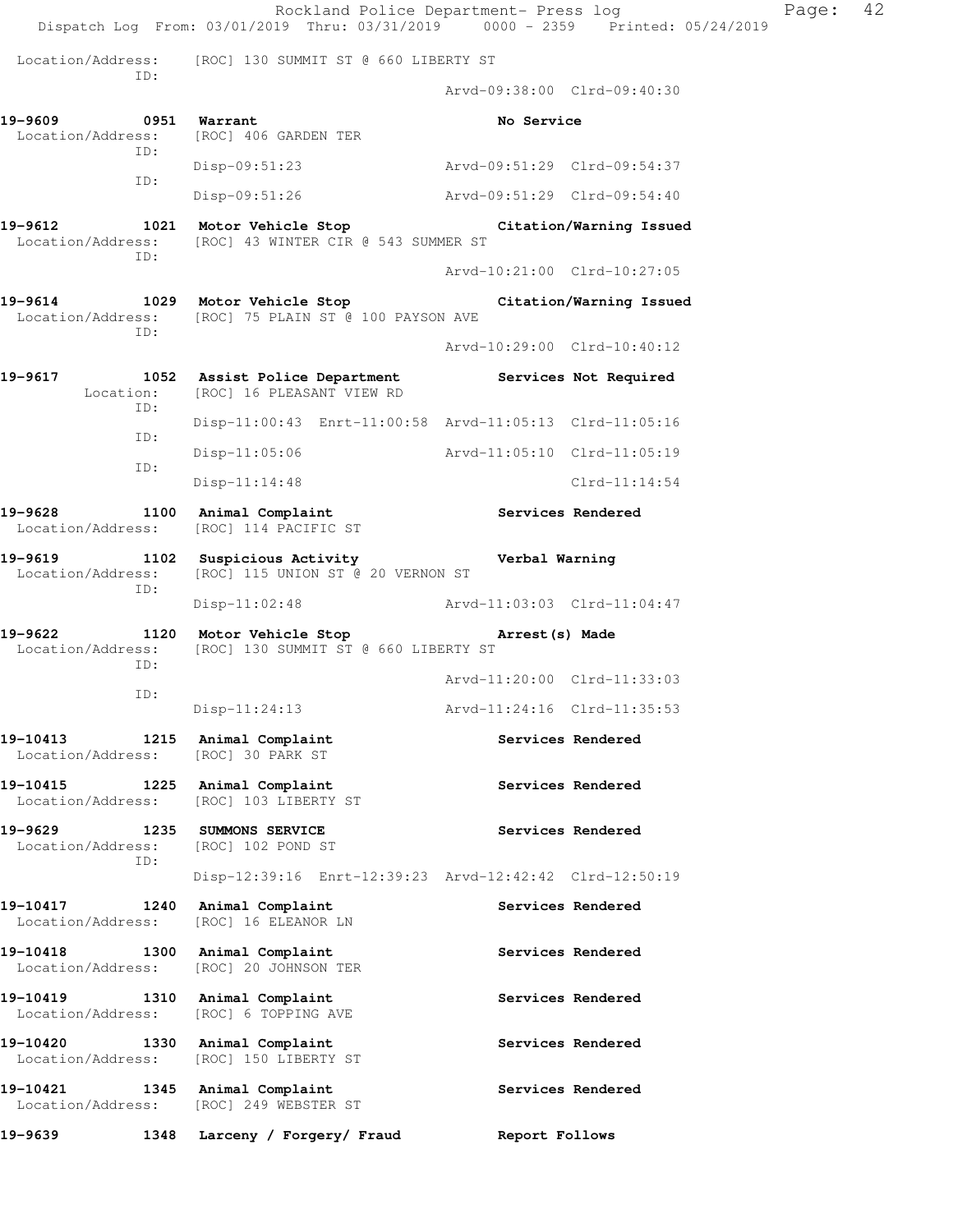|                                                                         |                                                                                                                         | Rockland Police Department- Press log | Dispatch Log From: 03/01/2019 Thru: 03/31/2019 0000 - 2359 Printed: 05/24/2019 | Page: | 43 |
|-------------------------------------------------------------------------|-------------------------------------------------------------------------------------------------------------------------|---------------------------------------|--------------------------------------------------------------------------------|-------|----|
| Location/Address:                                                       | [ROC P55] HOME DEPOT - 1149 HINGHAM ST                                                                                  |                                       |                                                                                |       |    |
| ID:                                                                     | Disp-13:51:13 Enrt-13:51:20 Arvd-13:56:55 Clrd-14:04:15                                                                 |                                       |                                                                                |       |    |
| 19-10422<br>Location/Address:                                           | 1350 Animal Complaint<br>[ROC] 111 WEYMOUTH ST                                                                          |                                       | Services Rendered                                                              |       |    |
| 19-10423<br>Location/Address: [ROC] 220 MONCRIEF RD                     | 1410 Animal Complaint                                                                                                   |                                       | Services Rendered                                                              |       |    |
| 19-10424 1440 Animal Complaint<br>Location/Address:                     | [ROC] 12 BAY PATH LN                                                                                                    |                                       | Services Rendered                                                              |       |    |
| 19-9646<br>Location/Address:<br>ID:                                     | 1449 Lost Property<br>[ROC] 15 BALSAM ST                                                                                |                                       | Services Rendered                                                              |       |    |
|                                                                         | $Disp-14:56:47$                                                                                                         | Arvd-14:56:55 Clrd-15:00:55           |                                                                                |       |    |
| 19-10425<br>Location/Address: [ROC] 69 FRENCH RD                        | 1520 Animal Complaint                                                                                                   |                                       | Services Rendered                                                              |       |    |
| 19-10426 1530 Animal Complaint<br>Location/Address: [ROC] 316 NORTH AVE |                                                                                                                         | Services Rendered                     |                                                                                |       |    |
| 19-9651<br>Location/Address:                                            | 1534 Motor Vehicle Collision W/PI Report Follows<br>[ROC] 938 HINGHAM ST @ 11 COMMERCE RD                               |                                       |                                                                                |       |    |
| ID:                                                                     | Disp-15:35:16 Enrt-15:35:19 Arvd-15:45:24 Clrd-15:56:29                                                                 |                                       |                                                                                |       |    |
| 19-9652<br>Location/Address:                                            | 1535 Disturbance<br>[ROC] 196 UNION ST @ 4 LINDEN ST                                                                    | Peace Restored                        |                                                                                |       |    |
| ID:                                                                     | Disp-15:36:15 Enrt-15:36:19 Arvd-15:37:04 Clrd-15:57:09                                                                 |                                       |                                                                                |       |    |
| ID:                                                                     | Disp-15:36:43 Enrt-15:36:46 Arvd-15:38:02 Clrd-15:57:07                                                                 |                                       |                                                                                |       |    |
| 19-9656<br>Location/Address:<br>ID:                                     | 1619 General Info<br>[ROC P72] ROCKLAND POLICE DEPARTMENT - 490 MARKET ST                                               |                                       | Services Rendered                                                              |       |    |
|                                                                         |                                                                                                                         | Arvd-16:19:00 Clrd-16:24:19           |                                                                                |       |    |
| 19-9658<br>Location/Address: [ROC] BILL DELAHUNT PKWY<br>ID:            | 1649 Building Check                                                                                                     |                                       | Building Checked/Secured                                                       |       |    |
|                                                                         |                                                                                                                         | Arvd-16:49:35 Clrd-16:53:01           |                                                                                |       |    |
| 19-9667<br>Location/Address:<br>ID:                                     | 1804 911 Accidental<br>[ROC] 292 MARKET ST Apt. #33                                                                     |                                       | Services Rendered                                                              |       |    |
|                                                                         | Disp-18:06:38 Enrt-18:06:42 Arvd-18:18:02 Clrd-18:21:21                                                                 |                                       |                                                                                |       |    |
| 19-9669<br>Location/Address:<br>ID:                                     | 1821 Lockout<br>[ROC P86] MOBIL GAS STATION - 158 MARKET ST                                                             |                                       | Services Rendered                                                              |       |    |
| ID:                                                                     | Disp-18:23:51                                                                                                           |                                       | $Clrd-18:24:46$                                                                |       |    |
|                                                                         | Disp-18:24:36 Enrt-18:24:40                                                                                             |                                       | Clrd-18:30:50                                                                  |       |    |
| 19-9670<br>1824<br>Location/Address:<br>TD:                             | Emergency Medical<br>[ROC] 4 CHERRY CIR                                                                                 |                                       | Services Rendered                                                              |       |    |
| Fire Unit:                                                              | Disp-18:25:10 Enrt-18:25:32<br>ROCKEN1-Pumper-Rockland Engine 1                                                         |                                       | Clrd-18:27:20                                                                  |       |    |
| EMS Unit:                                                               | Disp-18:26:34 Enrt-18:28:11 Arvd-18:38:35 Clrd-18:45:45<br>InQrtsUnavl-18:50:01 InSrvce-18:50:04<br>ROCKAM1-Rockland A1 |                                       |                                                                                |       |    |
|                                                                         | Disp-18:26:40 Enrt-18:28:09<br>InQrtsUnavl-18:30:53 InSrvce-18:30:53                                                    |                                       | $Clrd-18:30:53$                                                                |       |    |
| ID:                                                                     | Disp-18:26:43 Enrt-18:28:49 Arvd-18:40:50 Clrd-18:41:55                                                                 |                                       |                                                                                |       |    |
| ID:                                                                     | Disp-18:26:49 Enrt-18:28:49 Arvd-18:40:51 Clrd-18:51:03                                                                 |                                       |                                                                                |       |    |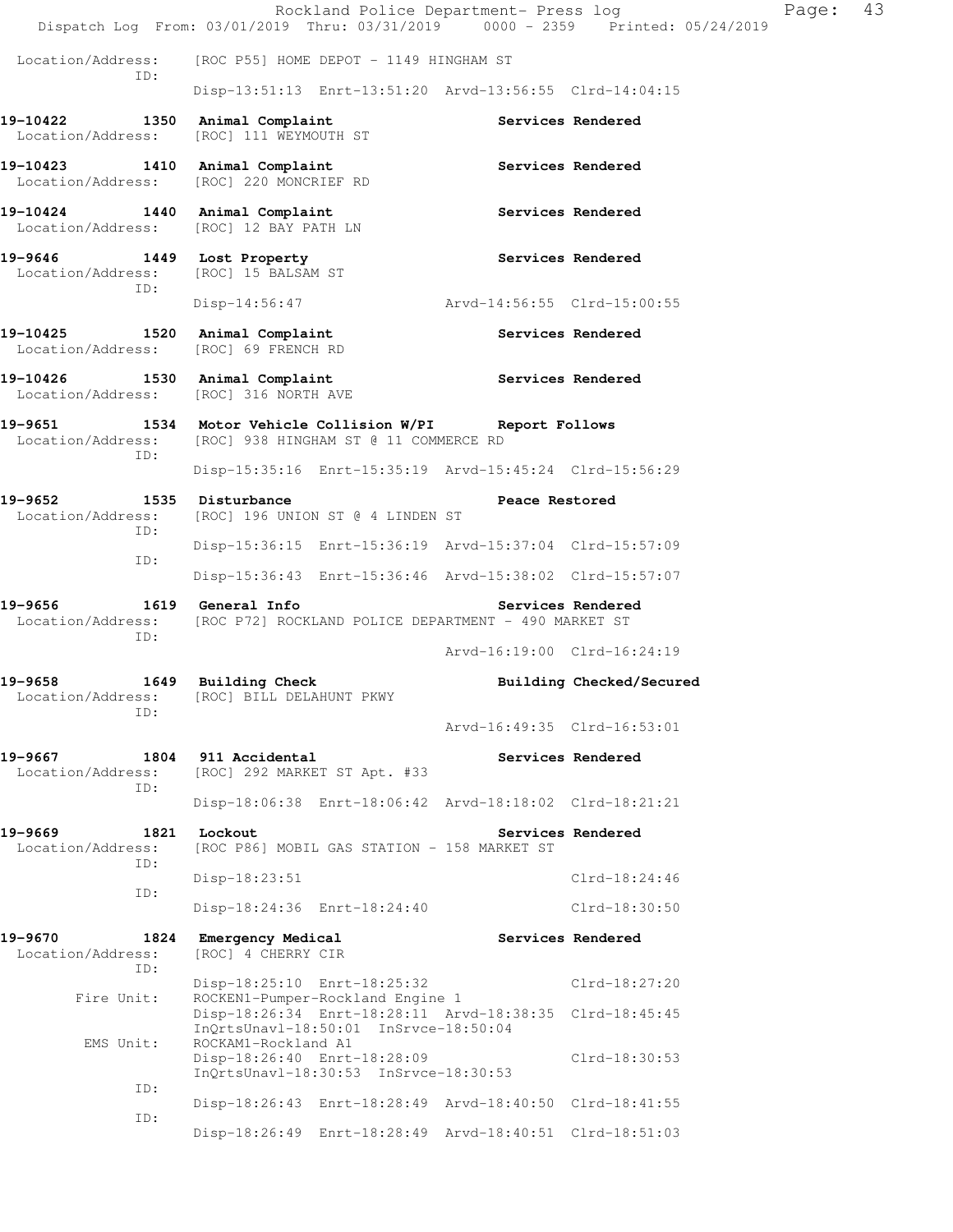|                                                              | Rockland Police Department- Press log<br>Dispatch Log From: 03/01/2019 Thru: 03/31/2019 0000 - 2359 Printed: 05/24/2019         |                             |                         | Page: | 44 |
|--------------------------------------------------------------|---------------------------------------------------------------------------------------------------------------------------------|-----------------------------|-------------------------|-------|----|
| EMS Unit:                                                    | ROCKAM2-Rockland A2<br>Disp-18:29:43 Enrt-18:29:46 Arvd-18:38:49 Clrd-18:45:40<br>InQrtsUnavl-18:48:31 InSrvce-18:48:40         |                             |                         |       |    |
| ID:                                                          | Disp-18:41:44 Arvd-18:41:48 Clrd-18:50:57                                                                                       |                             |                         |       |    |
| 19-9674<br>Vicinity of:                                      | 1833 Motor Vehicle Stop<br>[ROC] WEST WATER ST @ PROSPECT ST                                                                    | Arrest (s) Made             |                         |       |    |
| ID:                                                          |                                                                                                                                 | Arvd-18:33:00 Clrd-18:47:49 |                         |       |    |
| ID:                                                          | Disp-18:35:30                                                                                                                   | Arvd-18:36:02 Clrd-18:47:13 |                         |       |    |
| 19-9679<br>Location/Address:<br>ID:                          | 1928 Disturbance<br>[ROC] 95 PACIFIC ST Apt. #2R                                                                                |                             | Transported to Hospital |       |    |
| ID:                                                          | Disp-19:30:20 Enrt-19:30:26 Arvd-19:35:31 Clrd-19:53:13                                                                         |                             |                         |       |    |
|                                                              | Disp-19:35:22 Enrt-19:35:25 Arvd-19:35:27 Clrd-19:52:53                                                                         |                             |                         |       |    |
| 19-9683<br>Vicinity of:<br>ID:                               | 1959 Assist Fire Department The Services Rendered<br>[ROC] MARTHA DR                                                            |                             |                         |       |    |
|                                                              | Disp-20:01:09 Enrt-20:01:15 Arvd-20:05:48 Clrd-20:11:15                                                                         |                             |                         |       |    |
| 19-9685<br>Location/Address:<br>ID:                          | 2004 Building Check<br>[ROC 5] COMMUNITY CENTER - 394 UNION ST                                                                  |                             | Services Rendered       |       |    |
| ID:                                                          |                                                                                                                                 | Arvd-20:05:31 Clrd-20:15:38 |                         |       |    |
|                                                              | Disp-20:27:13 Enrt-20:27:57 Arvd-20:28:03 Clrd-20:28:07                                                                         |                             |                         |       |    |
| 19-9687<br>Location/Address:<br>ID:                          | 2011 Building Check<br>[ROC P75] UNION POINT - BILL DELAHUNT PKWY                                                               | Services Rendered           |                         |       |    |
|                                                              |                                                                                                                                 | Arvd-20:15:38 Clrd-20:27:13 |                         |       |    |
| 19-9688 2001<br>Location/Address: [ROC] 61 BELMONT ST<br>ID: | 2021 General Incident                                                                                                           |                             | Services Rendered       |       |    |
|                                                              |                                                                                                                                 | Arvd-20:21:00 Clrd-20:25:01 |                         |       |    |
| 19-9694<br>2107<br>Location/Address:<br>ID:                  | Larceny / Forgery/ Fraud<br>[ROC] 718 MARKET ST Apt. #T                                                                         | Peace Restored              |                         |       |    |
| ID:                                                          | Disp-21:12:26 Enrt-21:12:29 Arvd-21:16:54 Clrd-21:46:06                                                                         |                             |                         |       |    |
|                                                              | $Disp-21:16:47$                                                                                                                 | Arvd-21:16:50 Clrd-21:46:04 |                         |       |    |
| 19-9698<br>Location/Address:<br>ID:                          | 2205 Motor Vehicle Stop<br>[ROC P23] SULLIVAN FUNERAL HOME - 45 EAST WATER ST                                                   |                             | Citation/Warning Issued |       |    |
|                                                              |                                                                                                                                 | Arvd-22:05:00 Clrd-22:10:13 |                         |       |    |
| 19-9702<br>Location/Address:<br>ID:                          | 2217 Disturbance<br>[ROC 5] COMMUNITY CENTER - 394 UNION ST                                                                     |                             | Services Rendered       |       |    |
|                                                              |                                                                                                                                 | Arvd-22:24:08 Clrd-22:24:28 |                         |       |    |
| 19-9700<br>Location/Address:<br>EMS Unit:                    | 2218 Emergency Medical<br>[ROC] 61 BELMONT ST<br>ROCKAM1-Rockland A1<br>Disp-22:20:59 Enrt-22:29:55 Arvd-22:30:29 Clrd-22:37:45 | No EMS                      |                         |       |    |
| ID:                                                          | InQrtsUnavl-22:37:54 InSrvce-22:37:54                                                                                           |                             |                         |       |    |
| ID:                                                          | Disp-22:21:22 Enrt-22:23:32                                                                                                     |                             | $Clrd-22:24:41$         |       |    |
| Fire Unit:                                                   | Disp-22:21:30 Enrt-22:23:29<br>ROCKEN1-Pumper-Rockland Engine 1<br>Disp-22:21:37 Enrt-22:29:53 Arvd-22:30:27 Clrd-22:37:45      |                             | $Clrd-22:24:03$         |       |    |
| ID:                                                          | InQrtsUnavl-22:37:54 InSrvce-22:37:54                                                                                           |                             |                         |       |    |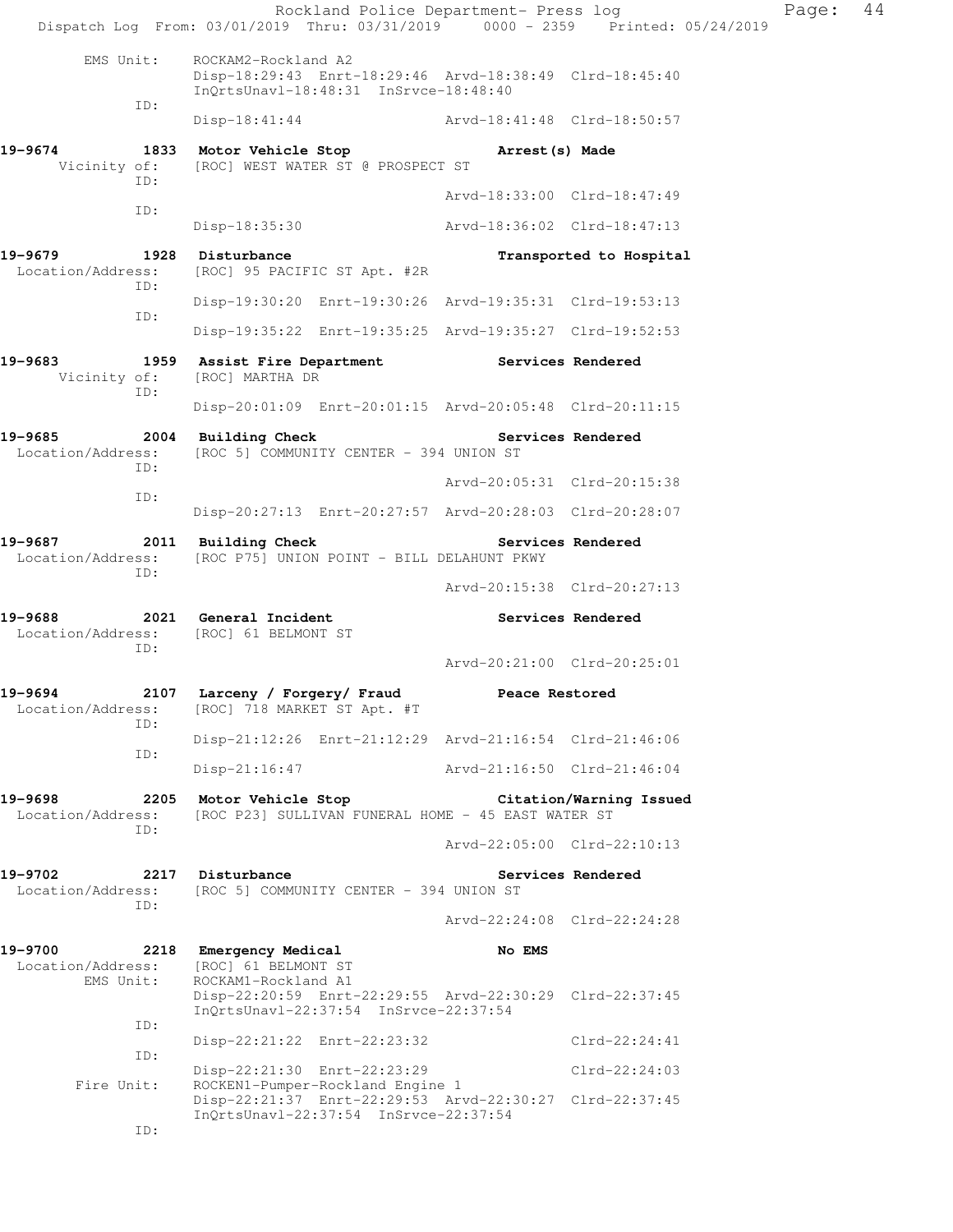|                                                                         | Disp-22:21:38                                                                                                                   |                             | $Clrd-22:28:47$   |
|-------------------------------------------------------------------------|---------------------------------------------------------------------------------------------------------------------------------|-----------------------------|-------------------|
| ID:                                                                     | 19-9701 2221 Assist Fire Department Services Rendered<br>Location/Address: [ROC] 61 BELMONT ST                                  |                             |                   |
| ID:                                                                     | $Disp-22:24:36$                                                                                                                 | Arvd-22:24:39 Clrd-22:38:20 |                   |
|                                                                         | Disp-22:29:00                                                                                                                   | Arvd-22:29:03 Clrd-22:38:16 |                   |
| 19-9703 2246 Building Check<br>Location/Address: [ROC] MARTHA DR<br>ID: |                                                                                                                                 |                             | Services Rendered |
|                                                                         |                                                                                                                                 | Arvd-22:47:14 Clrd-22:48:13 |                   |
| ID:                                                                     | 19-9705 2255 Motor Vehicle Stop Control Verbal Warning<br>Location/Address: [ROC] 75 PLAIN ST @ 100 PAYSON AVE                  |                             |                   |
|                                                                         |                                                                                                                                 | Arvd-22:55:00 Clrd-22:58:00 |                   |
| ID:                                                                     | 19-9708 2306 Motor Vehicle Stop Nerbal Warning<br>Vicinity of: [ROC] EAST WATER ST @ UNION ST                                   |                             |                   |
|                                                                         |                                                                                                                                 | Arvd-23:06:00 Clrd-23:13:34 |                   |
| TD:                                                                     | 19-9710 2313 Motor Vehicle Stop Citation/Warning Issued<br>Location/Address: [ROC] 24 DIVISION ST @ 147 BELMONT ST              |                             |                   |
|                                                                         |                                                                                                                                 | Arvd-23:13:00 Clrd-23:22:34 |                   |
| ID:                                                                     | 19-9711 2314 911 Accidental 2007 Services Rendered<br>Location/Address: [ROC 70] WEBSTER PARK NURSING AND REHAB - 56 WEBSTER ST |                             |                   |
|                                                                         | Disp-23:16:49 Enrt-23:16:54 Arvd-23:22:05 Clrd-23:32:53                                                                         |                             |                   |
| ID:                                                                     | 19-9713 2348 911 Accidental<br>Location/Address: [ROC] 138 FRENCH RD                                                            | Services Rendered           |                   |
|                                                                         | Disp-23:54:10 Enrt-23:54:16 Arvd-00:03:44 Clrd-03/16/2019 @ 00:07:22                                                            |                             |                   |
|                                                                         |                                                                                                                                 |                             |                   |

## **For Date: 03/16/2019 - Saturday**

| ID:                                | 19-9715 0001 SHIFT ASSIGNMENTS No Service<br>Location/Address: [ROC P72] ROCKLAND POLICE DEPARTMENT - 490 MARKET ST |                             |
|------------------------------------|---------------------------------------------------------------------------------------------------------------------|-----------------------------|
|                                    | Disp-00:04:48                                                                                                       | Clrd-00:04:59               |
| 19-9716 0005 Building Check<br>TD: | Location/Address: [ROC 60] SPRING GATE APARTMENTS - 52 HANNAH WAY                                                   | Services Rendered           |
|                                    |                                                                                                                     | Arvd-00:07:45 Clrd-00:08:30 |
| TD:                                | 19-9722 19-9722 0124 Motor Vehicle Stop 19-9722<br>Location/Address: [ROC] 416 SUMMER ST @ 67 CONDON CIR            |                             |
|                                    |                                                                                                                     | Arvd-01:24:00 Clrd-01:27:01 |
|                                    | 19-9723 0130 Motor Vehicle Stop<br>Vicinity of: [ROC] WEST WATER ST @ UNION ST                                      | Citation/Warning Issued     |
| TD:                                |                                                                                                                     | Arvd-01:30:00 Clrd-01:39:00 |
| TD:                                | 19-9724 0147 Motor Vehicle Stop<br>Location/Address: [ROC] 351 NORTH AVE @ 20 GREEN ST                              | Citation/Warning Issued     |
|                                    |                                                                                                                     | Arvd-01:47:00 Clrd-01:52:11 |
| ID:                                | Disp-01:48:09                                                                                                       | Arvd-01:48:12 Clrd-01:50:52 |
| 19-9725 0156 Disturbance           | Location/Address: [ROC P72] ROCKLAND POLICE DEPARTMENT - 490 MARKET ST                                              | Peace Restored              |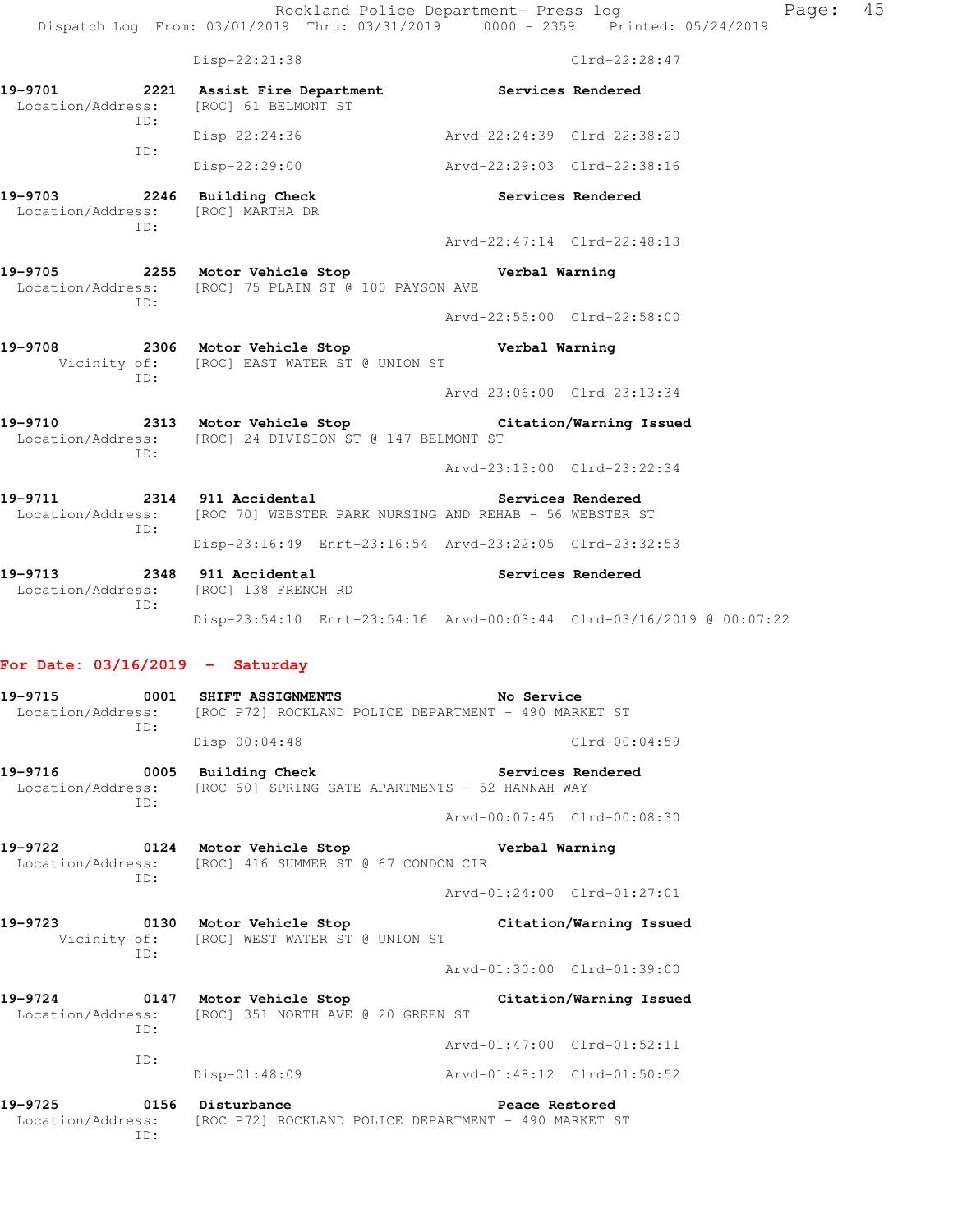Rockland Police Department- Press log Fage: 46 Dispatch Log From: 03/01/2019 Thru: 03/31/2019 0000 - 2359 Printed: 05/24/2019 Disp-02:00:46 Arvd-02:00:50 Clrd-02:05:59 ID: Disp-02:00:55 Arvd-02:00:58 Clrd-02:06:25 19-9730 **0304** Suspicious Activity **19-9730** Services Rendered Location/Address: [ROC] 51 MAPLE ST Apt. #132 ID: Disp-03:05:26 Enrt-03:05:32 Arvd-03:05:55 Clrd-03:37:15 ID: Disp-03:06:16 Enrt-03:06:18 Arvd-03:11:15 Clrd-03:37:19 **19-9740 0809 General Info Services Rendered**  Location/Address: [ROC P72] ROCKLAND POLICE DEPARTMENT - 490 MARKET ST 19-9741 0840 Animal Complaint **Services Rendered**  Location/Address: [ROC] 129 ALBION ST ID: Arvd-08:40:00 Clrd-09:42:50 **19-9747 1036 Assist Public Transported to Hospital**  Location/Address: [ROC P72] ROCKLAND POLICE DEPARTMENT - 490 MARKET ST ID: Arvd-10:36:00 Clrd-10:45:52 **19-9748 1049 Motor Vehicle Stop Citation/Warning Issued**  Vicinity of: [ROC] 10 HINGHAM ST @ 440 WEBSTER ST ID: Arvd-10:49:00 Clrd-10:56:12 **19-9755 1203 911 Accidental No Service**  Location/Address: [ROC] HEMLOCK ST Apt. #2 ID: Disp-12:05:55 Enrt-12:06:03 Arvd-12:11:33 Clrd-12:16:46 **19-9757 1206 Assist Public Transported to Hospital**  Location/Address: [ROC] 16 WEBSTER ST ID: Arvd-12:06:00 Clrd-12:33:59 ID: Disp-12:10:29 Arvd-12:11:50 Clrd-12:33:55 19-9763 1338 Building Check **Building Building Checked/Secured**  Location/Address: [ROC] BILL DELAHUNT PKWY ID: Arvd-13:41:15 Clrd-13:41:52 **19-9766 1350 Motor Vehicle Stop Citation/Warning Issued**  Location/Address: [ROC] GLENDALE DR @ HINGHAM ST ID: Disp-13:50:58 Arvd-13:51:04 Clrd-14:04:48 19-9767 1350 Complaint **19-9767** Services Rendered Location/Address: [ROC] ELECTRICAL BOX - 88 POND ST @ 1149 HINGHAM ST ID: Disp-13:51:47 Enrt-13:52:23 Arvd-13:52:26 Clrd-13:55:01 **19-9772 1453 Emergency Medical No Action Required**  Location/Address: [ROC 70] WEBSTER PARK NURSING AND REHAB - 56 WEBSTER ST ID: Disp-14:55:49 Enrt-14:56:01 Clrd-15:13:50<br>Fire Unit: ROCKEN1-Pumper-Rockland Engine 1 ROCKEN1-Pumper-Rockland Engine 1 Disp-14:58:00 Enrt-14:59:25 Arvd-15:00:21 Clrd-15:10:01 InQrtsUnavl-15:10:56 InSrvce-15:10:59<br>EMS Unit: ROCKAM1-Rockland A1 ROCKAM1-Rockland A1 Disp-14:58:04 Enrt-14:59:22 Arvd-15:00:18 Clrd-15:09:59 InQrtsUnavl-15:10:51 InSrvce-15:10:53 **19-9781 1610 General Info Services Rendered**  Location/Address: [ROC P72] ROCKLAND POLICE DEPARTMENT - 490 MARKET ST ID: Arvd-16:10:00 Clrd-16:14:16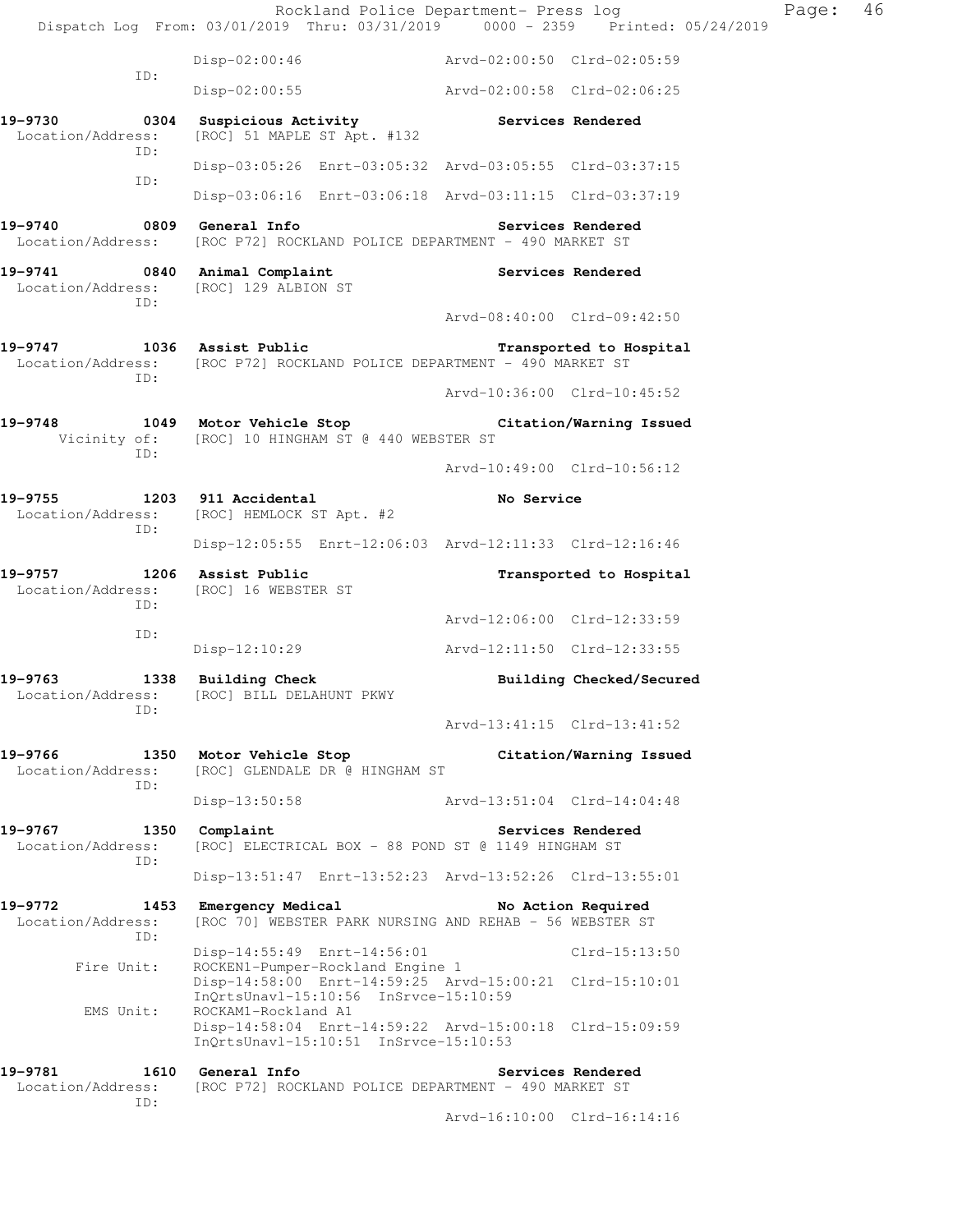Rockland Police Department- Press log Fage: 47 Dispatch Log From: 03/01/2019 Thru: 03/31/2019 0000 - 2359 Printed: 05/24/2019 **19-9788 1654 Emergency Medical Transported to Hospital**  Location/Address: [ROC] 65 VERNON ST Fire Unit: ROCKEN1-Pumper-Rockland Engine 1 Disp-16:55:37 Enrt-16:56:41 Arvd-16:58:04 Clrd-17:05:20 InQrtsUnavl-17:08:16 InSrvce-17:08:18<br>EMS Unit: ROCKAM1-Rockland A1 ROCKAM1-Rockland A1 Disp-16:55:37 Enrt-16:56:44 Arvd-16:58:07 Clrd-17:05:23 Hosp-17:15:35 ClrHosp-18:13:23 InQrtsUnavl-18:13:27 InSrvce-18:13:30 ID: Disp-16:56:29 Enrt-16:56:34 Arvd-16:58:04 Clrd-17:05:24 **19-9797 1823 Suspicious Activity Services Rendered**  Location/Address: [ROC] 89 STANTON ST ID: Disp-18:25:24 Enrt-18:25:28 Arvd-18:28:17 Clrd-18:35:27 ID: Disp-18:27:17 Enrt-18:27:22 Arvd-18:28:22 Clrd-18:35:21 **19-9799 1845 Motor Vehicle Complaint Gone on arrival**  Location/Address: [ROC P87] MAGOO'S ICE CREAM AND SANDWICH - 190 VFW DR ID: Disp-18:48:26 Enrt-18:48:30 Arvd-18:49:45 Clrd-19:02:40 19-9800 1901 Emergency Medical **Example 20 Services Rendered** Location/Address: [ROC] ICE RINK - 587 SUMMER ST Fire Unit: ROCKEN1-Pumper-Rockland Engine 1 Disp-19:01:59 Enrt-19:02:57 Arvd-19:06:34 Clrd-19:22:42 InQrtsUnavl-19:27:23 InSrvce-19:27:33 EMS Unit: ROCKAM1-Rockland A1 Disp-19:02:06 Enrt-19:02:55 Arvd-19:06:32 Clrd-19:21:30 Hosp-19:34:11 ClrHosp-20:44:13 InQrtsUnavl-20:49:59 InSrvce-20:50:02 ID: Disp-19:02:59 Enrt-19:03:02 Arvd-19:04:20 Clrd-19:22:43 ID: Disp-19:04:17 Arvd-19:04:23 Clrd-19:22:41 **19-9805 1927 Burglar Alarm Services Rendered**  Location/Address: [ROC] 70 LEVIN RD ID: Disp-19:28:25 Enrt-19:28:30 Clrd-19:29:59 ID: Disp-19:29:37 Arvd-19:29:40 Clrd-19:31:49 **19-9811 2011 Motor Vehicle Stop Citation/Warning Issued**  Vicinity of: [ROC] SUMMER ST ID: Arvd-20:11:00 Clrd-20:17:51 ID: Disp-20:13:36 Arvd-20:13:39 Clrd-20:15:18 **19-9813 2028 Motor Vehicle Stop Verbal Warning**  Location/Address: [ROC] 318 SUMMER ST @ 372 SPRING ST ID: Arvd-20:28:00 Clrd-20:30:39 19-9814 2035 Disturbance **Peace Restored**  Location/Address: [ROC P115] ROCKLAND ICE RINK - 599 SUMMER ST ID: Disp-20:37:38 Enrt-20:37:41 Arvd-20:38:57 Clrd-20:50:26 ID: Disp-20:38:35 Enrt-20:38:38 Arvd-20:38:54 Clrd-20:50:28 ID: Disp-20:39:03 Enrt-20:39:05 Arvd-20:39:07 Clrd-20:50:30 **19-9816 2104 Extra Watch Services Rendered**  Location/Address: [ROC P115] ROCKLAND ICE RINK - 599 SUMMER ST ID: Disp-21:05:33 Enrt-21:05:39 Arvd-21:06:28 Clrd-21:16:57 ID: Disp-21:06:01 Enrt-21:06:05 Arvd-21:06:37 Clrd-21:17:02 **19-9820 2143 Motor Vehicle Stop Verbal Warning**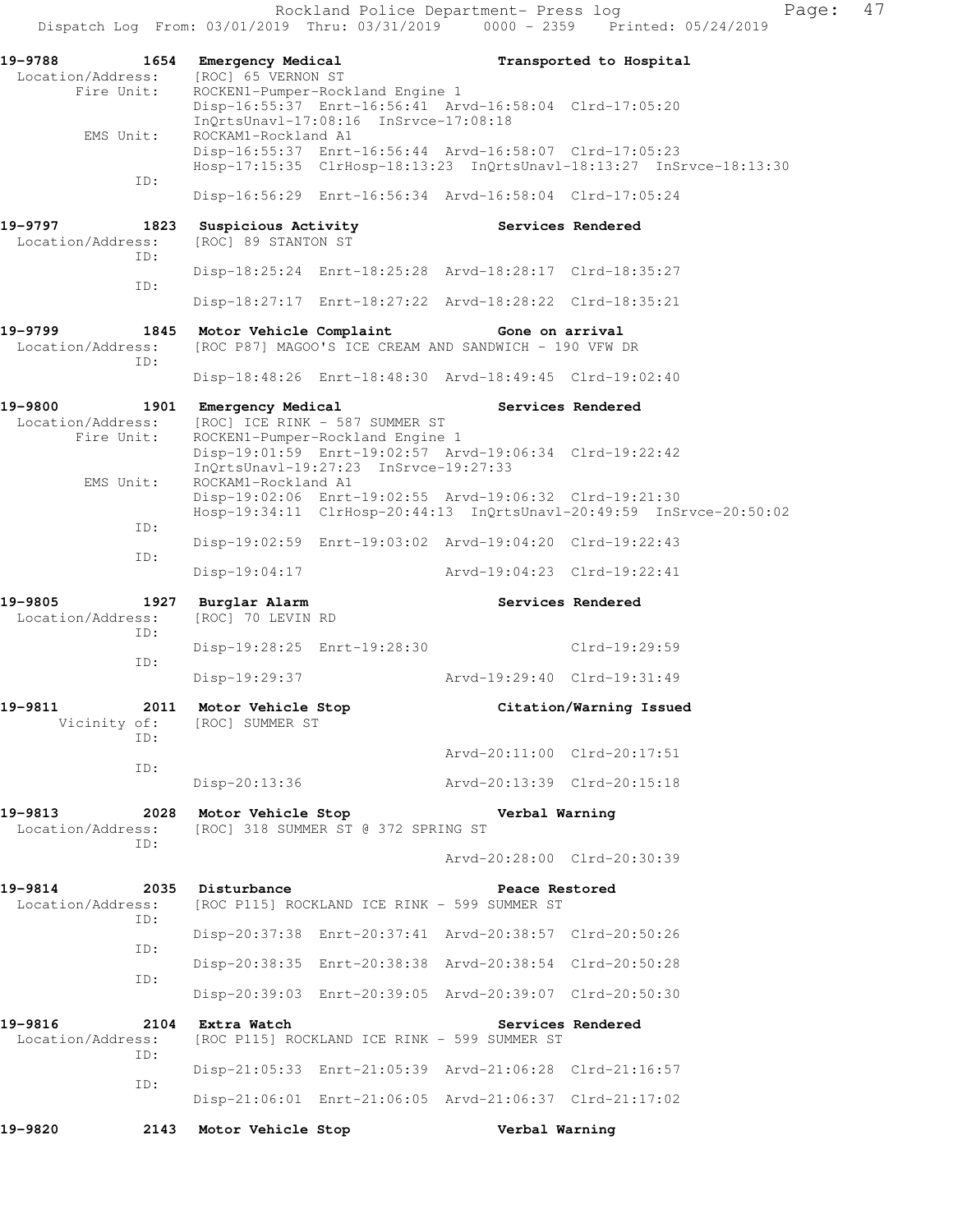Rockland Police Department- Press log Page: 48 Dispatch Log From: 03/01/2019 Thru: 03/31/2019 0000 - 2359 Printed: 05/24/2019 Vicinity of: [ROC] HINGHAM ST ID: Arvd-21:43:00 Clrd-21:46:45 **19-9821 2147 Lost/Found Property Services Rendered**  Location/Address: [ROC P72] ROCKLAND POLICE DEPARTMENT - 490 MARKET ST ID: Arvd-21:47:00 Clrd-21:56:47 **19-9824 2212 Building Check Building Checked/Secured**  Location/Address: [ROC 60] SPRING GATE APARTMENTS - 52 HANNAH WAY ID: Arvd-22:14:38 Clrd-22:18:36 ID: Disp-22:18:27 Enrt-22:18:29 Clrd-22:18:34 19-9826 2219 Suspicious Activity **Services Rendered**  Vicinity of: [ROC] STUDLEY CT ID: Arvd-22:19:00 Clrd-22:27:24 ID: Disp-22:20:14 Arvd-22:20:17 Clrd-22:27:26 ID: Disp-22:20:22 Arvd-22:20:26 Clrd-22:27:22 **19-9831 2238 Motor Vehicle Stop Verbal Warning**  Vicinity of: [ROC] HIGHLAND ST ID: Arvd-22:38:00 Clrd-22:43:33 **19-9834 2301 Motor Vehicle Stop Citation/Warning Issued**  Vicinity of: [ROC] WEST WATER ST @ LINDEN PARK ID: Arvd-23:01:00 Clrd-23:12:08 **19-9835 2307 Motor Vehicle Stop Verbal Warning**  Location/Address: [ROC] 400 UNION ST ID: Arvd-23:07:00 Clrd-23:12:32 **19-9837 2327 Assault Offenses Provided Assistance**  Location/Address: [ROC] ROCKLAND EAGLES CLUB - 29 PARK ST ID: Disp-23:29:51 Enrt-23:30:06 Arvd-23:32:19 Clrd-23:46:10

Disp-23:30:00 Enrt-23:30:03 Arvd-23:32:23 Clrd-23:46:13

#### **For Date: 03/17/2019 - Sunday**

| 19-9839<br>Location/Address:                | 0000<br>ID: | SHIFT ASSIGNMENTS                                       |                                                           | [ROC P72] ROCKLAND POLICE DEPARTMENT - 490 MARKET ST    | Services Rendered        |
|---------------------------------------------|-------------|---------------------------------------------------------|-----------------------------------------------------------|---------------------------------------------------------|--------------------------|
|                                             |             | $Disp-00:10:16$                                         |                                                           | Arvd-00:10:23 Clrd-00:10:26                             |                          |
| 19-9841 0020                                | ID:         | Building Check                                          | Location/Address: [ROC 5] COMMUNITY CENTER - 394 UNION ST |                                                         | Building Checked/Secured |
|                                             |             |                                                         |                                                           | Arvd-00:23:38 Clrd-00:25:20                             |                          |
| 19-9843                                     | 0032<br>ID: | Building Check<br>Location: [ROC] SRING GATE APARTMENTS |                                                           |                                                         | Services Rendered        |
|                                             |             |                                                         |                                                           | Arvd-00:34:36 Clrd-00:36:27                             |                          |
| $\sim$ 0537<br>19-9849<br>Location/Address: | ID:         | Burglar Alarm                                           | [ROC P1] 99 RESTAURANT - 29 ACCORD PARK DR                |                                                         | Building Checked/Secured |
|                                             | ID:         |                                                         |                                                           | Disp-05:38:39 Enrt-05:38:48 Arvd-05:44:02 Clrd-05:48:01 |                          |
|                                             |             |                                                         |                                                           | Disp-05:38:42 Enrt-05:38:45 Arvd-05:44:06 Clrd-05:47:37 |                          |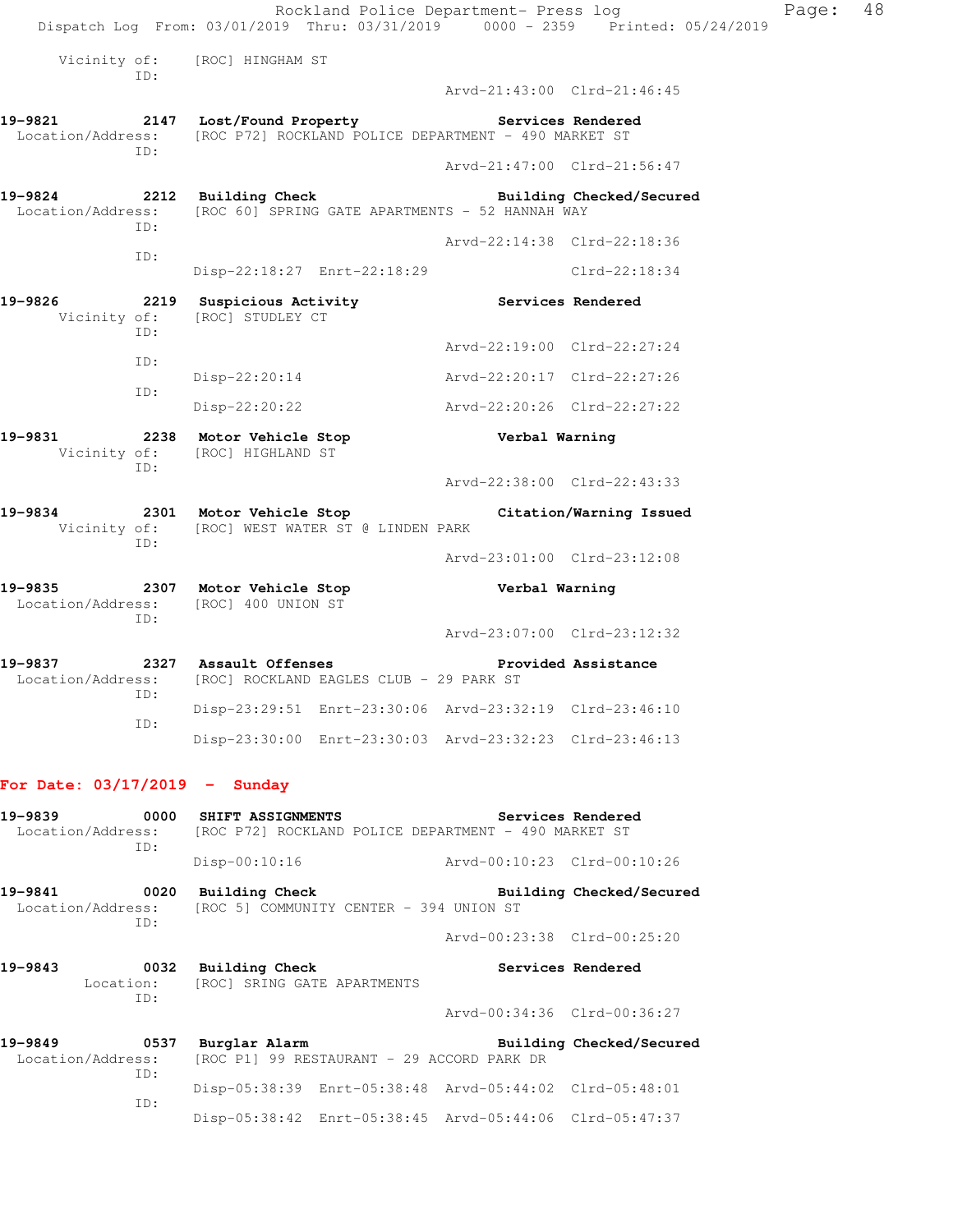Rockland Police Department- Press log Page: 49 Dispatch Log From: 03/01/2019 Thru: 03/31/2019 0000 - 2359 Printed: 05/24/2019

**19-9852 0551 Building Check Building Checked/Secured**  Location/Address: [ROC] UNION ST ID: Arvd-06:01:29 Clrd-06:16:08 **19-9851 0555 Motor Vehicle Stop Verbal Warning**  Vicinity of: [ROC] HINGHAM ST ID: Arvd-05:55:00 Clrd-06:00:10 ID: Disp-05:58:08 Arvd-05:58:10 Clrd-06:00:08 **19-9857 0713 Animal Complaint Services Rendered**  Location/Address: [ROC] 211 CONCORD ST ID: Disp-07:15:10 Enrt-07:15:18 Arvd-07:17:19 Clrd-07:20:01 **19-9859 0801 Information Call No Action Required**  Location/Address: [ROC P72] ROCKLAND POLICE DEPARTMENT - 490 MARKET ST **19-9862 0835 Emergency Medical Transported to Hospital**  Location/Address: [ROC 7] WEBSTER PARK REHAB CENTER - 56 WEBSTER ST Apt. #1 EMS Unit: ROCKAM2-Rockland A2 Disp-08:36:34 Enrt-08:37:51 Arvd-08:39:08 Clrd-08:58:35 Hosp-09:08:26 ClrHosp-10:05:10 InQrtsUnavl-10:10:52 InSrvce-10:10:54 Fire Unit: ROCKEN1-Pumper-Rockland Engine 1 Disp-08:36:54 Enrt-08:36:58 Arvd-08:41:56 Clrd-08:58:37 InQrtsUnavl-08:59:33 InSrvce-08:59:36 ID: Disp-09:54:32 Enrt-09:54:37 Clrd-09:56:28 **19-9866 0953 911 Hang Up Services Rendered**  Location/Address: [ROC] 55 ACCORD PARK DR ID: Disp-09:56:38 Enrt-09:56:46 Arvd-10:01:42 Clrd-10:01:46 **19-9871 1021 Building Check Building Checked/Secured**  Location/Address: [ROC] BILL DELAHUNT PKWY ID: Arvd-10:22:40 Clrd-10:22:59 **19-9872 1044 Animal Complaint Services Rendered**  Location/Address: [ROC] 321 UNION ST ID: Disp-10:44:53 Enrt-10:44:56 Arvd-10:50:26 Clrd-10:57:03 **19-9873 1046 MVA Property Damage Only Services Rendered**  Location/Address: [ROC P112] FAMILY DOLLAR - 366 MARKET ST ID: Disp-10:46:56 Enrt-10:47:02 Arvd-10:49:40 Clrd-11:08:33 19-9878 1116 911 Accidental **19-9878** Services Rendered Location/Address: [ROC] 127 EXCHANGE ST ID: Disp-11:17:37 Enrt-11:17:42 Arvd-11:21:17 Clrd-11:24:22 **19-9882 1256 Motor Vehicle Collision W/PI Report Follows**  Location/Address: [ROC] 15 WEBSTER ST @ 333 UNION ST EMS Unit: ROCKAM1-Rockland A1 Disp-12:57:43 Enrt-12:57:57 Arvd-12:58:00 Clrd-13:03:04 InQrtsUnavl-13:03:07 InSrvce-13:03:10 ID: Disp-12:57:46 Enrt-12:57:51 Arvd-13:03:09 Clrd-13:17:38 Fire Unit: ROCKEN1-Pumper-Rockland Engine 1 Disp-12:57:49 Enrt-12:57:52 Arvd-12:57:55 Clrd-13:07:57 InQrtsUnavl-13:07:57 InSrvce-13:07:57 ID: Disp-12:58:05 Enrt-12:58:09 Arvd-13:03:12 Clrd-13:40:53 19-9883 1307 Emergency Medical **19-9883** 1307 Emergency Medical

 Location/Address: [ROC] 101 CENTRAL ST EMS Unit: ROCKAM1-Rockland A1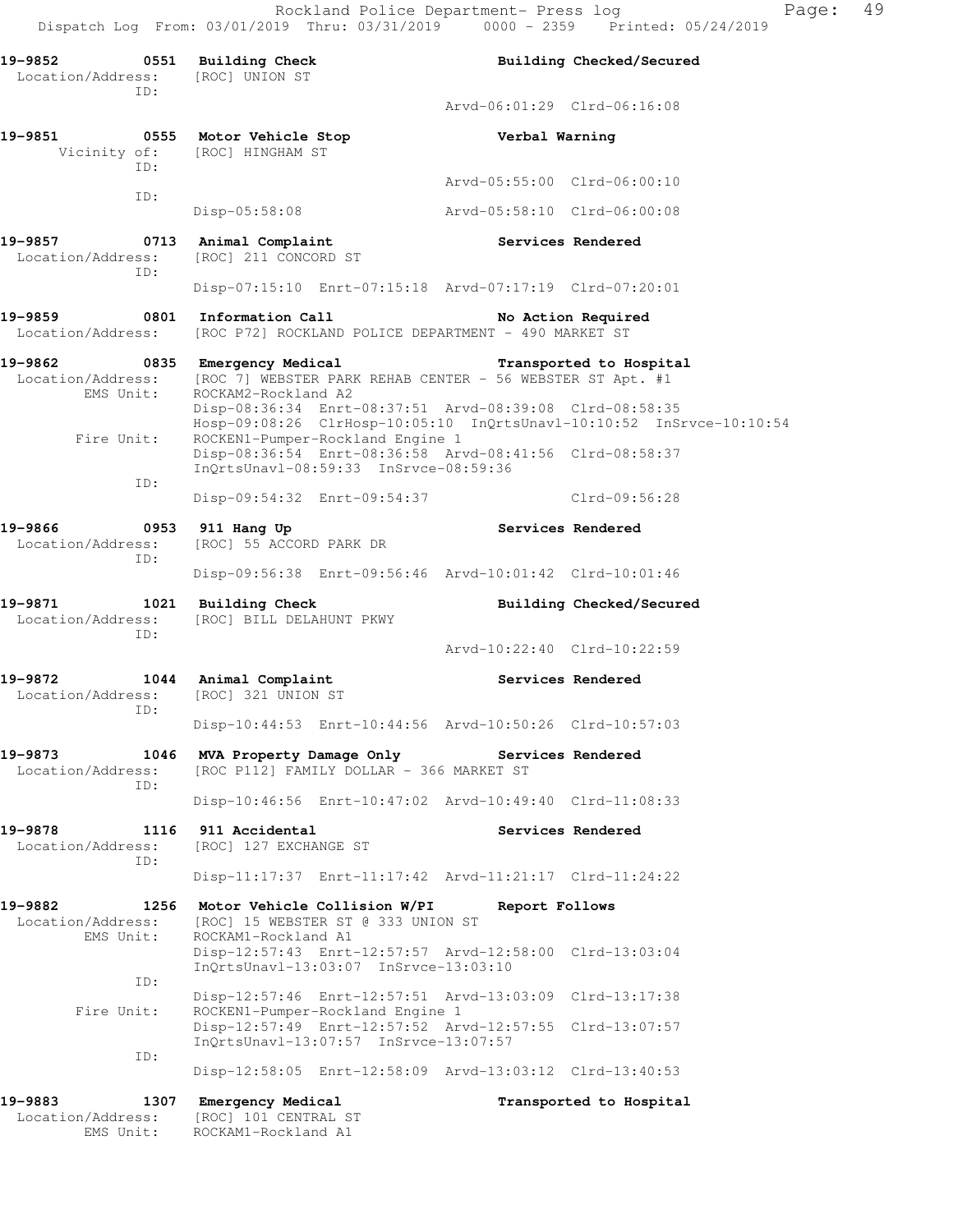|                                                              |                                           |                                                                           | Rockland Police Department- Press log                                                                              | Dispatch Log From: 03/01/2019 Thru: 03/31/2019 0000 - 2359 Printed: 05/24/2019 | Page: | 50 |
|--------------------------------------------------------------|-------------------------------------------|---------------------------------------------------------------------------|--------------------------------------------------------------------------------------------------------------------|--------------------------------------------------------------------------------|-------|----|
| Fire Unit:                                                   |                                           | ROCKEN1-Pumper-Rockland Engine 1                                          | Disp-13:08:40 Enrt-13:09:06 Arvd-13:12:06 Clrd-13:16:02<br>Disp-13:08:45 Enrt-13:09:08 Arvd-13:13:13 Clrd-13:16:04 | Hosp-13:28:11 ClrHosp-14:19:23 InQrtsUnavl-14:19:25 InSrvce-14:19:32           |       |    |
| ID:                                                          |                                           | InQrtsUnavl-13:23:08 InSrvce-13:23:11                                     |                                                                                                                    |                                                                                |       |    |
|                                                              |                                           |                                                                           | Arvd-13:11:10 Clrd-13:18:33                                                                                        |                                                                                |       |    |
| 19-9898<br>Location/Address:<br>ID:                          | 1542 MVA Property Damage Only             | [ROC P56] BURGER KING - 1133 HINGHAM ST                                   | Paper Exchange                                                                                                     |                                                                                |       |    |
| ID:                                                          |                                           | Disp-15:42:43 Enrt-15:42:47                                               |                                                                                                                    | $Clrd-15:51:22$                                                                |       |    |
|                                                              |                                           |                                                                           | Arvd-15:51:17 Clrd-16:04:18                                                                                        |                                                                                |       |    |
| 19-9908 1656 Lost/Found Property<br>Location/Address:<br>ID: | [ROC] 48 CENTRE AVE                       |                                                                           | Services Rendered                                                                                                  |                                                                                |       |    |
|                                                              |                                           |                                                                           | Arvd-16:56:00 Clrd-17:01:19                                                                                        |                                                                                |       |    |
| 19-9910 1701 Motor Vehicle Stop<br>Location/Address:<br>ID:  | [ROC] 280 SPRING ST                       |                                                                           |                                                                                                                    | Services Rendered                                                              |       |    |
|                                                              |                                           |                                                                           | Arvd-17:01:00 Clrd-17:04:36                                                                                        |                                                                                |       |    |
| 19-9918<br>Location/Address:<br>ID:                          | 1817 Unwanted Party<br>[ROC] 2 CHARLES ST |                                                                           | Arrest(s) Made                                                                                                     |                                                                                |       |    |
|                                                              |                                           |                                                                           | Disp-18:18:21 Enrt-18:18:26 Arvd-18:19:59 Clrd-19:01:26                                                            |                                                                                |       |    |
| ID:                                                          |                                           |                                                                           | Disp-18:18:21 Enrt-18:18:27 Arvd-18:20:00 Clrd-18:32:29                                                            |                                                                                |       |    |
| ID:                                                          |                                           |                                                                           | Disp-18:18:21 Enrt-18:18:29 Arvd-18:19:39 Clrd-18:31:47                                                            |                                                                                |       |    |
| 19-9920                                                      | 1831 Emergency Medical                    |                                                                           |                                                                                                                    | Transported to Hospital                                                        |       |    |
|                                                              |                                           |                                                                           |                                                                                                                    |                                                                                |       |    |
| Location/Address:<br>Fire Unit:                              | [ROC] 40 LINWOOD TER                      | ROCKEN1-Pumper-Rockland Engine 1                                          | Disp-18:31:59 Enrt-18:32:51 Arvd-18:36:10 Clrd-18:43:36                                                            |                                                                                |       |    |
| ID:                                                          |                                           | InOrtsUnavl-18:48:44 InSrvce-18:48:45                                     |                                                                                                                    |                                                                                |       |    |
| EMS Unit:                                                    | ROCKAM1-Rockland A1                       |                                                                           | Disp-18:32:04 Enrt-18:32:06 Arvd-18:34:52 Clrd-18:42:48                                                            |                                                                                |       |    |
|                                                              |                                           |                                                                           | Disp-18:32:07 Enrt-18:32:49 Arvd-18:35:42 Clrd-18:43:35                                                            | Hosp-18:55:04 ClrHosp-19:40:39 InQrtsUnavl-19:44:24 InSrvce-19:44:24           |       |    |
| ID:                                                          |                                           |                                                                           | Disp-18:32:33 Enrt-18:32:34 Arvd-18:34:51 Clrd-18:42:47                                                            |                                                                                |       |    |
| 19-9923<br>1948<br>Location/Address:                         | Emergency Medical                         |                                                                           | [ROC 70] WEBSTER PARK NURSING AND REHAB - 56 WEBSTER ST                                                            | Transported to Hospital                                                        |       |    |
| Fire Unit:                                                   |                                           | ROCKEN1-Pumper-Rockland Engine 1<br>InOrtsUnavl-20:15:05 InSrvce-20:15:05 | Disp-19:49:04 Enrt-19:50:18 Arvd-19:51:37 Clrd-20:13:55                                                            |                                                                                |       |    |
| EMS Unit:                                                    | ROCKAM1-Rockland A1                       |                                                                           | Disp-19:49:09 Enrt-19:50:18 Arvd-19:51:25 Clrd-20:13:52                                                            | Hosp-20:23:35 ClrHosp-21:45:09 InQrtsUnavl-21:49:58 InSrvce-21:49:58           |       |    |
| ID:                                                          |                                           |                                                                           | Disp-19:51:10 Enrt-19:51:12 Arvd-19:53:16 Clrd-20:04:36                                                            |                                                                                |       |    |
| ID:                                                          |                                           |                                                                           | Disp-19:51:32 Enrt-19:51:34 Arvd-19:53:51 Clrd-19:58:14                                                            |                                                                                |       |    |
| EMS Unit:                                                    | ROCKAM2-Rockland A2                       | Disp-20:01:21 Enrt-20:01:23<br>InQrtsUnavl-20:05:41 InSrvce-20:05:42      |                                                                                                                    | $Clrd-20:04:16$                                                                |       |    |
| 19-9930<br>Location/Address:                                 | 2119 Warrant<br>[ROC] 163 SALEM ST        |                                                                           | Arrest (s) Made                                                                                                    |                                                                                |       |    |
| ID:                                                          |                                           |                                                                           | Disp-21:20:18 Enrt-21:20:24 Arvd-21:36:18 Clrd-21:40:05                                                            |                                                                                |       |    |
| ID:<br>ID:                                                   |                                           |                                                                           | Disp-21:20:18 Enrt-21:20:26 Arvd-21:36:19 Clrd-21:40:03                                                            |                                                                                |       |    |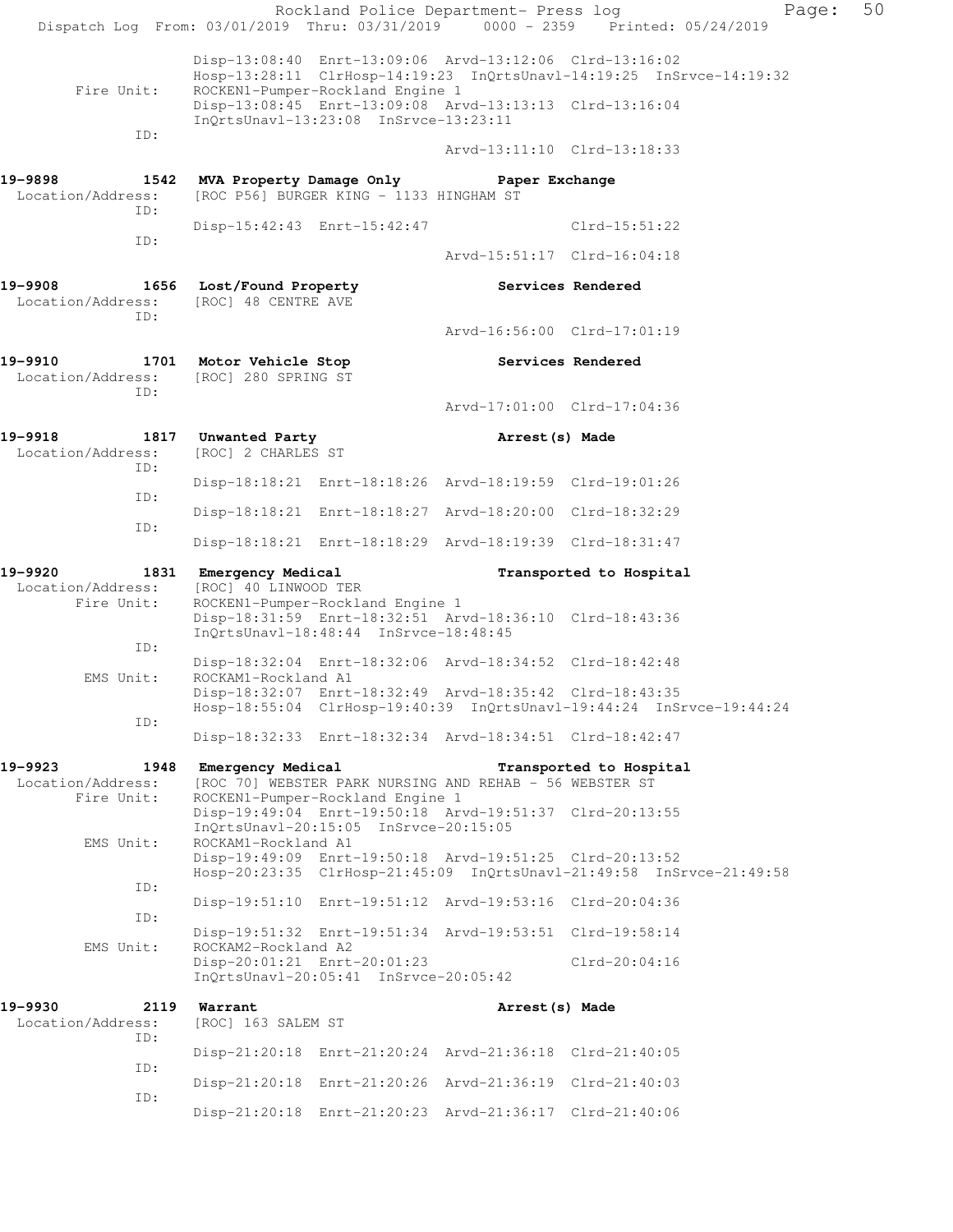Rockland Police Department- Press log entitled Page: 51 Dispatch Log From: 03/01/2019 Thru: 03/31/2019 0000 - 2359 Printed: 05/24/2019

| 19-9935<br>2217<br>Location/Address:<br>TD: |            | Motor Vehicle Complaint                             | [ROC P56] BURGER KING - 1133 HINGHAM ST |                                                         | Services Rendered |
|---------------------------------------------|------------|-----------------------------------------------------|-----------------------------------------|---------------------------------------------------------|-------------------|
|                                             |            |                                                     |                                         | Disp-22:18:59 Enrt-22:19:03 Arvd-22:23:55 Clrd-22:31:18 |                   |
|                                             | TD:        |                                                     |                                         | Disp-22:22:59 Enrt-22:23:00 Arvd-22:25:09 Clrd-22:31:03 |                   |
| 19-9939                                     | 2326       | Disturbance<br>Location/Address: [ROC] ARLINGTON ST |                                         |                                                         | Services Rendered |
|                                             | TD:<br>ID: |                                                     |                                         | Disp-23:28:09 Enrt-23:28:11 Arvd-23:31:24 Clrd-23:38:49 |                   |
|                                             |            |                                                     |                                         |                                                         |                   |

## **For Date: 03/18/2019 - Monday**

| 19-9940<br>0005<br>ID:                      | General Info<br>Location/Address: [ROC P72] ROCKLAND POLICE DEPARTMENT - 490 MARKET ST                                          | No Service      |                             |
|---------------------------------------------|---------------------------------------------------------------------------------------------------------------------------------|-----------------|-----------------------------|
|                                             |                                                                                                                                 |                 | Arvd-00:05:00 Clrd-00:08:25 |
| 19-9943<br>0020<br>Location/Address:<br>TD: | <b>Building Check</b><br>[ROC] MARTHA DR                                                                                        | Investigated    |                             |
|                                             |                                                                                                                                 |                 | Arvd-00:20:31 Clrd-00:21:13 |
| 19-9944<br>0026<br>Location/Address:<br>TD: | <b>Building Check</b><br>[ROC] MAPLE ST                                                                                         | Investigated    |                             |
|                                             |                                                                                                                                 |                 | Arvd-00:26:51 Clrd-00:26:59 |
| 19-9945<br>0041<br>Location/Address:<br>TD: | <b>Building Check</b><br>[ROC] UNION ST                                                                                         | Investigated    |                             |
|                                             |                                                                                                                                 |                 | Arvd-00:42:41 Clrd-00:42:50 |
| 19-9948<br>Location/Address:<br>Fire Unit:  | 0231 Emergency Medical<br>[ROC] 280 MONCRIEF RD<br>ROCKEN1-Pumper-Rockland Engine 1                                             |                 | Transported to Hospital     |
| ID:                                         | Disp-02:32:07 Enrt-02:34:20 Arvd-02:39:04 Clrd-02:43:43<br>InQrtsUnavl-02:49:17 InSrvce-02:49:17                                |                 |                             |
| EMS Unit:                                   | Disp-02:32:09 Enrt-02:33:13 Arvd-02:34:38 Clrd-02:42:31<br>ROCKAM1-Rockland A1                                                  |                 |                             |
|                                             | Disp-02:32:14 Enrt-02:34:18 Arvd-02:39:01 Clrd-02:43:45<br>Hosp-02:55:22 ClrHosp-03:16:09 InQrtsUnavl-03:20:15 InSrvce-03:20:15 |                 |                             |
| 19-9949<br>0243<br>Location/Address:<br>ID: | <b>Building Check</b><br>[ROC] MARTHA DR                                                                                        | Investigated    |                             |
|                                             |                                                                                                                                 |                 | Arvd-02:43:42 Clrd-02:43:59 |
| 19-9951<br>0257<br>Location/Address:<br>ID: | <b>Building Check</b><br>[ROC] MAPLE ST                                                                                         | Investigated    |                             |
|                                             |                                                                                                                                 |                 | Arvd-02:58:00 Clrd-02:58:13 |
| 19-9952<br>0258<br>Location/Address:<br>TD: | <b>Building Check</b><br>[ROC] UNION ST                                                                                         | Investigated    |                             |
|                                             |                                                                                                                                 |                 | Arvd-02:59:14 Clrd-02:59:22 |
| 19-9956<br>0529<br>Location/Address:<br>ID: | Motor Vehicle Complaint<br>[ROC] PLAIN ST                                                                                       | Gone on arrival |                             |
|                                             | Disp-05:30:39 Enrt-05:30:41 Arvd-05:33:25 Clrd-05:33:27                                                                         |                 |                             |
| 19-9961<br>0700<br>Location/Address:<br>ID: | <b>Building Check</b><br>[ROC] MARTHA DR                                                                                        | Investigated    |                             |
|                                             |                                                                                                                                 |                 | Arvd-07:01:11 Clrd-07:05:02 |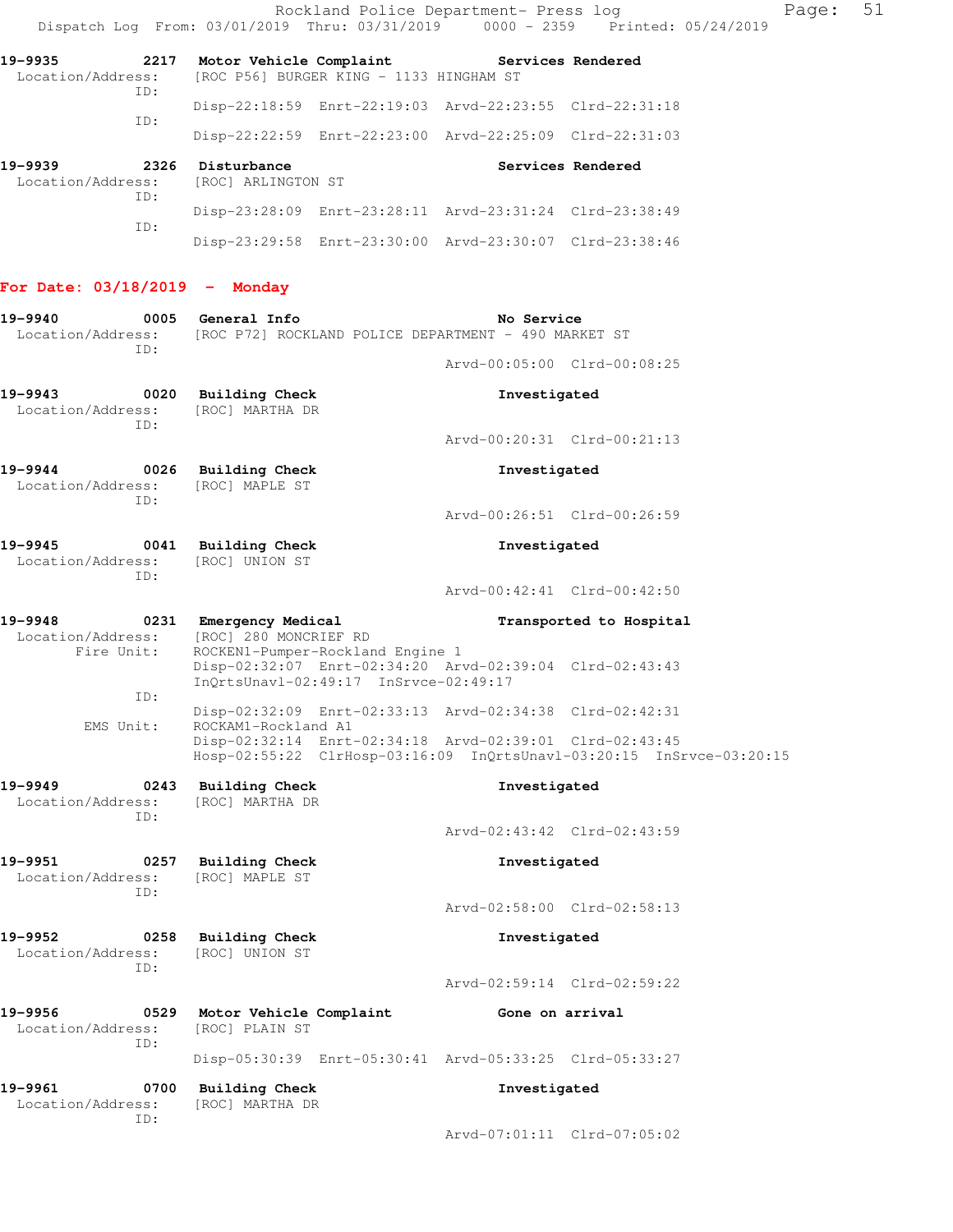**19-9962 0705 Building Check Investigated**  Location/Address: [ROC] MAPLE ST ID: Arvd-07:05:45 Clrd-07:05:56 **19-9970 0800 General Info Services Rendered**  Location/Address: [ROC P72] ROCKLAND POLICE DEPARTMENT - 490 MARKET ST **19-9980 0912 Building Check Appears Secure**  Location/Address: [ROC P75] UNION POINT - BILL DELAHUNT PKWY ID: Arvd-09:13:26 Clrd-09:13:48 19-9983 **0935** Building Check **Services Rendered**  Location/Address: [ROC] 223 VERNON ST ID: Arvd-09:39:33 Clrd-09:39:41 **19-9987 1009 Motor Vehicle Stop Verbal Warning**  Vicinity of: [ROC] WEST WATER ST @ CENTRAL ST ID: Arvd-10:09:00 Clrd-10:24:27 **19-9989 1017 Warrant Arrest(s) Made**  Location/Address: [ROC] BAGNELL AUTO - 199 UNION ST ID: Disp-10:32:15 Arvd-10:32:28 Clrd-10:41:43 ID: Disp-10:32:23 Arvd-10:32:26 Clrd-10:38:41 **19-9992 1045 Prisioner Transport Services Rendered**  Location/Address: [HIN 1] HINGHAM COURT - 28 GEORGE WASHINGTON BLVD ID: Disp-10:48:59 Enrt-10:49:08 Arvd-11:32:53 Clrd-11:33:00 **19-10002 1258 Suspicious Activity Appears Secure**  Vicinity of: [ROC] 248 SALEM ST ID: Disp-13:00:11 Arvd-13:01:50 Clrd-13:12:39 ID: Disp-13:05:54 Enrt-13:05:57 Clrd-13:12:36 **19-10007 1354 Threats Report Follows**  Location/Address: [ROC 65] ROGERS MIDDLE SCHOOL - 100 TAUNTON AVE ID: Arvd-13:54:00 Clrd-14:53:03 ID: Disp-13:55:09 Arvd-13:55:13 Clrd-14:53:47 ID: Disp-14:57:43 Arvd-15:03:32 Clrd-15:03:51 ID: Disp-14:57:43 Arvd-15:03:36 Clrd-15:03:48 **19-10013 1533 Health & Welfare Check Services Rendered**  Location/Address: [ROC] 56 FAIRVIEW ST ID: Disp-15:34:43 Clrd-15:36:07 ID: Disp-15:35:58 Enrt-15:36:09 Arvd-15:45:24 Clrd-15:52:12 **19-10016 1541 MVA Property Damage Only Paper Exchange**  Location/Address: [ROC] 43 WINTER CIR @ 543 SUMMER ST ID: Disp-15:42:43 Enrt-15:42:48 Arvd-15:45:27 Clrd-15:56:47 **19-10020 1557 General Incident Provided Assistance**  Location/Address: [ROC] 1149 HINGHAM ST @ 88 POND ST **19-10027 1600 General Info Services Not Required**  Location/Address: [ROC] 490 MARKET ST ID: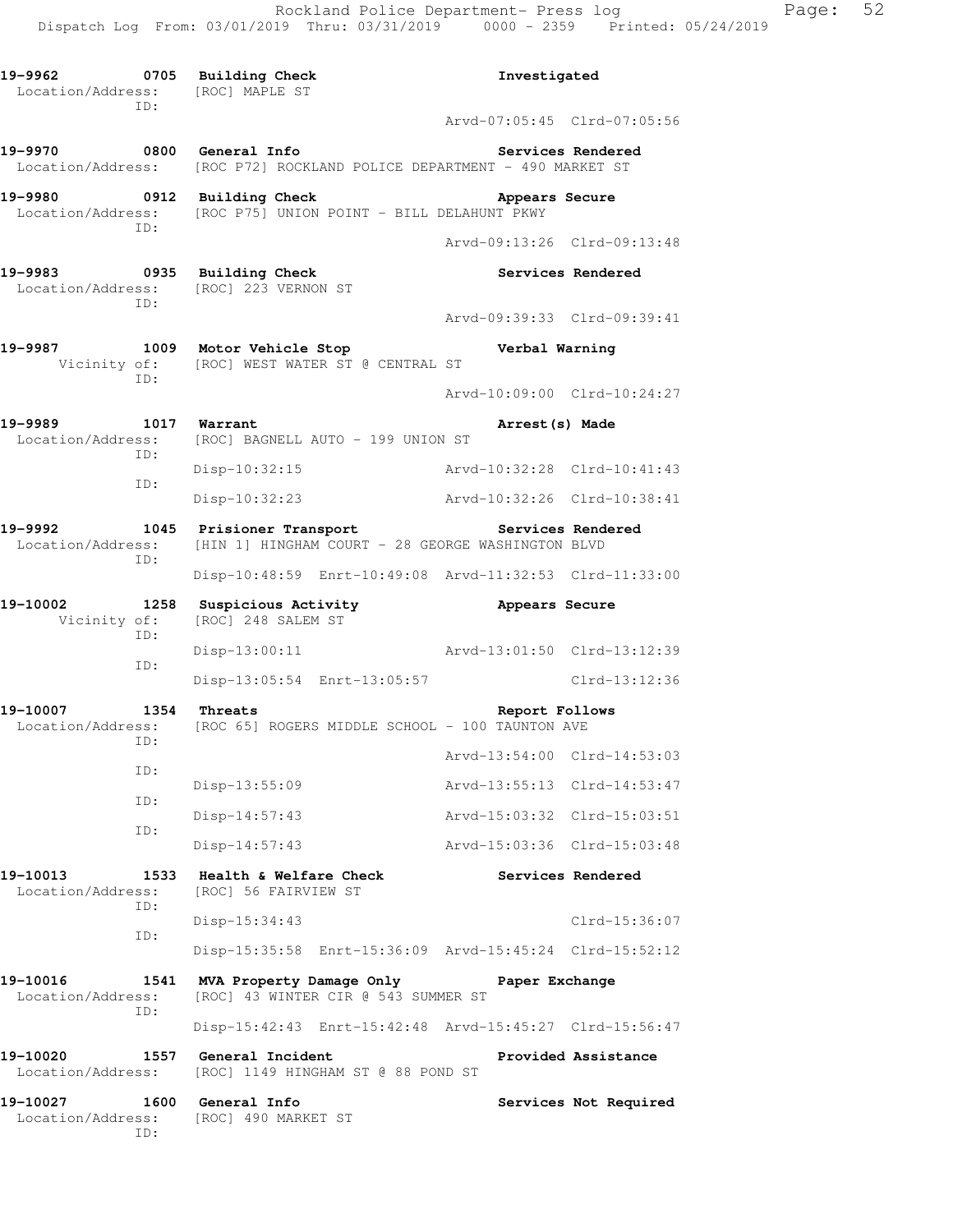Arvd-16:37:00 Clrd-16:42:47 **19-10023 1629 Suspicious Activity Services Rendered**  Location/Address: [ROC] 58 SOUTH DOUGLAS ST ID: Disp-16:35:39 Enrt-16:35:41 Arvd-16:35:44 Clrd-16:42:52 ID: Disp-16:35:50 Enrt-16:35:55 Arvd-16:42:40 Clrd-16:42:43 **19-10024 1634 General Incident Services Rendered**  Location/Address: [ROC 70] WEBSTER PARK NURSING AND REHAB - 56 WEBSTER ST ID: Disp-16:44:34 Arvd-16:44:38 Clrd-17:02:20 **19-10026 1638 911 Accidental Services Rendered**  Location/Address: [ROC P106] ROCKLAND HIGH SCHOOL - 52 MACKINLAY WAY ID: Disp-16:42:14 Arvd-16:42:17 Clrd-16:45:26 19-10033 1708 Soliciting **19-10033** Services Rendered Location/Address: [ROC P72] ROCKLAND POLICE DEPARTMENT - 490 MARKET ST ID: Arvd-17:08:00 Clrd-17:11:04 **19-10042 1905 Suspicious Activity Gone on arrival**  Location/Address: [ROC] DURBECK RD ID: Arvd-19:05:00 Clrd-19:13:24 19-10045 1947 Disabled Motor Vehicle **1947** Services Not Required Location/Address: [ROC] 476 LIBERTY ST ID: Arvd-19:47:00 Clrd-19:51:29 **19-10046 2020 911 Accidental Services Rendered**  Location/Address: [ROC] 21 THAYER TER ID: Disp-20:21:53 Enrt-20:22:01 Arvd-20:24:51 Clrd-20:26:33 19-10047 2030 Building Check **Building Checked/Secured** Location/Address: [ROC 60] SPRING GATE APARTMENTS - 52 HANNAH WAY ID: Arvd-20:30:00 Clrd-20:31:05 **19-10048 2032 Motor Vehicle Stop Verbal Warning**  Location/Address: [ROC] HOME DEPOT PARKING LOT - MARKET ST ID: Arvd-20:32:00 Clrd-20:36:17 **19-10053 2121 Suspicious Activity Services Rendered**  Location/Address: [ROC] 323 MARKET ST ID: Disp-21:23:23 Enrt-21:23:30 Arvd-21:24:46 Clrd-21:32:32 ID: Disp-21:23:23 Enrt-21:23:33 Arvd-21:24:43 Clrd-21:32:36 **19-10054 2134 Motor Vehicle Stop Verbal Warning**  Location/Address: [ROC] 13 CONCORD ST @ 215 MARKET ST ID: Arvd-21:34:00 Clrd-21:42:52 **19-10056 2215 Motor Vehicle Stop Verbal Warning**  Location/Address: [ROC] 355 HINGHAM ST ID: Arvd-22:15:00 Clrd-22:18:30 19-10057 **2228** Suspicious Activity **Rendered** Services Rendered Location/Address: [ROC P59] INTERNATIONAL MOTOR SPORTS LLC - 7 MARKET ST ID: Arvd-22:28:00 Clrd-22:31:25 19-10058 2233 Building Check **Appears Secure**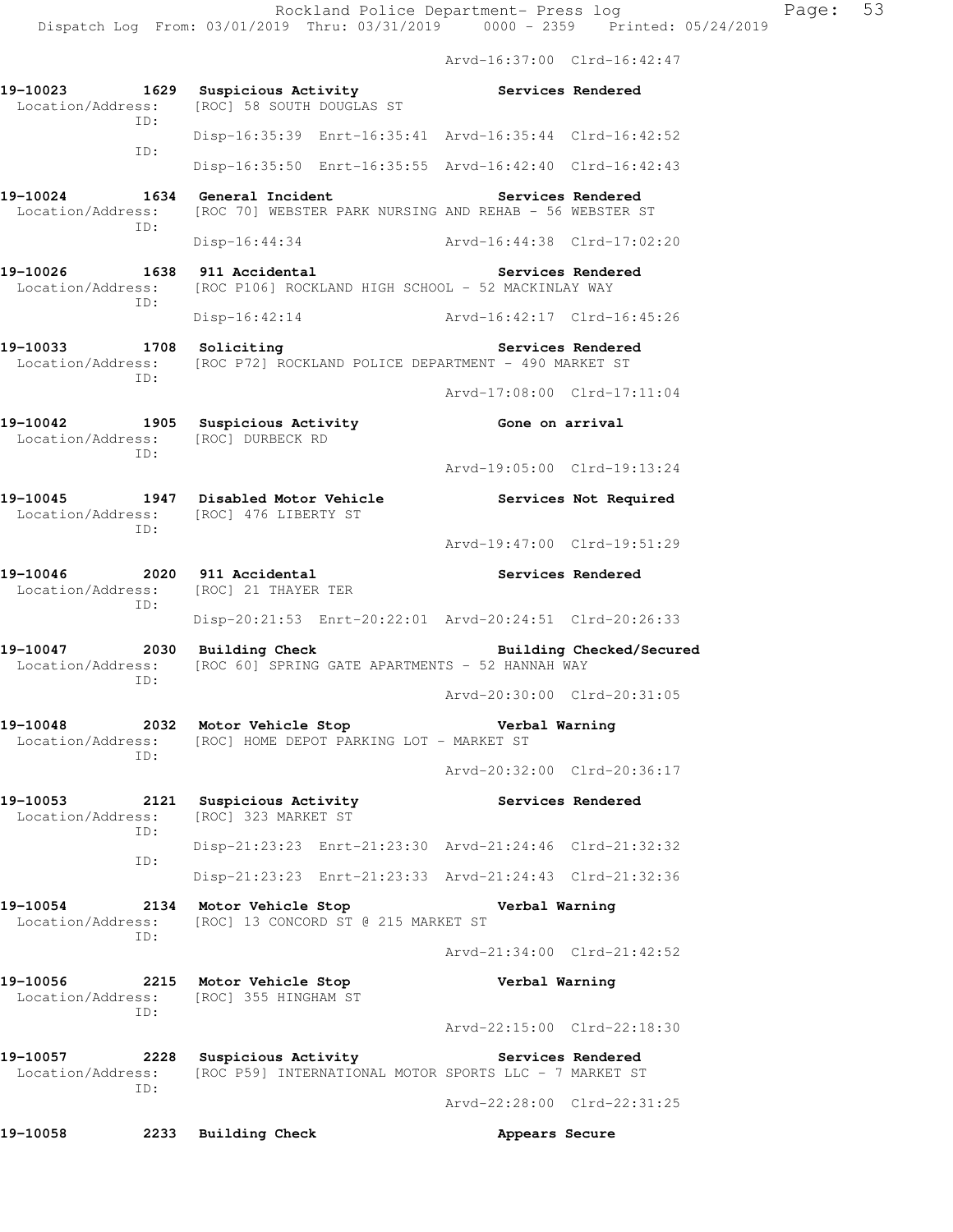| Location/Address:             | TD:         | [ROC] MARTHA DR                   |                             |                             |
|-------------------------------|-------------|-----------------------------------|-----------------------------|-----------------------------|
|                               |             |                                   | Arvd-22:34:36 Clrd-22:34:58 |                             |
| 19–10060<br>Location/Address: | 2244<br>ID: | Building Check<br>[ROC] MAPLE ST  |                             | Building Checked/Secured    |
|                               |             |                                   |                             | Arvd-22:44:55 Clrd-22:45:07 |
| 19–10061<br>Location/Address: | 2254<br>TD: | Building Check<br>[ROC] UNION ST  |                             | Building Checked/Secured    |
|                               |             |                                   | Arvd-22:55:28 Clrd-22:55:45 |                             |
| 19–10062<br>Location/Address: | 2304<br>ID: | Building Check<br>[ROC] MARTHA DR |                             | Building Checked/Secured    |
|                               |             |                                   | Arvd-23:04:59 Clrd-23:05:18 |                             |

### **For Date: 03/19/2019 - Tuesday**

| 19-10064<br>0001<br>TD:                      | SHIFT ASSIGNMENTS<br>Location/Address: [ROC P72] ROCKLAND POLICE DEPARTMENT - 490 MARKET ST | No Service                                              |
|----------------------------------------------|---------------------------------------------------------------------------------------------|---------------------------------------------------------|
|                                              |                                                                                             | Disp-00:03:06 Enrt-00:03:18 Arvd-00:03:24 Clrd-00:03:27 |
| 19-10066<br>Location/Address:<br>TD:         | 0100 Building Check<br>[ROC] MARTHA DR                                                      | Investigated                                            |
|                                              |                                                                                             | Arvd-01:01:11 Clrd-01:01:33                             |
| 19-10067 0104<br>Location/Address:<br>TD:    | Building Check<br>[ROC] UNION ST                                                            | Investigated                                            |
|                                              |                                                                                             | Arvd-01:05:12 Clrd-01:05:25                             |
| 0108<br>19-10068<br>Location/Address:<br>TD: | Building Check<br>[ROC] MAPLE ST                                                            | Investigated                                            |
|                                              |                                                                                             | Arvd-01:08:36 Clrd-01:08:52                             |
| 19-10074 0600<br>Location/Address:<br>ID:    | <b>Building Check</b><br>[ROC] UNION ST                                                     | Building Checked/Secured                                |
|                                              |                                                                                             | Arvd-06:01:00 Clrd-06:22:51                             |
| 19-10077<br>0630<br>Location/Address:<br>TD: | <b>Building Check</b><br>[ROC] MAPLE ST                                                     | Building Checked/Secured                                |
|                                              |                                                                                             | Arvd-06:31:06 Clrd-06:31:25                             |
| 19-10078 0634<br>Location/Address:<br>TD:    | <b>Building Check</b><br>[ROC] MARTHA DR                                                    | Building Checked/Secured                                |
|                                              |                                                                                             | Arvd-06:35:11 Clrd-06:35:30                             |
| 19-10081<br>0709<br>Location/Address:<br>ID: | Disabled Motor Vehicle<br>[ROC] 77 ACCORD PARK DR                                           | Gone on arrival                                         |
| ID:                                          |                                                                                             | Disp-07:10:33 Enrt-07:10:48 Arvd-07:17:01 Clrd-07:22:51 |
|                                              |                                                                                             | Disp-07:10:56 Enrt-07:11:01 Arvd-07:17:04 Clrd-07:20:19 |
| 19-10084<br>0733<br>Location/Address:<br>TD: | Burglar Alarm<br>[ROC P85] ROCKLAND FEDERAL CREDIT UNION - 241 UNION ST                     | Services Not Required                                   |
|                                              | Disp-07:34:29                                                                               | Clrd-07:37:22                                           |
| 19-10085<br>0739<br>Location/Address:<br>ID: | 911 Hang Up<br>[ROC P46] DUNKIN DONUTS - 851 HINGHAM ST                                     | Services Rendered                                       |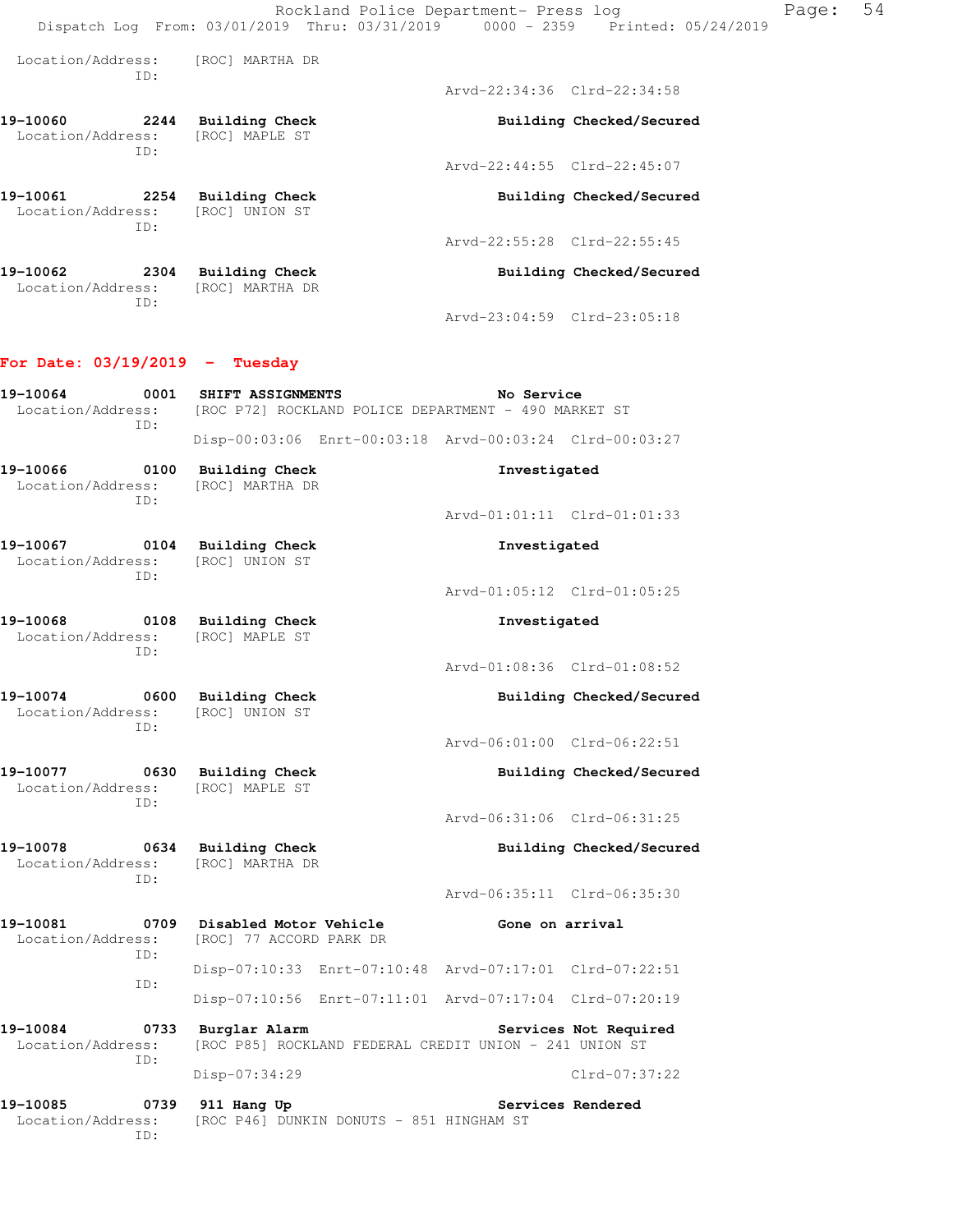Rockland Police Department- Press log Faqe: 55 Dispatch Log From: 03/01/2019 Thru: 03/31/2019 0000 - 2359 Printed: 05/24/2019 Disp-07:43:17 Enrt-07:43:32 Arvd-07:45:44 Clrd-07:48:20 **19-10100 1001 Building Check Appears Secure**  Location/Address: [ROC 5] COMMUNITY CENTER - 394 UNION ST ID: Arvd-10:02:00 Clrd-10:02:12 **19-10104 1103 Motor Vehicle Stop Citation/Warning Issued**  Location/Address: [ROC] 329 SUMMER ST @ 40 BEECH ST ID: Arvd-11:03:00 Clrd-11:11:17 **19-10107 1151 911 Accidental Services Rendered**  Location/Address: [ROC] 12 HOLLY CT ID: Disp-11:52:34 Enrt-11:52:59 Arvd-12:00:04 Clrd-12:01:37 **19-10112 1215 Motor Vehicle Stop Citation/Warning Issued**  Location/Address: [ROC] 35 MARKET ST @ 50 J A DUNN MEM DR ID: Arvd-12:15:00 Clrd-12:28:13 **19-10117 1232 Burglar Alarm Building Checked/Secured**  Location/Address: [ROC] 2 ROCKVIEW WAY Apt. #6 ID: Disp-12:33:32 Enrt-12:33:37 Clrd-12:38:04 ID: Disp-12:37:54 Enrt-12:38:01 Arvd-12:38:24 Clrd-12:42:05 19-10123 1316 Animal Complaint **Services Rendered** Location/Address: [ROC] 514 WEST WATER ST [ROC] 514 WEST WATER ST ID: Disp-13:18:08 Enrt-13:18:11 Arvd-13:28:27 Clrd-13:41:38 **19-10132 1403 911 Accidental Services Rendered**  Location/Address: [ROC P45] COMFORT INN - 850 HINGHAM ST ID: Disp-14:04:02 Clrd-14:04:13 ID: Disp-14:04:09 Enrt-14:04:16 Arvd-14:05:45 Clrd-14:10:00 **19-10133 1414 MVA Property Damage Only Report Follows**  Location/Address: [ROC] BUTTERFIELDS RESTRAUNT - 372 MARKET ST ID: Disp-14:16:43 Enrt-14:16:56 Arvd-14:19:03 Clrd-14:43:23 ID: Disp-14:16:48 Enrt-14:16:52 Arvd-14:18:59 Clrd-14:44:34 ID: Arvd-14:18:51 Clrd-14:43:19 **19-10136 1450 911 Accidental Services Rendered**  Location/Address: [ROC P47] BEST WESTERN - 909 HINGHAM ST Apt. #210 ID: Disp-14:52:13 Enrt-14:52:18 Arvd-14:55:54 Clrd-15:00:47 ID: Disp-14:52:24 Enrt-14:52:27 Clrd-14:52:45 ID: Disp-14:52:49 Enrt-14:52:56 Arvd-14:56:16 Clrd-15:00:44 **19-10168 1605 General Incident SHIFT ASS Services Rendered**  Location/Address: [ROC P72] ROCKLAND POLICE DEPARTMENT - 490 MARKET ST ID: Disp-19:49:59 Arvd-19:50:11 Clrd-19:50:15 19-10151 1650 Building Check **Building Building Checked/Secured**  Location/Address: [ROC] MARTHA DR ID: Arvd-16:51:40 Clrd-16:51:56 **19-10153 1658 Motor Vehicle Stop Verbal Warning**  Location/Address: [ROC] 0 CENTRE AVE @ 15 SPRING ST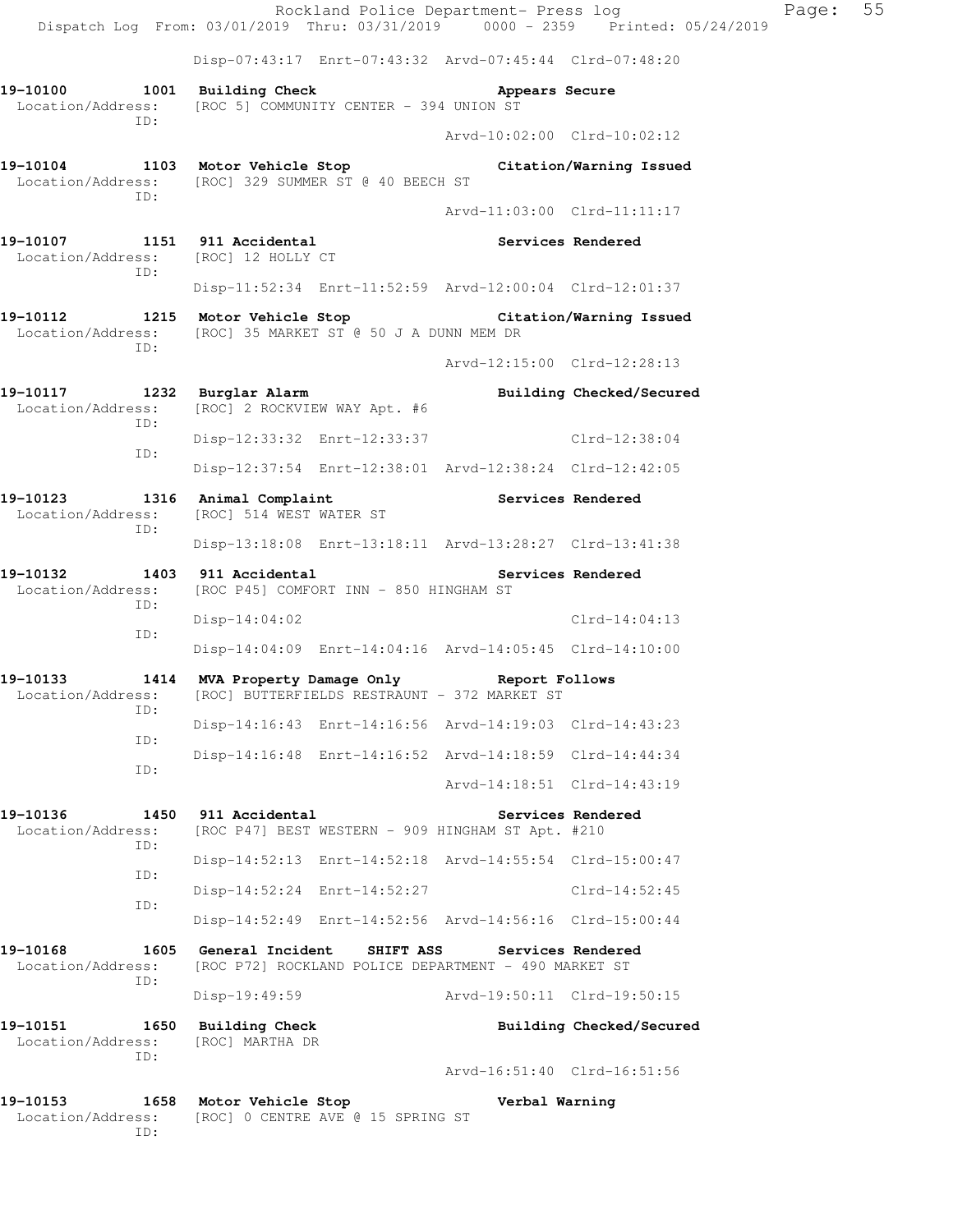|                                                      | Rockland Police Department- Press log<br>Dispatch Log From: 03/01/2019 Thru: 03/31/2019 0000 - 2359 Printed: 05/24/2019                                |                             |                             |
|------------------------------------------------------|--------------------------------------------------------------------------------------------------------------------------------------------------------|-----------------------------|-----------------------------|
|                                                      |                                                                                                                                                        | Arvd-16:58:00 Clrd-17:03:38 |                             |
| 19-10155<br>Location/Address:<br>ID:                 | 1712 Building Check<br>[ROC] MAPLE ST                                                                                                                  |                             | Building Checked/Secured    |
|                                                      |                                                                                                                                                        |                             | Arvd-17:13:24 Clrd-17:13:55 |
| 19-10156<br>Location/Address:<br>ID:                 | 1718 Motor Vehicle Stop<br>[ROC] 194 PLAIN ST @ 3 EMERSON ST                                                                                           |                             | Citation/Warning Issued     |
|                                                      |                                                                                                                                                        |                             | Arvd-17:18:00 Clrd-17:23:58 |
| 19-10158 1803 Emergency Medical<br>Location/Address: | [ROC] 7 WALNUT CT                                                                                                                                      |                             | Transported to Hospital     |
| Fire Unit:                                           | ROCKEN2-Pumper-Rockland Engine 2<br>Disp-18:04:01<br>InQrtsUnavl-18:05:12 InSrvce-18:05:12                                                             |                             | $Clrd-18:05:12$             |
| EMS Unit:                                            | ROCKAM2-Rockland A2<br>Disp-18:04:01<br>InQrtsUnavl-18:05:26 InSrvce-18:05:26                                                                          |                             | Clrd-18:05:26               |
| ID:                                                  | Disp-18:04:11 Enrt-18:05:00 Arvd-18:14:57 Clrd-18:17:20                                                                                                |                             |                             |
| ID:                                                  | Disp-18:04:15 Enrt-18:04:59 Arvd-18:14:56 Clrd-18:17:18                                                                                                |                             |                             |
| ID:                                                  | Disp-18:04:57 Enrt-18:04:59 Arvd-18:14:55 Clrd-18:17:16                                                                                                |                             |                             |
| Fire Unit:                                           | ROCKEN1-Pumper-Rockland Engine 1<br>Disp-18:05:07 Enrt-18:05:23 Arvd-18:12:08 Clrd-18:18:03<br>InQrtsUnavl-18:25:34 InSrvce-18:25:37                   |                             |                             |
| EMS Unit:                                            | ROCKAM1-Rockland A1<br>Disp-18:05:19 Enrt-18:05:23 Arvd-18:12:05 Clrd-18:19:18<br>Hosp-18:25:31 ClrHosp-18:55:05 InQrtsUnavl-19:00:11 InSrvce-19:00:13 |                             |                             |
| 19-10163<br>1824                                     | Summons                                                                                                                                                |                             | Services Rendered           |
| Location/Address:<br>ID:                             | [ROC] 30 MARTHA DR Apt. #F                                                                                                                             |                             | Arvd-18:24:00 Clrd-18:30:08 |
| 19-10165                                             | 1916 Motor Vehicle Stop                                                                                                                                | Arrest (s) Made             |                             |
| Location/Address:<br>ID:                             | [ROC] 11 SPRUCE ST @ 333 SALEM ST                                                                                                                      |                             |                             |
| ID:                                                  |                                                                                                                                                        | Arvd-19:16:00 Clrd-20:40:27 |                             |
|                                                      | Disp-19:31:56 Enrt-19:31:58 Arvd-19:32:00 Clrd-19:50:01                                                                                                |                             |                             |
| 19-10166<br>Location/Address:                        | 1933 911 Accidental<br>[ROC] 84 WEST WATER ST                                                                                                          | Investigated                |                             |
| ID:                                                  | Disp-19:34:12 Enrt-19:34:16 Arvd-19:37:25 Clrd-19:37:28                                                                                                |                             |                             |
| 19-10169<br>Location/Address:                        | 1958 Vandalism<br>[ROC] PLAIN ST                                                                                                                       | Investigated                |                             |
| ID:                                                  | $Disp-20:00:12$                                                                                                                                        | Arvd-20:00:15 Clrd-20:07:23 |                             |
| For Date: $03/20/2019$ - Wednesday                   |                                                                                                                                                        |                             |                             |
| 19-10184                                             | 0012 General Info<br>Location/Address: [ROC P72] ROCKLAND POLICE DEPARTMENT - 490 MARKET ST                                                            | No Service                  |                             |
| ID:                                                  |                                                                                                                                                        | Arvd-00:12:00 Clrd-00:15:26 |                             |
| 19-10188<br>Location/Address:<br>ID:                 | 0102 Building Check<br>[ROC] MARTHA DR                                                                                                                 | Investigated                |                             |

**19-10189 0106 Building Check Investigated**  Location/Address: [ROC] MAPLE ST ID:

Arvd-01:06:49 Clrd-01:07:00

Arvd-01:03:08 Clrd-01:03:18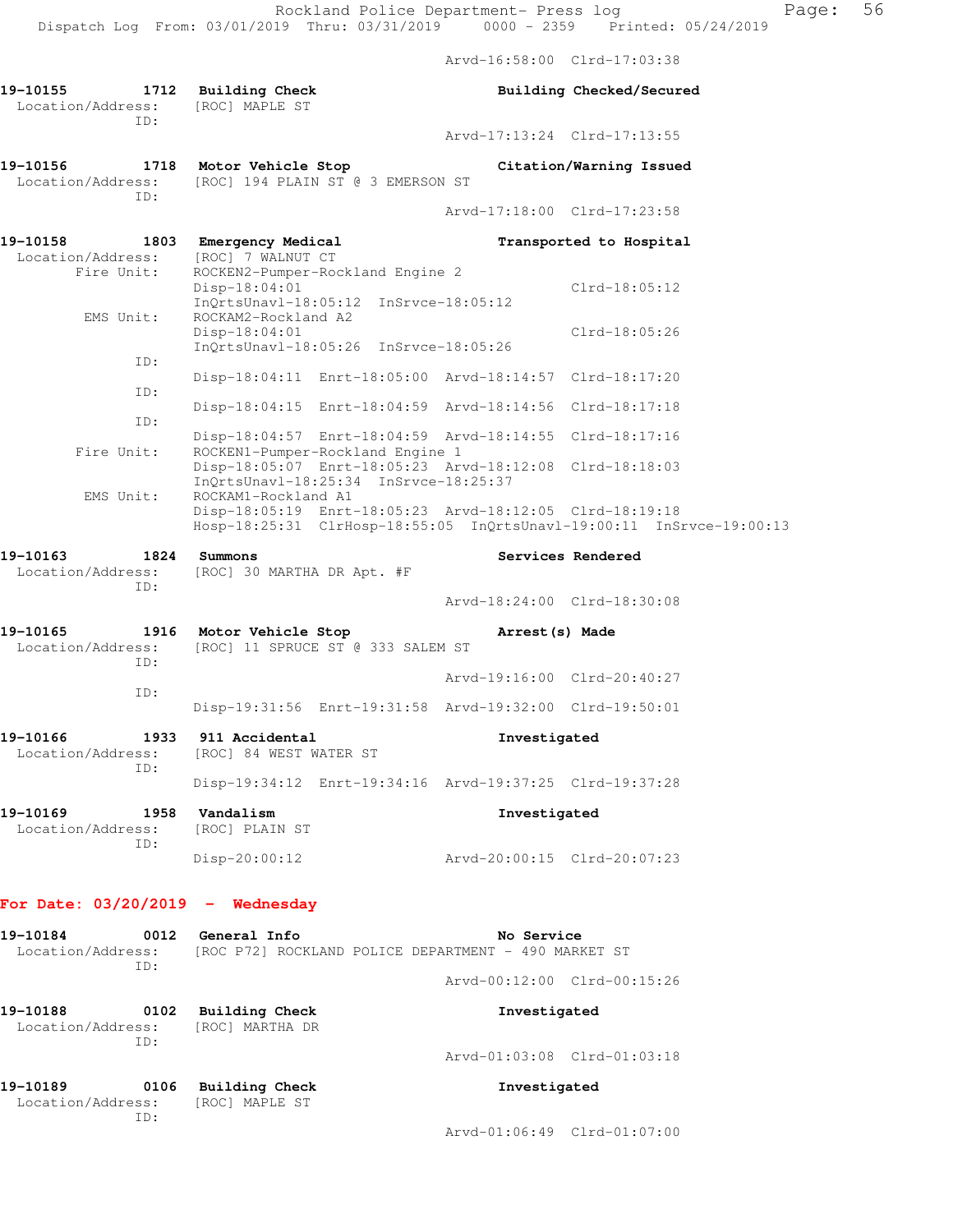| 19-10190<br>Location/Address: | 0111        | Building Check<br>[ROC] UNION ST                                                          |                                                         | Investigated    |                                                          |
|-------------------------------|-------------|-------------------------------------------------------------------------------------------|---------------------------------------------------------|-----------------|----------------------------------------------------------|
|                               | ID:         |                                                                                           |                                                         |                 | Arvd-01:12:27 Clrd-01:12:38                              |
| 19-10193<br>Location/Address: | 0156        | Motor Vehicle Stop                                                                        | [ROC] 215 MARKET ST @ 13 CONCORD ST                     |                 | Citation/Warning Issued                                  |
|                               | TD:         |                                                                                           |                                                         |                 | Arvd-01:56:00 Clrd-02:03:53                              |
|                               | ID:         | $Disp-01:57:10$                                                                           |                                                         |                 | Arvd-01:57:13 Clrd-02:00:57                              |
| 19-10199<br>Location/Address: | 0300        | 911 Hang Up                                                                               | [ROC P45] COMFORT INN - 850 HINGHAM ST                  | Investigated    |                                                          |
|                               | ID:         |                                                                                           | Disp-03:01:47 Enrt-03:02:02 Arvd-03:02:09 Clrd-04:01:00 |                 |                                                          |
|                               | ID:<br>ID:  |                                                                                           | Disp-03:01:50 Enrt-03:02:02 Arvd-03:04:07 Clrd-04:00:57 |                 |                                                          |
|                               |             |                                                                                           | Disp-03:01:51 Enrt-03:01:53 Arvd-03:04:06 Clrd-03:42:23 |                 |                                                          |
| 19-10202<br>Location/Address: | 0444        | Breaking & Entering<br>[ROC] 30 COMMERCE RD                                               |                                                         | Investigated    |                                                          |
|                               | ID:         |                                                                                           | Disp-04:45:50 Enrt-04:45:55 Arvd-04:47:05 Clrd-05:50:03 |                 |                                                          |
|                               | ID:         |                                                                                           | Disp-04:45:50 Enrt-04:45:57 Arvd-04:49:54 Clrd-06:19:11 |                 |                                                          |
|                               | ID:         | Disp-05:50:14                                                                             |                                                         |                 | Arvd-05:50:22 Clrd-06:21:49                              |
| 19-10206<br>Location/Address: | 0548<br>ID: | Suspicious Activity                                                                       | [ROC P108] SOUTH SHORE BMW - 1040 HINGHAM ST            | Arrest (s) Made |                                                          |
| ID:                           |             | Disp-05:50:03 Enrt-05:50:08                                                               |                                                         |                 | Clrd-05:50:14                                            |
|                               | ID:         |                                                                                           | Disp-05:50:03 Enrt-05:50:09 Arvd-05:53:07 Clrd-06:48:11 |                 |                                                          |
|                               | ID:         |                                                                                           | Disp-05:50:31 Enrt-05:50:39 Arvd-05:53:08 Clrd-06:48:13 |                 |                                                          |
|                               | ID:         | Disp-06:19:16                                                                             |                                                         |                 | Arvd-06:19:21 Clrd-06:48:09                              |
|                               |             | Disp-06:21:58                                                                             |                                                         |                 | Arvd-06:22:00 Clrd-07:52:06                              |
| 19-10213<br>Location/Address: | 0758<br>ID: | Health & Welfare Check                                                                    | [ROC] PARK AND RIDE - HINGHAM ST                        |                 | Services Rendered                                        |
|                               | ID:         |                                                                                           | Disp-08:17:06 Enrt-08:17:35 Arvd-08:18:16 Clrd-08:25:01 |                 |                                                          |
|                               |             |                                                                                           | Disp-08:17:19 Enrt-08:17:32 Arvd-08:20:25 Clrd-08:24:58 |                 |                                                          |
| 19-10216 0812 General Info    |             | Location/Address: [ROC P72] ROCKLAND POLICE DEPARTMENT - 490 MARKET ST                    |                                                         |                 | Services Rendered                                        |
| 19-10215                      | TD:         | 0814 Lockout<br>Location/Address: [ROC P72] ROCKLAND POLICE DEPARTMENT - 490 MARKET ST    |                                                         |                 | Services Rendered                                        |
|                               |             |                                                                                           |                                                         |                 | Arvd-08:14:00 Clrd-08:16:27                              |
| 19-10222                      | TD:         | 0842 Motor Vehicle Stop<br>Location/Address: [ROC] WEST WATER ST @ CENTRAL ST             |                                                         | Verbal Warning  |                                                          |
|                               |             |                                                                                           |                                                         |                 | Arvd-08:42:00 Clrd-08:44:26                              |
|                               | ID:         | Location/Address: [ROC] WEST WATER ST @ ICEHOUSE WOOD LN                                  |                                                         |                 | 19-10227 0904 Motor Vehicle Stop Citation/Warning Issued |
|                               |             |                                                                                           |                                                         |                 | Arvd-09:04:00 Clrd-09:14:09                              |
|                               | ID:         | 19-10229 0909 Motor Vehicle Stop<br>Location/Address: [ROC] 416 SUMMER ST @ 67 CONDON CIR |                                                         | Report Follows  |                                                          |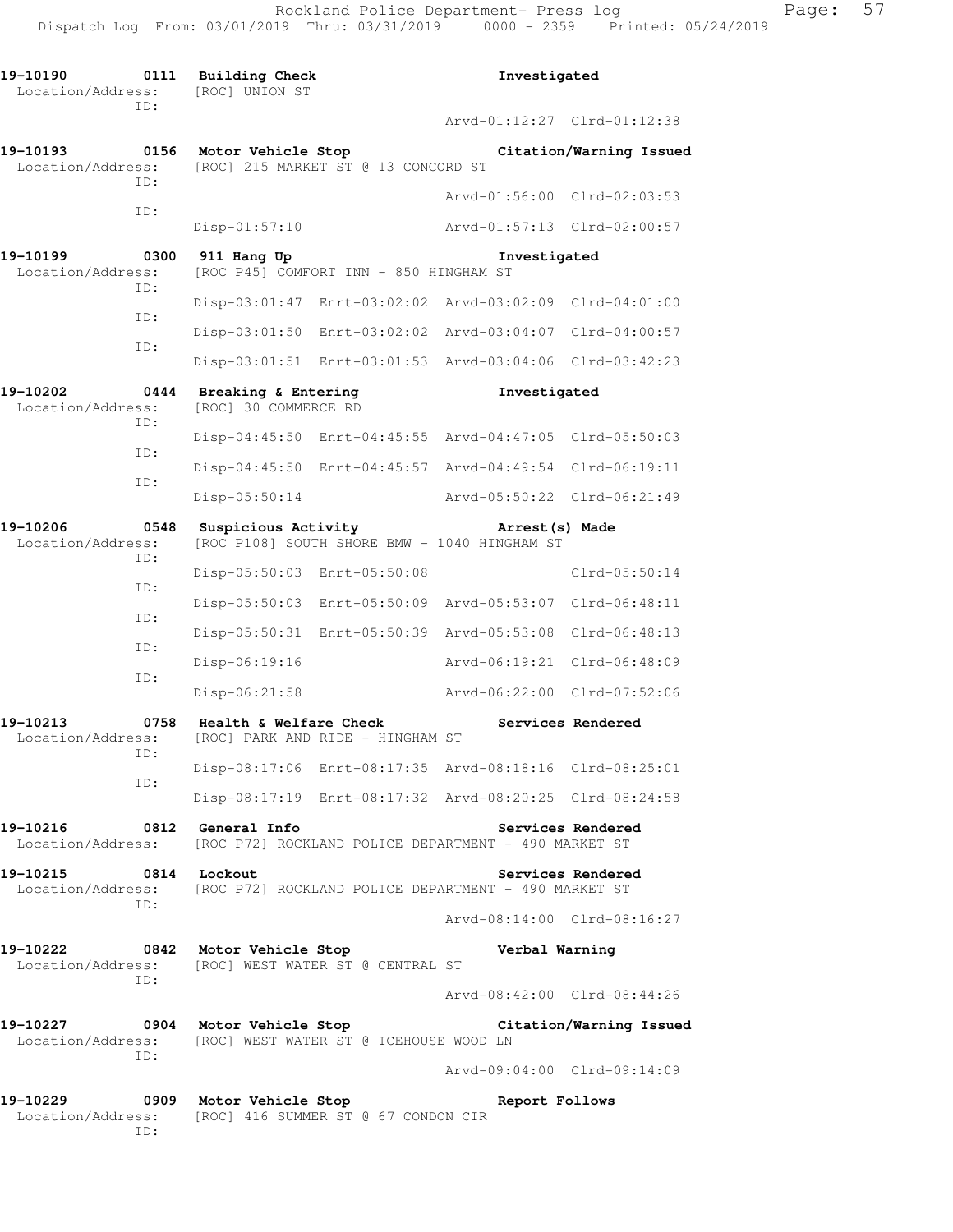Rockland Police Department- Press log Page: 58 Dispatch Log From: 03/01/2019 Thru: 03/31/2019 0000 - 2359 Printed: 05/24/2019 Arvd-09:09:00 Clrd-09:51:38 ID: Arvd-09:14:19 Clrd-09:29:12 19-10234 **0938** Assist Other Agency **Services Rendered** Location/Address: [ROC] 34 CULVER DR ID: Disp-09:38:38 Enrt-09:38:42 Arvd-09:41:13 Clrd-10:48:56 ID: Disp-09:47:36 Enrt-09:47:40 Arvd-09:55:15 Clrd-10:48:49 ID: Disp-09:47:58 Arvd-09:48:01 Clrd-10:48:53 19-10238 1023 General Info **1999 Services Rendered**  Location/Address: [ROC P72] ROCKLAND POLICE DEPARTMENT - 490 MARKET ST **19-10240 1036 General Info Services Rendered**  Location/Address: [ROC] 291 HOWARD ST **19-10249 1144 Animal Complaint Services Rendered**  Location/Address: [ROC] 22 STUDLEY CT ID: Arvd-11:44:00 Clrd-11:50:55 **19-10250 1148 Prisioner Transport Services Rendered**  Location/Address: [HIN 1] HINGHAM COURT - 28 GEORGE WASHINGTON BLVD ID: Arvd-11:48:00 Clrd-12:41:58 **19-10251 1208 Lost/Found Property Services Rendered**  Location/Address: [ROC] 30 COMMERCE RD ID: Arvd-12:08:00 Clrd-12:11:06 **19-10257 1245 Assist Public Services Rendered**  Location/Address: [ROC 23] PLEASANT STREET STORAGE - 265 PLEASANT ST ID: Disp-12:47:05 Enrt-12:49:58 Arvd-13:03:16 Clrd-13:10:09 **19-10258 1257 Motor Vehicle Stop Citation/Warning Issued**  Location/Address: [ROC] 660 LIBERTY ST @ 130 SUMMIT ST ID: Arvd-12:57:00 Clrd-13:08:00 ID: Arvd-13:08:00 Clrd-13:16:23 **19-10262 1317 911 Accidental Services Rendered**  Location/Address: [ROC P64] CVS PHARMACY - 80 MARKET ST ID: Disp-13:18:31 Enrt-13:18:35 Arvd-13:20:09 Clrd-13:25:45 **19-10263 1319 Motor Vehicle Stop Citation/Warning Issued**  Location/Address: [ROC] 660 LIBERTY ST @ 130 SUMMIT ST ID: Arvd-13:19:00 Clrd-13:30:33 **19-10266 1333 Motor Vehicle Stop Citation/Warning Issued**  Location/Address: [ROC] 660 LIBERTY ST @ 130 SUMMIT ST ID: Arvd-13:33:00 Clrd-13:42:09 **19-10267 1347 Motor Vehicle Stop Citation/Warning Issued**  Location/Address: [ROC] 660 LIBERTY ST @ 130 SUMMIT ST ID: Arvd-13:47:00 Clrd-13:53:38 **19-10275 1436 Motor Vehicle Stop Citation/Warning Issued**  Location/Address: [ROC] TOWN HALL - UNION ST ID: Arvd-14:36:00 Clrd-14:44:05

**19-10276 1442 Unwanted Party Services Rendered**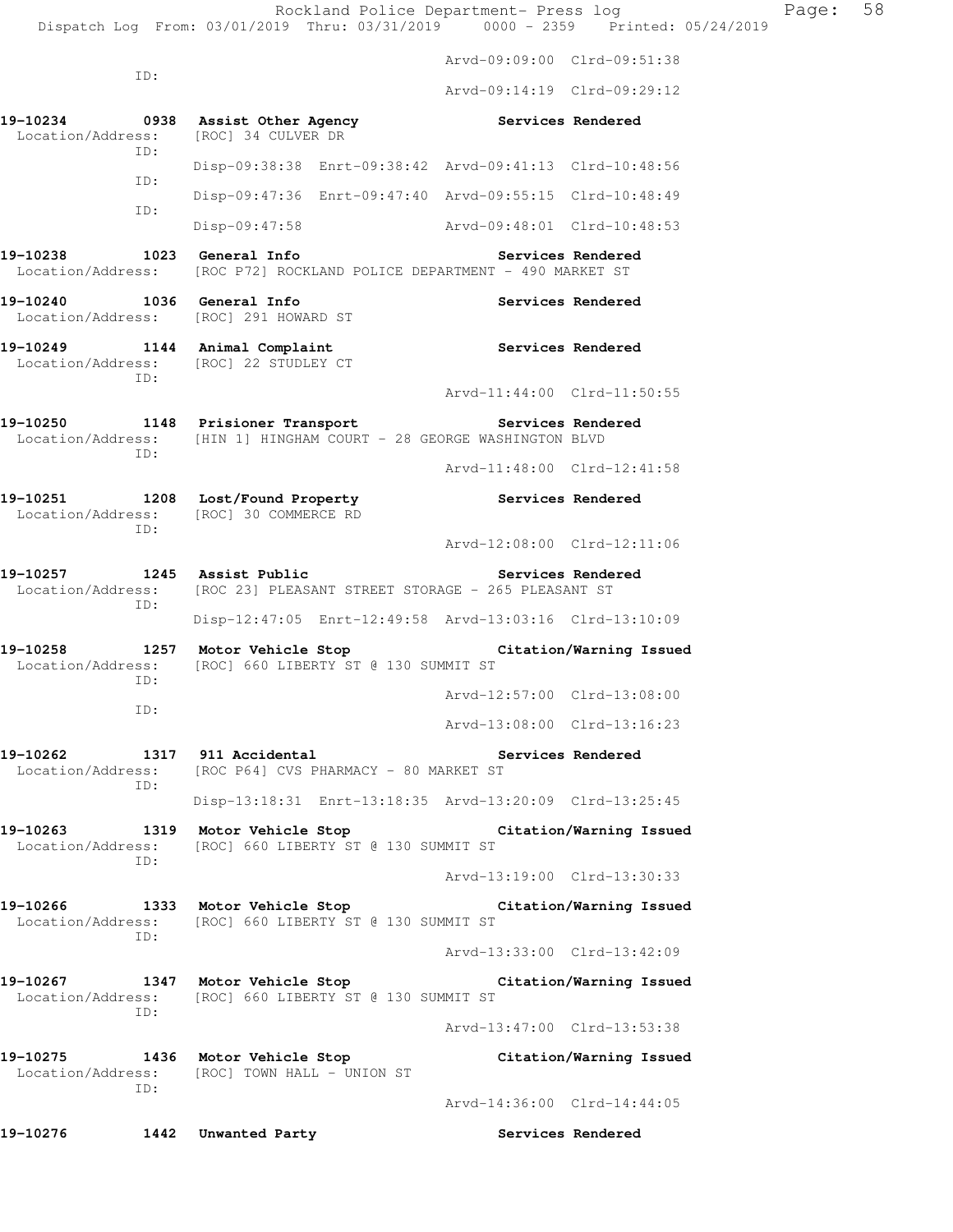|                                                                                  |                                                                     |                                                                           | Rockland Police Department- Press log                   | Dispatch Log From: 03/01/2019 Thru: 03/31/2019 0000 - 2359 Printed: 05/24/2019 | Page: | 59 |
|----------------------------------------------------------------------------------|---------------------------------------------------------------------|---------------------------------------------------------------------------|---------------------------------------------------------|--------------------------------------------------------------------------------|-------|----|
| Location/Address:                                                                | [ROC] 214 MARTHA DR Apt. #C                                         |                                                                           |                                                         |                                                                                |       |    |
| ID:                                                                              |                                                                     |                                                                           | $Disp-14:44:16$ $Arvd-14:44:25$ $Clrd-14:51:00$         |                                                                                |       |    |
| 19-10278<br>Location/Address:<br>ID:                                             | 1526 Motor Vehicle Stop Citation/Warning Issued                     | [ROC] EAST WATER ST @ SUNNYBANK AVE                                       |                                                         |                                                                                |       |    |
|                                                                                  |                                                                     |                                                                           |                                                         | Arvd-15:26:00 Clrd-15:36:11                                                    |       |    |
| 19-10279 1529 Suspicious Activity<br>Location/Address: [ROC] 92 CHURCH ST<br>ID: |                                                                     |                                                                           |                                                         | Services Rendered                                                              |       |    |
|                                                                                  |                                                                     |                                                                           |                                                         | Arvd-15:30:33 Clrd-15:32:40                                                    |       |    |
| 19-10284<br>Location/Address:<br>ID:                                             | 1609 General Info                                                   |                                                                           | [ROC P72] ROCKLAND POLICE DEPARTMENT - 490 MARKET ST    | Services Rendered                                                              |       |    |
|                                                                                  |                                                                     |                                                                           |                                                         | Arvd-16:09:00 Clrd-16:14:02                                                    |       |    |
| 19-10289<br>Location/Address:<br>EMS Unit:                                       | 1639 Emergency Medical<br>[ROC] 97 VERNON ST<br>ROCKAM1-Rockland A1 |                                                                           | Arrest(s) Made                                          |                                                                                |       |    |
| Fire Unit:                                                                       |                                                                     | InOrtsUnavl-16:53:17 InSrvce-16:53:17<br>ROCKEN1-Pumper-Rockland Engine 1 | Disp-16:40:16 Enrt-16:43:09 Arvd-16:45:05 Clrd-16:50:41 |                                                                                |       |    |
| ID:                                                                              |                                                                     | InQrtsUnavl-16:53:55 InSrvce-16:53:55                                     | Disp-16:40:19 Enrt-16:43:08 Arvd-16:45:04 Clrd-16:50:39 |                                                                                |       |    |
| ID:                                                                              |                                                                     |                                                                           | Disp-16:42:59 Enrt-16:44:57 Arvd-16:45:03 Clrd-17:05:45 |                                                                                |       |    |
| ID:                                                                              |                                                                     |                                                                           | Disp-16:43:06 Enrt-16:45:00 Arvd-16:45:49 Clrd-17:05:38 |                                                                                |       |    |
|                                                                                  | $Disp-16:45:42$                                                     |                                                                           | Arvd-16:45:46 Clrd-16:53:27                             |                                                                                |       |    |
| 19-10291<br>1648<br>Location/Address:<br>ID:                                     | Animal Complaint<br>[ROC] HINGHAM ST                                |                                                                           | Cancelled Enroute                                       |                                                                                |       |    |
| ID:                                                                              |                                                                     | Disp-17:03:16 Enrt-17:03:20                                               |                                                         | Clrd-17:03:40                                                                  |       |    |
|                                                                                  |                                                                     |                                                                           | Disp-17:04:14 Enrt-17:04:23 Arvd-17:15:48 Clrd-17:22:04 |                                                                                |       |    |
| 19-10304<br>1943<br>Location/Address:                                            | Emergency Medical<br>[ROC] 37 SALEM ST                              |                                                                           |                                                         | Transported to Hospital                                                        |       |    |
| Fire Unit:                                                                       |                                                                     | ROCKEN1-Pumper-Rockland Engine 1<br>InQrtsUnavl-19:59:04 InSrvce-19:59:04 | Disp-19:44:20 Enrt-19:45:29 Arvd-19:46:37 Clrd-19:59:04 |                                                                                |       |    |
| EMS Unit:                                                                        | ROCKAM1-Rockland A1                                                 |                                                                           | Disp-19:44:20 Enrt-19:45:27 Arvd-19:46:36 Clrd-19:59:16 | Hosp-20:10:30 ClrHosp-20:54:16 InQrtsUnavl-20:59:52 InSrvce-20:59:52           |       |    |
| ID:                                                                              | $Disp-19:47:56$                                                     |                                                                           |                                                         | Arvd-19:48:08 Clrd-19:56:23                                                    |       |    |
| 19-10308<br>1953<br>Location/Address:                                            | Disturbance<br>[ROC] 19 BALSAM ST                                   |                                                                           |                                                         | Services Rendered                                                              |       |    |
| ID:                                                                              |                                                                     |                                                                           | Disp-19:54:44 Enrt-19:56:40 Arvd-19:59:01 Clrd-20:05:56 |                                                                                |       |    |
| ID:                                                                              |                                                                     |                                                                           | Disp-19:56:33 Enrt-19:56:37 Arvd-19:59:46 Clrd-20:06:00 |                                                                                |       |    |
| 19-10325<br>2147<br>Location/Address:<br>ID:                                     | Disturbance<br>[ROC] 575 WEBSTER ST                                 |                                                                           | Arrest (s) Made                                         |                                                                                |       |    |
| ID:                                                                              |                                                                     |                                                                           | Disp-21:48:55 Enrt-21:49:44 Arvd-21:50:23 Clrd-22:14:19 |                                                                                |       |    |
|                                                                                  |                                                                     |                                                                           | Disp-21:49:37 Enrt-21:49:41 Arvd-21:51:05 Clrd-22:14:17 |                                                                                |       |    |
| 19-10329<br>2220<br>Location/Address:<br>ID:                                     | 911 Hang Up<br>[ROC] 84 MANZELLA CT                                 |                                                                           | Investigated                                            |                                                                                |       |    |
|                                                                                  |                                                                     |                                                                           | Disp-22:21:57 Enrt-22:22:05 Arvd-22:28:04 Clrd-22:31:27 |                                                                                |       |    |
| 19-10330<br>2227                                                                 | Disturbance                                                         |                                                                           | Gone on arrival                                         |                                                                                |       |    |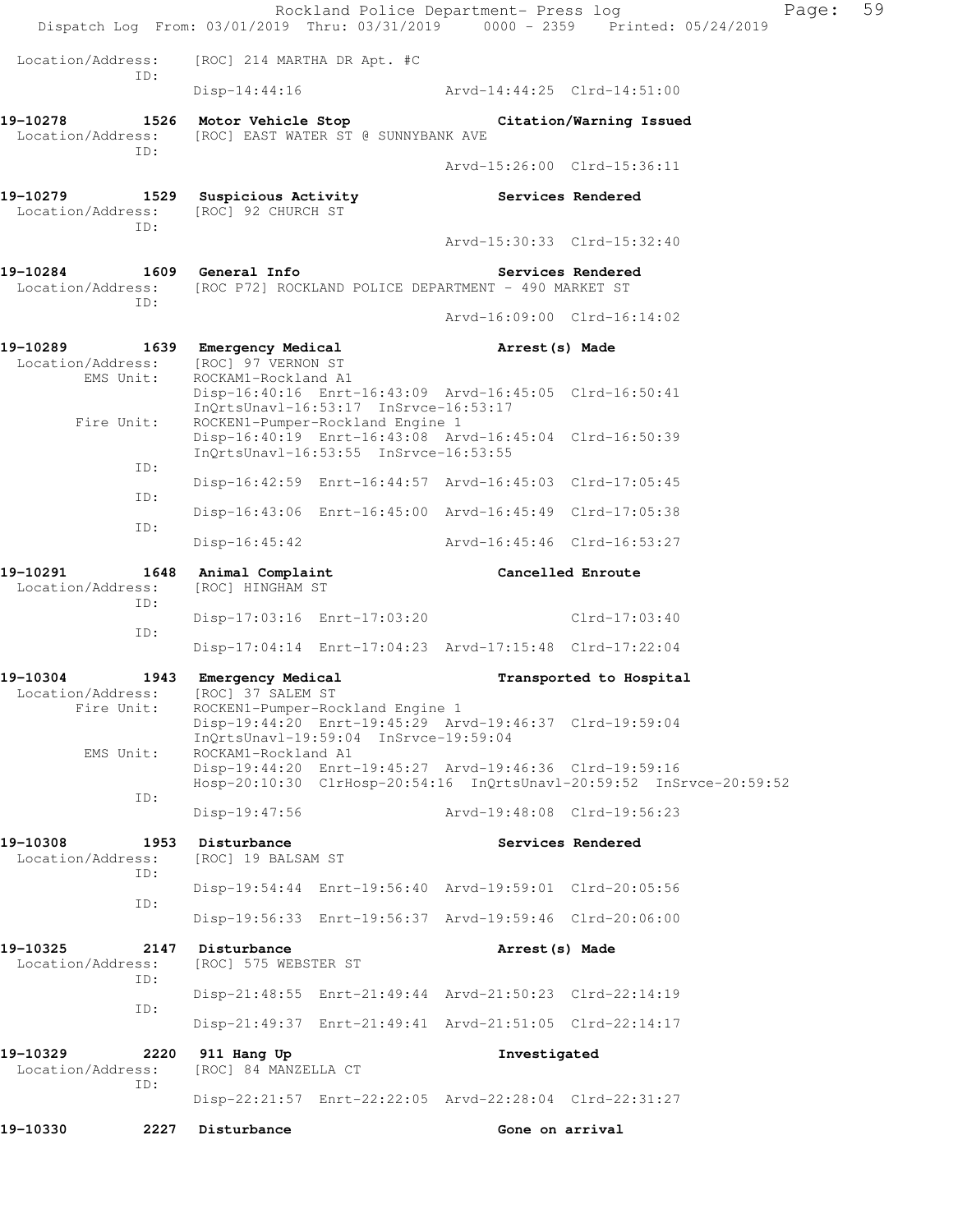|                                  |     | Rockland Police Department- Press log<br>Dispatch Log From: 03/01/2019 Thru: 03/31/2019 0000 - 2359 Printed: 05/24/2019                             |                             |                          | Page: | 60 |
|----------------------------------|-----|-----------------------------------------------------------------------------------------------------------------------------------------------------|-----------------------------|--------------------------|-------|----|
| Location/Address:                |     | [ROC] 24 ARLINGTON ST                                                                                                                               |                             |                          |       |    |
|                                  | ID: | Disp-22:30:08                                                                                                                                       |                             | Clrd-22:30:29            |       |    |
|                                  | ID: | Disp-22:30:22 Enrt-22:30:25 Arvd-22:34:17 Clrd-22:37:10                                                                                             |                             |                          |       |    |
|                                  | ID: | Disp-22:30:50 Enrt-22:30:57 Arvd-22:34:19 Clrd-22:37:12                                                                                             |                             |                          |       |    |
|                                  | ID: | $Disp-22:33:05$                                                                                                                                     | Arvd-22:34:10 Clrd-22:37:16 |                          |       |    |
|                                  |     |                                                                                                                                                     |                             |                          |       |    |
| 19-10334<br>Location/Address:    | ID: | 2257 General Incident<br>[ROC] 64 HARTSUFF ST                                                                                                       | Appears Secure              |                          |       |    |
|                                  |     | Disp-22:59:03 Enrt-22:59:10 Arvd-23:05:56 Clrd-23:40:13                                                                                             |                             |                          |       |    |
| For Date: 03/21/2019 - Thursday  |     |                                                                                                                                                     |                             |                          |       |    |
| 19-10335                         |     | 0002 SHIFT ASSIGNMENTS<br>Location/Address: [ROC P72] ROCKLAND POLICE DEPARTMENT - 490 MARKET ST                                                    | No Service                  |                          |       |    |
|                                  |     | 19-10352 0442 Health & Welfare Check                                                                                                                | Investigated                |                          |       |    |
| Location/Address:                | ID: | [ROC] 51 MAPLE ST                                                                                                                                   |                             |                          |       |    |
|                                  |     | Disp-04:43:16 Enrt-04:44:31 Arvd-04:47:12 Clrd-04:59:51                                                                                             |                             |                          |       |    |
|                                  | ID: | $Disp-04:44:45$                                                                                                                                     | Arvd-04:44:49 Clrd-04:59:51 |                          |       |    |
|                                  | ID: | $Disp-04:57:36$                                                                                                                                     | Arvd-04:57:41 Clrd-04:59:51 |                          |       |    |
| 19-10356                         |     | 0546 Building Check                                                                                                                                 |                             | Building Checked/Secured |       |    |
| Location/Address:                | ID: | [ROC] UNION ST                                                                                                                                      |                             |                          |       |    |
|                                  |     |                                                                                                                                                     | Arvd-05:47:02 Clrd-06:04:28 |                          |       |    |
| 19-10357                         | ID: | 0549 Motor Vehicle Stop<br>Vicinity of: [ROC] 416 SUMMER ST @ 67 CONDON CIR                                                                         | Verbal Warning              |                          |       |    |
|                                  |     |                                                                                                                                                     | Arvd-05:49:00 Clrd-05:51:37 |                          |       |    |
| 19-10359                         |     | 0556 Motor Vehicle Stop<br>Vicinity of: [ROC] 590 SUMMER ST @ 469 CONCORD ST                                                                        |                             | Citation/Warning Issued  |       |    |
|                                  | ID: |                                                                                                                                                     | Arvd-05:56:00 Clrd-06:02:44 |                          |       |    |
| Location/Address: [ROC] UNION ST |     | 19-10360 0604 Building Check                                                                                                                        |                             | Building Checked/Secured |       |    |
|                                  | ID: |                                                                                                                                                     | Arvd-06:05:45 Clrd-06:06:01 |                          |       |    |
|                                  |     | 19-10363 0640 Motor Vehicle Stop Citation/Warning Issued<br>Vicinity of: [ROC] 9 SALEM ST @ 754 UNION ST                                            |                             |                          |       |    |
|                                  | ID: |                                                                                                                                                     | Arvd-06:40:00 Clrd-06:45:46 |                          |       |    |
| 19-10368 0800 General Info       |     | Location/Address: [ROC P72] ROCKLAND POLICE DEPARTMENT - 490 MARKET ST                                                                              |                             | Services Rendered        |       |    |
| 19-10373                         |     | 0841 Assist Other Agency                                                                                                                            | Services Rendered           |                          |       |    |
| Location/Address:                | ID: | [ROC] 33 EARL ST                                                                                                                                    |                             |                          |       |    |
|                                  |     | Disp-08:41:46 Enrt-08:43:00 Arvd-08:43:01 Clrd-08:45:37                                                                                             |                             |                          |       |    |
| 19-10428<br>Location/Address:    |     | 0900 Animal Complaint<br>[ROC] 115 CONCORD ST                                                                                                       |                             | Services Rendered        |       |    |
|                                  | ID: | 19-10377              0907   Motor Vehicle Stop                         Citation/Warning Issued<br>Location/Address: [ROC] WEST WATER ST @ PLAIN ST |                             |                          |       |    |
|                                  |     |                                                                                                                                                     | Arvd-09:07:00 Clrd-09:16:35 |                          |       |    |
| 19-10381                         |     | 0952 Motor Vehicle Stop                                                                                                                             |                             | Citation/Warning Issued  |       |    |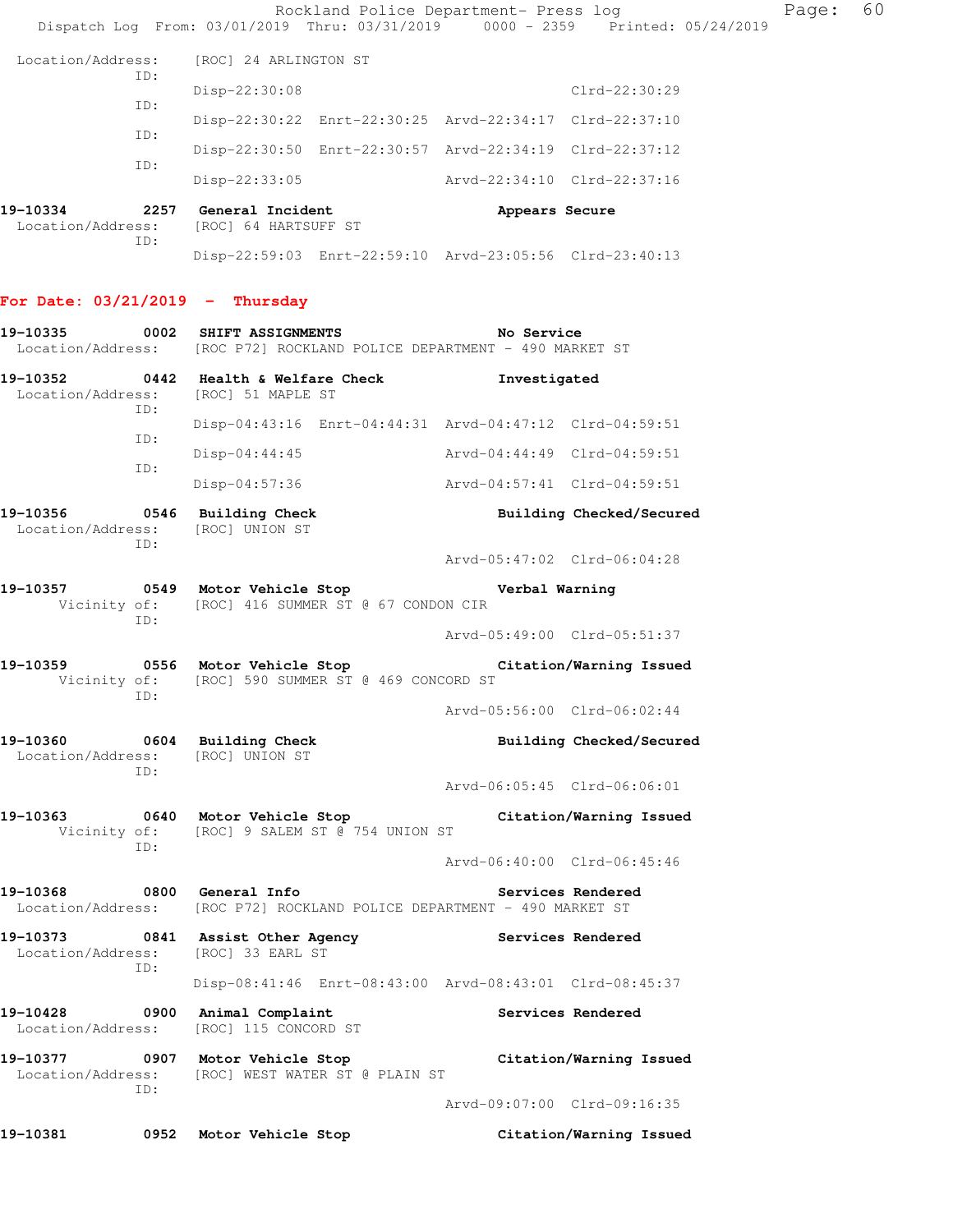|                                                                                | Rockland Police Department- Press log<br>Dispatch Log From: 03/01/2019 Thru: 03/31/2019 0000 - 2359 Printed: 05/24/2019 |                             |                         | Page: | 61 |
|--------------------------------------------------------------------------------|-------------------------------------------------------------------------------------------------------------------------|-----------------------------|-------------------------|-------|----|
| Location/Address:<br>ID:                                                       | [ROC] W WATER ST @ ICEHOUSE WOOD LN                                                                                     |                             |                         |       |    |
|                                                                                |                                                                                                                         | Arvd-09:52:00 Clrd-09:57:53 |                         |       |    |
| 19-10429 1000 Animal Complaint<br>Location/Address:                            | [ROC] 369 SUMMER ST                                                                                                     |                             | Services Rendered       |       |    |
| 19-10388 1015 Motor Vehicle Stop<br>TD:                                        | Vicinity of: [ROC] 92 SPRING ST                                                                                         | Verbal Warning              |                         |       |    |
|                                                                                |                                                                                                                         | Arvd-10:15:00 Clrd-10:17:50 |                         |       |    |
| Location/Address:<br>ID:                                                       | 19-10389 1017 Lost/Found Property<br>[ROC P85] ROCKLAND FEDERAL CREDIT UNION - 241 UNION ST                             | Services Rendered           |                         |       |    |
|                                                                                |                                                                                                                         | Arvd-10:17:00 Clrd-10:18:33 |                         |       |    |
| Location/Address:<br>TD:                                                       | 19-10393 1048 Motor Vehicle Stop<br>[ROC] 617 LIBERTY ST                                                                |                             | Citation/Warning Issued |       |    |
|                                                                                |                                                                                                                         | Arvd-10:48:00 Clrd-10:54:27 |                         |       |    |
| Location/Address: [ROC] 733 SUMMER ST<br>ID:                                   | 19-10400 1154 Traffic Enforcement                                                                                       |                             | Services Rendered       |       |    |
|                                                                                | Disp-11:58:06                                                                                                           | Arvd-11:58:11 Clrd-12:08:47 |                         |       |    |
| 19-10404 1234 Road Obstruction<br>Location/Address: [ROC] 169 NORTH AVE<br>ID: |                                                                                                                         |                             | Services Rendered       |       |    |
|                                                                                | $Disp-12:36:19$                                                                                                         | Arvd-12:36:24 Clrd-12:37:51 |                         |       |    |
| Location/Address:<br>Fire Unit:                                                | 19-10407 1241 Health & Welfare Check Services Rendered<br>[ROC] 51 MAPLE ST<br>ROCKEN1-Pumper-Rockland Engine 1         |                             |                         |       |    |
| EMS Unit:                                                                      | Disp-12:43:04 Enrt-12:44:05 Arvd-12:45:57 Clrd-12:49:41<br>InQrtsUnavl-12:52:33 InSrvce-12:52:33<br>ROCKAM1-Rockland A1 |                             |                         |       |    |
| ID:                                                                            | Disp-12:43:09 Enrt-12:44:08 Arvd-12:45:59 Clrd-12:49:39<br>InQrtsUnavl-12:52:29 InSrvce-12:52:29                        |                             |                         |       |    |
| ID:                                                                            | $Disp-12:43:26$                                                                                                         | Arvd-12:43:32 Clrd-12:59:55 |                         |       |    |
|                                                                                |                                                                                                                         | Arvd-12:45:43 Clrd-12:59:54 |                         |       |    |
| 19-10411<br>Location/Address:<br>ID:                                           | 1329 Escort/Transport<br>[ROC] 51 MAPLE ST                                                                              | Arrest (s) Made             |                         |       |    |
| ID:                                                                            | Disp-13:31:21 Enrt-13:31:29 Arvd-13:31:30 Clrd-13:49:57                                                                 |                             |                         |       |    |
|                                                                                | Disp-13:31:21 Enrt-13:31:28 Arvd-13:34:40 Clrd-13:49:59                                                                 |                             |                         |       |    |
| 19-10416<br>Location/Address:<br>ID:                                           | 1339 Police Information<br>[ROC P72] ROCKLAND POLICE DEPARTMENT - 490 MARKET ST                                         | Report Follows              |                         |       |    |
|                                                                                | Disp-13:40:23 Enrt-13:40:27 Arvd-13:49:44 Clrd-14:08:41                                                                 |                             |                         |       |    |
| 19-10869<br>Location/Address:                                                  | 1400 Animal Complaint<br>[ROC] 407 EAST WATER ST                                                                        |                             | Services Rendered       |       |    |
| 19-10440   1611   General Info<br>Location/Address:<br>ID:                     | [ROC P72] ROCKLAND POLICE DEPARTMENT - 490 MARKET ST                                                                    |                             | Services Rendered       |       |    |
|                                                                                |                                                                                                                         | Arvd-16:11:00 Clrd-16:18:26 |                         |       |    |
| 19-10448<br>Location/Address:<br>ID:                                           | 1722 Emergency Medical<br>[ROC] 103 GROVE ST Apt. #325                                                                  |                             | Transported to Hospital |       |    |
| Fire Unit:                                                                     | Disp-17:23:56 Enrt-17:24:02 Arvd-17:26:35 Clrd-17:42:10<br>ROCKEN1-Pumper-Rockland Engine 1                             |                             |                         |       |    |
|                                                                                | Disp-17:25:03 Enrt-17:25:38 Arvd-17:26:35 Clrd-17:42:26<br>InQrtsUnavl-17:46:26 InSrvce-17:46:26                        |                             |                         |       |    |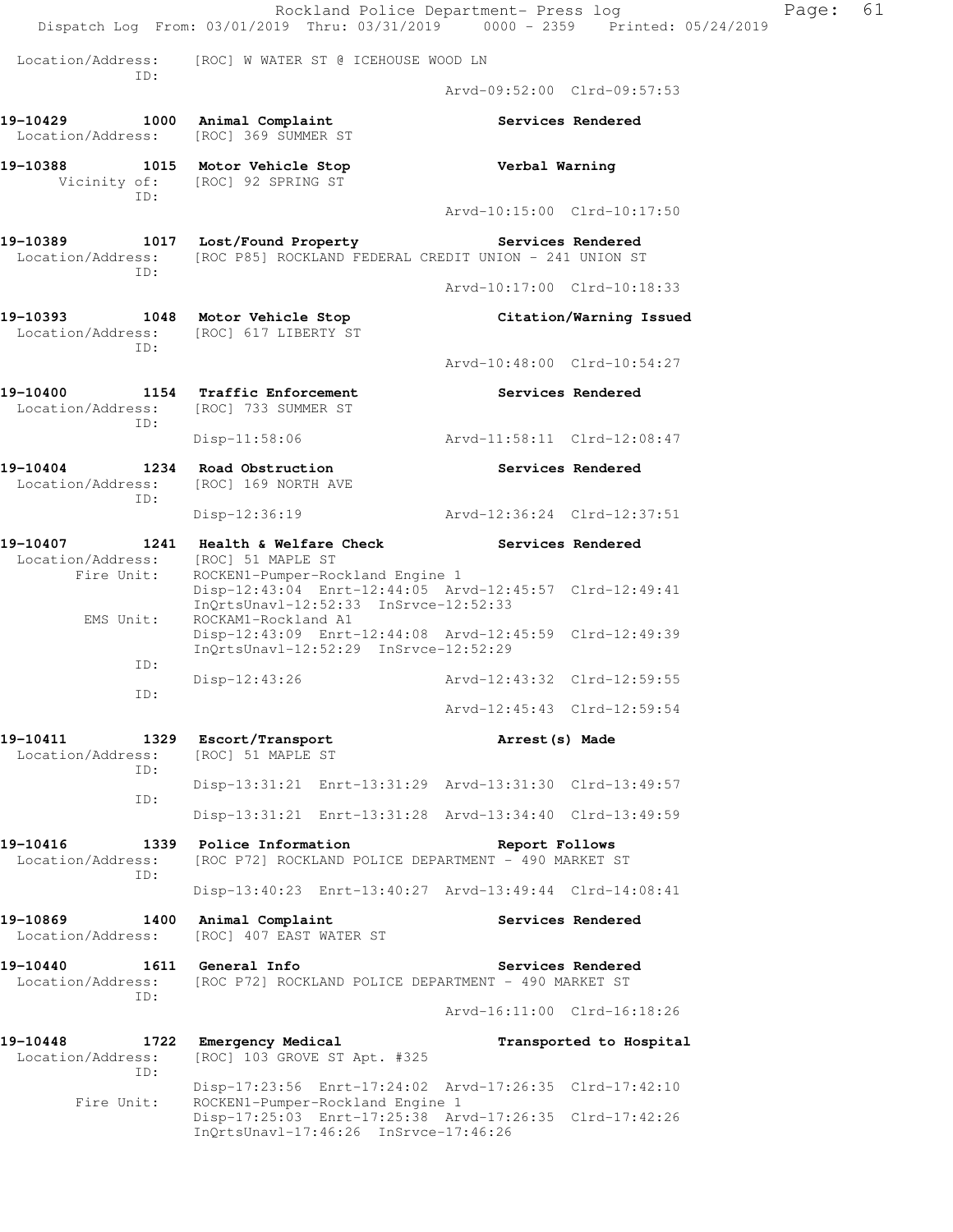| EMS Unit:<br>ROCKAM1-Rockland A1<br>Disp-17:25:11 Enrt-17:25:38 Arvd-17:26:35 Clrd-17:42:16<br>Hosp-17:51:24 ClrHosp-18:47:46 InQrtsUnavl-18:53:57 InSrvce-18:54:00<br>ID:<br>Disp-17:25:21 Enrt-17:25:41 Arvd-17:26:33 Clrd-17:42:03<br>ID:<br>Disp-17:25:53 Enrt-17:26:01 Arvd-17:26:33 Clrd-17:42:05<br>ID:<br>Disp-17:26:10 Enrt-17:26:31 Arvd-17:26:33 Clrd-17:41:58<br>SHA3-Sharon Ambulance 3<br>EMS Unit:<br>Disp-17:26:43 Enrt-17:26:46<br>Clrd-17:26:52<br>$InQrtsUnav1-17:26:53$ $InSrvce-17:26:53$<br>19-10450<br>1743 Building Check<br>Appears Secure<br>Location/Address:<br>[ROC] UNION ST<br>ID:<br>Arvd-17:46:27 Clrd-17:46:47<br>19-10460<br>1940 Building Check<br>Services Rendered<br>Location/Address:<br>[ROC] MARTHA DR<br>ID:<br>Arvd-19:42:54 Clrd-19:43:08<br>19-10462<br>2003 Building Check<br>Services Rendered<br>Location/Address:<br>[ROC] 51 MAPLE ST<br>TD:<br>Arvd-20:03:19 Clrd-20:05:41<br>19-10463<br>2008 Building Check<br>Services Rendered<br>Location/Address:<br>[ROC] COMMUNITYY CENTER - 395 UNION ST<br>ID:<br>Arvd-20:08:27 Clrd-20:13:48<br>19-10464<br>2017 Building Check<br>Services Rendered<br>Location/Address:<br>[ROC] BILL DELAHUNT PKWY<br>ID:<br>Arvd-20:17:34 Clrd-20:25:42<br>19-10466 2029 Motor Vehicle Stop<br>Arrest(s) Made<br>[ROC P51] HOLIDAY INN - 929 HINGHAM ST<br>Location/Address:<br>ID:<br>Arvd-20:29:00 Clrd-21:36:42<br>ID:<br>Disp-20:31:47<br>Arvd-20:31:54 Clrd-20:46:56<br>ID:<br>Disp-20:31:59<br>Arvd-20:32:04 Clrd-20:59:08<br>ID:<br>Arvd-20:32:22 Clrd-20:35:32<br>$Disp-20:32:10$<br>19-10471<br>2225<br><b>Building Check</b><br>Services Rendered<br>Location/Address:<br>[ROC] MARTHA DR<br>ID:<br>Arvd-22:26:09 Clrd-22:26:16<br>19-10472<br>2227<br><b>Building Check</b><br>Services Rendered<br>Location/Address:<br>[ROC] 51 MAPLE ST<br>ID:<br>Arvd-22:30:03 Clrd-22:30:10<br>19-10473<br>2231<br>Building Check<br>Services Rendered<br>Location/Address:<br>[ROC] 395 UNION ST<br>ID:<br>Arvd-22:34:57 Clrd-22:35:09<br>19-10474<br>2300<br>911 Hang Up<br>Investigated<br>Location/Address:<br>[ROC P27] CLEARWATER TECHNOLOGIES - 83 EAST WATER ST<br>ID:<br>Disp-23:01:31<br>Arvd-23:04:20 Clrd-23:17:50<br>ID:<br>$Disp-23:04:26$<br>Arvd-23:04:37 Clrd-23:18:53<br>ID:<br>Disp-23:09:30<br>Arvd-23:09:35 Clrd-23:17:54 |  | Rockland Police Department- Press log<br>Dispatch Log From: 03/01/2019 Thru: 03/31/2019 0000 - 2359 Printed: 05/24/2019 |  |  | Page: | 62 |
|-----------------------------------------------------------------------------------------------------------------------------------------------------------------------------------------------------------------------------------------------------------------------------------------------------------------------------------------------------------------------------------------------------------------------------------------------------------------------------------------------------------------------------------------------------------------------------------------------------------------------------------------------------------------------------------------------------------------------------------------------------------------------------------------------------------------------------------------------------------------------------------------------------------------------------------------------------------------------------------------------------------------------------------------------------------------------------------------------------------------------------------------------------------------------------------------------------------------------------------------------------------------------------------------------------------------------------------------------------------------------------------------------------------------------------------------------------------------------------------------------------------------------------------------------------------------------------------------------------------------------------------------------------------------------------------------------------------------------------------------------------------------------------------------------------------------------------------------------------------------------------------------------------------------------------------------------------------------------------------------------------------------------------------------------------------------------------------------------------------------------------------------------------------------------------------------------------------------------------------------------------------------------------------------------------------------------------------|--|-------------------------------------------------------------------------------------------------------------------------|--|--|-------|----|
|                                                                                                                                                                                                                                                                                                                                                                                                                                                                                                                                                                                                                                                                                                                                                                                                                                                                                                                                                                                                                                                                                                                                                                                                                                                                                                                                                                                                                                                                                                                                                                                                                                                                                                                                                                                                                                                                                                                                                                                                                                                                                                                                                                                                                                                                                                                                   |  |                                                                                                                         |  |  |       |    |
|                                                                                                                                                                                                                                                                                                                                                                                                                                                                                                                                                                                                                                                                                                                                                                                                                                                                                                                                                                                                                                                                                                                                                                                                                                                                                                                                                                                                                                                                                                                                                                                                                                                                                                                                                                                                                                                                                                                                                                                                                                                                                                                                                                                                                                                                                                                                   |  |                                                                                                                         |  |  |       |    |
|                                                                                                                                                                                                                                                                                                                                                                                                                                                                                                                                                                                                                                                                                                                                                                                                                                                                                                                                                                                                                                                                                                                                                                                                                                                                                                                                                                                                                                                                                                                                                                                                                                                                                                                                                                                                                                                                                                                                                                                                                                                                                                                                                                                                                                                                                                                                   |  |                                                                                                                         |  |  |       |    |
|                                                                                                                                                                                                                                                                                                                                                                                                                                                                                                                                                                                                                                                                                                                                                                                                                                                                                                                                                                                                                                                                                                                                                                                                                                                                                                                                                                                                                                                                                                                                                                                                                                                                                                                                                                                                                                                                                                                                                                                                                                                                                                                                                                                                                                                                                                                                   |  |                                                                                                                         |  |  |       |    |
|                                                                                                                                                                                                                                                                                                                                                                                                                                                                                                                                                                                                                                                                                                                                                                                                                                                                                                                                                                                                                                                                                                                                                                                                                                                                                                                                                                                                                                                                                                                                                                                                                                                                                                                                                                                                                                                                                                                                                                                                                                                                                                                                                                                                                                                                                                                                   |  |                                                                                                                         |  |  |       |    |
|                                                                                                                                                                                                                                                                                                                                                                                                                                                                                                                                                                                                                                                                                                                                                                                                                                                                                                                                                                                                                                                                                                                                                                                                                                                                                                                                                                                                                                                                                                                                                                                                                                                                                                                                                                                                                                                                                                                                                                                                                                                                                                                                                                                                                                                                                                                                   |  |                                                                                                                         |  |  |       |    |
|                                                                                                                                                                                                                                                                                                                                                                                                                                                                                                                                                                                                                                                                                                                                                                                                                                                                                                                                                                                                                                                                                                                                                                                                                                                                                                                                                                                                                                                                                                                                                                                                                                                                                                                                                                                                                                                                                                                                                                                                                                                                                                                                                                                                                                                                                                                                   |  |                                                                                                                         |  |  |       |    |
|                                                                                                                                                                                                                                                                                                                                                                                                                                                                                                                                                                                                                                                                                                                                                                                                                                                                                                                                                                                                                                                                                                                                                                                                                                                                                                                                                                                                                                                                                                                                                                                                                                                                                                                                                                                                                                                                                                                                                                                                                                                                                                                                                                                                                                                                                                                                   |  |                                                                                                                         |  |  |       |    |
|                                                                                                                                                                                                                                                                                                                                                                                                                                                                                                                                                                                                                                                                                                                                                                                                                                                                                                                                                                                                                                                                                                                                                                                                                                                                                                                                                                                                                                                                                                                                                                                                                                                                                                                                                                                                                                                                                                                                                                                                                                                                                                                                                                                                                                                                                                                                   |  |                                                                                                                         |  |  |       |    |
|                                                                                                                                                                                                                                                                                                                                                                                                                                                                                                                                                                                                                                                                                                                                                                                                                                                                                                                                                                                                                                                                                                                                                                                                                                                                                                                                                                                                                                                                                                                                                                                                                                                                                                                                                                                                                                                                                                                                                                                                                                                                                                                                                                                                                                                                                                                                   |  |                                                                                                                         |  |  |       |    |
|                                                                                                                                                                                                                                                                                                                                                                                                                                                                                                                                                                                                                                                                                                                                                                                                                                                                                                                                                                                                                                                                                                                                                                                                                                                                                                                                                                                                                                                                                                                                                                                                                                                                                                                                                                                                                                                                                                                                                                                                                                                                                                                                                                                                                                                                                                                                   |  |                                                                                                                         |  |  |       |    |
|                                                                                                                                                                                                                                                                                                                                                                                                                                                                                                                                                                                                                                                                                                                                                                                                                                                                                                                                                                                                                                                                                                                                                                                                                                                                                                                                                                                                                                                                                                                                                                                                                                                                                                                                                                                                                                                                                                                                                                                                                                                                                                                                                                                                                                                                                                                                   |  |                                                                                                                         |  |  |       |    |
|                                                                                                                                                                                                                                                                                                                                                                                                                                                                                                                                                                                                                                                                                                                                                                                                                                                                                                                                                                                                                                                                                                                                                                                                                                                                                                                                                                                                                                                                                                                                                                                                                                                                                                                                                                                                                                                                                                                                                                                                                                                                                                                                                                                                                                                                                                                                   |  |                                                                                                                         |  |  |       |    |
|                                                                                                                                                                                                                                                                                                                                                                                                                                                                                                                                                                                                                                                                                                                                                                                                                                                                                                                                                                                                                                                                                                                                                                                                                                                                                                                                                                                                                                                                                                                                                                                                                                                                                                                                                                                                                                                                                                                                                                                                                                                                                                                                                                                                                                                                                                                                   |  |                                                                                                                         |  |  |       |    |
|                                                                                                                                                                                                                                                                                                                                                                                                                                                                                                                                                                                                                                                                                                                                                                                                                                                                                                                                                                                                                                                                                                                                                                                                                                                                                                                                                                                                                                                                                                                                                                                                                                                                                                                                                                                                                                                                                                                                                                                                                                                                                                                                                                                                                                                                                                                                   |  |                                                                                                                         |  |  |       |    |
|                                                                                                                                                                                                                                                                                                                                                                                                                                                                                                                                                                                                                                                                                                                                                                                                                                                                                                                                                                                                                                                                                                                                                                                                                                                                                                                                                                                                                                                                                                                                                                                                                                                                                                                                                                                                                                                                                                                                                                                                                                                                                                                                                                                                                                                                                                                                   |  |                                                                                                                         |  |  |       |    |
|                                                                                                                                                                                                                                                                                                                                                                                                                                                                                                                                                                                                                                                                                                                                                                                                                                                                                                                                                                                                                                                                                                                                                                                                                                                                                                                                                                                                                                                                                                                                                                                                                                                                                                                                                                                                                                                                                                                                                                                                                                                                                                                                                                                                                                                                                                                                   |  |                                                                                                                         |  |  |       |    |
|                                                                                                                                                                                                                                                                                                                                                                                                                                                                                                                                                                                                                                                                                                                                                                                                                                                                                                                                                                                                                                                                                                                                                                                                                                                                                                                                                                                                                                                                                                                                                                                                                                                                                                                                                                                                                                                                                                                                                                                                                                                                                                                                                                                                                                                                                                                                   |  |                                                                                                                         |  |  |       |    |
|                                                                                                                                                                                                                                                                                                                                                                                                                                                                                                                                                                                                                                                                                                                                                                                                                                                                                                                                                                                                                                                                                                                                                                                                                                                                                                                                                                                                                                                                                                                                                                                                                                                                                                                                                                                                                                                                                                                                                                                                                                                                                                                                                                                                                                                                                                                                   |  |                                                                                                                         |  |  |       |    |
|                                                                                                                                                                                                                                                                                                                                                                                                                                                                                                                                                                                                                                                                                                                                                                                                                                                                                                                                                                                                                                                                                                                                                                                                                                                                                                                                                                                                                                                                                                                                                                                                                                                                                                                                                                                                                                                                                                                                                                                                                                                                                                                                                                                                                                                                                                                                   |  |                                                                                                                         |  |  |       |    |
|                                                                                                                                                                                                                                                                                                                                                                                                                                                                                                                                                                                                                                                                                                                                                                                                                                                                                                                                                                                                                                                                                                                                                                                                                                                                                                                                                                                                                                                                                                                                                                                                                                                                                                                                                                                                                                                                                                                                                                                                                                                                                                                                                                                                                                                                                                                                   |  |                                                                                                                         |  |  |       |    |
|                                                                                                                                                                                                                                                                                                                                                                                                                                                                                                                                                                                                                                                                                                                                                                                                                                                                                                                                                                                                                                                                                                                                                                                                                                                                                                                                                                                                                                                                                                                                                                                                                                                                                                                                                                                                                                                                                                                                                                                                                                                                                                                                                                                                                                                                                                                                   |  |                                                                                                                         |  |  |       |    |
|                                                                                                                                                                                                                                                                                                                                                                                                                                                                                                                                                                                                                                                                                                                                                                                                                                                                                                                                                                                                                                                                                                                                                                                                                                                                                                                                                                                                                                                                                                                                                                                                                                                                                                                                                                                                                                                                                                                                                                                                                                                                                                                                                                                                                                                                                                                                   |  |                                                                                                                         |  |  |       |    |
|                                                                                                                                                                                                                                                                                                                                                                                                                                                                                                                                                                                                                                                                                                                                                                                                                                                                                                                                                                                                                                                                                                                                                                                                                                                                                                                                                                                                                                                                                                                                                                                                                                                                                                                                                                                                                                                                                                                                                                                                                                                                                                                                                                                                                                                                                                                                   |  |                                                                                                                         |  |  |       |    |
|                                                                                                                                                                                                                                                                                                                                                                                                                                                                                                                                                                                                                                                                                                                                                                                                                                                                                                                                                                                                                                                                                                                                                                                                                                                                                                                                                                                                                                                                                                                                                                                                                                                                                                                                                                                                                                                                                                                                                                                                                                                                                                                                                                                                                                                                                                                                   |  |                                                                                                                         |  |  |       |    |
|                                                                                                                                                                                                                                                                                                                                                                                                                                                                                                                                                                                                                                                                                                                                                                                                                                                                                                                                                                                                                                                                                                                                                                                                                                                                                                                                                                                                                                                                                                                                                                                                                                                                                                                                                                                                                                                                                                                                                                                                                                                                                                                                                                                                                                                                                                                                   |  |                                                                                                                         |  |  |       |    |
|                                                                                                                                                                                                                                                                                                                                                                                                                                                                                                                                                                                                                                                                                                                                                                                                                                                                                                                                                                                                                                                                                                                                                                                                                                                                                                                                                                                                                                                                                                                                                                                                                                                                                                                                                                                                                                                                                                                                                                                                                                                                                                                                                                                                                                                                                                                                   |  |                                                                                                                         |  |  |       |    |
|                                                                                                                                                                                                                                                                                                                                                                                                                                                                                                                                                                                                                                                                                                                                                                                                                                                                                                                                                                                                                                                                                                                                                                                                                                                                                                                                                                                                                                                                                                                                                                                                                                                                                                                                                                                                                                                                                                                                                                                                                                                                                                                                                                                                                                                                                                                                   |  |                                                                                                                         |  |  |       |    |
|                                                                                                                                                                                                                                                                                                                                                                                                                                                                                                                                                                                                                                                                                                                                                                                                                                                                                                                                                                                                                                                                                                                                                                                                                                                                                                                                                                                                                                                                                                                                                                                                                                                                                                                                                                                                                                                                                                                                                                                                                                                                                                                                                                                                                                                                                                                                   |  |                                                                                                                         |  |  |       |    |
|                                                                                                                                                                                                                                                                                                                                                                                                                                                                                                                                                                                                                                                                                                                                                                                                                                                                                                                                                                                                                                                                                                                                                                                                                                                                                                                                                                                                                                                                                                                                                                                                                                                                                                                                                                                                                                                                                                                                                                                                                                                                                                                                                                                                                                                                                                                                   |  |                                                                                                                         |  |  |       |    |
|                                                                                                                                                                                                                                                                                                                                                                                                                                                                                                                                                                                                                                                                                                                                                                                                                                                                                                                                                                                                                                                                                                                                                                                                                                                                                                                                                                                                                                                                                                                                                                                                                                                                                                                                                                                                                                                                                                                                                                                                                                                                                                                                                                                                                                                                                                                                   |  |                                                                                                                         |  |  |       |    |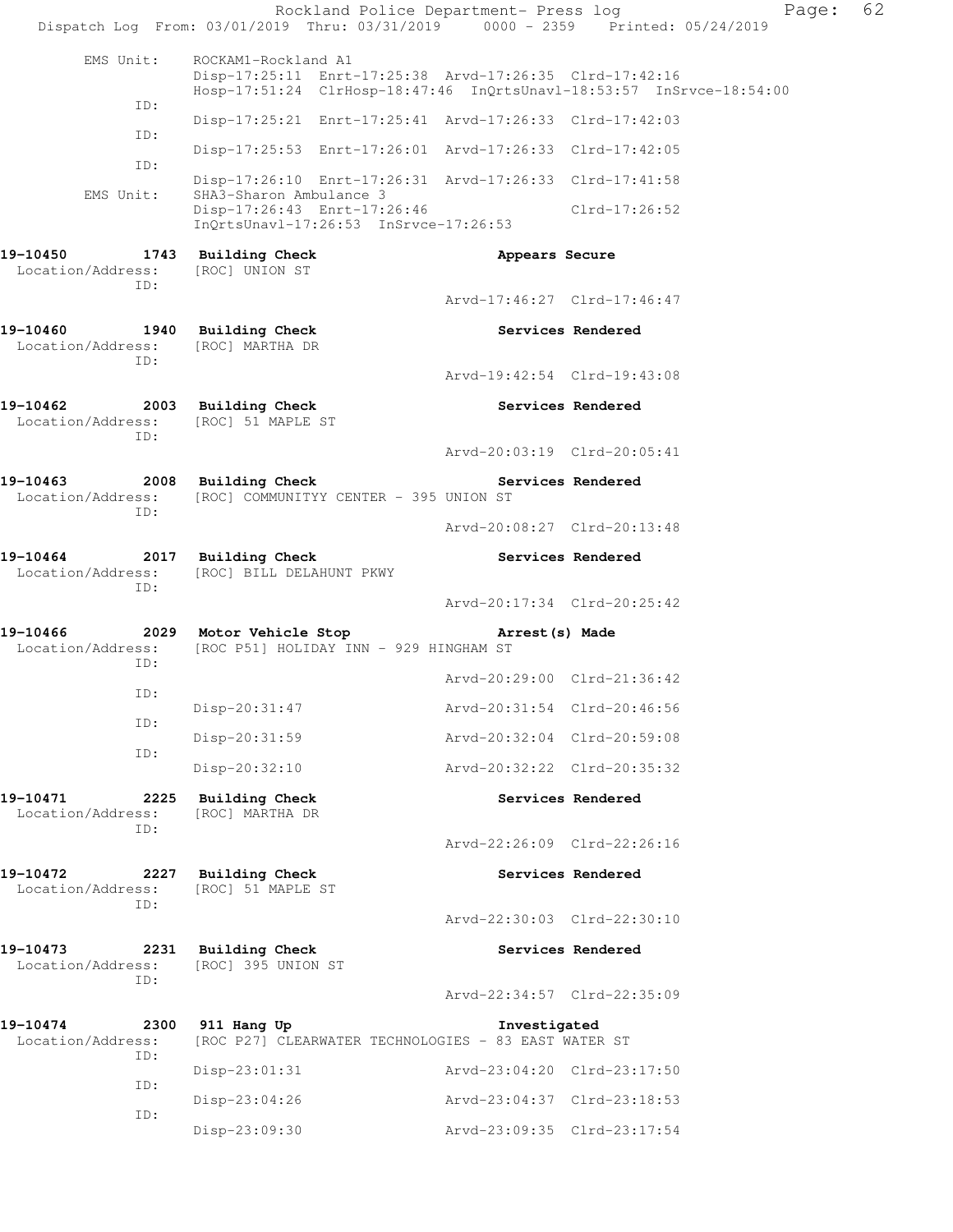19-10475 **2359** General Incident **Services Rendered** Location/Address: [ROC P72] ROCKLAND POLICE DEPARTMENT - 490 MARKET ST ID: Disp-00:03:52 Clrd-03/22/2019 @ 00:04:12

#### **For Date: 03/22/2019 - Friday**

| 19-10476<br>Location/Address:                |      | 0000 Building Check<br>[ROC] MARTHA DR                                                                                                                              |                             | Services Rendered        |
|----------------------------------------------|------|---------------------------------------------------------------------------------------------------------------------------------------------------------------------|-----------------------------|--------------------------|
| TD:                                          |      |                                                                                                                                                                     | Arvd-00:04:06 Clrd-00:04:17 |                          |
| 19-10477<br>Location/Address:<br>TD:         |      | 0005 Building Check<br>[ROC] 51 MAPLE ST                                                                                                                            |                             | Services Rendered        |
|                                              |      |                                                                                                                                                                     | Arvd-00:07:23 Clrd-00:07:30 |                          |
| 19-10478<br>Location/Address:<br>TD:         |      | 0008 Building Check<br>[ROC] 395 UNION ST                                                                                                                           |                             | Services Rendered        |
|                                              |      |                                                                                                                                                                     | Arvd-00:10:53 Clrd-00:11:04 |                          |
| 19-10491<br>Location/Address:<br>ID:         |      | 0546 Building Check<br>[ROC] UNION ST                                                                                                                               |                             | Building Checked/Secured |
|                                              |      |                                                                                                                                                                     | Arvd-05:47:36 Clrd-05:49:28 |                          |
| 19-10493<br>Location/Address:<br>TD:         |      | 0546 Burglar Alarm<br>[ROC P1] 99 RESTAURANT - 29 ACCORD PARK DR                                                                                                    | Appears Secure              |                          |
|                                              |      | Disp-05:48:56 Enrt-05:55:38 Arvd-05:55:43 Clrd-05:57:58                                                                                                             |                             |                          |
| 19-10494<br>Location/Address:<br>ID:         |      | 0550 Assist Fire Department The Report Follows<br>[ROC P113] NATIONAL COATING - 105 INDUSTRIAL WAY                                                                  |                             |                          |
| ID:                                          |      | Disp-05:51:02 Enrt-05:51:30 Arvd-05:53:45 Clrd-07:04:09                                                                                                             |                             |                          |
| Fire Unit:                                   |      | Disp-05:51:19 Enrt-05:51:26 Arvd-05:53:40 Clrd-06:32:56<br>ROCKC1-Staff-Rockland Fire Chief<br>Disp-06:13:43 Enrt-06:13:48<br>InOrtsUnav1-06:13:53 InSrvce-06:13:53 |                             | $Clrd-06:13:53$          |
| 19-10497<br>Location/Address:                |      | 0705 911 Accidental<br>[ROC] 40 MONROE ST                                                                                                                           |                             | Services Rendered        |
| ID:                                          |      | Disp-07:07:39 Enrt-07:08:25                                                                                                                                         |                             | Clrd-07:16:11            |
| 19-10501<br>Location/Address:                |      | 0733 MVA Property Damage Only<br>[ROC] 203 NORTH AVE @ 1 LEISUREWOODS DR                                                                                            | Services Rendered           |                          |
| ID:<br>ID:                                   |      | Disp-07:35:47 Enrt-07:35:55 Arvd-07:37:57 Clrd-07:59:54                                                                                                             |                             |                          |
|                                              |      | Disp-07:35:47 Enrt-07:36:00 Arvd-07:37:43 Clrd-07:55:26                                                                                                             |                             |                          |
| 19-10505<br>Location/Address:                | 0800 | General Info<br>[ROC P72] ROCKLAND POLICE DEPARTMENT - 490 MARKET ST                                                                                                |                             | Services Rendered        |
| 19-10506<br>0809<br>Location/Address:<br>ID: |      | Motor Vehicle Complaint<br>[ROC] 147 MARKET ST                                                                                                                      |                             | Services Rendered        |
|                                              |      | Disp-08:10:19                                                                                                                                                       | Arvd-08:10:34 Clrd-08:17:28 |                          |
| 19-10509<br>Location/Address:<br>ID:         | 0816 | <b>Building Check</b><br>[ROC] UNION ST                                                                                                                             |                             | Building Checked/Secured |
|                                              |      |                                                                                                                                                                     | Arvd-08:17:51 Clrd-08:18:39 |                          |
| 19-10510<br>Location/Address:                | 0835 | <b>Building Check</b><br>[ROC] BILL DELAHUNT PKWY                                                                                                                   |                             | Building Checked/Secured |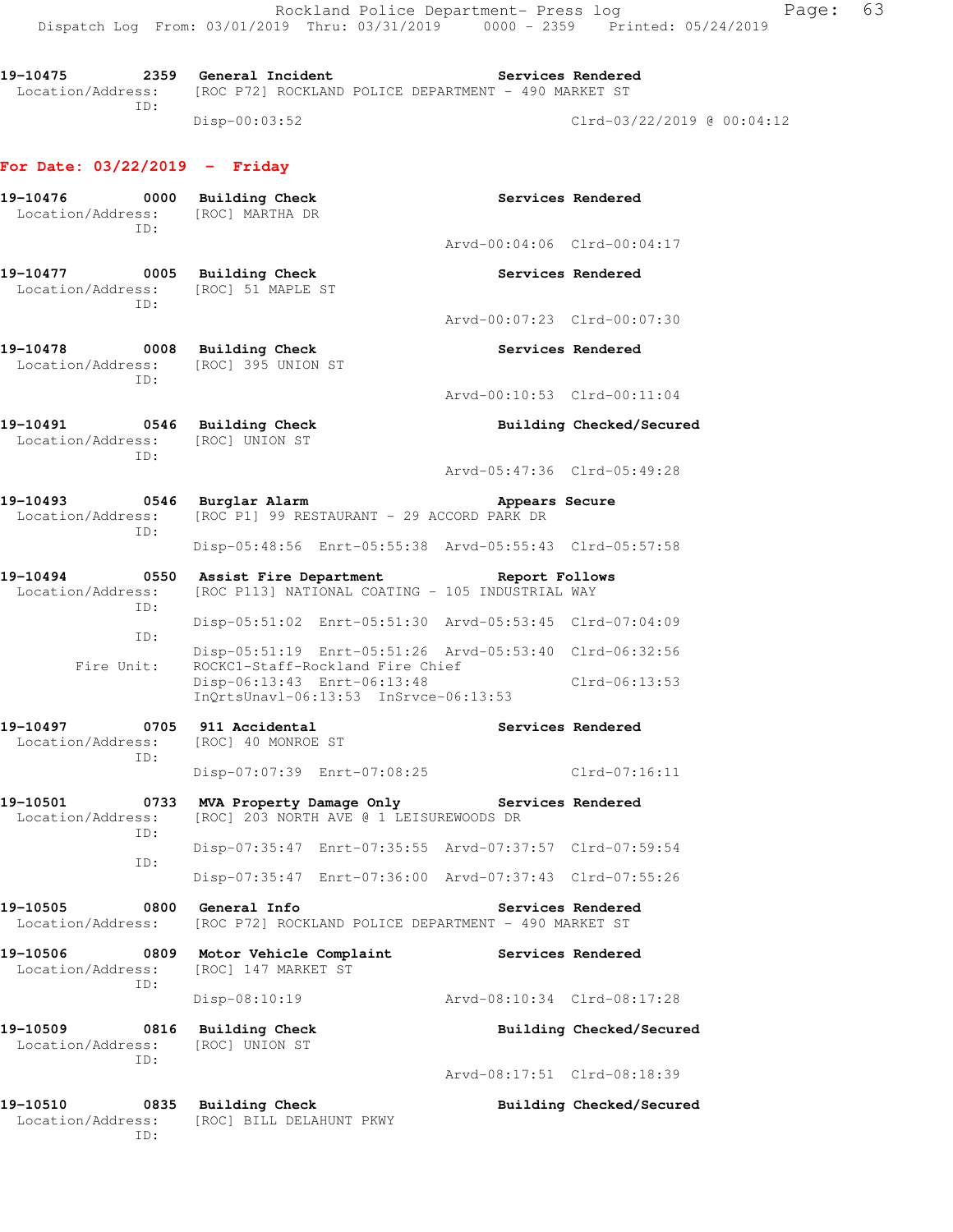Arvd-08:45:16 Clrd-08:45:24

| 19-10513<br>0852<br>Location/Address:                         | Health & Welfare Check<br>[ROC] 11 PACIFIC ST Apt. #4                                                                                |                             | Transported to Hospital                                              |
|---------------------------------------------------------------|--------------------------------------------------------------------------------------------------------------------------------------|-----------------------------|----------------------------------------------------------------------|
| TD:                                                           |                                                                                                                                      | Arvd-08:52:00 Clrd-09:28:32 |                                                                      |
| EMS Unit:                                                     | ROCKAM1-Rockland A1<br>Disp-09:07:10 Enrt-09:07:26 Arvd-09:09:25 Clrd-09:21:52                                                       |                             | Hosp-09:49:44 ClrHosp-10:20:15 InQrtsUnavl-10:20:15 InSrvce-10:20:15 |
| Fire Unit:                                                    | ROCKEN1-Pumper-Rockland Engine 1<br>Disp-09:07:18 Enrt-09:07:23 Arvd-09:09:28 Clrd-09:14:49<br>InQrtsUnavl-09:33:48 InSrvce-09:33:48 |                             |                                                                      |
| ID:                                                           | Disp-09:08:33 Enrt-09:08:35 Arvd-09:08:36 Clrd-09:45:27                                                                              |                             |                                                                      |
| ID:                                                           | Disp-09:08:46 Enrt-09:08:51 Arvd-09:08:53 Clrd-09:28:53                                                                              |                             |                                                                      |
| 0909<br>19-10516<br>Location/Address:                         | Health & Welfare Check<br>[ROC] 53 FAIRVIEW ST                                                                                       |                             | Services Rendered                                                    |
| ID:                                                           |                                                                                                                                      | Arvd-09:09:00 Clrd-09:41:54 |                                                                      |
| ID:<br>ID:                                                    | Disp-09:41:49 Enrt-09:42:05 Arvd-09:51:13 Clrd-10:12:04                                                                              |                             |                                                                      |
|                                                               | Disp-09:42:04 Enrt-09:42:06 Arvd-09:51:46 Clrd-10:12:05                                                                              |                             |                                                                      |
| 19-10514<br>0924<br>Location/Address:<br>ID:                  | Motor Vehicle Complaint<br>[ROC] 200 HINGHAM ST                                                                                      |                             | Services Rendered                                                    |
|                                                               | Disp-09:28:32 Enrt-09:28:39 Arvd-09:28:59 Clrd-09:09:00                                                                              |                             |                                                                      |
| ID:                                                           | Disp-09:28:32 Enrt-09:28:38 Arvd-09:28:42 Clrd-09:37:11                                                                              |                             |                                                                      |
| ID:                                                           | Disp-09:29:49 Enrt-09:29:51 Arvd-09:29:52 Clrd-09:32:38                                                                              |                             |                                                                      |
| ID:                                                           | Disp-09:32:57 Enrt-09:32:59 Arvd-09:33:00 Clrd-09:35:07                                                                              |                             |                                                                      |
| ID:                                                           | Disp-09:39:17                                                                                                                        |                             | $Clrd-09:41:41$                                                      |
| ID:                                                           | $Disp-09:41:54$                                                                                                                      |                             | $Clrd-09:41:58$                                                      |
| 19-10515<br>0933<br>Location/Address:                         | 911 Accidental<br>[ROC] 30 RESERVOIR PARK DR                                                                                         | Investigated                |                                                                      |
| ID:                                                           | Disp-09:35:07                                                                                                                        |                             | Clrd-09:39:17                                                        |
| ID:                                                           | Disp-09:37:29                                                                                                                        | Arvd-09:37:32 Clrd-09:39:44 |                                                                      |
| 19-10520<br>Location/Address: [ROC] 1 TECHNOLOGY PL           | 0957 911 Accidental                                                                                                                  |                             | Services Rendered                                                    |
| ID:                                                           | Disp-10:00:27 Enrt-10:00:29 Arvd-10:10:06 Clrd-10:14:26                                                                              |                             |                                                                      |
| 19-10527<br>Location/Address:                                 | 1045 Sex offender or dissemination Services Rendered<br>[ROC P72] ROCKLAND POLICE DEPARTMENT - 490 MARKET ST                         |                             |                                                                      |
| ID:                                                           | $Disp-10:45:55$                                                                                                                      |                             |                                                                      |
| 19-10528<br>Location/Address:                                 | 1050 MVA Property Damage Only Services Rendered<br>[ROC] CHURCH ST                                                                   |                             |                                                                      |
| ID:                                                           | Disp-10:51:32 Enrt-10:51:39 Arvd-10:54:03 Clrd-11:33:25                                                                              |                             |                                                                      |
| ID:                                                           | Disp-10:51:32 Enrt-10:51:41 Arvd-10:54:04 Clrd-11:33:22                                                                              |                             |                                                                      |
| 19-10532<br>Location/Address: [ROC] WEST WATER ST @ PLAIN ST  | 1112 Motor Vehicle Stop                                                                                                              |                             | Citation/Warning Issued                                              |
| ID:                                                           |                                                                                                                                      | Arvd-11:12:00 Clrd-11:19:21 |                                                                      |
| 19-10538<br>Location/Address: [ROC] ON RT 3 RAMP - HINGHAM ST | 1154 Road Obstruction                                                                                                                | Could Not Locate            |                                                                      |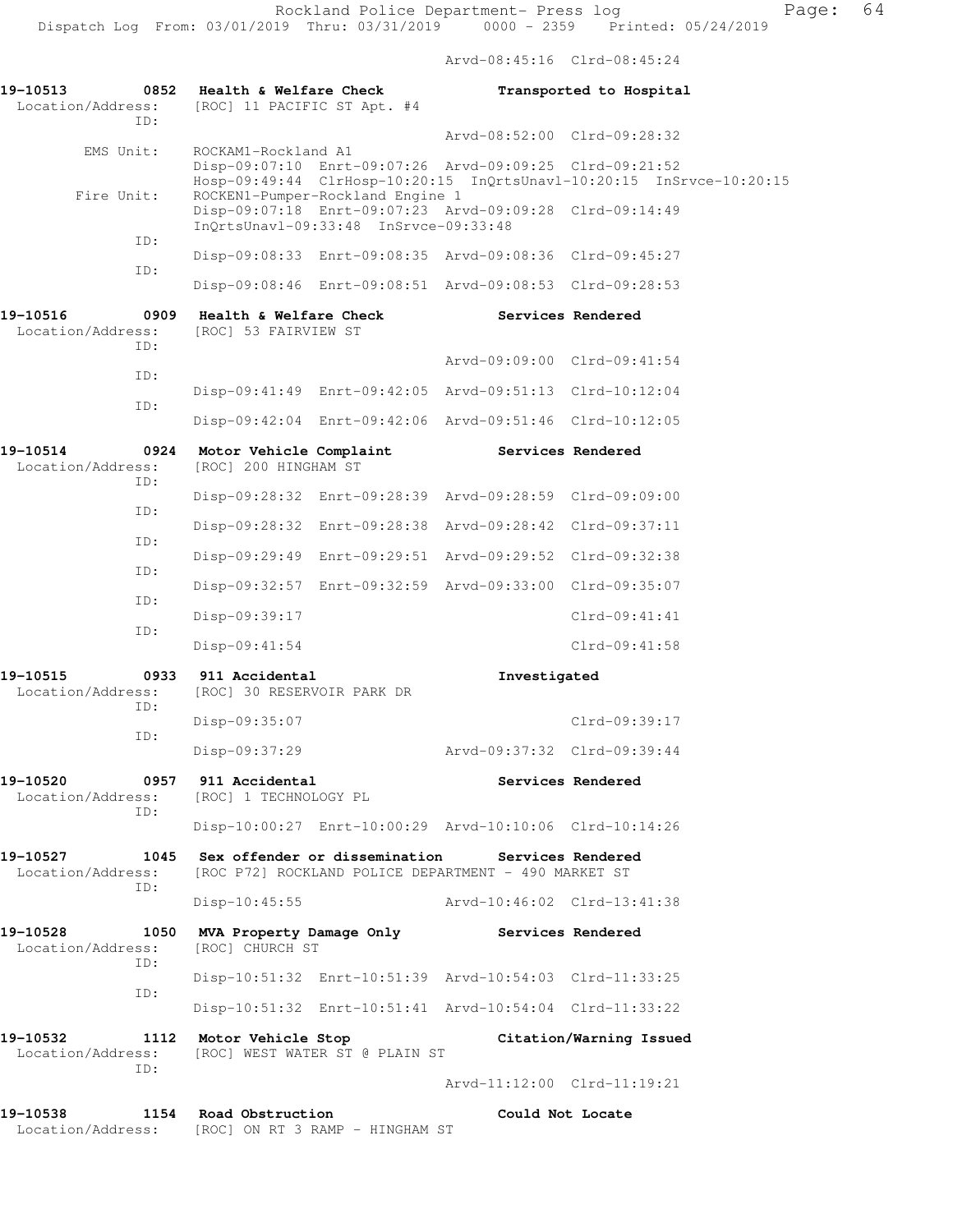|                                                                            | Rockland Police Department- Press log<br>Dispatch Log From: 03/01/2019 Thru: 03/31/2019 0000 - 2359 Printed: 05/24/2019 |                             |                   | Page: | 65 |
|----------------------------------------------------------------------------|-------------------------------------------------------------------------------------------------------------------------|-----------------------------|-------------------|-------|----|
| ID:                                                                        | Disp-11:56:14 Enrt-11:56:21 Arvd-12:08:59 Clrd-12:15:33                                                                 |                             |                   |       |    |
|                                                                            | 19-10539 1308 Motor Vehicle Stop Citation/Warning Issued<br>Location/Address: [ROC] 754 UNION ST @ 9 SALEM ST           |                             |                   |       |    |
| ID:                                                                        |                                                                                                                         | Arvd-13:08:00 Clrd-13:15:09 |                   |       |    |
| 19-10541 1319 911 Accidental<br>Location/Address: [ROC] 88 BEECH ST<br>ID: |                                                                                                                         | Could Not Locate            |                   |       |    |
| ID:                                                                        | Disp-13:20:22 Enrt-13:20:26 Arvd-13:21:35 Clrd-13:24:28                                                                 |                             |                   |       |    |
|                                                                            | Disp-13:35:52 Enrt-13:35:54 Arvd-13:39:10 Clrd-13:42:04                                                                 |                             |                   |       |    |
| 19-10542<br>ID:                                                            | 1347 Assist Public<br>Location/Address: [ROC] 48 FRANKLIN AVE                                                           |                             | Services Rendered |       |    |
|                                                                            | Disp-13:56:53 Enrt-13:57:23 Arvd-13:57:26 Clrd-13:57:30                                                                 |                             |                   |       |    |
| 19-10545<br>1411 Warrant<br>Location/Address:<br>ID:                       | [ROC P72] ROCKLAND POLICE DEPARTMENT - 490 MARKET ST                                                                    | Arrest (s) Made             |                   |       |    |
|                                                                            | Disp-14:12:05 Arvd-14:12:10 Clrd-15:58:31                                                                               |                             |                   |       |    |
| 19-10546<br>Location/Address:<br>ID:                                       | 1412 Motor Vehicle Stop Citation/Warning Issued<br>[ROC] 18 RICE AVE @ 572 UNION ST                                     |                             |                   |       |    |
|                                                                            |                                                                                                                         | Arvd-14:12:00 Clrd-14:18:59 |                   |       |    |
| Location/Address: [ROC] 33 EARL ST<br>ID:                                  | 19-10547 1419 Assist Other Agency 19-10547 Could Not Locate                                                             |                             |                   |       |    |
|                                                                            |                                                                                                                         | Arvd-14:19:00 Clrd-14:29:23 |                   |       |    |
| Location/Address:<br>ID:                                                   | 19-10548 1428 Lost/Found Property The Services Rendered<br>[ROC P72] ROCKLAND POLICE DEPARTMENT - 490 MARKET ST         |                             |                   |       |    |
|                                                                            | Disp-14:37:05 Arvd-14:37:15 Clrd-14:37:37                                                                               |                             |                   |       |    |
| ID:                                                                        | 19-10549 1439 Motor Vehicle Stop Citation/Warning Issued<br>Location/Address: [ROC] 21 SCHOOL ST @ 223 UNION ST         |                             |                   |       |    |
|                                                                            |                                                                                                                         | Arvd-14:39:00 Clrd-14:45:32 |                   |       |    |
| ID:                                                                        | 19-10551 1449 911 Accidental 19-10551 Services Rendered<br>Location/Address: [ROC] 10 FRANKLIN HUNT RD                  |                             |                   |       |    |
| Original Call #: 19-10541                                                  | Disp-14:49:52<br>Arvd-14:49:54<br>Clrd-14:57:28                                                                         |                             |                   |       |    |
| ID:                                                                        | 19-10554 1518 Motor Vehicle Stop Citation/Warning Issued<br>Location/Address: [ROC] 372 SPRING ST @ 318 SUMMER ST       |                             |                   |       |    |
|                                                                            |                                                                                                                         | Arvd-15:18:00 Clrd-15:24:38 |                   |       |    |
|                                                                            | 19-11017 1610 Animal Complaint 2008 Services Rendered<br>Location/Address: [ROC] 479 WEST WATER ST                      |                             |                   |       |    |
| 19-10559 1612 General Info<br>ID:                                          | Location/Address: [ROC P72] ROCKLAND POLICE DEPARTMENT - 490 MARKET ST                                                  |                             | Services Rendered |       |    |
|                                                                            |                                                                                                                         | Arvd-16:12:00 Clrd-16:20:08 |                   |       |    |
|                                                                            | 19-11018 1630 Animal Complaint<br>Location/Address: [ROC] BEECHWOOD LN                                                  | Services Rendered           |                   |       |    |
| ID:                                                                        | 19-10565 1639 Motor Vehicle Stop Citation/Warning Issued<br>Location/Address: [ROC] 200 WEBSTER ST @ 354 LIBERTY ST     |                             |                   |       |    |

Arvd-16:39:00 Clrd-16:45:00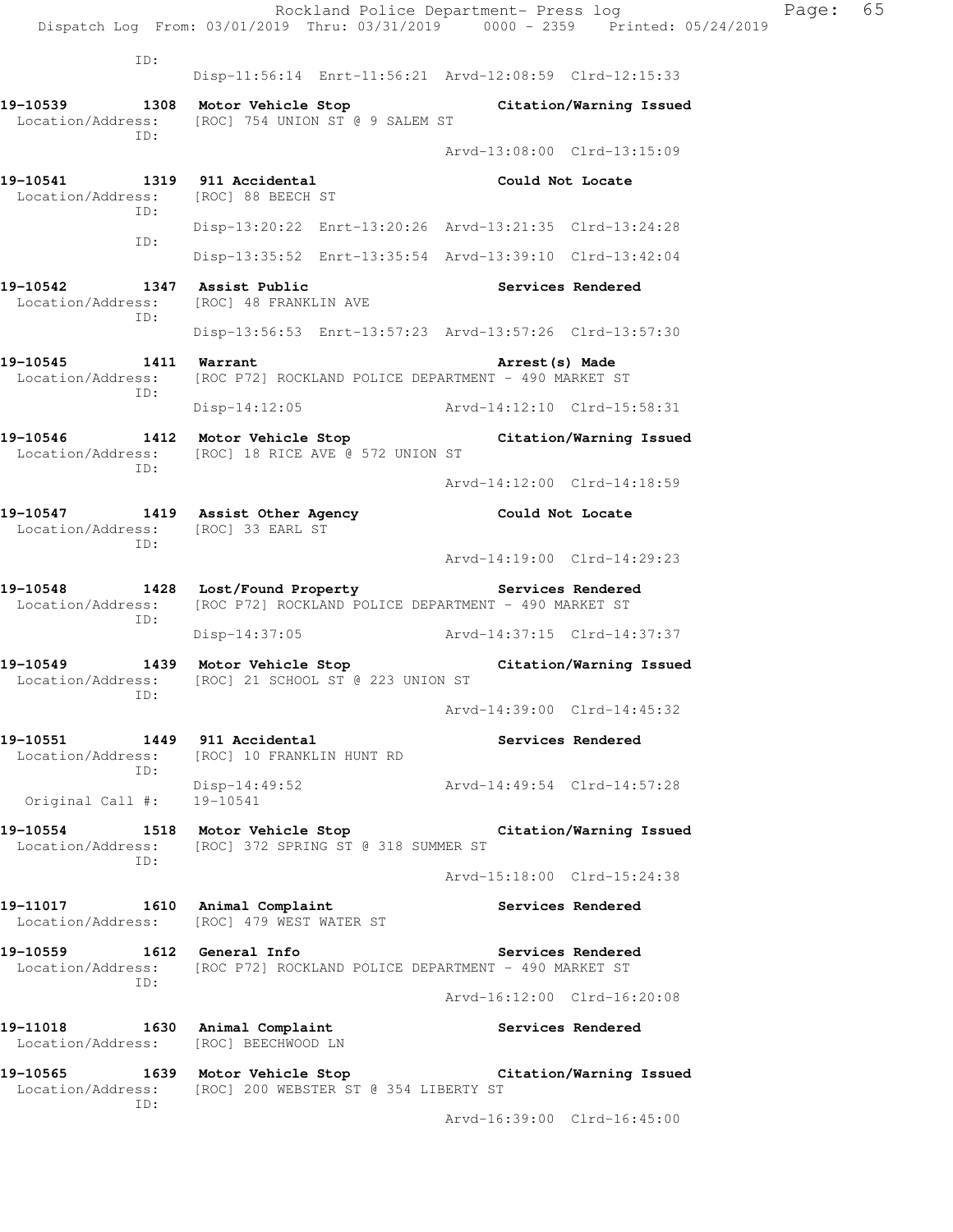|                                                                                                               |                                                                             |                                                         | Rockland Police Department- Press log<br>Dispatch Log From: 03/01/2019 Thru: 03/31/2019 0000 - 2359 Printed: 05/24/2019 | Page: | 66 |
|---------------------------------------------------------------------------------------------------------------|-----------------------------------------------------------------------------|---------------------------------------------------------|-------------------------------------------------------------------------------------------------------------------------|-------|----|
| 19-10568 1655 Motor Vehicle Stop Nerbal Warning<br>Location/Address: [ROC] 430 LIBERTY ST @ 161 EXCHANGE ST   |                                                                             |                                                         |                                                                                                                         |       |    |
| ID:                                                                                                           |                                                                             | Arvd-16:55:00 Clrd-16:56:45                             |                                                                                                                         |       |    |
| 19-10569 1701 Motor Vehicle Stop Nerbal Warning<br>Location/Address: [ROC] 131 PLAIN ST @ 135 GROVE ST<br>ID: |                                                                             |                                                         |                                                                                                                         |       |    |
|                                                                                                               |                                                                             | Arvd-17:01:00 Clrd-17:03:17                             |                                                                                                                         |       |    |
| 19-10581 1859 Vehicle Maintenance<br>Location/Address: [ROC P72] ROCKLAND POLICE DEPARTMENT - 490 MARKET ST   |                                                                             | No Service                                              |                                                                                                                         |       |    |
| 19-10583 1908 Building Check<br>Location/Address: [ROC] 567 SUMMER ST<br>ID:                                  |                                                                             | Services Rendered                                       |                                                                                                                         |       |    |
| ID:                                                                                                           |                                                                             | Disp-19:09:46 Enrt-19:09:56 Clrd-19:21:46               |                                                                                                                         |       |    |
|                                                                                                               |                                                                             | Disp-19:11:59 Arvd-19:12:02 Clrd-19:17:22               |                                                                                                                         |       |    |
| 19-10585<br>Location/Address:<br>ID:                                                                          | 1929 Building Check<br>[ROC] 31 SAW MILL LN                                 | Investigated                                            |                                                                                                                         |       |    |
| ID:                                                                                                           |                                                                             | Disp-19:30:59 Enrt-19:31:24 Arvd-19:33:09 Clrd-19:39:29 |                                                                                                                         |       |    |
|                                                                                                               |                                                                             | Disp-19:31:15 Enrt-19:31:19 Arvd-19:33:12 Clrd-19:41:57 |                                                                                                                         |       |    |
| 19-10593 2112 Breaking & Entering Breaking (8) Made<br>Location/Address: [ROC] 12 BOXBERRY LN<br>ID:          |                                                                             |                                                         |                                                                                                                         |       |    |
| ID:                                                                                                           |                                                                             | Disp-21:12:55 Enrt-21:13:01 Arvd-21:13:32 Clrd-22:38:14 |                                                                                                                         |       |    |
| ID:                                                                                                           |                                                                             | Disp-21:13:06 Enrt-21:13:10 Arvd-21:44:14 Clrd-22:34:32 |                                                                                                                         |       |    |
| ID:                                                                                                           |                                                                             | Disp-21:13:17 Enrt-21:13:22 Arvd-21:44:14 Clrd-22:34:25 |                                                                                                                         |       |    |
| ID:                                                                                                           |                                                                             | Disp-21:13:42 Enrt-21:13:47 Arvd-21:44:14 Clrd-22:34:28 |                                                                                                                         |       |    |
|                                                                                                               | Disp-21:16:22                                                               | Arvd-21:16:26 Clrd-22:26:13                             |                                                                                                                         |       |    |
| 19–10595<br>Location/Address: [ROC P64] CVS PHARMACY - 80 MARKET ST                                           | 2118 Disturbance                                                            |                                                         | Inspection / Drill                                                                                                      |       |    |
| 19-10600<br>Location/Address:<br>ID:                                                                          | 2336 Suspicious Activity<br>[ROC] 20 HUGGINS RD @ 73 PIERCE RD              |                                                         | Services Not Required                                                                                                   |       |    |
| ID:                                                                                                           | Disp-23:38:13                                                               | Arvd-23:38:23 Clrd-23:39:28                             |                                                                                                                         |       |    |
|                                                                                                               | Disp-23:38:13 Enrt-23:38:25                                                 | $Clrd-23:39:32$                                         |                                                                                                                         |       |    |
| For Date: $03/23/2019$ - Saturday                                                                             |                                                                             |                                                         |                                                                                                                         |       |    |
| 19-10605<br>Location/Address: [ROC P72] ROCKLAND POLICE DEPARTMENT - 490 MARKET ST<br>ID:                     | 0023 General Info                                                           | No Service                                              |                                                                                                                         |       |    |
|                                                                                                               |                                                                             | Arvd-00:23:00 Clrd-00:27:23                             |                                                                                                                         |       |    |
| 19-10606<br>Location/Address:<br>ID:                                                                          | 0024 Motor Vehicle Stop<br>[ROC] BILL DELAHUNT PKWY                         |                                                         | Services Rendered                                                                                                       |       |    |
|                                                                                                               |                                                                             | Disp-00:28:00 Enrt-00:28:04 Arvd-00:28:07 Clrd-00:28:23 |                                                                                                                         |       |    |
| 19-10607<br>Vicinity of:<br>ID:                                                                               | 0117 Suspicious Activity<br>[ROC 1] ROCKLAND FIRE DEPARTMENT - 360 UNION ST | Sent On Way                                             |                                                                                                                         |       |    |
|                                                                                                               |                                                                             | Arvd-01:17:00 Clrd-01:22:00                             |                                                                                                                         |       |    |

| 19-10618          | 0327 | Burglar Alarm               | Cancelled Enroute |
|-------------------|------|-----------------------------|-------------------|
| Location/Address: |      | [ROC] 449 SALEM ST          |                   |
|                   | TD:  |                             |                   |
|                   |      | Disp-03:29:22 Enrt-03:29:45 | $Clrd-03:30:00$   |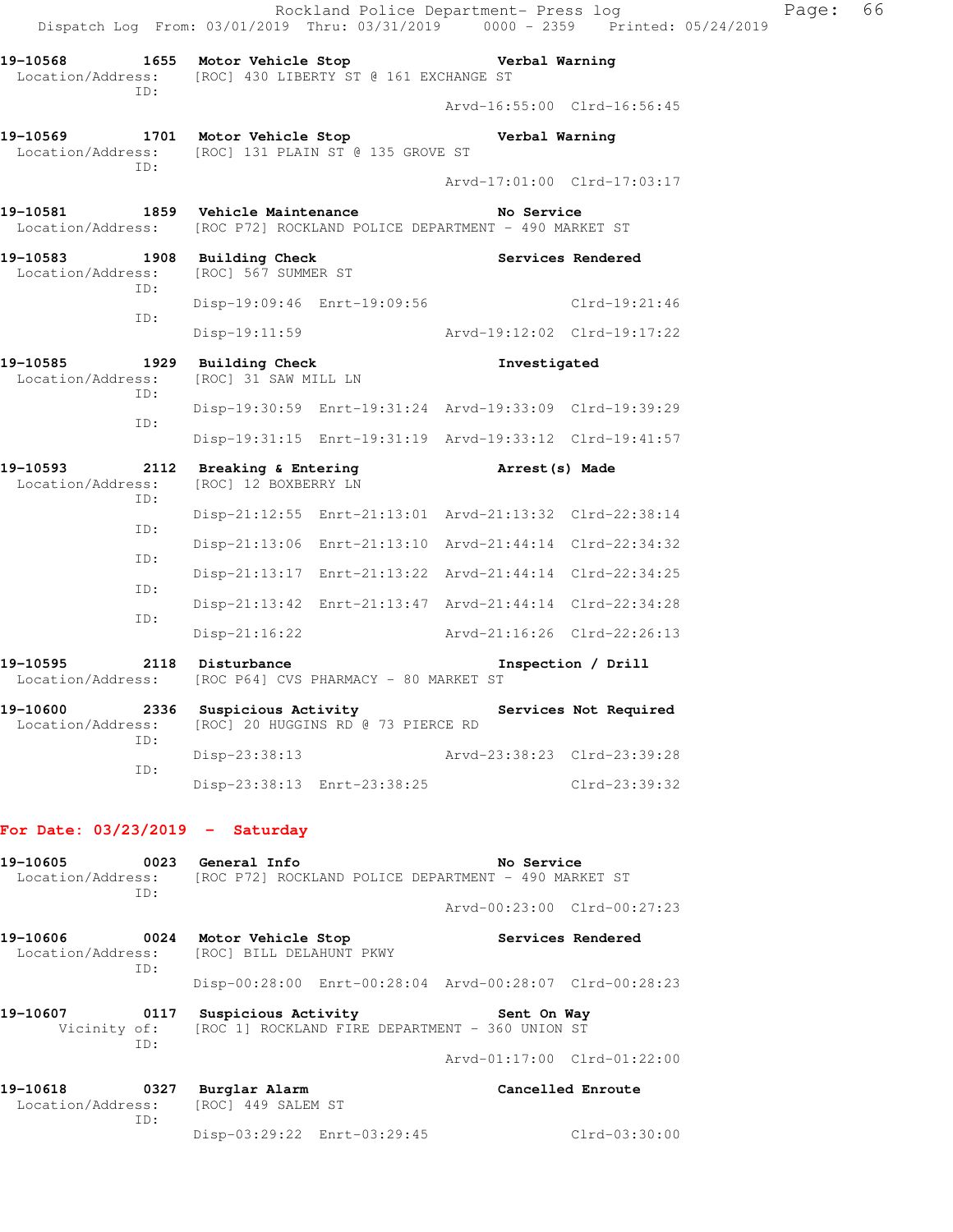Rockland Police Department- Press log Fage: 67 Dispatch Log From: 03/01/2019 Thru: 03/31/2019 0000 - 2359 Printed: 05/24/2019 ID: Disp-03:29:22 Enrt-03:29:45 Clrd-03:30:00 **19-10622 0559 Building Check Building Checked/Secured**  Location/Address: [ROC] UNION ST ID: Arvd-06:00:50 Clrd-06:17:02 **19-10624 0650 Motor Vehicle Stop Citation/Warning Issued**  Vicinity of: [ROC] 50 J A DUNN MEM DR @ 35 MARKET ST ID: Disp-06:52:07 Enrt-06:52:13 Arvd-06:52:18 Clrd-06:57:42 **19-10631 0902 Building Check Building Checked/Secured**  Location/Address: [ROC P75] UNION POINT - BILL DELAHUNT PKWY ID: Arvd-09:04:23 Clrd-09:10:53 19-10633 **0913** Suspicious Activity **Services Rendered** Location/Address: [ROC P118] HINGHAM ST SOBER HOUSE - 749 HINGHAM ST ID: Disp-09:16:26 Enrt-09:16:31 Arvd-09:17:01 Clrd-09:20:50 **19-10638 0950 Burglar Alarm Appears Secure**  Location/Address: [ROC 73] ROCKLAND TOWN HALL - 242 UNION ST ID: Disp-09:51:17 Enrt-09:54:52 Clrd-09:56:26 ID: Disp-09:56:19 Arvd-09:56:22 Clrd-09:58:38 **19-10644 1033 Motor Vehicle Stop Citation/Warning Issued**  Location/Address: [ROC] BILL DELAHUNT PKWY ID:

Disp-10:38:22 Enrt-10:38:28 Arvd-10:41:59 Clrd-10:47:11

Disp-10:55:19 Enrt-10:55:51 Clrd-10:58:26

Disp-10:58:18 Arvd-10:58:22 Clrd-11:05:02

Disp-11:16:07 Arvd-11:16:13 Clrd-12:10:16

Disp-12:10:08 Enrt-12:11:04 Arvd-12:14:21 Clrd-12:24:31

Disp-12:11:30 Enrt-12:11:44 Arvd-12:15:00 Clrd-12:15:24

Disp-12:11:35 Enrt-12:11:39 Arvd-12:15:03 Clrd-12:22:19

Disp-12:43:33 Enrt-12:43:37 Clrd-14:20:14

**19-10646 1036 911 Accidental Services Rendered**  Location/Address: [ROC] 177 CONCORD ST

ID:

**19-10648 1054 911 Accidental Services Rendered**  Location/Address: [ROC] 823 MARKET ST ID: ID:

**19-10650 1111 Warrant Summons To Court**  Location/Address: [EBR] 1185 CENTRAL ST ID:

**19-10656 1208 Emergency Medical Transported to Hospital**  Location/Address: [ROC] 809 BROOKLINE WAY Fire Unit: ROCKEN1-Pumper-Rockland Engine 1

 InQrtsUnavl-12:24:31 InSrvce-12:24:31 EMS Unit: ROCKAM2-Rockland A2 Disp-12:10:23 Enrt-12:11:04 Arvd-12:14:21 Clrd-12:24:29 Hosp-12:34:06 ClrHosp-13:01:16 InQrtsUnavl-13:12:13 InSrvce-13:12:13 ID:

 ID: **19-10659 1241 Motor Vehicle Complaint Services Rendered** 

 Location/Address: [ROC P55] IAO EXIT 14 - HINGHAM ST ID:

**19-10662 1244 Larceny / Forgery/ Fraud Services Rendered** 

Location/Address: [ROC] 15 HEMLOCK ST

Arvd-10:33:00 Clrd-10:43:34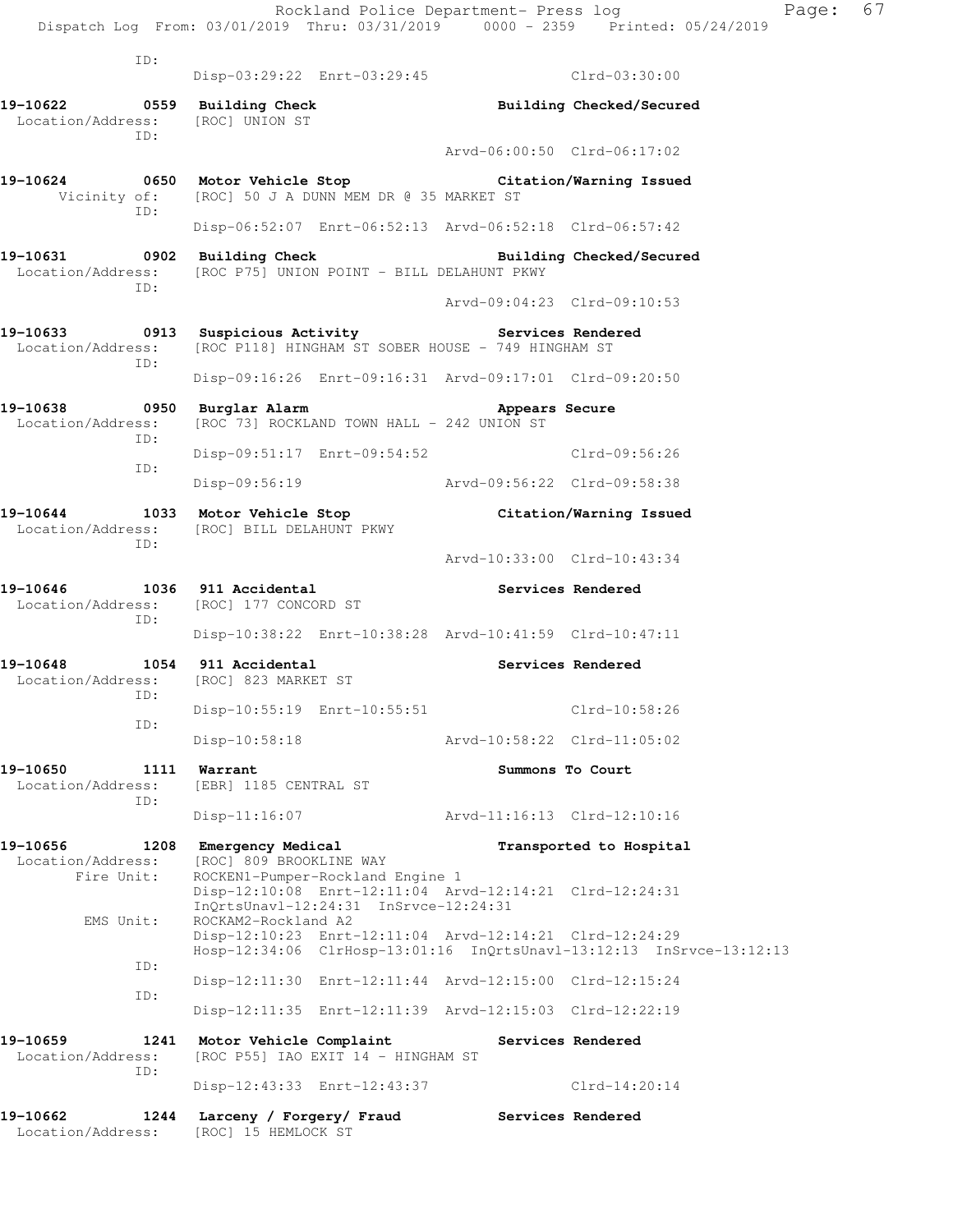| ID:                                          |                                                                                                                         |  |                             |                                                                      |  |
|----------------------------------------------|-------------------------------------------------------------------------------------------------------------------------|--|-----------------------------|----------------------------------------------------------------------|--|
|                                              | $Disp-12:53:29$                                                                                                         |  |                             | $Clrd-12:56:15$                                                      |  |
| 19-10663<br>Location/Address:<br>ID:         | 1306 Follow-Up Investigation<br>[ROC] VFW DR                                                                            |  | Services Rendered           |                                                                      |  |
| ID:                                          |                                                                                                                         |  | Arvd-13:06:00 Clrd-13:10:59 |                                                                      |  |
|                                              | Disp-13:10:55                                                                                                           |  | Arvd-13:11:02 Clrd-13:54:46 |                                                                      |  |
| 19-10665<br>1311<br>Location/Address:<br>ID: | Animal Complaint<br>[ROC] 242 GREENWOOD ST                                                                              |  | <b>Services Rendered</b>    |                                                                      |  |
|                                              | Disp-13:13:55 Enrt-13:14:00 Arvd-13:56:21 Clrd-13:56:25                                                                 |  |                             |                                                                      |  |
| 19-10672<br>1356<br>Location/Address:<br>ID: | Health & Welfare Check<br>[ROC] 91 PACIFIC ST Apt. #2                                                                   |  | Transported to Hospital     |                                                                      |  |
|                                              | Disp-13:59:22                                                                                                           |  | Arvd-13:59:36 Clrd-14:42:37 |                                                                      |  |
| 19-10688<br>1556<br>Location/Address:<br>ID: | 911 Hang Up<br>[ROC] 23 SCHOOL ST Apt. #18                                                                              |  |                             | Services Rendered                                                    |  |
|                                              | Disp-16:06:56                                                                                                           |  | Arvd-16:07:02 Clrd-16:07:07 |                                                                      |  |
| 19-10689<br>TD:                              | 1603 General Info<br>Location/Address: [ROC P72] ROCKLAND POLICE DEPARTMENT - 490 MARKET ST                             |  |                             | No Action Required                                                   |  |
|                                              |                                                                                                                         |  | Arvd-16:03:00 Clrd-16:12:06 |                                                                      |  |
| 19-10699<br>Location/Address:                | 1752 Suspicious Activity<br>[ROC] 152 LINCOLN RD                                                                        |  | Services Rendered           |                                                                      |  |
| ID:<br>ID:                                   | Disp-17:53:32 Enrt-17:53:50 Arvd-17:57:14 Clrd-18:16:45                                                                 |  |                             |                                                                      |  |
|                                              | Disp-17:53:40 Enrt-17:53:47 Arvd-17:55:08 Clrd-18:11:36                                                                 |  |                             |                                                                      |  |
| 19-10701<br>1809<br>Location/Address:        | Suspicious Activity<br>[ROC] 76 PARK ST @ 324 HOWARD ST                                                                 |  |                             | Services Not Required                                                |  |
| ID:<br>ID:                                   | Disp-18:10:20 Enrt-18:10:22                                                                                             |  |                             | $Clrd-18:11:46$                                                      |  |
| ID:                                          | Disp-18:11:51 Enrt-18:11:51 Arvd-18:14:36 Clrd-18:21:33                                                                 |  |                             |                                                                      |  |
|                                              | $Disp-18:14:29$                                                                                                         |  | Arvd-18:14:32 Clrd-18:21:30 |                                                                      |  |
| 19-10705<br>1831<br>Location/Address:<br>ID: | Disturbance<br>[ROC] 329 NORTH AVE Apt. #2                                                                              |  | Peace Restored              |                                                                      |  |
|                                              | Disp-18:33:21 Enrt-18:34:14 Arvd-18:34:55 Clrd-18:58:38                                                                 |  |                             |                                                                      |  |
| ID:                                          | Disp-18:33:24 Enrt-18:33:31 Arvd-18:34:57 Clrd-18:58:49                                                                 |  |                             |                                                                      |  |
| 19-10706<br>1857<br>Location/Address:        | Suspicious Activity<br>[ROC] 809 BROOKLINE WAY                                                                          |  |                             | Services Rendered                                                    |  |
| ID:                                          | Disp-18:58:44 Enrt-18:59:16                                                                                             |  |                             | $Clrd-19:09:51$                                                      |  |
| ID:                                          | Disp-18:59:11 Enrt-18:59:14                                                                                             |  |                             | $Clrd-19:09:48$                                                      |  |
| 19-10708<br>1920<br>Location/Address:<br>ID: | Emergency Medical<br>[ROC] 201 GARDEN TER                                                                               |  |                             | Transported to Hospital                                              |  |
| Fire Unit:                                   | Disp-19:21:57 Enrt-19:22:01 Arvd-19:31:04 Clrd-19:37:02<br>ROCKEN1-Pumper-Rockland Engine 1                             |  |                             |                                                                      |  |
| EMS Unit:                                    | Disp-19:22:37 Enrt-19:22:41 Arvd-19:25:10 Clrd-19:38:19<br>InQrtsUnavl-19:43:23 InSrvce-19:43:26<br>ROCKAM1-Rockland A1 |  |                             |                                                                      |  |
| ID:                                          | Disp-19:22:45 Enrt-19:22:48 Arvd-19:25:08 Clrd-19:38:12                                                                 |  |                             | Hosp-19:51:15 ClrHosp-20:50:13 InQrtsUnavl-20:58:09 InSrvce-20:58:12 |  |
|                                              | Disp-19:23:40 Enrt-19:23:42 Arvd-19:24:05 Clrd-19:37:06                                                                 |  |                             |                                                                      |  |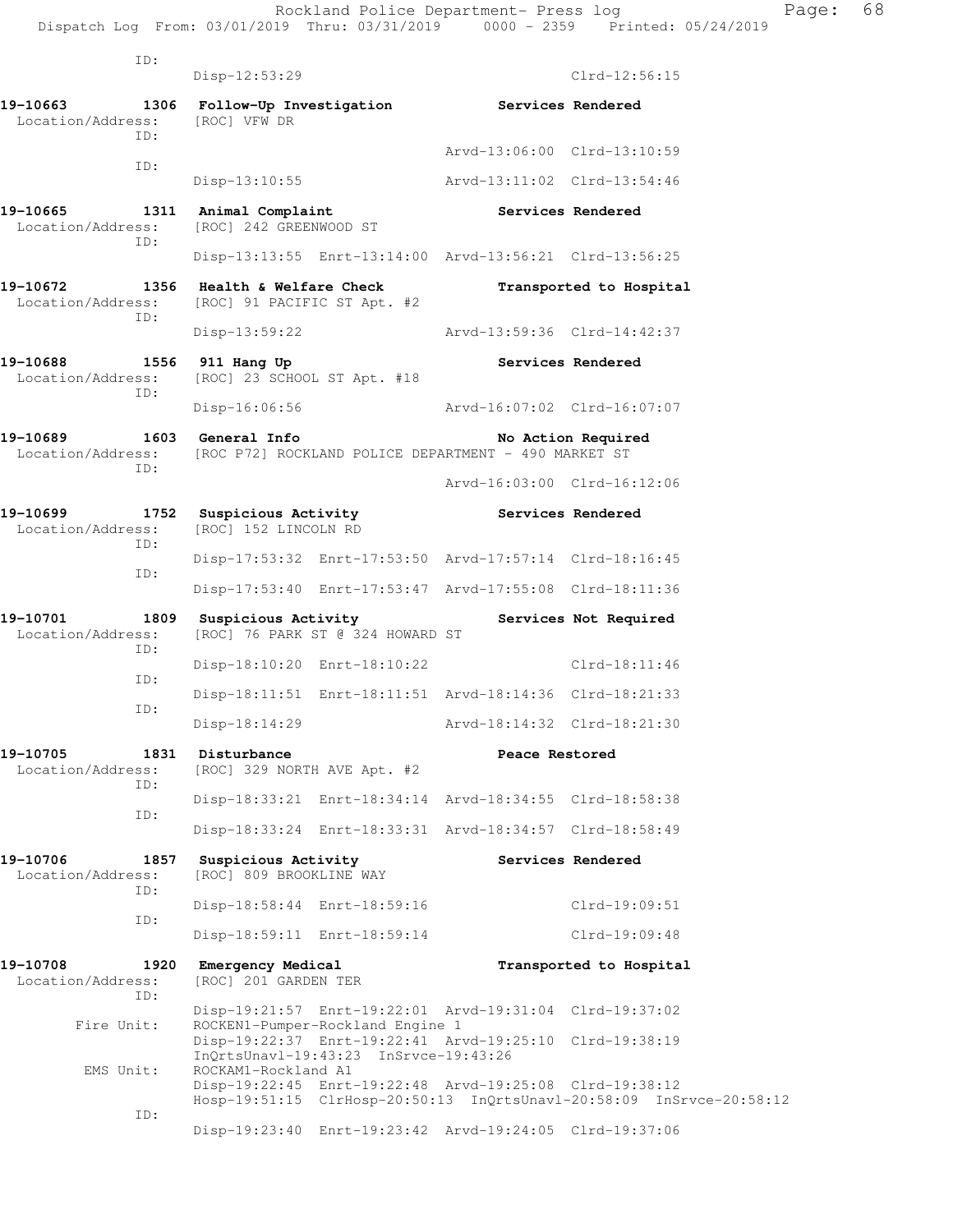**19-10711 1935 Building Check Services Rendered**  Location/Address: [ROC] 51 MAPLE ST ID: Arvd-19:37:50 Clrd-19:38:47 **19-10712 1942 Building Check Services Rendered** 

 Location/Address: [ROC] SPRING GATE - J A DUNN MEM DR ID: Arvd-19:45:42 Clrd-19:46:07 **19-10718 2121 Health & Welfare Check Services Rendered** 

Location/Address: [ROC 70] WEBSTER PARK NURSING AND REHAB - 56 WEBSTER ST ID: Disp-21:22:30 Enrt-21:22:35 Arvd-21:25:45 Clrd-21:43:33

### **For Date: 03/24/2019 - Sunday**

| 19-10727<br>Location/Address:        | 0003<br>ID: | General Incident<br>Services Rendered<br>[ROC P72] ROCKLAND POLICE DEPARTMENT - 490 MARKET ST |                             |                 |  |
|--------------------------------------|-------------|-----------------------------------------------------------------------------------------------|-----------------------------|-----------------|--|
|                                      |             | $Disp-00:05:24$                                                                               |                             | $Clrd-00:06:14$ |  |
| 19-10729<br>Location/Address:        | 0055<br>ID: | Suspicious Activity<br>Services Rendered<br>[ROC] 51 MAPLE ST Apt. #338                       |                             |                 |  |
|                                      |             | Disp-00:58:20 Enrt-00:58:37 Arvd-00:59:37 Clrd-01:04:34                                       |                             |                 |  |
|                                      | ID:         | Disp-00:58:32 Enrt-00:58:35 Arvd-00:59:37 Clrd-01:04:30                                       |                             |                 |  |
| 19-10734                             | ID:         | 0124 Motor Vehicle Stop<br>Vicinity of: [ROC] WEST WATER ST @ UNION ST                        | Sent On Way                 |                 |  |
|                                      | ID:         |                                                                                               | Arvd-01:24:00 Clrd-01:28:26 |                 |  |
|                                      |             | $Disp-01:26:22$                                                                               | Arvd-01:26:24 Clrd-01:28:34 |                 |  |
| 19-10737<br>Location/Address:<br>ID: |             | 0239 Building Check<br>[ROC] MARTHA DR                                                        | Investigated                |                 |  |
|                                      |             |                                                                                               | Arvd-02:40:20 Clrd-02:40:29 |                 |  |
| 19-10739<br>Location/Address:        | ID:         | 0255 Building Check<br>[ROC] MAPLE ST                                                         | Investigated                |                 |  |
|                                      |             |                                                                                               | Arvd-02:55:33 Clrd-02:55:42 |                 |  |
| 19-10740<br>Location/Address:        | ID:         | 0255 Building Check<br>[ROC] UNION ST                                                         | Investigated                |                 |  |
|                                      |             |                                                                                               | Arvd-02:56:23 Clrd-02:56:31 |                 |  |
| 19-10744<br>Location/Address:        | ID:         | 0623 Building Check<br>[ROC] UNION ST                                                         | Appears Secure              |                 |  |
|                                      |             |                                                                                               | Arvd-06:26:19 Clrd-06:37:02 |                 |  |
| 19-10746<br>Vicinity of:             | ID:         | 0655 Motor Vehicle Stop<br>[ROC] EAST WATER ST @ WEBSTER ST                                   | Citation/Warning Issued     |                 |  |
|                                      |             |                                                                                               | Arvd-06:55:00 Clrd-07:01:35 |                 |  |
| 19-10747                             | ID:         | 0655 Building Check<br>Location/Address: [ROC] MARTHA DR                                      | Investigated                |                 |  |
|                                      |             |                                                                                               | Arvd-06:56:13 Clrd-06:56:27 |                 |  |
| 19-10748<br>Location/Address:        | 0658<br>ID: | <b>Building Check</b><br><b>[ROC] MAPLE ST</b>                                                | Investigated                |                 |  |
|                                      |             |                                                                                               | Arvd-06:59:46 Clrd-06:59:58 |                 |  |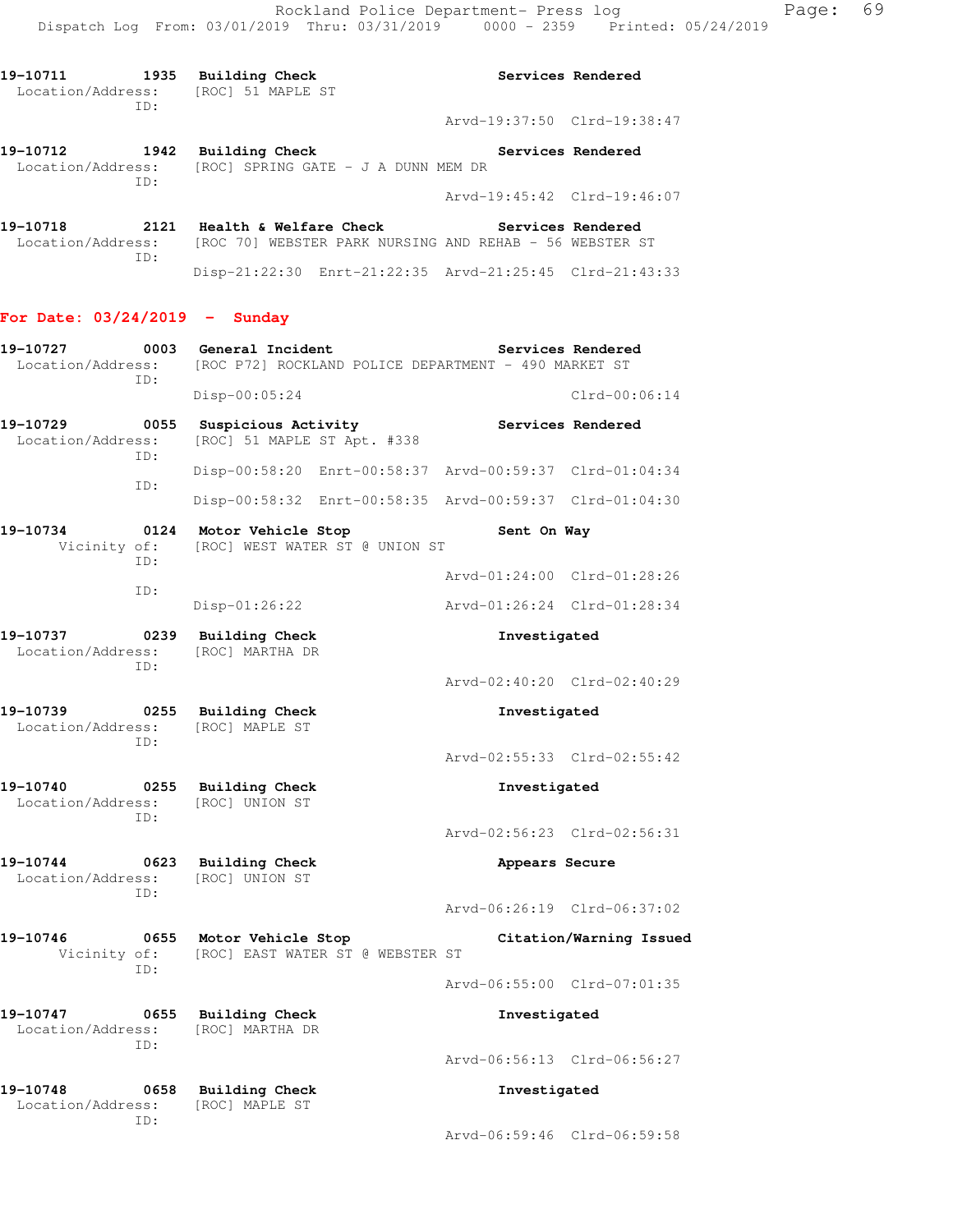**19-10749 0708 911 Accidental Services Rendered**  Location/Address: [ROC 70] WEBSTER PARK NURSING AND REHAB - 56 WEBSTER ST ID: Disp-07:09:33 Enrt-07:09:42 Arvd-07:10:13 Clrd-07:16:44 ID: Disp-07:09:33 Enrt-07:09:39 Arvd-07:16:39 Clrd-07:16:42 19-10758 0937 Building Check Building Checked/Secured Location/Address: [ROC 60] SPRING GATE APARTMENTS - 52 HANNAH WAY ID: Arvd-09:37:00 Clrd-09:38:27 19-10759 **0942** Building Check **Building Building Checked/Secured**  Location/Address: [ROC] 51 MAPLE ST ID: Arvd-09:42:00 Clrd-09:44:38 **19-10760 0947 Building Check Building Checked/Secured**  Location/Address: [ROC 5] COMMUNITY CENTER - 394 UNION ST ID: Arvd-09:47:00 Clrd-09:50:49 **19-10761 1015 Neighbor Disturbance Investigated**  Location/Address: [ROC] 68 PLAIN ST ID: Disp-10:18:28 Enrt-10:18:49 Arvd-10:19:32 Clrd-10:34:58 ID: Disp-10:28:08 Arvd-10:28:12 Clrd-10:35:01 19-10772 1140 Building Check **Building Building Checked/Secured**  Location/Address: [ROC 60] SPRING GATE APARTMENTS - 52 HANNAH WAY ID: Arvd-11:40:00 Clrd-11:40:55 19-10773 1146 Building Check **Building Building Checked/Secured**  Location/Address: [ROC] 51 MAPLE ST ID: Arvd-11:46:00 Clrd-11:47:22 **19-10775 1149 Building Check Building Checked/Secured**  Location/Address: [ROC] BILL DELAHUNT PKWY ID: Arvd-11:59:07 Clrd-11:59:37 19-10774 1154 Building Check **Building Building Checked/Secured**  Location/Address: [ROC 5] COMMUNITY CENTER - 394 UNION ST ID: Arvd-11:54:00 Clrd-11:54:56 **19-10777 1246 Burglar Alarm Cancelled Enroute**  Location/Address: [ROC] 49 VFW DR ID: Disp-12:49:29 Clrd-12:51:12 **19-10778 1255 Motor Vehicle Collision W/PI Transported to Hospital**  Location/Address: [ROC] 808 MARKET ST Fire Unit: ROCKEN1-Pumper-Rockland Engine 1 Disp-12:56:28 Enrt-12:57:44 Arvd-13:00:42 Clrd-13:25:53 InQrtsUnavl-13:30:23 InSrvce-13:30:23<br>EMS Unit: ROCKAM1-Rockland A1 ROCKAM1-Rockland A1 Disp-12:56:33 Enrt-12:57:41 Arvd-12:59:24 Clrd-13:06:48 Hosp-13:18:27 ClrHosp-13:56:44 InQrtsUnavl-14:05:12 InSrvce-14:05:12 ID: Disp-12:59:35 Arvd-12:59:41 Clrd-13:19:29 ID: Disp-12:59:46 Arvd-12:59:59 Clrd-13:27:26<br>EMS Unit: ROCKAM2-Rockland A2 ROCKAM2-Rockland A2 Disp-13:02:39 Enrt-13:04:40 Arvd-13:07:52 Clrd-13:16:30 Hosp-13:25:34 ClrHosp-14:05:09 InQrtsUnavl-14:11:03 InSrvce-14:11:03 **19-10781 1317 911 Accidental Investigated** 

Dispatch Log From: 03/01/2019 Thru: 03/31/2019 0000 - 2359 Printed: 05/24/2019

Rockland Police Department- Press log Page: 70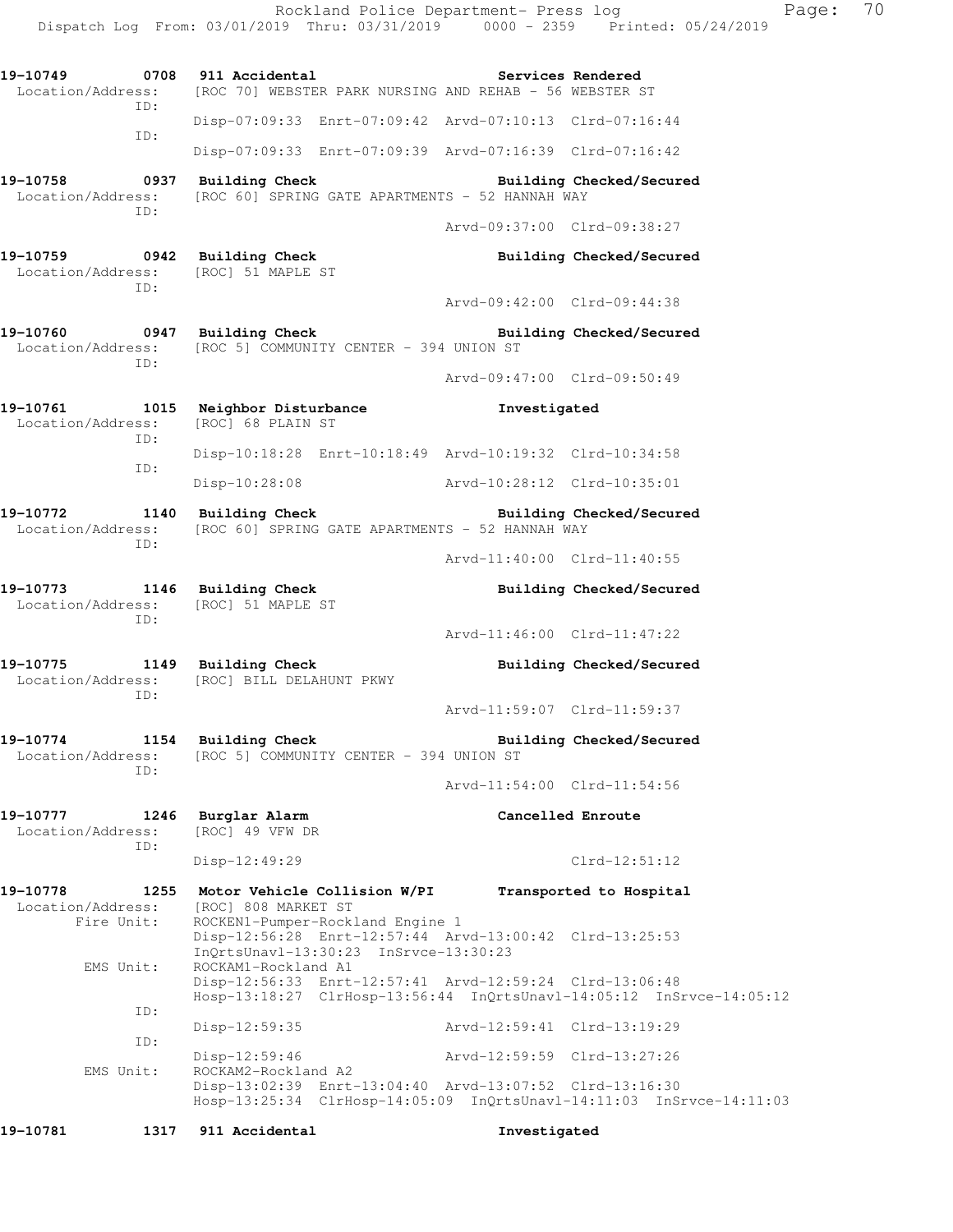|                                                                                                          |                                                                                                                      |  | Rockland Police Department- Press log | Dispatch Log From: 03/01/2019 Thru: 03/31/2019 0000 - 2359 Printed: 05/24/2019 | Page: | 71 |  |
|----------------------------------------------------------------------------------------------------------|----------------------------------------------------------------------------------------------------------------------|--|---------------------------------------|--------------------------------------------------------------------------------|-------|----|--|
| Location/Address:                                                                                        | [ROC P45] COMFORT INN - 850 HINGHAM ST                                                                               |  |                                       |                                                                                |       |    |  |
| ID:                                                                                                      | Disp-13:19:42 Enrt-13:19:49 Arvd-13:23:55 Clrd-13:24:36                                                              |  |                                       |                                                                                |       |    |  |
| 19-10785 1408 Building Check<br>Location/Address:<br>ID:                                                 | [ROC] 51 MAPLE ST                                                                                                    |  |                                       | Building Checked/Secured                                                       |       |    |  |
|                                                                                                          |                                                                                                                      |  | Arvd-14:08:00 Clrd-14:08:52           |                                                                                |       |    |  |
| 19-10786 1409 Building Check<br>Location/Address: [ROC 60] SPRING GATE APARTMENTS - 52 HANNAH WAY<br>ID: |                                                                                                                      |  | Building Fire                         |                                                                                |       |    |  |
|                                                                                                          |                                                                                                                      |  | Arvd-14:09:00 Clrd-14:09:51           |                                                                                |       |    |  |
| 19-10787<br>Location/Address: [ROC 5] COMMUNITY CENTER - 394 UNION ST<br>ID:                             | 1412 Building Check                                                                                                  |  |                                       | Building Checked/Secured                                                       |       |    |  |
|                                                                                                          |                                                                                                                      |  | Arvd-14:12:00 Clrd-14:13:06           |                                                                                |       |    |  |
| 19-10790<br>Location/Address: [ROC] 44 SALEM ST<br>ID:                                                   | 1455 Motor Vehicle Stop                                                                                              |  | Verbal Warning                        |                                                                                |       |    |  |
|                                                                                                          |                                                                                                                      |  | Arvd-14:55:00 Clrd-14:56:43           |                                                                                |       |    |  |
| 19-10797<br>Location/Address: [ROC P72] ROCKLAND POLICE DEPARTMENT - 490 MARKET ST<br>ID:                | 1606 General Info                                                                                                    |  |                                       | Services Not Required                                                          |       |    |  |
|                                                                                                          |                                                                                                                      |  | Arvd-16:06:00 Clrd-16:09:49           |                                                                                |       |    |  |
| 19-10798<br>Location/Address: [ROC P45] COMFORT INN - 850 HINGHAM ST Apt. #202<br>ID:                    | 1632 911 Accidental                                                                                                  |  |                                       | Services Rendered                                                              |       |    |  |
|                                                                                                          | Disp-16:33:59 Enrt-16:34:07 Arvd-16:41:17 Clrd-16:46:46                                                              |  |                                       |                                                                                |       |    |  |
| 19-10800<br>ID:                                                                                          | 1640 Assault Offenses<br>Services Rendered<br>Location/Address: [ROC P72] ROCKLAND POLICE DEPARTMENT - 490 MARKET ST |  |                                       |                                                                                |       |    |  |
|                                                                                                          | Disp-16:43:51 Arvd-16:43:57 Clrd-17:02:50                                                                            |  |                                       |                                                                                |       |    |  |
| 19-10805<br>Location/Address:<br>ID:                                                                     | 1716 Burglar Alarm<br>[ROC P85] ROCKLAND FEDERAL CREDIT UNION - 241 UNION ST                                         |  |                                       | Building Checked/Secured                                                       |       |    |  |
|                                                                                                          | Disp-17:21:27 Enrt-17:21:30 Arvd-17:25:21 Clrd-17:37:53                                                              |  |                                       |                                                                                |       |    |  |
| 19-10810<br>Location/Address:<br>ID:                                                                     | 1759 Assist Public<br>[ROC P95] HOLY FAMILY CHURCH - 403 UNION ST                                                    |  |                                       | Services Rendered                                                              |       |    |  |
|                                                                                                          | Disp-18:01:42 Enrt-18:01:48 Arvd-18:06:44 Clrd-18:11:15                                                              |  |                                       |                                                                                |       |    |  |
| 19-10814<br>Location/Address:<br>ID:                                                                     | 1931 Disturbance<br>[ROC] 74 SHAW RD                                                                                 |  | Peace Restored                        |                                                                                |       |    |  |
|                                                                                                          | Disp-19:32:22 Enrt-19:32:33 Arvd-19:35:33 Clrd-19:56:57                                                              |  |                                       |                                                                                |       |    |  |
| ID:                                                                                                      | Disp-19:32:26 Enrt-19:32:30 Arvd-19:35:36 Clrd-19:56:54                                                              |  |                                       |                                                                                |       |    |  |
| 19-10819<br>Vicinity of:<br>ID:                                                                          | 2112 Lockout<br>Services Rendered<br>[ROC 63] MIKES PIZZA - 315 UNION ST                                             |  |                                       |                                                                                |       |    |  |
|                                                                                                          | Disp-21:14:41 Enrt-21:14:47 Arvd-21:19:15 Clrd-21:22:08                                                              |  |                                       |                                                                                |       |    |  |
| 19-10827<br>2201<br>Location/Address:<br>ID:                                                             | Suspicious Activity<br>[ROC] 471 WEBSTER ST                                                                          |  | No Service                            |                                                                                |       |    |  |
|                                                                                                          | Disp-22:02:27 Enrt-22:02:38 Arvd-22:05:08 Clrd-22:30:36                                                              |  |                                       |                                                                                |       |    |  |
| ID:                                                                                                      | Disp-22:02:31 Enrt-22:02:35 Arvd-22:05:11 Clrd-22:30:39                                                              |  |                                       |                                                                                |       |    |  |
| ID:                                                                                                      | Disp-22:04:59                                                                                                        |  | Arvd-22:05:03 Clrd-22:30:43           |                                                                                |       |    |  |

**For Date: 03/25/2019 - Monday**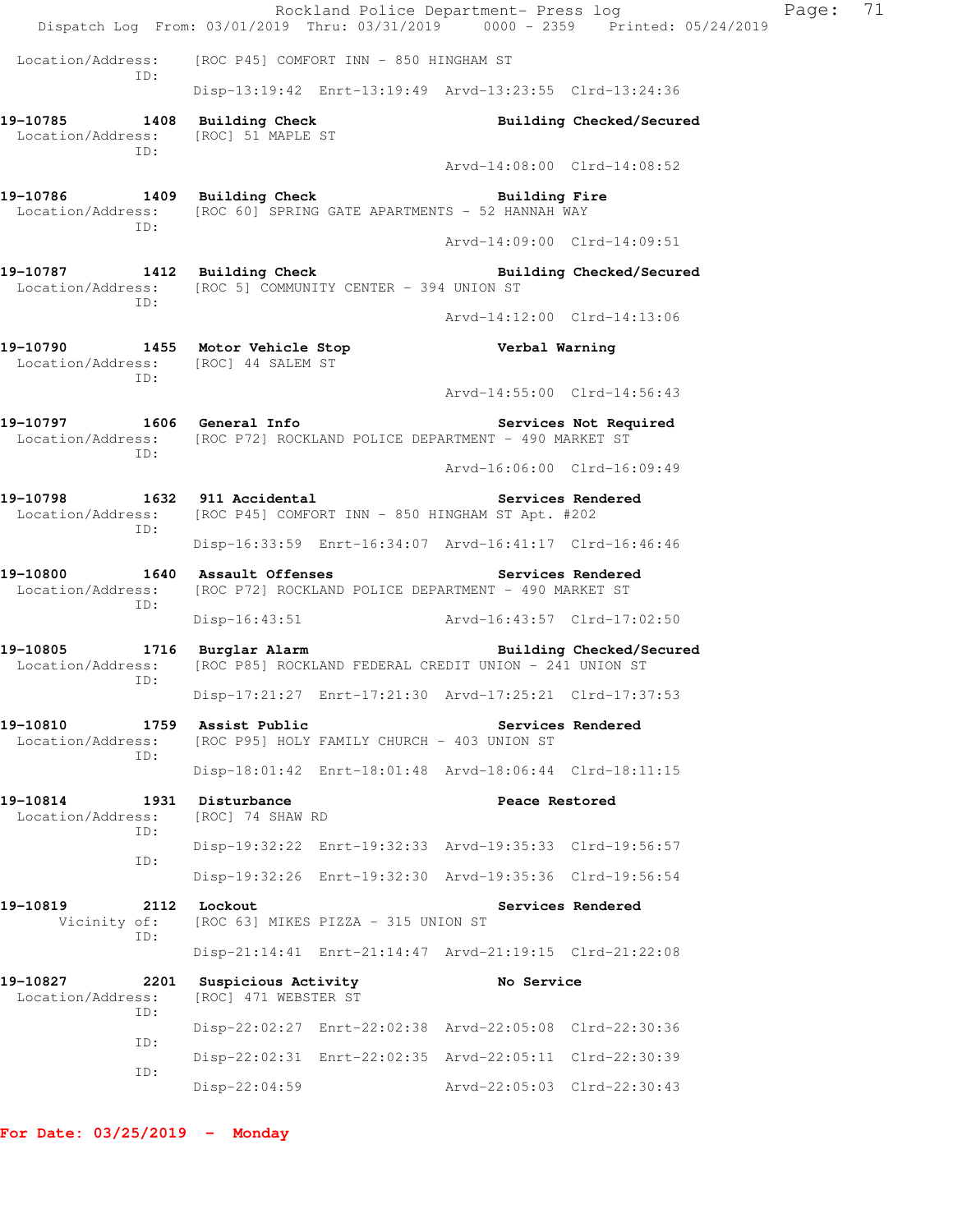Rockland Police Department- Press log Page: 72 Dispatch Log From: 03/01/2019 Thru: 03/31/2019 0000 - 2359 Printed: 05/24/2019 **19-10834 0005 General Info No Service**  Location/Address: [ROC P72] ROCKLAND POLICE DEPARTMENT - 490 MARKET ST ID: Arvd-00:05:00 Clrd-00:08:40 **19-10838 0043 Building Check Building Checked/Secured**  Location/Address: [ROC 5] COMMUNITY CENTER - 394 UNION ST ID: Arvd-00:45:15 Clrd-00:46:38 **19-10844 0211 Building Check Building Checked/Secured**  Location/Address: [ROC 5] COMMUNITY CENTER - 394 UNION ST ID: Arvd-02:13:13 Clrd-02:14:24 **19-10851 0538 Building Check Services Rendered**  Location/Address: [ROC] UNION ST ID: Arvd-05:41:01 Clrd-05:58:46 **19-10857 0559 Building Check Building Checked/Secured**  Location/Address: [ROC 5] COMMUNITY CENTER - 394 UNION ST ID: Arvd-06:00:22 Clrd-06:00:46 19-10859 **0602** Building Check **Services Rendered**  Location/Address: [ROC P75] UNION POINT - BILL DELAHUNT PKWY ID: Arvd-06:07:56 Clrd-06:14:08 **19-10860 0614 Motor Vehicle Stop Citation/Warning Issued**  Location/Address: [ROC] UNION POINT AT ROTARY - UNION ST ID: Disp-06:15:31 Arvd-06:17:41 Clrd-06:23:43 **19-10861 0615 Motor Vehicle Stop Citation/Warning Issued**  Location/Address: [ROC P65] 7-ELEVEN CONVENIENCE STORE - 92 MARKET ST ID: Arvd-06:15:00 Clrd-06:19:49 **19-10862 0635 Motor Vehicle Stop Citation/Warning Issued**  Location/Address: [ROC] PLAIN ST ID: Disp-06:37:12 Enrt-06:37:16 Clrd-06:45:01 **19-10863 0652 Motor Vehicle Stop Citation/Warning Issued**  Location/Address: [ROC] 9 SUNNYBANK AVE @ 260 E WATER ST ID: Disp-06:53:48 Enrt-06:53:55 Arvd-06:53:58 Clrd-07:02:20 ID: Disp-06:54:50 Enrt-06:54:56 Arvd-06:55:00 Clrd-07:02:11 **19-10871 0815 Animal Complaint Services Rendered**  Location/Address: [ROC] 71 UNION ST **19-10880 0941 Assist Public Investigated**  Location/Address: [ROC] 264 LEVIN RD ID: Disp-09:43:05 Enrt-09:43:14 Arvd-09:49:52 Clrd-09:52:27 19-11016 1000 Animal Complaint **19-11016** Services Rendered Location/Address: [ROC] 8 MILLBROOK DR 19-10889 1115 Animal Complaint **19-10889** Services Rendered Vicinity of: [ROC] 199 RICE AVE ID: Disp-11:17:27 Enrt-11:18:52 Arvd-11:21:19 Clrd-11:48:51 19-10890 1117 Building Check **Services Rendered** Location/Address: [ROC] 51 MAPLE ST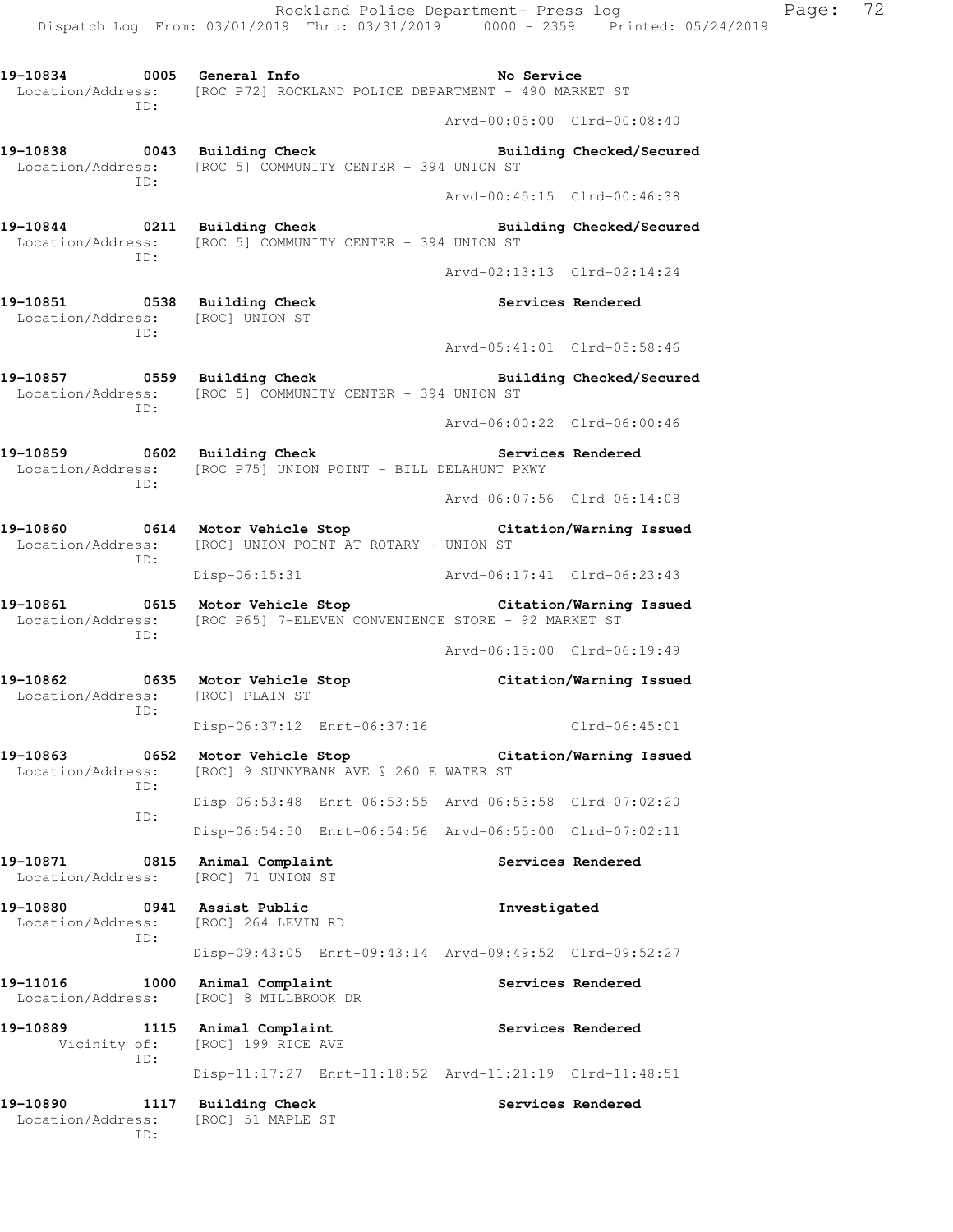|                                                        |                                                                                                                                | Dispatch Log From: 03/01/2019 Thru: 03/31/2019 0000 - 2359 Printed: 05/24/2019 |  |
|--------------------------------------------------------|--------------------------------------------------------------------------------------------------------------------------------|--------------------------------------------------------------------------------|--|
|                                                        |                                                                                                                                | Arvd-11:18:29 Clrd-11:18:47                                                    |  |
| Location/Address:                                      | 19-10899 1220 Breaking & Entering<br>[ROC] 26 EAST WATER ST Apt. #1                                                            | Investigated                                                                   |  |
| ID:                                                    |                                                                                                                                | Disp-12:22:49 Enrt-12:23:01 Arvd-12:26:42 Clrd-12:42:08                        |  |
| ID:                                                    | Disp-12:22:49                                                                                                                  | Arvd-12:23:05 Clrd-12:38:09                                                    |  |
| ID:                                                    | 19-10906 1348 Motor Vehicle Stop<br>Vicinity of: [ROC] 839 SUMMER ST                                                           | Verbal Warning                                                                 |  |
|                                                        | Disp-13:49:17                                                                                                                  | Arvd-13:49:34 Clrd-13:50:43                                                    |  |
| ID:                                                    | 19-10907 1404 Motor Vehicle Stop<br>Location/Address: [ROC] 467 SUMMER ST                                                      | Citation/Warning Issued                                                        |  |
|                                                        |                                                                                                                                | Arvd-14:04:00 Clrd-14:11:06                                                    |  |
| ID:                                                    | 19-10909 1417 Motor Vehicle Stop<br>Vicinity of: [ROC] 821 SUMMER ST                                                           | Citation/Warning Issued                                                        |  |
|                                                        |                                                                                                                                | Arvd-14:17:00 Clrd-14:23:48                                                    |  |
| 19-10914<br>Location/Address: [ROC] 37 SALEM ST<br>ID: | 1432 Police Information                                                                                                        | Services Rendered                                                              |  |
|                                                        |                                                                                                                                | Disp-14:33:19 Arvd-14:33:24 Clrd-14:34:13                                      |  |
| 19-10922<br>ID:                                        | 1516 Suspicious Activity 6one on arrival<br>Location/Address: [ROC] RAIL TRAIL - LINDEN ST                                     |                                                                                |  |
|                                                        |                                                                                                                                | Disp-15:17:36 Enrt-15:18:41 Arvd-15:26:15 Clrd-15:26:21                        |  |
| 19-10927                                               | 1528 Harassment<br>Location/Address: [ROC] 140 MARTHA DR Apt. #D                                                               | <b>Services Rendered</b>                                                       |  |
| ID:                                                    | 19-10928 1538 Assist Other Agency 1998 Services Rendered<br>Location/Address: [ROC P55] HOME DEPOT - 1149 HINGHAM ST           |                                                                                |  |
|                                                        |                                                                                                                                | Arvd-15:38:00 Clrd-15:45:01                                                    |  |
| 19-10966                                               | 1600 General Info/ SHIFT ASSIGNMEN Services Rendered<br>Location/Address: [ROC P72] ROCKLAND POLICE DEPARTMENT - 490 MARKET ST |                                                                                |  |
| 19-10935<br>ID:                                        | 1627 911 Accidental<br>Location/Address: [ROC] 34 CUSTER ST                                                                    | Services Rendered                                                              |  |
|                                                        |                                                                                                                                | Disp-16:28:08 Enrt-16:28:36 Arvd-16:31:08 Clrd-16:32:15                        |  |
| 19-10943<br>Location/Address:<br>ID:                   | 1645 Building Check<br>[ROC] MAPLE ST                                                                                          | Building Checked/Secured                                                       |  |
|                                                        |                                                                                                                                | Arvd-16:46:10 Clrd-16:46:21                                                    |  |
| 19-10945<br>Location/Address:<br>ID:                   | 1705 Building Check<br>[ROC] MARTHA DR                                                                                         | Building Checked/Secured                                                       |  |
|                                                        |                                                                                                                                | Arvd-17:06:17 Clrd-17:06:28                                                    |  |
| 19-10947<br>Vicinity of:<br>ID:                        | 1710 Motor Vehicle Stop<br>[ROC] DYER ST                                                                                       | Verbal Warning                                                                 |  |
|                                                        |                                                                                                                                | Arvd-17:10:00 Clrd-17:12:29                                                    |  |
| 19-10949<br>Location/Address:<br>ID:                   | 1714 Building Check<br>[ROC] UNION ST                                                                                          | Building Checked/Secured                                                       |  |
|                                                        |                                                                                                                                | Arvd-17:14:35 Clrd-17:15:00                                                    |  |

**19-10952 1721 Animal Complaint Services Rendered**  Location/Address: [ROC] TAUNTON AVE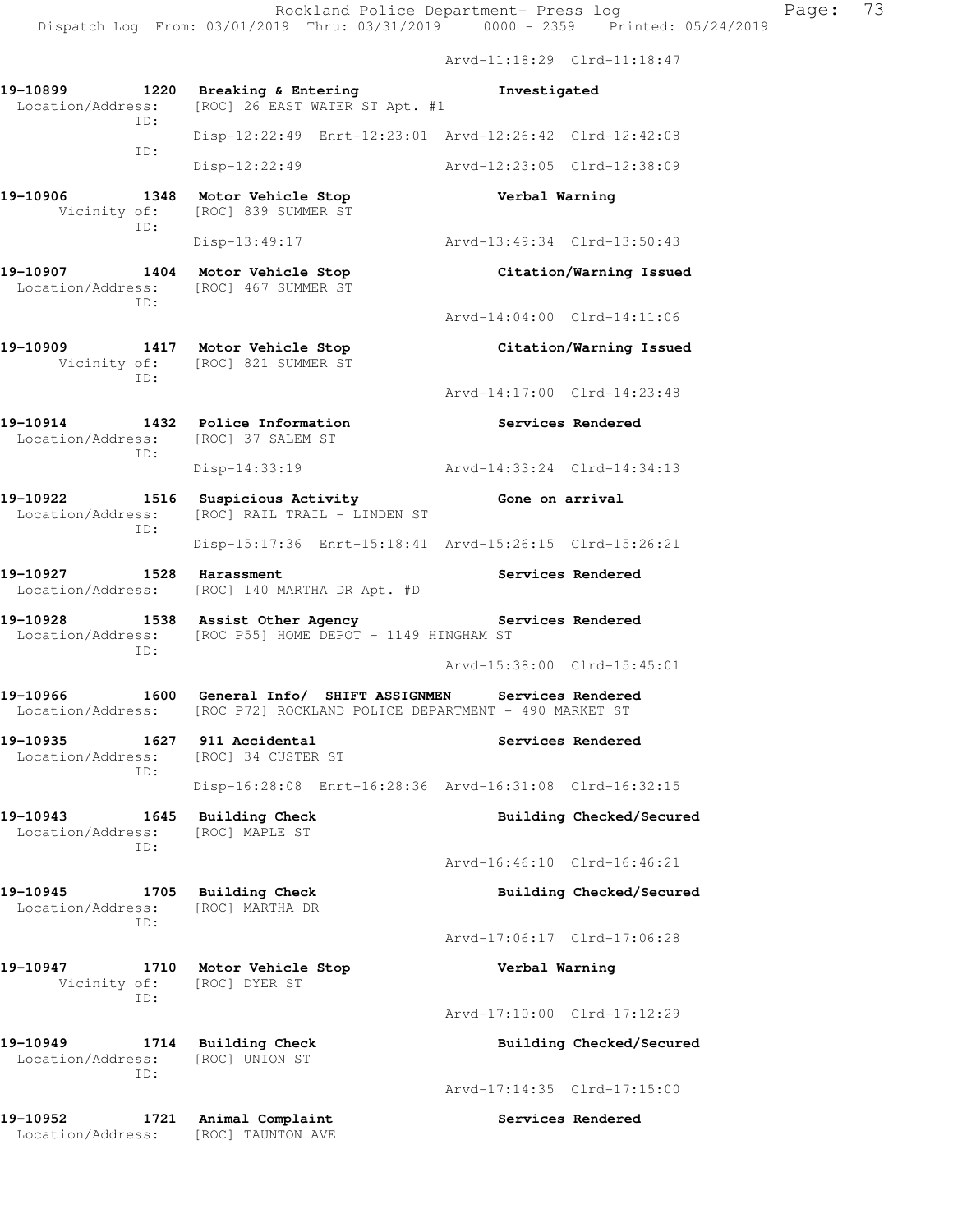|                                                   |                                                                                          | Rockland Police Department- Press log<br>Dispatch Log From: 03/01/2019 Thru: 03/31/2019 0000 - 2359 Printed: 05/24/2019 |                             | Page: 74                 |
|---------------------------------------------------|------------------------------------------------------------------------------------------|-------------------------------------------------------------------------------------------------------------------------|-----------------------------|--------------------------|
|                                                   | ID:                                                                                      | Disp-17:22:44 Enrt-17:22:48 Arvd-17:25:20 Clrd-17:26:17                                                                 |                             |                          |
| Location/Address:<br>ID:                          | 19-10955 1739 Larceny / Forgery / Fraud Services Rendered<br>[ROC] 6 FRENCH RD           |                                                                                                                         |                             |                          |
|                                                   |                                                                                          |                                                                                                                         | Arvd-17:39:00 Clrd-17:43:16 |                          |
|                                                   | ID:                                                                                      | 19-10959 1827 Motor Vehicle Stop<br>Vicinity of: [ROC] 821 UNION ST @ 1 VFW DR                                          | Verbal Warning              |                          |
|                                                   |                                                                                          |                                                                                                                         | Arvd-18:27:00 Clrd-18:33:41 |                          |
|                                                   | ID:                                                                                      | 19-10971 2131 Building Check<br>Location/Address: [ROC] MARTHA DR                                                       |                             | Building Checked/Secured |
|                                                   |                                                                                          |                                                                                                                         | Arvd-21:32:16 Clrd-21:32:34 |                          |
| Location/Address: [ROC] UNION ST                  | ID:                                                                                      | 19-10975 2145 Building Check                                                                                            |                             | Building Checked/Secured |
|                                                   |                                                                                          | Arvd-21:46:31 Clrd-21:46:51                                                                                             |                             |                          |
| ID:                                               | 19-10976 2149 Motor Vehicle Stop<br>Location/Address: [ROC] 69 NORTH AVE @ 12 DEERING SQ |                                                                                                                         | Citation/Warning Issued     |                          |
|                                                   | ID:                                                                                      |                                                                                                                         | Arvd-21:49:00 Clrd-21:58:43 |                          |
|                                                   |                                                                                          | Disp-21:53:30 Enrt-21:53:37 Arvd-21:53:40 Clrd-21:55:27                                                                 |                             |                          |
| 19-10979 2203 Building Check<br>Location/Address: | ID:                                                                                      | [ROC] MAPLE ST                                                                                                          |                             | Building Checked/Secured |
|                                                   |                                                                                          |                                                                                                                         | Arvd-22:04:11 Clrd-22:04:24 |                          |
| 19-10980<br>Location/Address:                     | ID:                                                                                      | 2212 911 Accidental<br>[ROC] 144 CENTRAL ST                                                                             |                             | Services Rendered        |
|                                                   |                                                                                          | Disp-22:13:20 Enrt-22:13:24 Arvd-22:16:38 Clrd-22:17:46                                                                 |                             |                          |
| 19-10981<br>Location/Address:                     | 2256<br>ID:                                                                              | Warrant<br>[ROC] 163 SALEM ST                                                                                           | No Service                  |                          |
|                                                   | ID:                                                                                      |                                                                                                                         | Arvd-22:56:00 Clrd-23:03:42 |                          |
|                                                   |                                                                                          | Disp-22:57:16 Enrt-22:57:20 Arvd-22:59:24 Clrd-23:03:44                                                                 |                             |                          |
| For Date: $03/26/2019$ - Tuesday                  |                                                                                          |                                                                                                                         |                             |                          |
| 19-10982<br>Location/Address:                     | ID:                                                                                      | 0002 General Info<br>[ROC P72] ROCKLAND POLICE DEPARTMENT - 490 MARKET ST                                               | No Service                  |                          |
|                                                   |                                                                                          |                                                                                                                         | Arvd-00:02:00 Clrd-00:05:15 |                          |
| 19-10985<br>Location/Address:                     | ID:                                                                                      | 0033 Motor Vehicle Complaint<br>[ROC] 66 BEECH ST                                                                       | Could Not Locate            |                          |
|                                                   |                                                                                          | $Disp-00:34:53$                                                                                                         | Arvd-00:34:57 Clrd-00:35:19 |                          |
|                                                   |                                                                                          |                                                                                                                         |                             |                          |

**19-10986 0040 Suspicious Activity Building Checked/Secured**  Location/Address: [ROC] FAMILY CREST CATERING - 590 SUMMER ST ID: Arvd-00:40:00 Clrd-00:43:14 ID: Disp-00:41:41 Arvd-00:41:44 Clrd-00:43:11

19-10988 0104 Unwanted Party **Peace Restored** Peace **Restored** Location/Address: [ROC] 212 MARTHA DR Apt. #E [ROC] 212 MARTHA DR Apt. #E ID: Disp-01:06:13 Enrt-01:06:22 Arvd-01:09:11 Clrd-01:20:05 ID: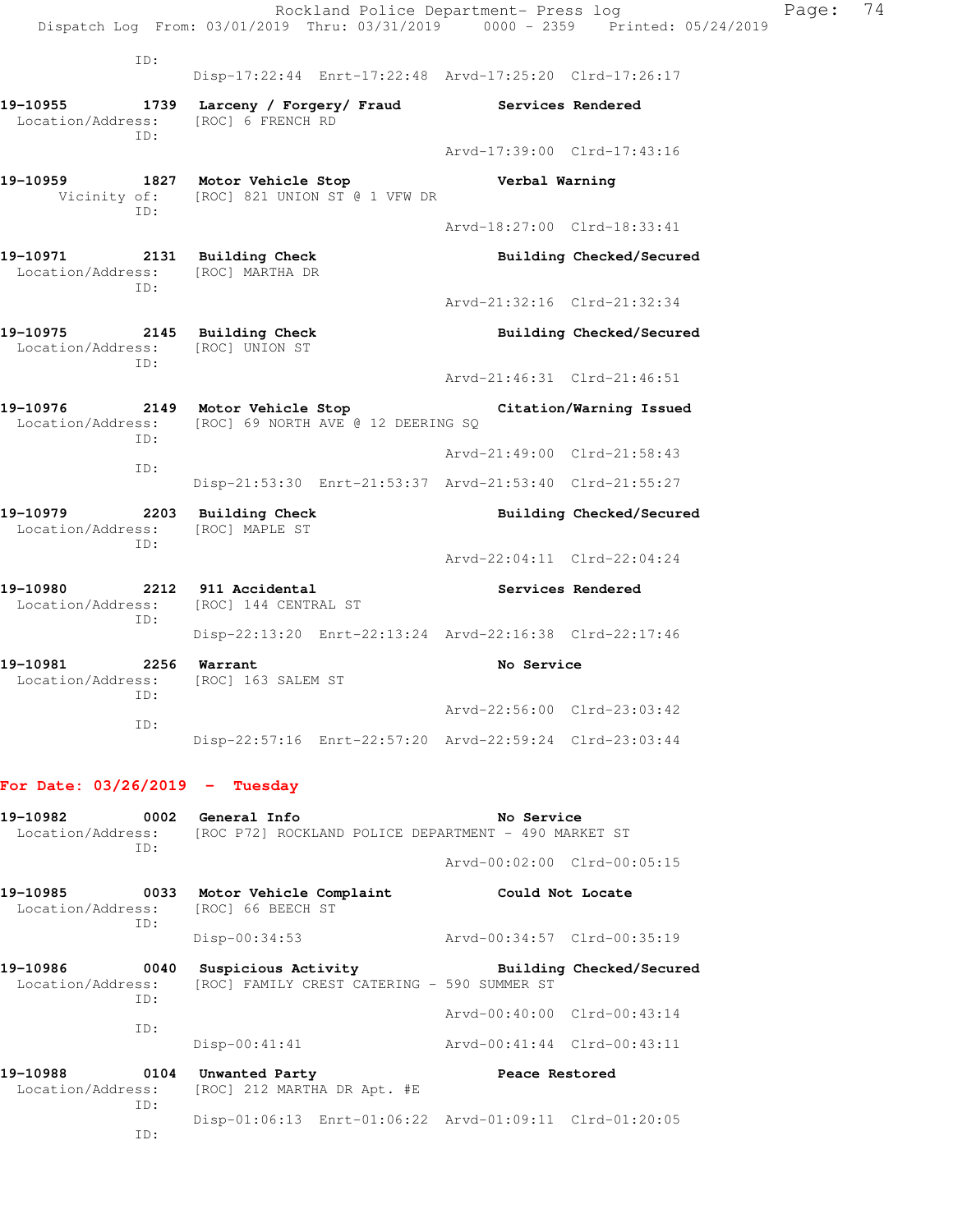Rockland Police Department- Press log Page: 75 Dispatch Log From: 03/01/2019 Thru: 03/31/2019 0000 - 2359 Printed: 05/24/2019 Disp-01:06:17 Enrt-01:06:22 Arvd-01:09:11 Clrd-01:20:05 ID: Disp-01:08:30 Arvd-01:08:34 Clrd-01:20:02 **19-11012 0732 Suspicious Activity Services Rendered**  Location/Address: [ROC] 60 CAREY ST ID: Disp-07:34:22 Enrt-07:34:26 Arvd-07:41:59 Clrd-07:49:39 ID: Disp-07:36:46 Enrt-07:36:49 Arvd-07:42:32 Clrd-07:49:37 **19-11014 0800 SHIFT ASSIGNMENTS Services Rendered**  Location/Address: [ROC P72] ROCKLAND POLICE DEPARTMENT - 490 MARKET ST ID: Disp-08:02:49 Clrd-08:03:09 **19-11019 0821 Assist Other Agency Services Rendered**  Location/Address: [RAN] 33 PEARL ST ID: Disp-08:22:04 Arvd-08:22:11 Clrd-08:30:14 **19-11021 0841 Suspicious Activity Investigated**  Location/Address: [ROC] 14 GARDNER ST ID: Disp-08:42:55 Enrt-08:43:09 Arvd-08:46:54 Clrd-08:51:54 ID: Disp-08:43:01 Enrt-08:43:05 Arvd-08:46:58 Clrd-08:51:51 **19-11024 0903 Warrant Services Rendered**  Location/Address: [ROC] 809 BROOKLINE WAY ID: Disp-09:04:53 Arvd-09:09:51 Clrd-09:18:42 ID: Disp-09:04:58 Arvd-09:09:53 Clrd-09:16:29 ID: Disp-09:16:39 Arvd-09:16:43 Clrd-09:20:31 ID: Disp-09:19:57 Arvd-09:20:13 Clrd-09:20:24 **19-11027 0920 Prisioner Transport Taken/Referred to Other Agency**  Location/Address: [HIN 1] HINGHAM COURT - 28 GEORGE WASHINGTON BLVD ID: Disp-09:22:32 Enrt-09:22:36 Arvd-10:16:59 Clrd-10:17:02 **19-11037 1024 Motor Vehicle Stop Citation/Warning Issued**  Location/Address: [ROC] BILL DELAHUNT PKWY ID: Arvd-10:24:00 Clrd-10:29:26 **19-11045 1049 Motor Vehicle Stop Citation/Warning Issued**  Location/Address: [ROC] 500 BEECH ST ID: Arvd-10:49:00 Clrd-10:55:45 **19-11046 1051 Motor Vehicle Stop Citation/Warning Issued**  Location/Address: [ROC] BILL DELAHUNT PKWY ID: Arvd-10:51:00 Clrd-11:00:11 **19-11048 1052 Suspicious Activity Services Rendered**  Location/Address: [ROC] 22 STUDLEY CT ID: Disp-10:55:16 Arvd-10:55:42 Clrd-11:08:49 ID: Disp-10:56:49 Enrt-10:56:52 Arvd-10:57:25 Clrd-11:08:51 **19-11052 1139 Motor Vehicle Stop Citation/Warning Issued**  Location/Address: [ROC] 360 UNION ST @ 11 BELMONT ST ID: Arvd-11:39:00 Clrd-11:45:37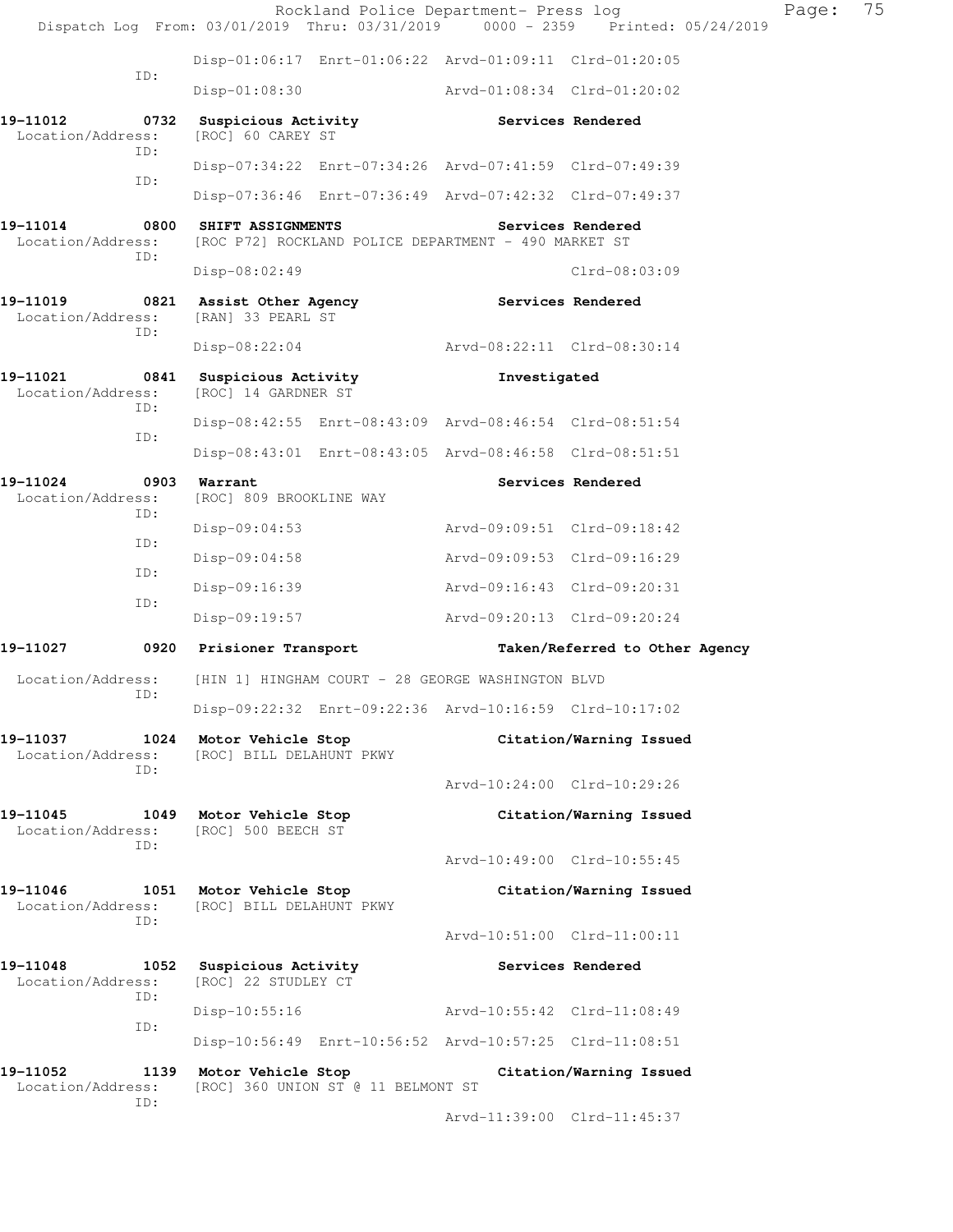**19-11057 1159 Motor Vehicle Stop Verbal Warning**  Location/Address: [ROC] 687 BEECH ST ID: Arvd-11:59:00 Clrd-12:00:30 **19-11065 1239 Emergency Medical Transported to Hospital**  Location/Address: [ROC 58] NORTH RIVER COLLABORATIVE SCHOOL - 525 BEECH ST Fire Unit: ROCKEN1-Pumper-Rockland Engine 1 Disp-12:40:56 Enrt-12:41:02 Arvd-12:45:38 Clrd-12:55:03 InQrtsUnavl-13:04:17 InSrvce-13:04:22 ID: Disp-12:40:58 Enrt-12:41:06 Arvd-12:44:34 Clrd-12:56:37 EMS Unit: HANAMB1-Hanson Ambulance 1 Disp-12:43:02 Enrt-12:43:06 Arvd-12:47:05 Clrd-13:10:09 InQrtsUnavl-13:10:54 InSrvce-13:10:54 **19-11066 1302 Motor Vehicle Stop Citation/Warning Issued**  Location/Address: [ROC] 498 BEECH ST ID: Arvd-13:02:00 Clrd-13:15:31 **19-11069 1317 Suspicious Activity Peace Restored**  Location/Address: [ROC] 25 DEERING SQ ID: Disp-13:19:08 Enrt-13:19:11 Arvd-13:24:10 Clrd-13:35:19 **19-11070 1334 Motor Vehicle Stop Citation/Warning Issued**  Location/Address: [ROC] 370 PLAIN ST ID: Arvd-13:34:00 Clrd-13:41:53 ID: Disp-13:36:47 Arvd-13:36:50 Clrd-13:41:47 **19-11074 1411 Motor Vehicle Stop Verbal Warning**  Location/Address: [ROC] 0 J A DUNN MEM DR @ 83 CONCORD ST ID: Arvd-14:11:00 Clrd-14:13:50 **19-11077 1434 Suspicious Activity Services Rendered**  Location/Address: [ROC] SCHOOL ST ID: Arvd-14:36:17 Clrd-14:56:37 **19-11081** 1448 Summons Services Rendered Location/Address: [ROC 60] SPRING GATE APARTMENTS - 52 HANNAH WAY ID: Arvd-14:48:00 Clrd-15:25:14 **19-11082 1450 Disabled Motor Vehicle Services Rendered**  Location/Address: [ROC] 14 HOWARD ST @ 334 MARKET ST ID: Arvd-14:50:00 Clrd-14:54:07 **19-11088 1516 Assist Fire Department Services Rendered**  Location/Address: [ROC] 499 LIBERTY ST ID: Disp-15:17:35 Arvd-15:17:47 Clrd-15:19:20 ID: Disp-15:17:40 Arvd-15:17:45 Clrd-15:19:18 **19-11092 1529 911 Accidental Services Rendered**  Location/Address: [ROC] 110 HUGGINS RD ID: Disp-15:31:34 Enrt-15:31:40 Arvd-15:36:03 Clrd-15:36:39 19-11093 1533 Animal Complaint **19-11093** Services Rendered Location/Address: [ROC] 199 RICE AVE ID: Disp-15:35:24 Arvd-15:35:32 Clrd-15:37:37 19-11098 1556 Disturbance **1996 1997 1998 Services Rendered** Location/Address: [ROC] 65 GROVE ST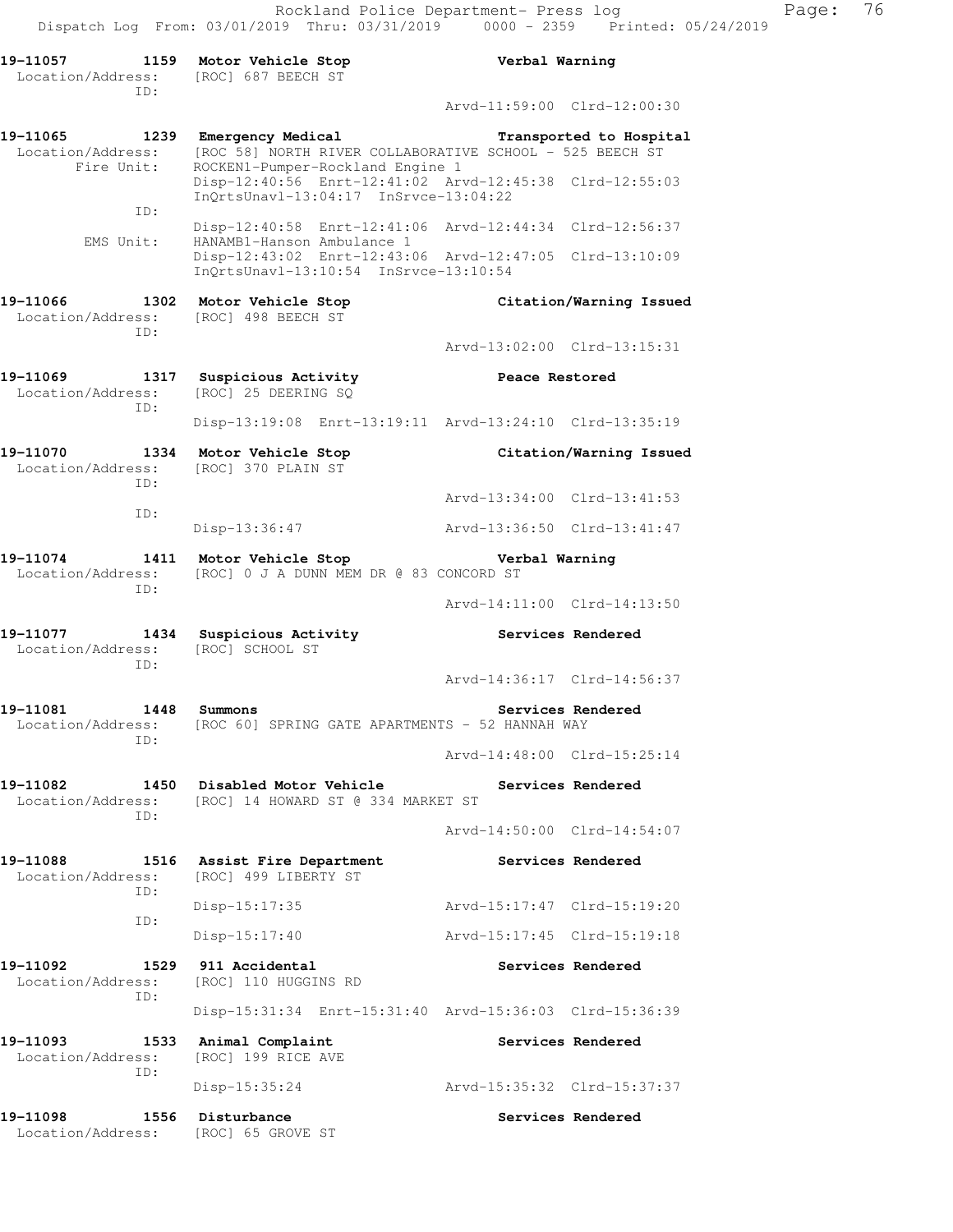|                                                 | Rockland Police Department- Press log<br>Dispatch Log From: 03/01/2019 Thru: 03/31/2019 0000 - 2359 Printed: 05/24/2019                                                  |                             |                          | Page: | 77 |
|-------------------------------------------------|--------------------------------------------------------------------------------------------------------------------------------------------------------------------------|-----------------------------|--------------------------|-------|----|
| ID:                                             |                                                                                                                                                                          |                             |                          |       |    |
|                                                 |                                                                                                                                                                          | Arvd-15:56:00 Clrd-16:22:11 |                          |       |    |
| Fire Unit:                                      | ROCKEN1-Pumper-Rockland Engine 1<br>Disp-16:00:25 Enrt-16:00:38<br>$InQrtsUnav1-16:01:14 InSrvce-16:01:22$                                                               |                             | $Clrd-16:01:03$          |       |    |
| EMS Unit:                                       | ROCKAM1-Rockland A1<br>Disp-16:00:31 Enrt-16:00:35<br>$InQrtsUnav1-16:01:11$ $InSrvce-16:01:19$                                                                          |                             | Clrd-16:00:59            |       |    |
| Location/Address:<br>ID:                        | [ROC P72] ROCKLAND POLICE DEPARTMENT - 490 MARKET ST                                                                                                                     |                             | Services Rendered        |       |    |
|                                                 |                                                                                                                                                                          | Arvd-16:09:00 Clrd-16:14:19 |                          |       |    |
| 19-11110<br>Location/Address:<br>ID:            | 1730 Building Check<br>[ROC P75] UNION POINT - BILL DELAHUNT PKWY                                                                                                        |                             | Building Checked/Secured |       |    |
|                                                 |                                                                                                                                                                          | Arvd-17:31:15 Clrd-17:33:01 |                          |       |    |
| 19–11113<br>Location/Address: [ROC] TAUNTON AVE | <b>1736 Juvenile Offenses</b>                                                                                                                                            |                             | Services Rendered        |       |    |
| Fire Unit:                                      | 19-11120 1847 Emergency Medical Transported to Hospital<br>Location/Address: [ROC 70] WEBSTER PARK NURSING AND REHAB - 56 WEBSTER ST<br>ROCKEN1-Pumper-Rockland Engine 1 |                             |                          |       |    |
| EMS Unit:                                       | Disp-18:48:44 Enrt-18:50:36 Arvd-18:50:51 Clrd-19:00:28<br>InQrtsUnavl-19:01:26 InSrvce-19:01:26<br>ROCKAM1-Rockland A1                                                  |                             |                          |       |    |
| ID:                                             | Disp-18:48:48 Enrt-18:48:34 Arvd-18:50:50 Clrd-19:00:27<br>Hosp-19:10:43 ClrHosp-19:49:17 InQrtsUnavl-20:08:59 InSrvce-20:08:59                                          |                             |                          |       |    |
|                                                 | Disp-18:49:35 Enrt-18:49:41 Arvd-18:51:50 Clrd-18:59:01                                                                                                                  |                             |                          |       |    |
| 19-11122<br>1854<br>Location/Address:<br>ID:    | Summons<br>[ROC 82] 213 UNION ST Apt. #4                                                                                                                                 |                             | Services Rendered        |       |    |
|                                                 |                                                                                                                                                                          | Arvd-18:54:00 Clrd-19:17:00 |                          |       |    |
| ID:                                             | Disp-18:56:18 Enrt-18:56:24 Arvd-18:56:35 Clrd-19:23:57                                                                                                                  |                             |                          |       |    |
| 19-11128<br>Location/Address:<br>ID:            | 1951 MVA Property Damage Only<br>[ROC 9] SULLIVAN TIRE AND AUTO SERVICE - 1 VFW DR                                                                                       | Services Rendered           |                          |       |    |
|                                                 | Disp-19:53:11 Enrt-19:53:16 Arvd-20:05:00 Clrd-20:47:45                                                                                                                  |                             |                          |       |    |
| ID:                                             | Disp-20:17:03 Enrt-20:17:09 Arvd-20:17:12 Clrd-20:25:04                                                                                                                  |                             |                          |       |    |
| 19–11137<br>Location/Address:<br>EMS Unit:      | 2255 Emergency Medical<br>[ROC] 110 UNION ST Apt. #3<br>ROCKAM1-Rockland A1                                                                                              |                             | Transported to Hospital  |       |    |
| Fire Unit:                                      | Disp-22:55:54 Enrt-22:57:41 Arvd-22:59:27 Clrd-23:14:13<br>Hosp-23:23:01 ClrHosp-23:50:02 InQrtsUnavl-23:55:12 InSrvce-23:55:12<br>ROCKEN1-Pumper-Rockland Engine 1      |                             |                          |       |    |
|                                                 | Disp-22:55:58 Enrt-22:57:41 Arvd-22:59:25 Clrd-23:14:15<br>InQrtsUnavl-23:17:29 InSrvce-23:17:29                                                                         |                             |                          |       |    |
| ID:                                             | Disp-22:56:26 Enrt-22:56:33 Arvd-23:00:06 Clrd-23:09:06                                                                                                                  |                             |                          |       |    |
| 19–11141<br>Location/Address:<br>ID:            | 2320 Building Check<br>[ROC] EMERSON SHOE LOFTS - 51 MAPLE ST                                                                                                            | Appears Secure              |                          |       |    |
|                                                 |                                                                                                                                                                          | Arvd-23:21:19 Clrd-23:21:31 |                          |       |    |
| For Date: $03/27/2019$ - Wednesday              |                                                                                                                                                                          |                             |                          |       |    |
| 19-11145<br>0001                                | SHIFT ASSIGNMENTS                                                                                                                                                        | No Service                  |                          |       |    |

Location/Address: [ROC P72] ROCKLAND POLICE DEPARTMENT - 490 MARKET ST ID: Disp-00:03:10 Arvd-00:03:35 Clrd-00:03:39

**19-11147 0021 Disabled Motor Vehicle Vehicle Towed**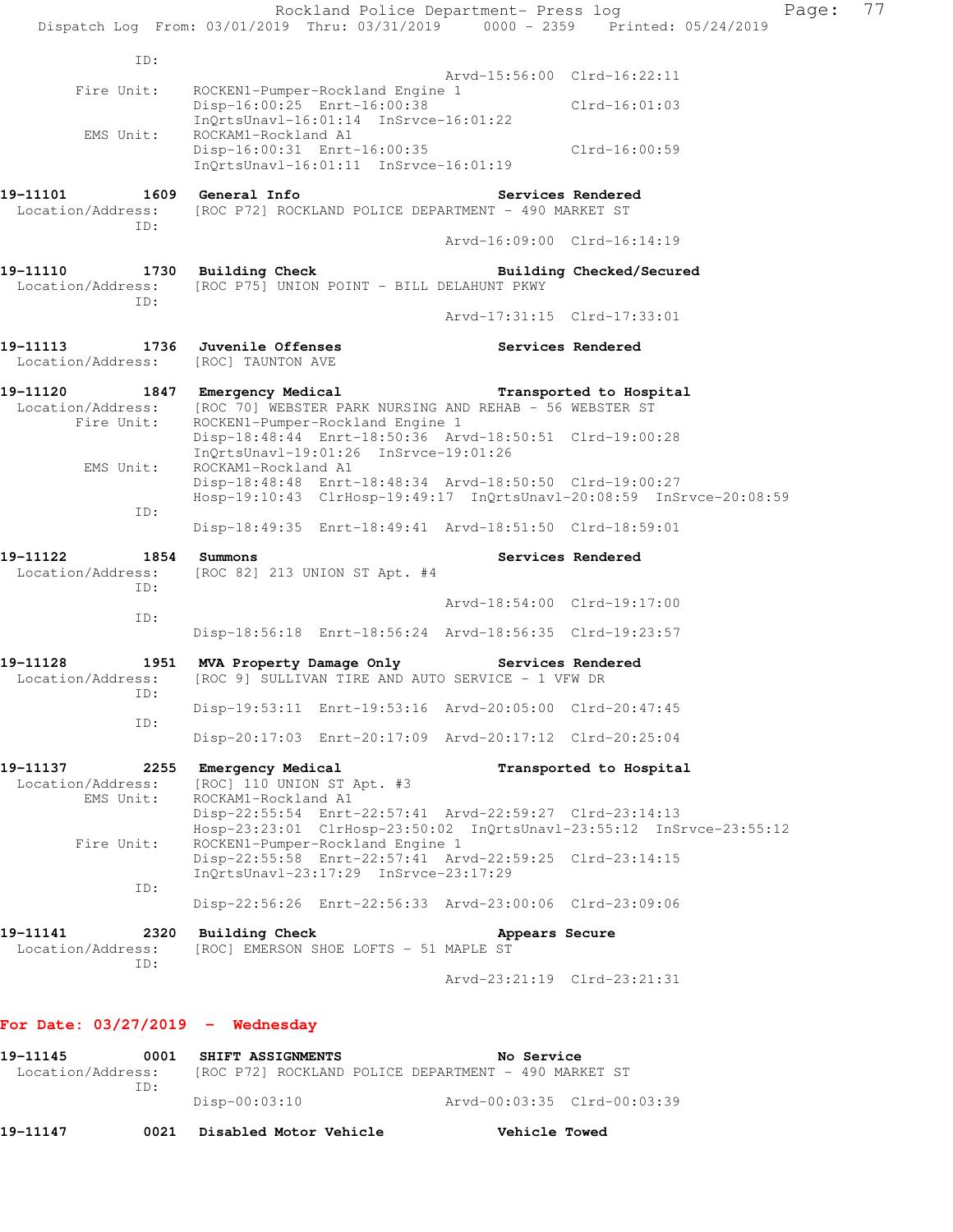|                                                                                    |             |                                                        | Rockland Police Department- Press log                   |                             | Dispatch Log From: 03/01/2019 Thru: 03/31/2019 0000 - 2359 Printed: 05/24/2019 | Page: | 78 |
|------------------------------------------------------------------------------------|-------------|--------------------------------------------------------|---------------------------------------------------------|-----------------------------|--------------------------------------------------------------------------------|-------|----|
| Vicinity of:                                                                       |             | [ROC] 300 HINGHAM ST                                   |                                                         |                             |                                                                                |       |    |
|                                                                                    | ID:         |                                                        | Disp-00:22:41 Enrt-00:22:46 Arvd-00:35:37 Clrd-00:58:08 |                             |                                                                                |       |    |
| 19–11163<br>Location/Address:                                                      |             | 0550 Building Check<br>[ROC] UNION ST                  |                                                         |                             | Building Checked/Secured                                                       |       |    |
|                                                                                    | ID:         |                                                        |                                                         | Arvd-05:51:41 Clrd-06:14:11 |                                                                                |       |    |
| 19-11170<br>Location/Address: [ROC] ESTON SCHOOL - SUMMER ST                       | ID:         |                                                        | 0624 Motor Vehicle Stop                                 | Verbal Warning              |                                                                                |       |    |
|                                                                                    |             |                                                        |                                                         | Arvd-06:24:00 Clrd-06:29:48 |                                                                                |       |    |
| 19–11171<br>Location/Address: [ROC] 19 LINDEN ST Apt. #1A                          | ID:         | 0655 Assist Public                                     |                                                         | Peace Restored              |                                                                                |       |    |
|                                                                                    | ID:         |                                                        | Disp-07:00:46 Enrt-07:00:59 Arvd-07:03:04 Clrd-07:20:01 |                             |                                                                                |       |    |
|                                                                                    | ID:         |                                                        | Disp-07:00:54 Enrt-07:00:57 Arvd-07:03:00 Clrd-07:19:56 |                             |                                                                                |       |    |
|                                                                                    |             | Disp-07:06:44                                          |                                                         | Arvd-07:06:50 Clrd-07:20:07 |                                                                                |       |    |
| 19-11176<br>Location/Address: [ROC P72] ROCKLAND POLICE DEPARTMENT - 490 MARKET ST |             | 0800 General Info                                      |                                                         |                             | Services Rendered                                                              |       |    |
| 19-11175 0802 MVA Property Damage Only Vehicle Towed<br>Location/Address:          | ID:         | [ROC] 30 RESERVOIR PARK DR                             |                                                         |                             |                                                                                |       |    |
|                                                                                    | ID:         |                                                        | Disp-08:03:47 Enrt-08:03:58                             |                             | Clrd-08:05:17                                                                  |       |    |
|                                                                                    |             |                                                        | Disp-08:05:10 Enrt-08:05:13 Arvd-08:10:35 Clrd-08:43:36 |                             |                                                                                |       |    |
| 19-11180<br>Location/Address:                                                      | ID:         | 0844 Warrant<br>[ROC] 340 FOREST ST                    |                                                         | Gone on arrival             |                                                                                |       |    |
|                                                                                    | ID:         |                                                        | Disp-08:45:40 Enrt-08:46:23 Arvd-08:52:32 Clrd-08:58:30 |                             |                                                                                |       |    |
|                                                                                    |             |                                                        | Disp-08:45:40 Enrt-08:46:21 Arvd-08:52:29 Clrd-08:58:27 |                             |                                                                                |       |    |
| 19–11183<br>Location/Address:                                                      | ID:         | 0905 Warrant<br>[ROC] 20 LIBERTY CT                    |                                                         | Gone on arrival             |                                                                                |       |    |
|                                                                                    | ID:         |                                                        |                                                         | Arvd-09:05:00 Clrd-09:14:33 |                                                                                |       |    |
|                                                                                    |             | $Disp-09:07:14$                                        |                                                         | Arvd-09:07:17 Clrd-09:14:35 |                                                                                |       |    |
| 19-11184<br>Location/Address:                                                      | 0912<br>ID: | Health & Welfare Check<br>[ROC] 292 MARKET ST Apt. #33 |                                                         | Gone on arrival             |                                                                                |       |    |
|                                                                                    | ID:         |                                                        | Disp-09:15:13 Enrt-09:15:23 Arvd-09:18:27 Clrd-09:29:09 |                             |                                                                                |       |    |
|                                                                                    |             |                                                        | Disp-09:15:20 Enrt-09:15:23 Arvd-09:18:30 Clrd-09:27:43 |                             |                                                                                |       |    |
| 19-11186<br>Location/Address:                                                      | ID:         | 0932 Warrant<br>[ROC] 464 POND ST                      |                                                         | Gone on arrival             |                                                                                |       |    |
|                                                                                    | ID:         |                                                        |                                                         | Arvd-09:32:00 Clrd-09:37:40 |                                                                                |       |    |
|                                                                                    | ID:         | Disp-09:35:03                                          |                                                         | Arvd-09:37:22 Clrd-09:38:41 |                                                                                |       |    |
|                                                                                    |             | Disp-09:37:29                                          |                                                         | Arvd-09:37:31 Clrd-09:38:44 |                                                                                |       |    |
| 19–11193<br>Location/Address:                                                      | ID:         | 0951 Motor Vehicle Stop<br>[ROC] UNION ST              |                                                         |                             | Citation/Warning Issued                                                        |       |    |
|                                                                                    |             |                                                        |                                                         | Arvd-09:51:00 Clrd-09:56:39 |                                                                                |       |    |
| 19-11200<br>Location/Address:                                                      | ID:         | 1006 Motor Vehicle Stop                                | [ROC] 543 SUMMER ST @ 43 WINTER CIR                     | Verbal Warning              |                                                                                |       |    |
|                                                                                    |             |                                                        |                                                         | Arvd-10:06:00 Clrd-10:09:32 |                                                                                |       |    |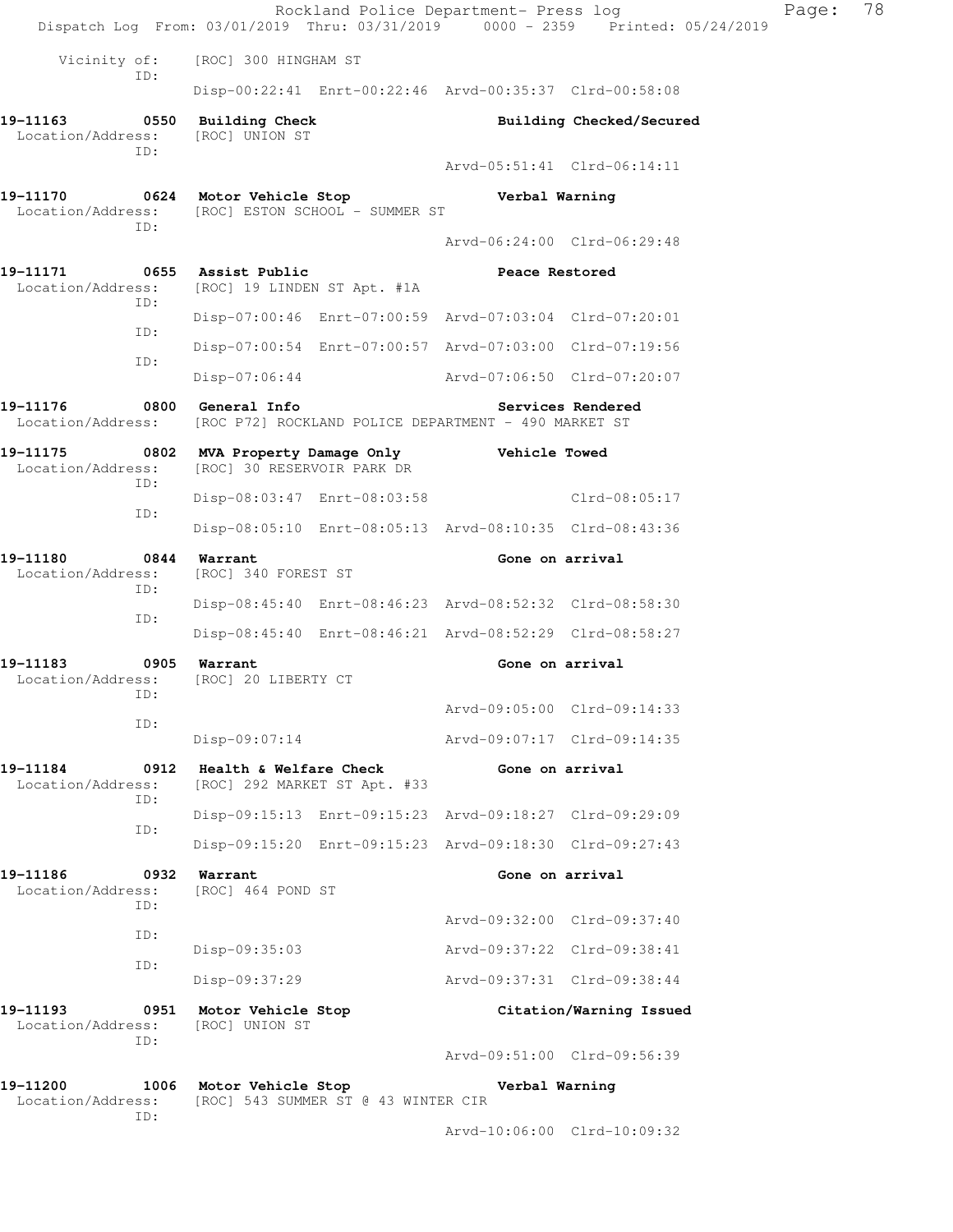**19-11204 1052 Motor Vehicle Stop Verbal Warning**  Location/Address: [ROC] PLAZA - 137 MARKET ST ID: Arvd-10:52:00 Clrd-11:00:24 **19-11208 1114 Motor Vehicle Stop Verbal Warning**  Location/Address: [ROC] 103 WEBSTER ST @ 345 HOWARD ST ID: Arvd-11:14:00 Clrd-11:18:28 ID: Disp-11:15:48 Arvd-11:15:51 Clrd-11:16:18 **19-11209 1114 911 Accidental Services Rendered**  Location/Address: [ROC] 100 WEYMOUTH ST ID: Disp-11:16:26 Enrt-11:16:29 Arvd-11:20:19 Clrd-11:25:11 19-11218 1231 Motor Vehicle Complaint Gone on arrival Location/Address: [ROC] SPRING ST ID: Disp-12:44:53 Enrt-12:44:56 Arvd-12:46:11 Clrd-12:50:14 **19-11462 1245 Animal Complaint Services Rendered**  Location/Address: [ROC 60] SPRING GATE APARTMENTS - 52 HANNAH WAY Apt. #E 19-11220 **1247** Unwanted Party **1247 Sent On Way**  Location/Address: [ROC] 89 PLEASANT ST Apt. #R ID: Disp-12:48:08 Enrt-12:49:45 Clrd-12:51:06 ID: Disp-12:50:51 Enrt-12:50:54 Arvd-12:53:13 Clrd-13:15:00 ID: Disp-12:51:00 Enrt-12:51:03 Arvd-12:54:25 Clrd-12:58:45 ID: Disp-13:02:36 Arvd-13:02:39 Clrd-13:14:57 19-11226 1318 Warrant **Services Rendered**  Location/Address: [ROC] 22 DAMON RD ID: Disp-13:20:31 Enrt-13:20:33 Arvd-13:23:16 Clrd-13:44:07 ID: Disp-13:20:39 Enrt-13:20:41 Arvd-13:23:18 Clrd-13:51:31 Fire Unit: ROCKEN1-Pumper-Rockland Engine 1 Disp-13:30:10 Clrd-13:30:21 InQrtsUnavl-13:30:21 InSrvce-13:30:21 **19-11233 1353 Motor Vehicle Stop Citation/Warning Issued**  Vicinity of: [ROC] WEST WATER ST @ PLAIN ST ID: Arvd-13:53:00 Clrd-14:01:41 **19-11234 1355 Follow-Up Investigation Services Rendered**  Location/Address: [ROC] 730 LIBERTY ST ID: Arvd-13:55:00 Clrd-14:03:37 **19-11249 1605 General Info Services Rendered**  Location/Address: [ROC P72] ROCKLAND POLICE DEPARTMENT - 490 MARKET ST ID: Arvd-16:05:00 Clrd-16:11:41 **19-11251 1614 911 Accidental Services Rendered**  Location/Address: [ROC] 17 FIR RD ID: Disp-16:16:02 Enrt-16:16:08 Arvd-16:43:37 Clrd-17:02:04 **19-11253 1635 Suspicious Activity Peace Restored**  Location/Address: [ROC] 68 PLAIN ST ID: Disp-16:38:22 Enrt-16:38:44 Arvd-16:43:04 Clrd-17:04:16 ID: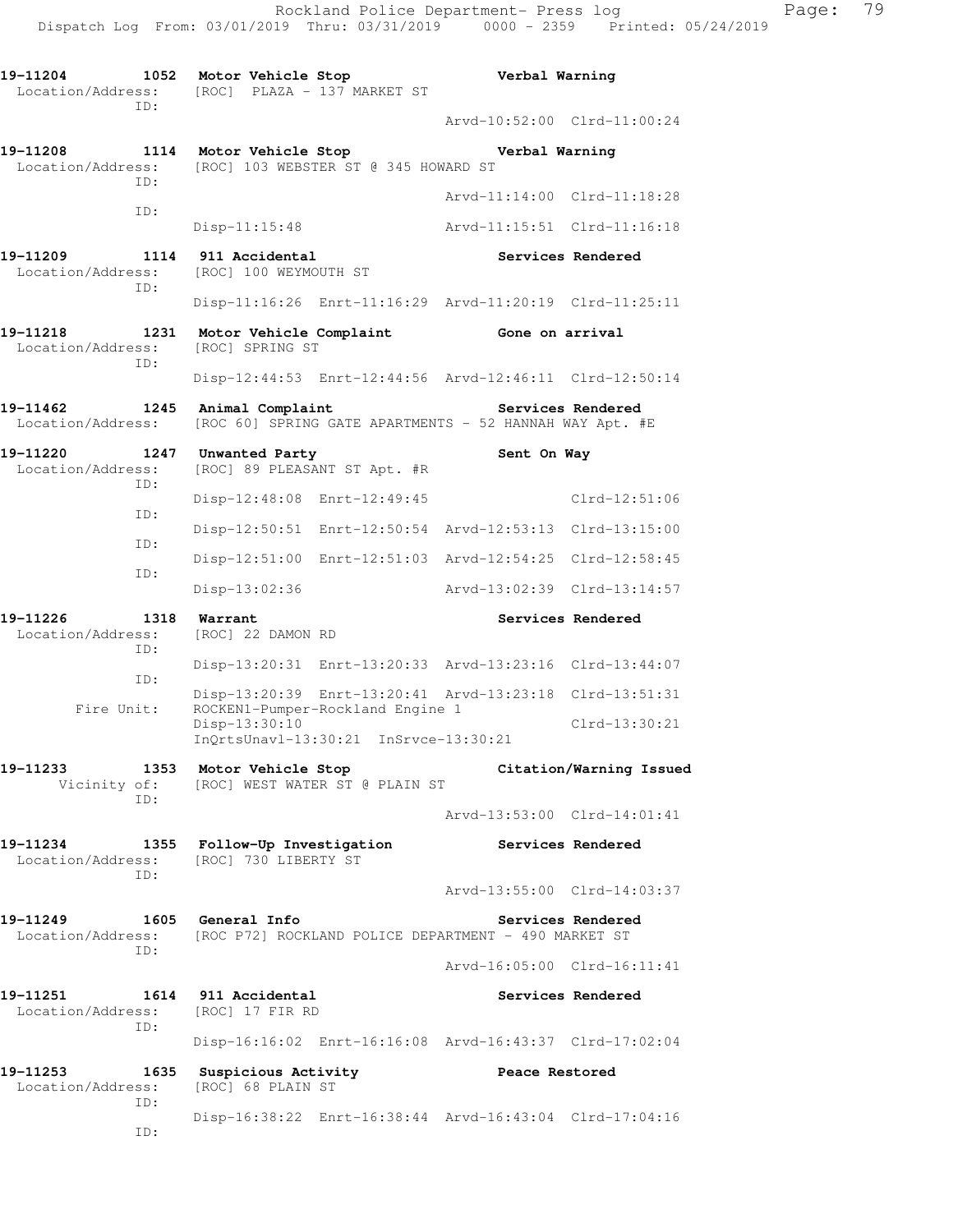|                                                     |                                                                            | Rockland Police Department- Press log                                                            |                             | Dispatch Log From: 03/01/2019 Thru: 03/31/2019 0000 - 2359 Printed: 05/24/2019 | Page: | 80 |
|-----------------------------------------------------|----------------------------------------------------------------------------|--------------------------------------------------------------------------------------------------|-----------------------------|--------------------------------------------------------------------------------|-------|----|
|                                                     |                                                                            | Disp-16:38:26 Enrt-16:38:44 Arvd-17:04:19 Clrd-17:04:24                                          |                             |                                                                                |       |    |
| 19-11265<br>1754<br>Location/Address:<br>TD:        | Suspicious Activity                                                        | [ROC P81] OCEAN STATE JOB LOT - 360 MARKET ST                                                    | Gone on arrival             |                                                                                |       |    |
|                                                     |                                                                            | Disp-17:57:43 Enrt-17:57:48 Arvd-18:01:30 Clrd-18:02:37                                          |                             |                                                                                |       |    |
| 19-11270<br>Location/Address:<br>Fire Unit:         | 1837 Motor Vehicle Collision W/PI<br>[ROC] 200 WEBSTER ST @ 354 LIBERTY ST | ROCKEN1-Pumper-Rockland Engine 1                                                                 | Report Follows              |                                                                                |       |    |
| ID:                                                 |                                                                            | Disp-18:38:59 Enrt-18:41:06 Arvd-18:41:58 Clrd-18:48:28<br>InQrtsUnavl-18:48:28 InSrvce-18:48:28 |                             |                                                                                |       |    |
| EMS Unit:                                           | ROCKAM1-Rockland A1                                                        | Disp-18:39:01 Enrt-18:39:04 Arvd-18:45:59 Clrd-19:08:03                                          |                             |                                                                                |       |    |
|                                                     |                                                                            | Disp-18:39:04 Enrt-18:41:12 Arvd-18:42:02 Clrd-18:44:53<br>InQrtsUnavl-18:44:53 InSrvce-18:44:53 |                             |                                                                                |       |    |
| ID:                                                 | Disp-18:42:24                                                              |                                                                                                  | Arvd-18:43:07 Clrd-19:27:22 |                                                                                |       |    |
| ID:                                                 |                                                                            | Disp-18:42:53 Enrt-18:42:58 Arvd-18:43:02 Clrd-19:08:45                                          |                             |                                                                                |       |    |
| 19-11271<br>Location/Address:<br>ID:                | 1916 Building Check<br>[ROC] BILL DELAHUNT PKWY                            |                                                                                                  | Appears Secure              |                                                                                |       |    |
|                                                     |                                                                            |                                                                                                  |                             | Arvd-19:16:43 Clrd-19:18:38                                                    |       |    |
| 19-11275 1927 Vandalism<br>Location/Address:<br>ID: | [ROC] 53 PAYSON AVE                                                        |                                                                                                  |                             | Services Rendered                                                              |       |    |
|                                                     |                                                                            |                                                                                                  |                             | Arvd-19:27:00 Clrd-19:47:31                                                    |       |    |
| 19-11272<br>Location/Address:<br>ID:                | 1932 Larceny / Forgery/ Fraud Marest (s) Made                              | [ROC P21] STATION LIQUORS - 21 EAST WATER ST                                                     |                             |                                                                                |       |    |
| ID:                                                 |                                                                            | Disp-19:33:30 Enrt-19:33:45 Arvd-19:34:30 Clrd-20:32:13                                          |                             |                                                                                |       |    |
| ID:                                                 |                                                                            | Disp-19:33:36 Enrt-19:33:41 Arvd-19:34:26 Clrd-19:39:30                                          |                             |                                                                                |       |    |
| ID:                                                 |                                                                            | Disp-19:34:01 Enrt-19:34:05 Arvd-19:34:23 Clrd-19:40:12                                          |                             |                                                                                |       |    |
|                                                     |                                                                            | Disp-19:38:38 Enrt-19:38:41 Arvd-19:38:45 Clrd-19:55:14                                          |                             |                                                                                |       |    |
| 19-11274<br>1938<br>Location/Address:<br>ID:        | 911 Hang Up<br>[ROC] 45 LORETTA AVE                                        |                                                                                                  | Appears Secure              |                                                                                |       |    |
|                                                     |                                                                            | Disp-19:40:18 Enrt-19:40:22 Arvd-19:46:38 Clrd-19:52:50                                          |                             |                                                                                |       |    |
| 19-11278<br>2009<br>Location/Address:<br>ID:        | Health & Welfare Check<br>[ROC] 25 PLEASANT ST                             |                                                                                                  | No EMS                      |                                                                                |       |    |
| ID:                                                 |                                                                            | Disp-20:10:14 Enrt-20:10:20 Arvd-20:14:16 Clrd-20:39:06                                          |                             |                                                                                |       |    |
| Fire Unit:                                          |                                                                            | Disp-20:26:06 Enrt-20:26:11 Arvd-20:29:28 Clrd-20:33:26<br>ROCKEN1-Pumper-Rockland Engine 1      |                             |                                                                                |       |    |
|                                                     |                                                                            | Disp-20:28:03 Enrt-20:29:26 Arvd-20:31:03 Clrd-20:31:49<br>InQrtsUnavl-20:31:49 InSrvce-20:31:49 |                             |                                                                                |       |    |
| EMS Unit:                                           | ROCKAM1-Rockland A1                                                        | Disp-20:28:10 Enrt-20:29:26 Arvd-20:29:53 Clrd-20:31:47<br>InQrtsUnavl-20:31:47 InSrvce-20:31:47 |                             |                                                                                |       |    |
| ID:                                                 |                                                                            | Disp-20:34:44 Enrt-20:34:48 Arvd-20:34:51 Clrd-20:39:10                                          |                             |                                                                                |       |    |
| ID:                                                 | Disp-20:34:56                                                              |                                                                                                  | Arvd-20:35:01 Clrd-20:39:14 |                                                                                |       |    |
| ID:                                                 | Disp-20:35:09                                                              |                                                                                                  |                             | Arvd-20:35:14 Clrd-20:39:17                                                    |       |    |
| 19-11279<br>2026<br>Location/Address:<br>ID:        | 911 Accidental<br>[ROC] 494 UNION ST Apt. #21                              |                                                                                                  | Appears Secure              |                                                                                |       |    |
| ID:                                                 | Disp-20:27:23                                                              |                                                                                                  |                             | Clrd-20:33:39                                                                  |       |    |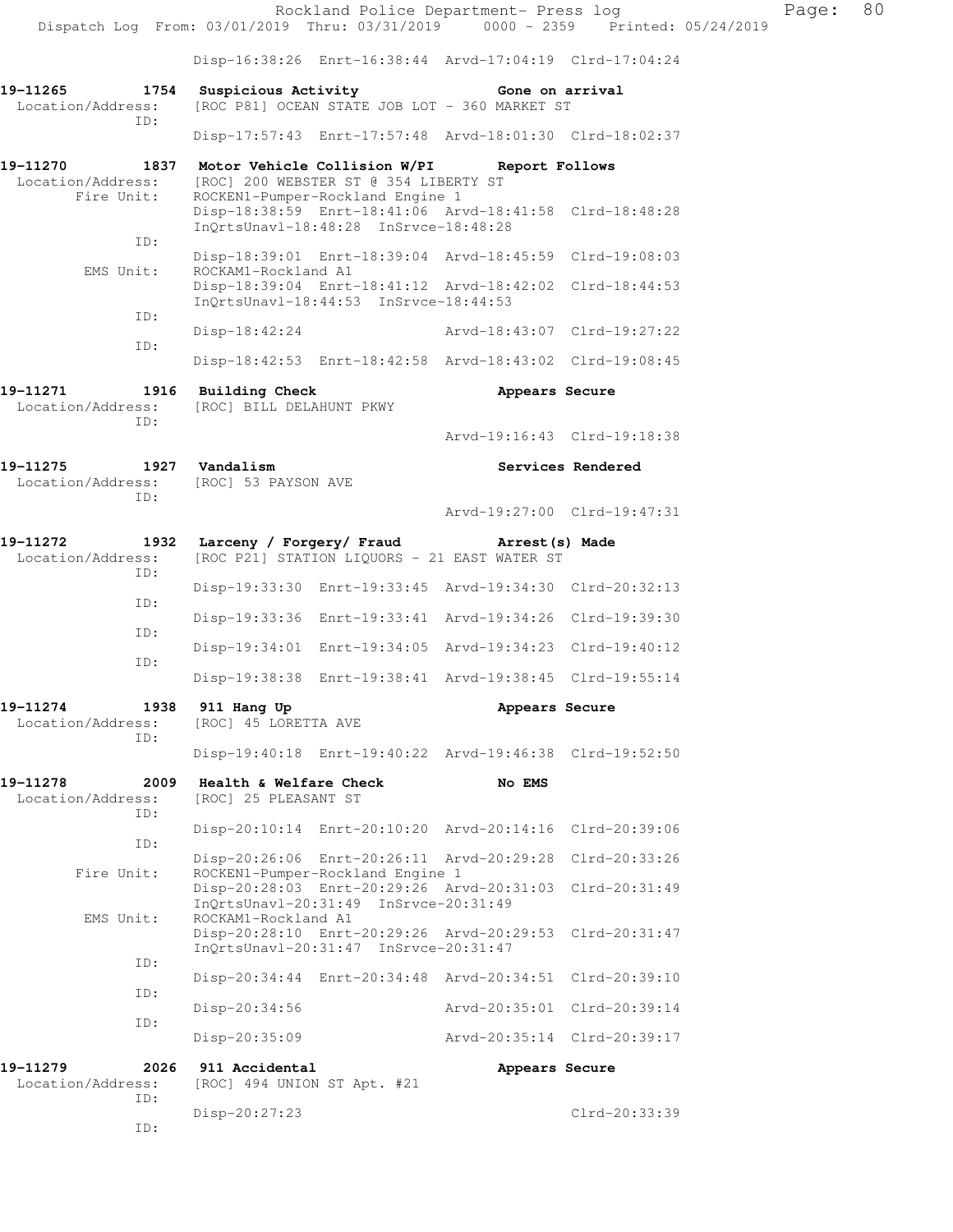Disp-20:33:31 Enrt-20:33:35 Arvd-20:37:32 Clrd-20:40:26

| 19-11281<br>2028<br>Location/Address: | <b>Emergency Medical</b><br>[ROC] 499 LIBERTY ST |                                           | No EMS                                                  |                             |
|---------------------------------------|--------------------------------------------------|-------------------------------------------|---------------------------------------------------------|-----------------------------|
| Fire Unit:                            |                                                  | ROCKEN1-Pumper-Rockland Engine 1          |                                                         |                             |
|                                       | Disp-20:31:58                                    |                                           | Arvd-20:32:04                                           | $Clrd-20:32:18$             |
|                                       | InQrtsUnavl-20:32:22                             |                                           | InSrvce-20:32:22                                        |                             |
| EMS Unit:                             | ROCKAM1-Rockland A1                              |                                           |                                                         |                             |
|                                       | Disp-20:32:02                                    |                                           | Arvd-20:32:06                                           | $Clrd-20:32:16$             |
|                                       |                                                  | InQrtsUnavl-20:32:24 InSrvce-20:32:24     |                                                         |                             |
| ID:                                   |                                                  |                                           |                                                         |                             |
|                                       |                                                  |                                           | Disp-20:32:30 Enrt-20:32:34 Arvd-20:32:37 Clrd-20:34:38 |                             |
| Fire Unit:                            |                                                  | ROCKEN1-Pumper-Rockland Engine 1          |                                                         |                             |
|                                       |                                                  | Disp-20:33:12 Enrt-20:29:29 Arvd-20:31:46 |                                                         | $Clrd-20:38:48$             |
|                                       |                                                  | InQrtsUnavl-20:38:49 InSrvce-20:38:49     |                                                         |                             |
| EMS Unit:                             | ROCKAM1-Rockland A1                              |                                           |                                                         |                             |
|                                       |                                                  |                                           | Disp-20:33:18 Enrt-20:29:29 Arvd-20:31:46 Clrd-20:38:47 |                             |
|                                       |                                                  | InQrtsUnavl-20:38:47 InSrvce-20:38:47     |                                                         |                             |
|                                       |                                                  |                                           |                                                         |                             |
| 19-11287                              | 2101 911 Accidental                              |                                           | Appears Secure                                          |                             |
| Location/Address:                     | [ROC] 45 CONCORD ST                              |                                           |                                                         |                             |
|                                       |                                                  |                                           |                                                         |                             |
| ID:                                   |                                                  |                                           |                                                         |                             |
|                                       | Disp-21:05:40                                    |                                           |                                                         | Arvd-21:06:49 Clrd-22:34:50 |
|                                       |                                                  |                                           |                                                         |                             |
| 19-11291<br>2234                      | Suspicious Activity                              |                                           | Peace Restored                                          |                             |
| Location/Address:                     | [ROC] 10 WINTER CIR                              |                                           |                                                         |                             |
| TD:                                   |                                                  |                                           |                                                         |                             |
|                                       |                                                  | Disp-22:36:27 Enrt-22:39:50               | Arvd-22:40:08                                           | $Clrd-23:16:12$             |
| TD:                                   |                                                  |                                           |                                                         |                             |
|                                       |                                                  | Disp-22:36:33 Enrt-22:39:46               | Arvd-22:41:34                                           | $Clrd-23:13:08$             |
| TD:                                   |                                                  |                                           |                                                         |                             |
|                                       | $Disp-22:40:21$                                  | Enrt-22:40:24                             | Arvd-22:40:29                                           | $Clrd-23:16:08$             |
|                                       |                                                  |                                           |                                                         |                             |
| 19-11295<br>2323                      | 911 Accidental                                   |                                           | Appears Secure                                          |                             |
| Location/Address:                     | [ROC] 26 WHEELER AVE                             |                                           |                                                         |                             |
| ID:                                   |                                                  |                                           |                                                         |                             |
|                                       |                                                  |                                           | Disp-23:24:23 Enrt-23:24:27 Arvd-23:28:30               | $Clrd-23:30:14$             |
| TD:                                   |                                                  | Disp-23:26:10 Enrt-23:26:14               | Arvd-23:28:27                                           | $Clrd-23:30:11$             |

## **For Date: 03/28/2019 - Thursday**

| 19-11298                           | TD:         | 0006 SHIFT ASSIGNMENTS<br>Location/Address: [ROC P72] ROCKLAND POLICE DEPARTMENT - 490 MARKET ST | No Service                  |                             |
|------------------------------------|-------------|--------------------------------------------------------------------------------------------------|-----------------------------|-----------------------------|
|                                    |             | Disp-00:07:46                                                                                    | Arvd-00:07:58 Clrd-00:08:06 |                             |
| 19-11313 0504<br>Location/Address: | ID:         | Suspicious Activity<br>[ROC P118] 850 HINGHAM ST                                                 | Peace Restored              |                             |
|                                    |             | Disp-05:05:48 Enrt-05:06:07 Arvd-05:08:09 Clrd-05:20:06                                          |                             |                             |
|                                    | TD:         | Disp-05:05:58 Enrt-05:06:07 Arvd-05:08:12 Clrd-05:20:09                                          |                             |                             |
| 19–11314                           | TD:         | 0524 Motor Vehicle Stop<br>Location/Address: [ROC] 11 NORTH AVE @ 408 UNION ST                   |                             | Citation/Warning Issued     |
|                                    |             |                                                                                                  |                             | Arvd-05:24:00 Clrd-05:31:17 |
|                                    | TD:         | $Disp-05:26:48$                                                                                  | Arvd-05:26:53 Clrd-05:31:22 |                             |
| 19-11316<br>Location/Address:      | 0536<br>TD: | Building Check<br>[ROC] UNION ST                                                                 |                             | Building Checked/Secured    |
|                                    |             |                                                                                                  | Arvd-05:37:38 Clrd-06:05:13 |                             |
| Location/Address:                  | ID:         | 19-11320 0624 Motor Vehicle Stop<br>[ROC 69] SOUTH SHORE REHAB & NURSING - 115 NORTH AVE         |                             | Citation/Warning Issued     |
|                                    |             |                                                                                                  | Arvd-06:24:00 Clrd-06:31:00 |                             |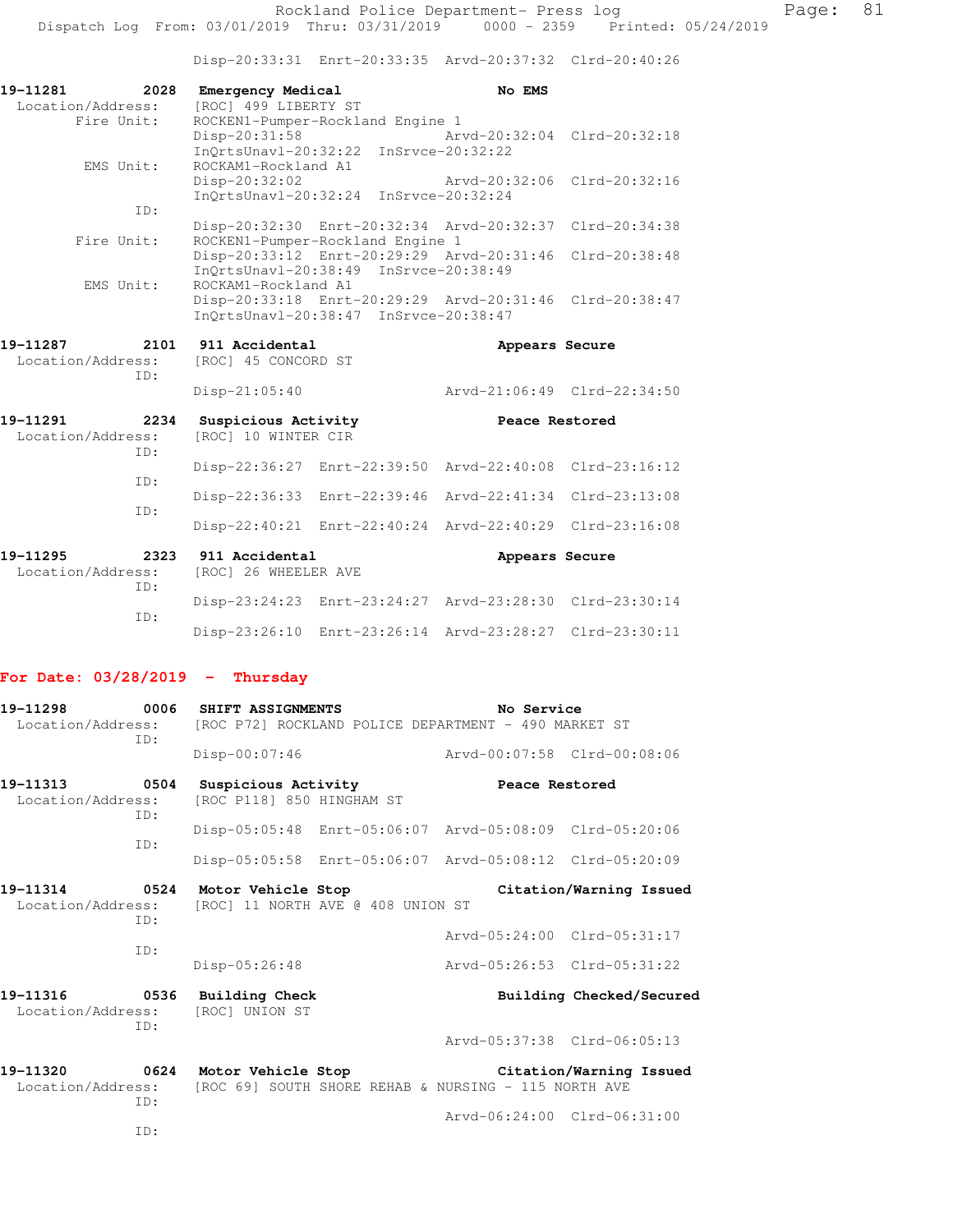Rockland Police Department- Press log Page: 82 Dispatch Log From: 03/01/2019 Thru: 03/31/2019 0000 - 2359 Printed: 05/24/2019 Disp-06:25:19 Enrt-06:25:24 Clrd-06:30:39 **19-11321 0631 Motor Vehicle Stop Citation/Warning Issued**  Location/Address: [ROC] BILL DELAHUNT PKWY ID: Arvd-06:31:00 Clrd-06:38:00 **19-11322 0633 Motor Vehicle Stop Citation/Warning Issued**  Location/Address: [ROC] THAYER TER ID: Disp-06:34:07 Arvd-06:34:14 Clrd-06:39:51 **19-11323 0647 Motor Vehicle Stop Citation/Warning Issued**  Location/Address: [ROC] 75 PLAIN ST @ 100 PAYSON AVE ID: Arvd-06:47:00 Clrd-06:54:42 **19-11324 0650 Motor Vehicle Stop Citation/Warning Issued**  Location/Address: [ROC] 329 SUMMER ST @ 40 BEECH ST ID: Arvd-06:50:00 Clrd-06:59:19 **19-11325 0700 Motor Vehicle Stop Verbal Warning**  Location/Address: [ROC] 635 SALEM ST @ 433 NORTH AVE ID: Arvd-07:00:00 Clrd-07:04:43 **19-11327 0711 Motor Vehicle Stop Citation/Warning Issued**  Location/Address: [ROC 73] ROCKLAND TOWN HALL - 242 UNION ST ID: Arvd-07:11:00 Clrd-07:15:27 **19-11330 0800 General Info Services Rendered**  Location/Address: [ROC P72] ROCKLAND POLICE DEPARTMENT - 490 MARKET ST ID: Disp-08:05:12 Arvd-08:05:46 Clrd-08:05:52 **19-11338 0923 General Info Services Rendered**  Location/Address: [ROC] FOREST ST ID: Arvd-09:23:00 Clrd-09:40:48 **19-11339 0929 Motor Vehicle Stop Citation/Warning Issued**  Location/Address: [ROC] UNION ST ID: Arvd-09:29:00 Clrd-09:37:00 **19-11343 0948 Motor Vehicle Stop Citation/Warning Issued**  Location/Address: [ROC] PLAIN ST ID: Disp-09:48:32 Arvd-09:48:36 Clrd-10:00:44 **19-11344 0950 911 Accidental Services Rendered**  Location/Address: [ROC P46] DUNKIN DONUTS - 851 HINGHAM ST ID: Disp-09:52:45 Enrt-09:52:54 Arvd-10:00:34 Clrd-10:01:34 **19-11358 1126 Building Check Building Checked/Secured**  Location/Address: [ROC] BILL DELAHUNT PKWY ID: Arvd-11:29:55 Clrd-11:30:36 **19-11359 1131 Motor Vehicle Stop Verbal Warning**  Location/Address: [ROC] MARKET ST ID: Arvd-11:31:00 Clrd-11:33:52 **19-11366 1207 Assist Public Services Rendered**  Location/Address: [ROC] 38 STANLEY AVE ID:

Disp-12:11:10 Arvd-12:17:50 Clrd-12:49:57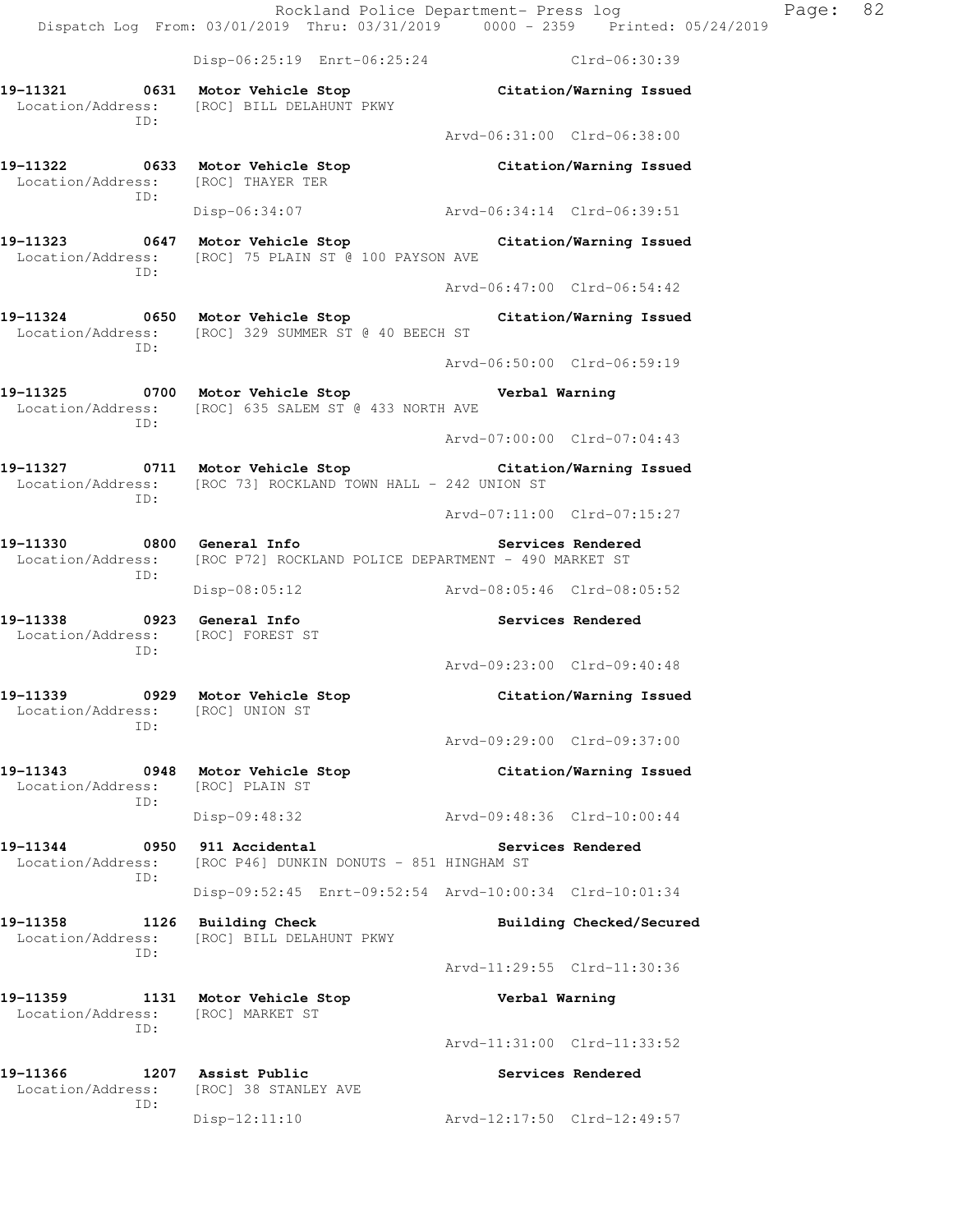Rockland Police Department- Press log Page: 83

 Dispatch Log From: 03/01/2019 Thru: 03/31/2019 0000 - 2359 Printed: 05/24/2019 **19-11367 1209 Motor Vehicle Stop Citation/Warning Issued**  Location/Address: [ROC] MARKET ST ID: Arvd-12:09:00 Clrd-12:15:05 **19-11369 1217 Assist Other Agency Services Rendered**  Location/Address: [ROC] 34 CULVER DR ID: Disp-12:22:48 Arvd-12:31:12 Clrd-12:42:35 **19-11372 1243 Motor Vehicle Stop Verbal Warning**  Location/Address: [ROC] SUMMER ST ID: Arvd-12:43:00 Clrd-12:45:13

**19-11374 1253 Summons Services Rendered**  Location/Address: [ROC] 49 CUSTER ST ID:

19-11376 1301 Summons **1996 1201 Services Rendered** Location/Address: [ROC 60] SPRING GATE APARTMENTS - 52 HANNAH WAY ID:

Arvd-13:01:00 Clrd-13:55:25

Arvd-12:53:00 Clrd-12:56:02

**19-11377 1309 Emergency Medical No EMS**  Location/Address: [ROC 73] ROCKLAND TOWN HALL - 242 UNION ST<br>Fire Unit: ROCKEN1-Pumper-Rockland Engine 1 ROCKEN1-Pumper-Rockland Engine 1 Disp-13:10:21 Enrt-13:11:06 Arvd-13:11:44 Clrd-13:20:25 InQrtsUnavl-13:26:10 InSrvce-13:26:10<br>EMS Unit: ROCKAM2-Rockland A2 ROCKAM2-Rockland A2 Disp-13:10:21 Clrd-13:11:08 InQrtsUnavl-13:11:08 InSrvce-13:11:08 ID: Disp-13:10:54 Enrt-13:11:32 Arvd-13:11:36 Clrd-13:30:13<br>EMS Unit: ROCKAM1-Rockland A1 ROCKAM1-Rockland A1 Disp-13:11:14 Enrt-13:11:17 Arvd-13:11:41 Clrd-13:29:26 InQrtsUnavl-13:37:58 InSrvce-13:37:58

**19-11382 1358 Motor Vehicle Stop Citation/Warning Issued**  Location/Address: [ROC] 115 UNION ST @ 20 VERNON ST ID: Arvd-13:58:00 Clrd-14:07:16

19-11466 1400 Animal Complaint **1400 Services Rendered** Location/Address: [ROC] HANNAH WAY

19-11874 1400 Animal Complaint **19-11874** Services Rendered Location/Address: [ROC] HANNAH WAY

**19-11386 1441 Suspicious Activity Services Rendered**  Location/Address: [ROC P47] BEST WESTERN - 909 HINGHAM ST ID: Disp-14:43:53 Enrt-14:45:45 Arvd-14:49:16 Clrd-15:11:16 ID: Disp-14:45:57 Enrt-14:46:03 Arvd-14:53:40 Clrd-15:11:10

**19-11391 1517 Motor Vehicle Stop Citation/Warning Issued**  Location/Address: [ROC] 305 UNION ST @ 16 PARK ST ID:

Arvd-15:17:00 Clrd-15:25:48

**19-11394 1559 SHIFT ASSIGNMENTS No Action Required**  Location/Address: [ROC P72] ROCKLAND POLICE DEPARTMENT - 490 MARKET ST

**19-11395 1606 Emergency Medical Transported to Hospital**  Location/Address: [ROC 68] 204 MONCRIEF RD Fire Unit: ROCKEN1-Pumper-Rockland Engine 1 Disp-16:07:47 Enrt-16:07:50 Arvd-16:11:34 Clrd-16:14:57 InQrtsUnavl-16:21:15 InSrvce-16:21:24 ID:

Disp-16:07:49 Enrt-16:08:06 Arvd-16:09:59 Clrd-16:12:58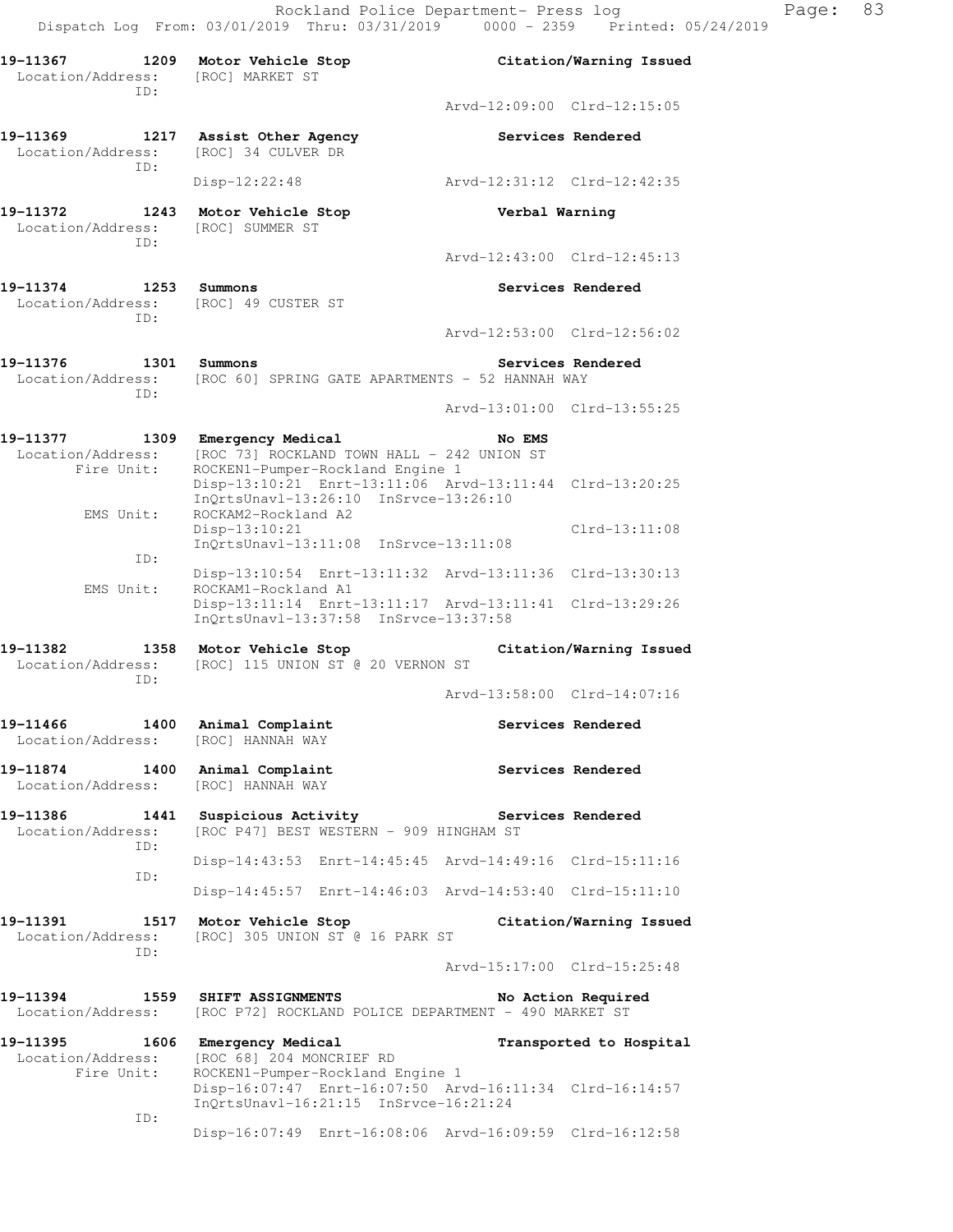|                                                       | Dispatch Log From: 03/01/2019 Thru: 03/31/2019 0000 - 2359 Printed: 05/24/2019                                                                         |                             | Page: 84<br>Rockland Police Department- Press log |  |
|-------------------------------------------------------|--------------------------------------------------------------------------------------------------------------------------------------------------------|-----------------------------|---------------------------------------------------|--|
| EMS Unit:                                             | ROCKAM1-Rockland A1<br>Disp-16:08:05 Enrt-16:08:08 Arvd-16:11:01 Clrd-16:15:01<br>Hosp-16:27:04 ClrHosp-16:55:29 InQrtsUnavl-17:01:54 InSrvce-17:01:56 |                             |                                                   |  |
| Location/Address:                                     | 19-11464 1610 Animal Complaint<br>[ROC] 50 SAW MILL LN                                                                                                 |                             | Services Rendered                                 |  |
|                                                       | 19-11465 1645 Animal Complaint<br>Location/Address: [ROC] 325 BEECH ST                                                                                 | Services Rendered           |                                                   |  |
|                                                       | 19-11399 1704 Hazardous Materials 19-11399 Services Rendered<br>Location/Address: [ROC] HARTSUFF PARK - HINGHAM ST                                     |                             |                                                   |  |
| ID:                                                   | Disp-17:10:18 Enrt-17:10:22 Arvd-17:13:40 Clrd-17:14:10                                                                                                |                             |                                                   |  |
| Location/Address:                                     | 19-11400 1710 Larceny / Forgery/ Fraud Services Rendered<br>[ROC 69] SOUTH SHORE REHAB & NURSING - 115 NORTH AVE                                       |                             |                                                   |  |
| ID:                                                   | Disp-17:16:29 Enrt-17:22:34 Arvd-17:40:29 Clrd-17:41:54                                                                                                |                             |                                                   |  |
| Location/Address:                                     | 19-11401 1716 Assist Public<br>[ROC P55] HOME DEPOT - 1149 HINGHAM ST                                                                                  | Services Rendered           |                                                   |  |
| ID:                                                   | Disp-17:18:09 Enrt-17:18:16 Arvd-17:18:20 Clrd-17:35:35                                                                                                |                             |                                                   |  |
| Location/Address: [ROC] VERNON ST                     | 19-11403 1736 Motor Vehicle Stop Citation/Warning Issued                                                                                               |                             |                                                   |  |
| ID:                                                   |                                                                                                                                                        | Arvd-17:36:00 Clrd-17:47:17 |                                                   |  |
| 19-11406 1750 911 Hang Up<br>Location/Address:<br>ID: | [ROC] 312 UNION ST                                                                                                                                     | Investigated                |                                                   |  |
|                                                       | Disp-17:51:53 Enrt-17:53:45 Arvd-17:57:56 Clrd-18:04:28                                                                                                |                             |                                                   |  |
| ID:                                                   | Disp-17:58:06                                                                                                                                          | Arvd-17:58:10 Clrd-18:02:45 |                                                   |  |
| Location/Address:<br>ID:                              | 19-11409 1816 Emergency Medical Transported to Hospital<br>[ROC P77] BURGER KING - 157 MARKET ST                                                       |                             |                                                   |  |
|                                                       | Fire Unit: ROCKEN1-Pumper-Rockland Engine 1<br>Nien_10.17.00 -                                                                                         |                             |                                                   |  |
|                                                       | Disp-18:17:22 Enrt-18:18:06 Arvd-18:19:42 Clrd-18:24:59<br>InQrtsUnavl-18:27:42 InSrvce-18:27:53                                                       |                             |                                                   |  |
| EMS Unit:                                             | ROCKAM1-Rockland A1<br>Disp-18:17:22 Enrt-18:18:10 Arvd-18:19:29 Clrd-18:25:13<br>Hosp-18:34:27 ClrHosp-19:10:31 InQrtsUnavl-19:10:36 InSrvce-19:10:48 |                             |                                                   |  |
| 19-11418<br>Location/Address:                         | 1920 Building Check<br>[ROC] BILL DELAHUNT PKWY                                                                                                        |                             | Services Rendered                                 |  |
| ID:                                                   |                                                                                                                                                        | Arvd-19:21:40 Clrd-19:34:41 |                                                   |  |
| 19-11420<br>Location/Address:                         | 1938 Building Check<br>[ROC] 396 UNION ST                                                                                                              |                             | Services Rendered                                 |  |
| ID:                                                   |                                                                                                                                                        | Arvd-19:39:35 Clrd-19:40:30 |                                                   |  |
| 19-11421<br>1942<br>Location/Address:                 | <b>Building Check</b><br>[ROC] 51 MAPLE ST                                                                                                             |                             | Services Rendered                                 |  |
| ID:                                                   |                                                                                                                                                        | Arvd-19:51:18 Clrd-19:53:14 |                                                   |  |
| 19-11422<br>Location/Address:                         | 1959 Building Check<br>[ROC] MARTHA DR                                                                                                                 |                             | Services Rendered                                 |  |
| ID:                                                   |                                                                                                                                                        | Arvd-20:00:37 Clrd-20:01:04 |                                                   |  |
| 19-11423<br>2004<br>Location/Address:                 | Warrant<br>[ROC] 464 POND ST                                                                                                                           | Arrest (s) Made             |                                                   |  |
| ID:                                                   | Disp-20:04:49                                                                                                                                          | Arvd-20:04:55 Clrd-21:11:09 |                                                   |  |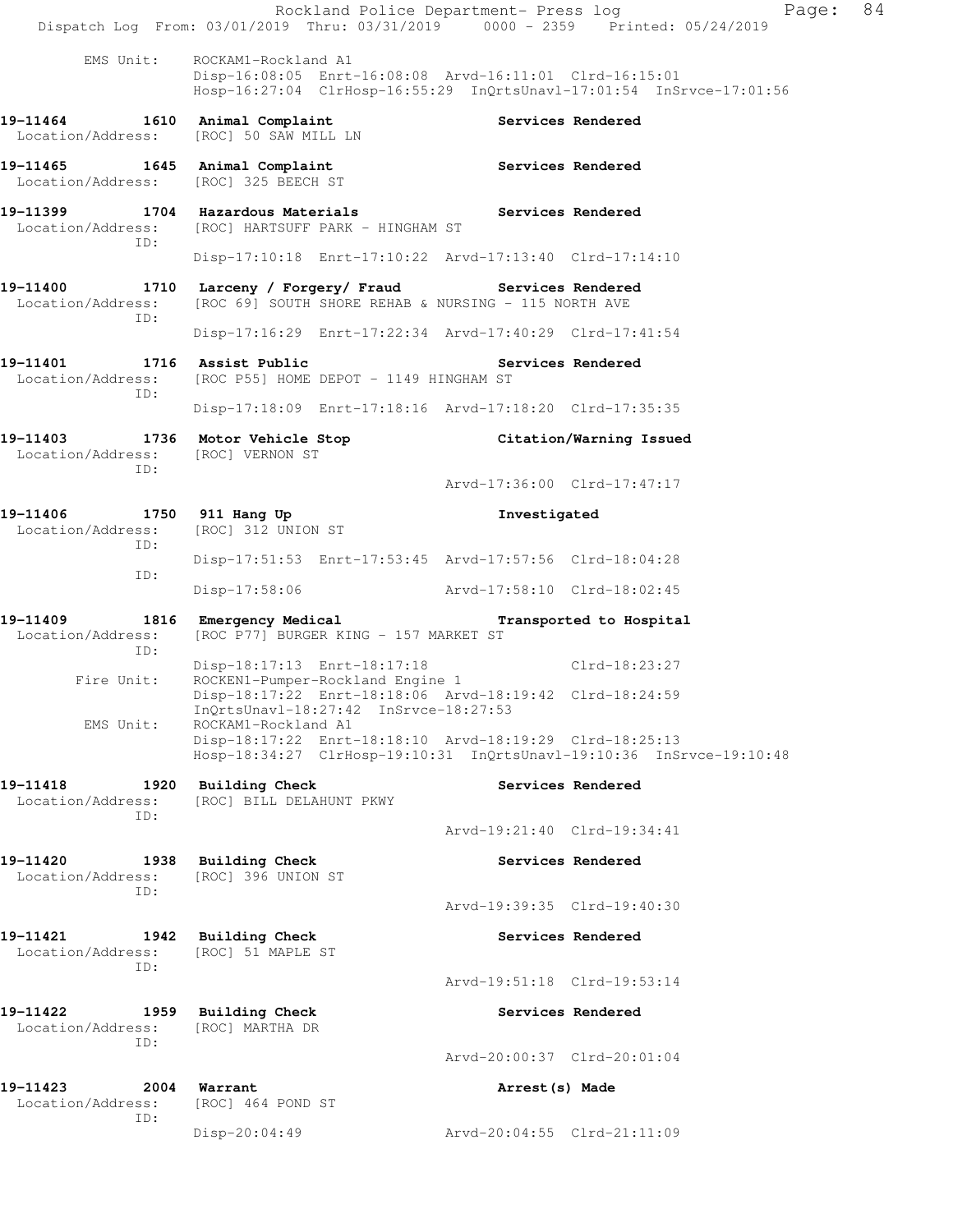|                               |             |                                                                     |                             | Rockland Police Department- Press log | Dispatch Log From: 03/01/2019 Thru: 03/31/2019 0000 - 2359 Printed: 05/24/2019 | Page: | 85 |
|-------------------------------|-------------|---------------------------------------------------------------------|-----------------------------|---------------------------------------|--------------------------------------------------------------------------------|-------|----|
|                               | ID:<br>ID:  | Disp-20:05:01                                                       |                             | Arvd-20:05:06 Clrd-20:30:45           |                                                                                |       |    |
|                               |             | Disp-20:05:15                                                       |                             | Arvd-20:05:19 Clrd-20:30:41           |                                                                                |       |    |
| 19-11426<br>Location/Address: | 2109<br>ID: | Warrant<br>[ROC] 340 FOREST ST                                      |                             |                                       | Services Not Required                                                          |       |    |
|                               |             | Disp-21:10:57 Enrt-21:11:06                                         |                             |                                       | $Clrd-21:14:44$                                                                |       |    |
|                               | ID:         |                                                                     | Disp-21:12:08 Enrt-21:12:11 |                                       | Clrd-21:14:39                                                                  |       |    |
| 19-11428<br>Location/Address: | TD:         | 2211 Building Check<br>[ROC] MARTHA DR                              |                             |                                       | Services Rendered                                                              |       |    |
|                               |             |                                                                     |                             | Arvd-22:12:51 Clrd-22:16:15           |                                                                                |       |    |
|                               | ID:         | 19-11429 2216 Building Check<br>Location/Address: [ROC] 51 MAPLE ST |                             |                                       | Services Rendered                                                              |       |    |
|                               |             |                                                                     |                             | Arvd-22:17:34 Clrd-22:22:59           |                                                                                |       |    |
| Location/Address:             | ID:         | 19-11430 2225 Building Check<br>[ROC] 395 UNION ST                  |                             |                                       | Services Rendered                                                              |       |    |
|                               |             |                                                                     |                             | Arvd-22:27:39 Clrd-22:27:46           |                                                                                |       |    |
| 19-11436<br>Location/Address: |             | 2359 Building Check<br>[ROC] BILL DELAHUNT PKWY                     |                             |                                       | Services Rendered                                                              |       |    |

Arvd-00:07:37 Clrd-03/29/2019 @ 00:07:46

## **For Date: 03/29/2019 - Friday**

ID:

| 19-11435 0000 SHIFT ASSIGNMENTS<br>TD:                                      |                     | Services Rendered<br>Location/Address: [ROC P72] ROCKLAND POLICE DEPARTMENT - 490 MARKET ST                                   |
|-----------------------------------------------------------------------------|---------------------|-------------------------------------------------------------------------------------------------------------------------------|
|                                                                             | $Disp-00:04:00$     | Arvd-00:04:07 Clrd-00:04:10                                                                                                   |
| 19-11437 0008 Building Check<br>Location/Address: [HOL] 395 UNION ST<br>TD: |                     | Services Rendered                                                                                                             |
|                                                                             |                     | Arvd-00:11:21 Clrd-00:12:49                                                                                                   |
| 19-11438 0013 Building Check<br>Location/Address: [ROC] 51 MAPLE ST<br>TD:  |                     | Services Rendered                                                                                                             |
|                                                                             |                     | Arvd-00:15:01 Clrd-00:16:21                                                                                                   |
| 19-11439<br>Location/Address: [ROC] MARTHA DR<br>TD:                        | 0016 Building Check | Services Rendered                                                                                                             |
|                                                                             |                     | Arvd-00:17:32 Clrd-00:20:14                                                                                                   |
| 19-11441<br>TD:                                                             |                     | 0023 CRUISER MAINTENANCE NOTE THE Services Rendered<br>Location/Address: [ROC P72] ROCKLAND POLICE DEPARTMENT - 490 MARKET ST |
|                                                                             | Disp-00:27:36       | $Clrd-00:27:42$                                                                                                               |

**19-11453 0531 Building Check Building Checked/Secured**  Location/Address: [ROC] UNION ST ID: Arvd-05:32:44 Clrd-05:49:42

**19-11456 0604 Motor Vehicle Stop Citation/Warning Issued**  Location/Address: [ROC] ESTEN SCHOOL - SUMMER ST ID:

Arvd-06:04:00 Clrd-06:11:18

**19-11458 0621 Motor Vehicle Stop Citation/Warning Issued**  Location/Address: [ROC] SUMMER ST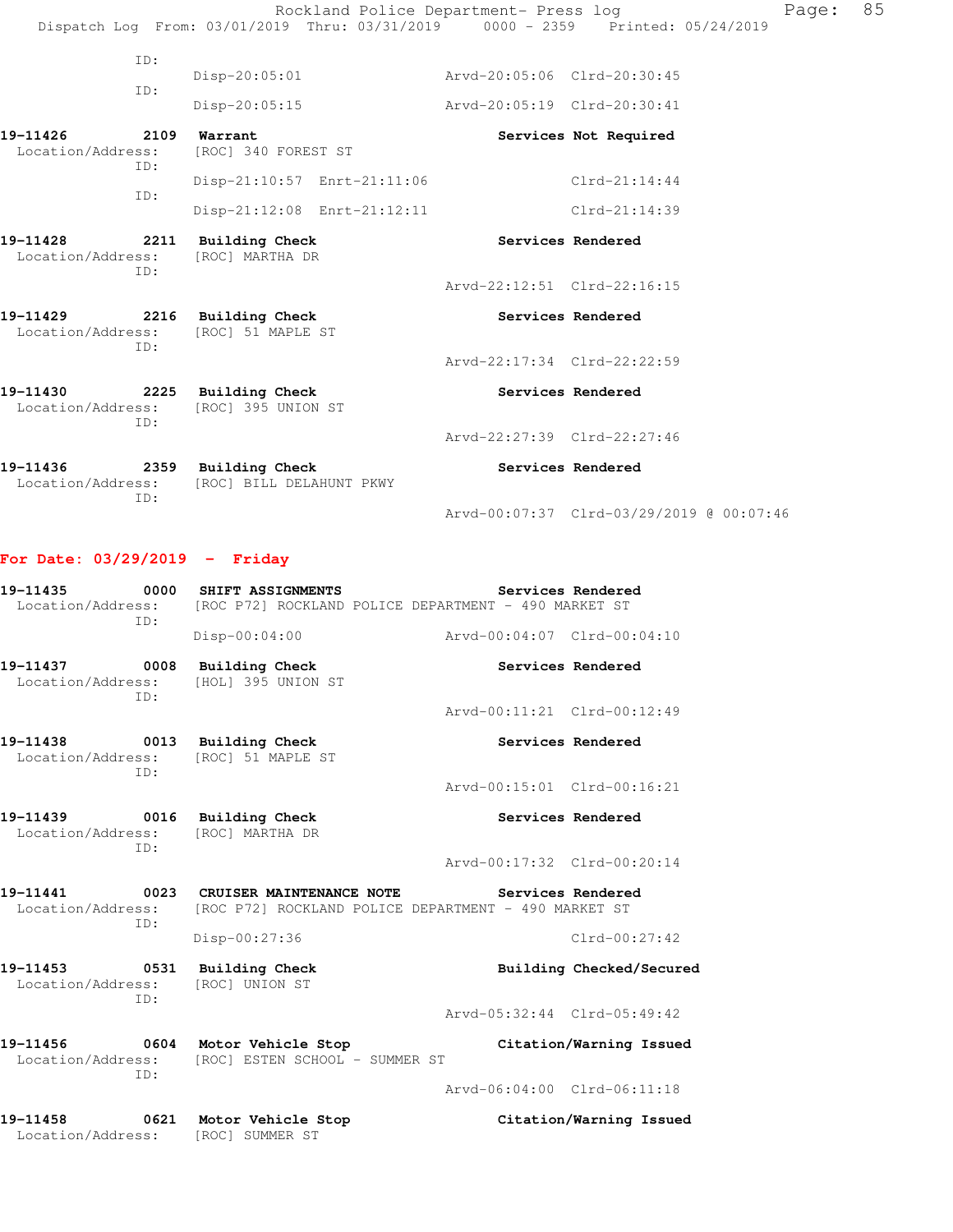|                                                                                                              |      |                                                 |                                                                           | Rockland Police Department- Press log                   | Dispatch Log From: 03/01/2019 Thru: 03/31/2019 0000 - 2359 Printed: 05/24/2019 | Page: | 86 |
|--------------------------------------------------------------------------------------------------------------|------|-------------------------------------------------|---------------------------------------------------------------------------|---------------------------------------------------------|--------------------------------------------------------------------------------|-------|----|
|                                                                                                              | ID:  |                                                 |                                                                           | Arvd-06:21:00 Clrd-06:28:19                             |                                                                                |       |    |
| 19-12933 0910 Animal Complaint<br>Location/Address:                                                          |      | [ROC] VFW DR                                    |                                                                           |                                                         | Services Rendered                                                              |       |    |
| 19-12935 0945 Animal Complaint<br>Location/Address:                                                          |      | [ROC] 327 BEECH ST                              |                                                                           |                                                         | Services Rendered                                                              |       |    |
| 19-12934 1010 Animal Complaint<br>Location/Address: [ROC] 102 CONCORD ST                                     |      |                                                 |                                                                           |                                                         | Services Rendered                                                              |       |    |
| 19-11484 1136 Assist Public<br>Location/Address: [ROC] UNION ST                                              | ID:  |                                                 |                                                                           |                                                         | Services Rendered                                                              |       |    |
|                                                                                                              |      | $Disp-11:40:11$                                 |                                                                           |                                                         | $Clrd-11:40:31$                                                                |       |    |
| 19-11486 1202 Health & Welfare Check Could Not Locate<br>Location/Address: [ROC] 115 J A DUNN MEM DR Apt. #E | ID:  |                                                 |                                                                           |                                                         |                                                                                |       |    |
|                                                                                                              |      |                                                 |                                                                           | Arvd-12:02:00 Clrd-12:09:54                             |                                                                                |       |    |
| 19-11491 1249 Summons<br>Location/Address: [ROC 60] SPRING GATE APARTMENTS - 52 HANNAH WAY                   | ID:  |                                                 |                                                                           | <b>Services Rendered</b>                                |                                                                                |       |    |
|                                                                                                              |      |                                                 |                                                                           | Arvd-12:49:00 Clrd-13:13:07                             |                                                                                |       |    |
| 19-11494 1321 Summons<br>Location/Address: [ROC] 24 EMERSON ST                                               | ID:  |                                                 |                                                                           |                                                         | Services Rendered                                                              |       |    |
|                                                                                                              |      |                                                 |                                                                           | Arvd-13:21:00 Clrd-13:51:25                             |                                                                                |       |    |
| 19-11499 1337 Larceny / Forgery/ Fraud<br>Location/Address:                                                  | ID:  | [ROC] 8 ASH ST                                  |                                                                           | Services Rendered                                       |                                                                                |       |    |
|                                                                                                              |      | $Disp-13:47:24$                                 |                                                                           |                                                         | Clrd-13:47:31                                                                  |       |    |
| 19-11500<br>Location/Address: [ROC] 212 WEST WATER ST                                                        | ID:  | 1352 Summons                                    |                                                                           |                                                         | Services Rendered                                                              |       |    |
|                                                                                                              |      |                                                 |                                                                           | Arvd-13:52:00 Clrd-14:04:41                             |                                                                                |       |    |
| 19-11503<br>Location/Address:                                                                                | ID:  | 1410 Summons<br>[ROC] 50 SAW MILL LN            |                                                                           |                                                         | Services Rendered                                                              |       |    |
|                                                                                                              |      |                                                 |                                                                           | Arvd-14:10:00 Clrd-14:58:07                             |                                                                                |       |    |
| 19-11506<br>Location/Address:                                                                                | ID:  | 1434 Complaint                                  |                                                                           | Sent On Way                                             | [ROC P85] ROCKLAND FEDERAL CREDIT UNION - 241 UNION ST @ BLANCHARD ST          |       |    |
|                                                                                                              |      |                                                 |                                                                           | Disp-14:36:01 Enrt-14:37:26 Arvd-14:42:26 Clrd-14:50:11 |                                                                                |       |    |
| 19-11507<br>Location/Address:                                                                                | ID:  | 1449 Building Check<br>[ROC] BILL DELAHUNT PKWY |                                                                           |                                                         | Building Checked/Secured                                                       |       |    |
|                                                                                                              |      |                                                 |                                                                           | Arvd-14:50:11 Clrd-14:50:42                             |                                                                                |       |    |
| 19-11880<br>Location/Address:                                                                                | 1500 | Animal Complaint<br>[ROC] 211 WEST WATER ST     |                                                                           |                                                         | Services Rendered                                                              |       |    |
| 19-11509<br>Location/Address:<br>Fire Unit:                                                                  |      | 1513 Emergency Medical<br>[ROC] 63 LINDEN ST    | ROCKEN1-Pumper-Rockland Engine 1<br>InQrtsUnavl-15:27:01 InSrvce-15:27:01 | Disp-15:14:16 Enrt-15:14:50 Arvd-15:16:12 Clrd-15:25:51 | Transported to Hospital                                                        |       |    |
| EMS Unit:                                                                                                    |      | ROCKAM1-Rockland A1                             |                                                                           | Disp-15:14:16 Enrt-15:14:49 Arvd-15:15:43 Clrd-15:24:53 | Hosp-15:33:30 ClrHosp-16:22:54 InQrtsUnavl-16:27:33 InSrvce-16:27:33           |       |    |
|                                                                                                              | ID:  | $Disp-15:15:37$                                 |                                                                           | Arvd-15:16:01 Clrd-15:35:02                             |                                                                                |       |    |
| 19–11512                                                                                                     | 1600 | General Info                                    |                                                                           |                                                         | Services Rendered                                                              |       |    |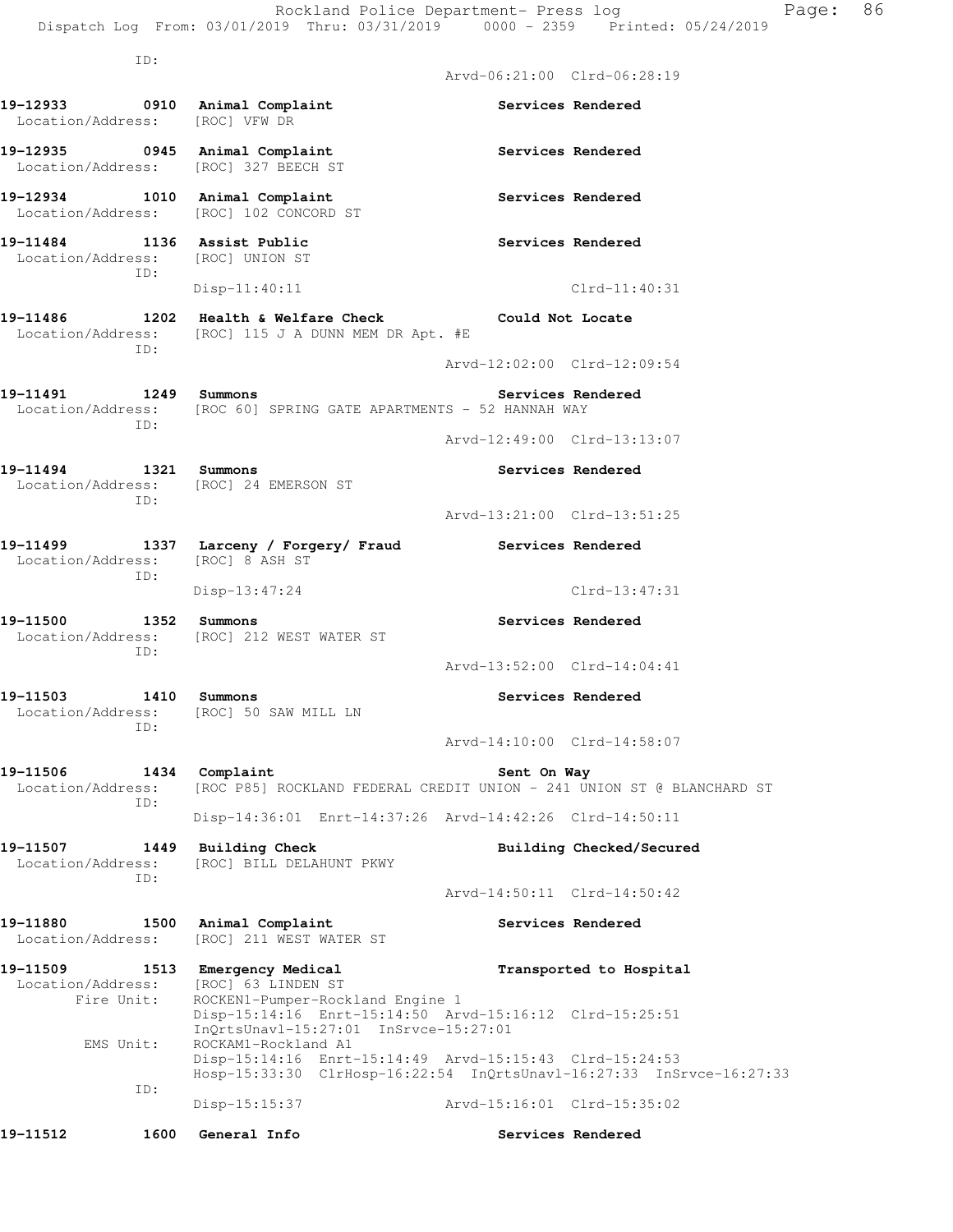Rockland Police Department- Press log Faqe: 87 Dispatch Log From: 03/01/2019 Thru: 03/31/2019 0000 - 2359 Printed: 05/24/2019 Location/Address: [ROC P72] ROCKLAND POLICE DEPARTMENT - 490 MARKET ST **19-11514 1642 Motor Vehicle Complaint Services Rendered**  Location/Address: [ROC P107] DUNKIN DONUTS - 165 MARKET ST ID: Disp-16:46:05 Clrd-16:46:40 ID: Disp-16:46:29 Arvd-16:49:49 Clrd-16:57:52 **19-11518 1702 Warrant Arrest(s) Made**  Location/Address: [ROC] 34 CULVER DR ID: Arvd-17:02:00 Clrd-17:20:01 ID: Disp-17:04:23 Enrt-17:04:26 Arvd-17:04:28 Clrd-18:08:06 19-11519 1718 911 Accidental **19-11519** Services Rendered Location/Address: [ROC P47] BEST WESTERN - 909 HINGHAM ST ID: Disp-17:20:11 Enrt-17:20:18 Arvd-17:25:55 Clrd-17:32:40 **19-11520 1724 Complaint Services Rendered**  Location/Address: [ROC 65] ROGERS MIDDLE SCHOOL - 100 TAUNTON AVE ID: Arvd-17:24:00 Clrd-17:51:04 19-11523 1752 Burglar Alarm **19-11523** Services Rendered Location/Address: [ROC P45] COMFORT INN - 850 HINGHAM ST ID: Disp-17:53:30 Enrt-17:54:19 Arvd-17:57:40 Clrd-17:59:49 **19-11525 1759 General Info Services Rendered**  Location/Address: [ROC P72] ROCKLAND POLICE DEPARTMENT - 490 MARKET ST **19-11524 1803 Burglar Alarm Building Checked/Secured**  Location/Address: [ROC 12] GIOSIO BUILDING - 50 PLEASANT PARK RD ID: Disp-18:06:17 Enrt-18:07:49 Arvd-18:10:10 Clrd-18:11:14 ID: Disp-18:08:15 Arvd-18:08:19 Clrd-18:10:23 **19-11530 1829 911 Accidental Services Rendered**  Location/Address: [ROC P83] ROCKLAND GOLF COURSE - 276 PLAIN ST ID: Disp-18:30:37 Enrt-18:30:43 Arvd-18:37:40 Clrd-18:38:45 19-11536 1911 911 Accidental **1911 Services Rendered**  Location/Address: [ROC P83] ROCKLAND GOLF COURSE - 276 PLAIN ST ID: Disp-19:12:32 Arvd-19:13:15 Clrd-19:18:28 **19-11537 1919 Assist Public Investigated**  Location/Address: [ROC] 375 WEBSTER ST ID: Disp-19:20:02 Enrt-19:20:08 Arvd-19:24:03 Clrd-19:27:56 **19-11539 1929 Building Check Building Checked/Secured**  Location/Address: [ROC 60] SPRING GATE APARTMENTS - 52 HANNAH WAY ID: Arvd-19:31:19 Clrd-19:36:36 **19-11544 1942 Summons No Service**  Location/Address: [ROC] 140 MARTHA DR Apt. #F ID: Arvd-19:52:32 Clrd-19:58:47 **19-11545 1954 Harassment No Service**  Location/Address: [ROC] 140 MARTHA DR Apt. #F ID: Disp-19:58:47 Arvd-19:59:47 Clrd-20:08:34 **19-11548 2010 Motor Vehicle Stop Verbal Warning**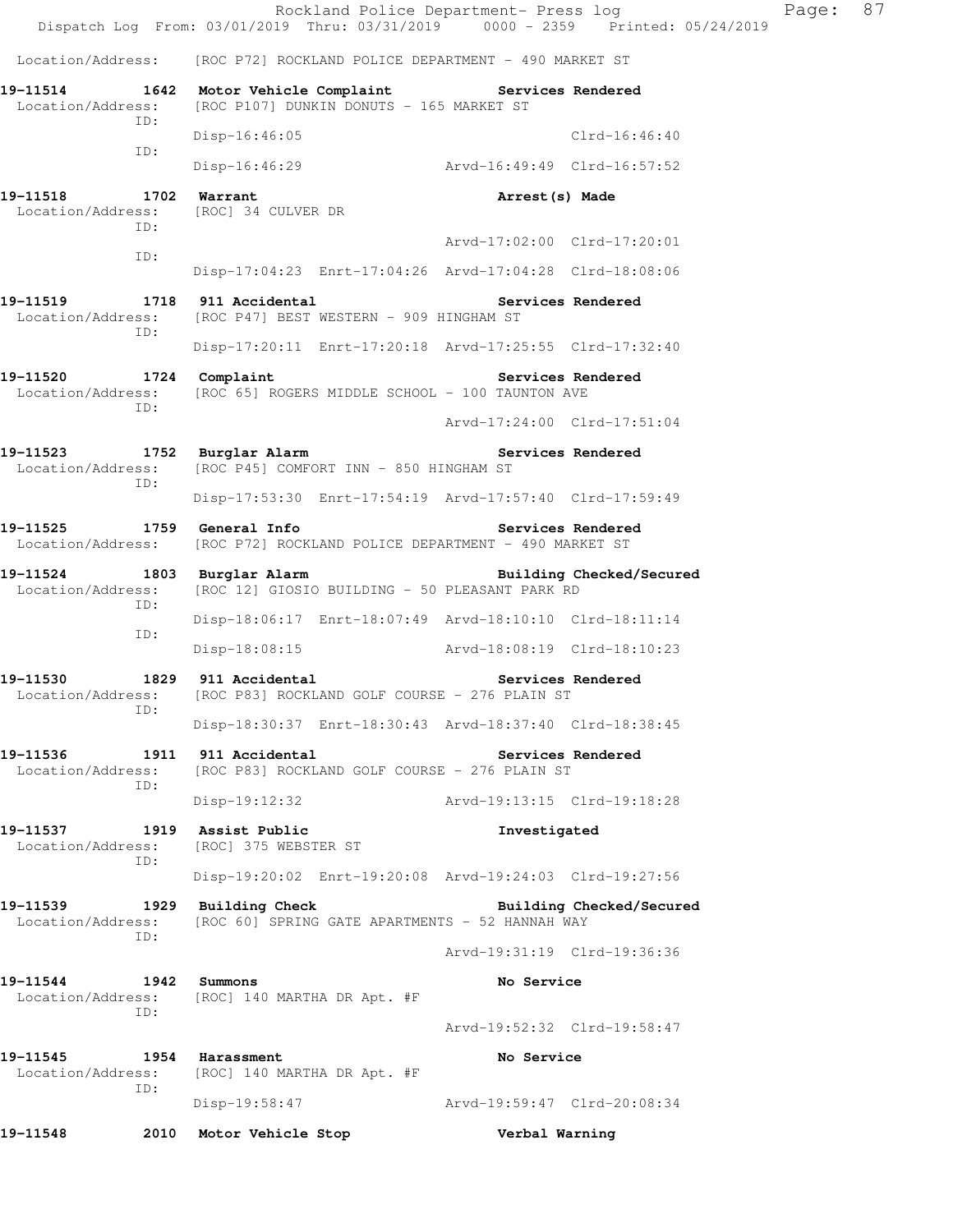Rockland Police Department- Press log Page: 88 Dispatch Log From: 03/01/2019 Thru: 03/31/2019 0000 - 2359 Printed: 05/24/2019 Vicinity of: [ROC P62] CHINA PLAZA - 35 MARKET ST ID: Arvd-20:10:00 Clrd-20:13:05 **19-11549 2015 Motor Vehicle Stop Verbal Warning**  Vicinity of: [ROC] 300 BEECH ST ID: Arvd-20:15:00 Clrd-20:20:05 **19-11552 2040 Motor Vehicle Stop Verbal Warning**  Vicinity of: [ROC] WEST WATER ST @ ARLINGTON ST ID: Arvd-20:40:00 Clrd-20:46:23 **19-11553 2043 Motor Vehicle Stop Verbal Warning**  Vicinity of: [ROC] LIBERTY CT @ CUSTER ST ID: Arvd-20:43:00 Clrd-20:48:05 **19-11555 2053 Motor Vehicle Stop Verbal Warning**  Vicinity of: [ROC] CUSTER ST @ UNION ST ID: Arvd-20:53:00 Clrd-20:55:38 **19-11556 2112 Motor Vehicle Stop Verbal Warning**  Location/Address: [ROC] 572 UNION ST @ 18 RICE AVE ID: Arvd-21:12:00 Clrd-21:15:51 **19-11559 2124 911 Accidental Services Rendered**  Location/Address: [ROC P9] NICE AND CLEAN CAR WASH - 320 CENTRE AVE ID: Disp-21:27:37 Enrt-21:27:47 Clrd-21:29:13 ID: Disp-21:31:30 Arvd-21:32:03 Clrd-21:33:43 **19-11561 2149 Animal Complaint Services Rendered**  Location/Address: [ROC] 471 WEBSTER ST ID: Disp-21:50:02 Enrt-21:50:07 Arvd-21:54:06 Clrd-22:01:16 19-11566 2216 Building Check **Building Building Checked/Secured**  Location/Address: [ROC] EMERSON SHOE LOFT - MAPLE ST ID: Arvd-22:19:44 Clrd-22:30:45 **19-11569 2245 Motor Vehicle Stop Citation/Warning Issued**  Location/Address: [ROC] 333 PLAIN ST @ 290 REED ST ID: Arvd-22:45:00 Clrd-22:54:01 **19-11570 2302 Motor Vehicle Stop Verbal Warning**  Location/Address: [ROC] 406 VFW DR @ 0 PARMENTER ST ID: Arvd-23:02:00 Clrd-23:06:04 **19-11572 2328 Motor Vehicle Complaint Gone on arrival**  Vicinity of: [ROC] COMING IN FROM NORWELL - 650 HINGHAM ST ID: Disp-23:33:11 Enrt-23:33:45 Arvd-23:34:43 Clrd-23:36:22 **19-11573 2340 Motor Vehicle Stop Verbal Warning**  Location/Address: [ROC] 20 VERNON ST @ 115 UNION ST ID: Arvd-23:40:00 Clrd-23:41:21

## **For Date: 03/30/2019 - Saturday**

**19-11576 0003 SHIFT ASSIGNMENTS Services Rendered**  Location/Address: [ROC P72] ROCKLAND POLICE DEPARTMENT - 490 MARKET ST ID: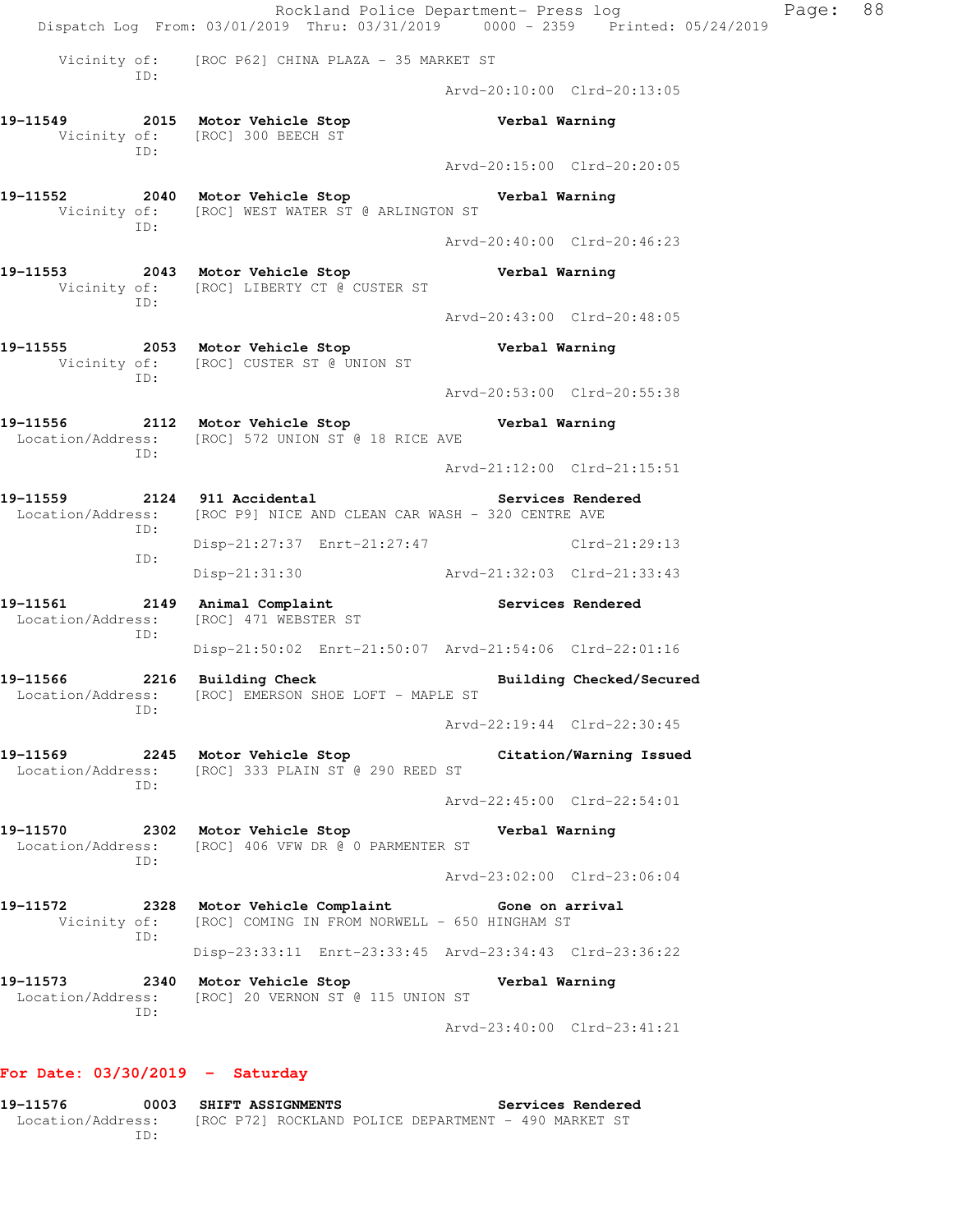Disp-00:07:27 Clrd-00:07:39 **19-11584** 0211 Building Check **Investigated** Investigated Location/Address: [ROC] MARTHA DR Location/Address: ID: Arvd-02:11:25 Clrd-02:11:37 **19-11585 0214 Building Check Investigated**  Location/Address: [ROC] UNION ST ID: Arvd-02:15:30 Clrd-02:15:42 **19-11590 0424 Emergency Medical No EMS**  Location/Address: [ROC] 110 PROSPECT ST ID: Disp-04:27:21 Enrt-04:27:35 Arvd-04:30:16 Clrd-04:39:38 Fire Unit: ROCKEN1-Pumper-Rockland Engine 1 Disp-04:28:00 Arvd-04:30:12 Clrd-04:39:59 InQrtsUnavl-04:42:43 InSrvce-04:42:43<br>EMS Unit: ROCKAM1-Rockland A1 ROCKAM1-Rockland A1 Disp-04:28:15 Enrt-04:30:09 Arvd-04:33:59 Clrd-04:39:54 InQrtsUnavl-04:42:49 InSrvce-04:42:49 ID: Disp-04:37:07 Enrt-04:37:14 Arvd-04:37:21 Clrd-04:39:45 19-11591 **0550** Building Check **Building Building Checked/Secured**  Location/Address: [ROC] UNION ST ID: Arvd-05:51:25 Clrd-06:26:00 **19-11593 0651 Building Check Investigated**  Location/Address: [ROC] MARTHA DR ID: Arvd-06:51:53 Clrd-06:52:22 **19-11597 0804 General Info Services Rendered**  Location/Address: [ROC P72] ROCKLAND POLICE DEPARTMENT - 490 MARKET ST ID: Disp-08:06:35 Arvd-08:06:44 Clrd-08:06:51 **19-11612 1044 911 Accidental Investigated**  Location/Address: [ROC] 482 MARKET ST ID: Disp-10:45:00 Clrd-10:46:33 ID: Disp-10:46:30 Enrt-10:46:37 Arvd-10:49:44 Clrd-10:54:47 **19-11620 1129 Animal Complaint Services Rendered**  Location/Address: [ROC P72] ROCKLAND POLICE DEPARTMENT - 490 MARKET ST ID: Disp-11:36:14 Clrd-11:36:22 19-11632 1312 Harassment **19-11632** 1312 **Harassment**  Location/Address: [ROC P59] INTERNATIONAL MOTOR SPORTS LLC - 7 MARKET ST ID: Arvd-13:12:00 Clrd-13:20:06 **19-11639 1439 911 Accidental Investigated**  Location/Address: [ROC P69] MCDONALD'S - 117 MARKET ST ID: Disp-14:40:07 Enrt-14:41:10 Arvd-14:44:40 Clrd-14:50:43 ID: Disp-14:44:31 Arvd-14:44:36 Clrd-14:50:39 19-11646 1546 Assist Public **19-11646** Services Rendered Location/Address: [ROC] 13 HAWTHORNE ST ID: Disp-15:50:59 Clrd-15:51:12 19-11655 1600 General Info **1999 Services Rendered**  Location/Address: [ROC P72] ROCKLAND POLICE DEPARTMENT - 490 MARKET ST ID: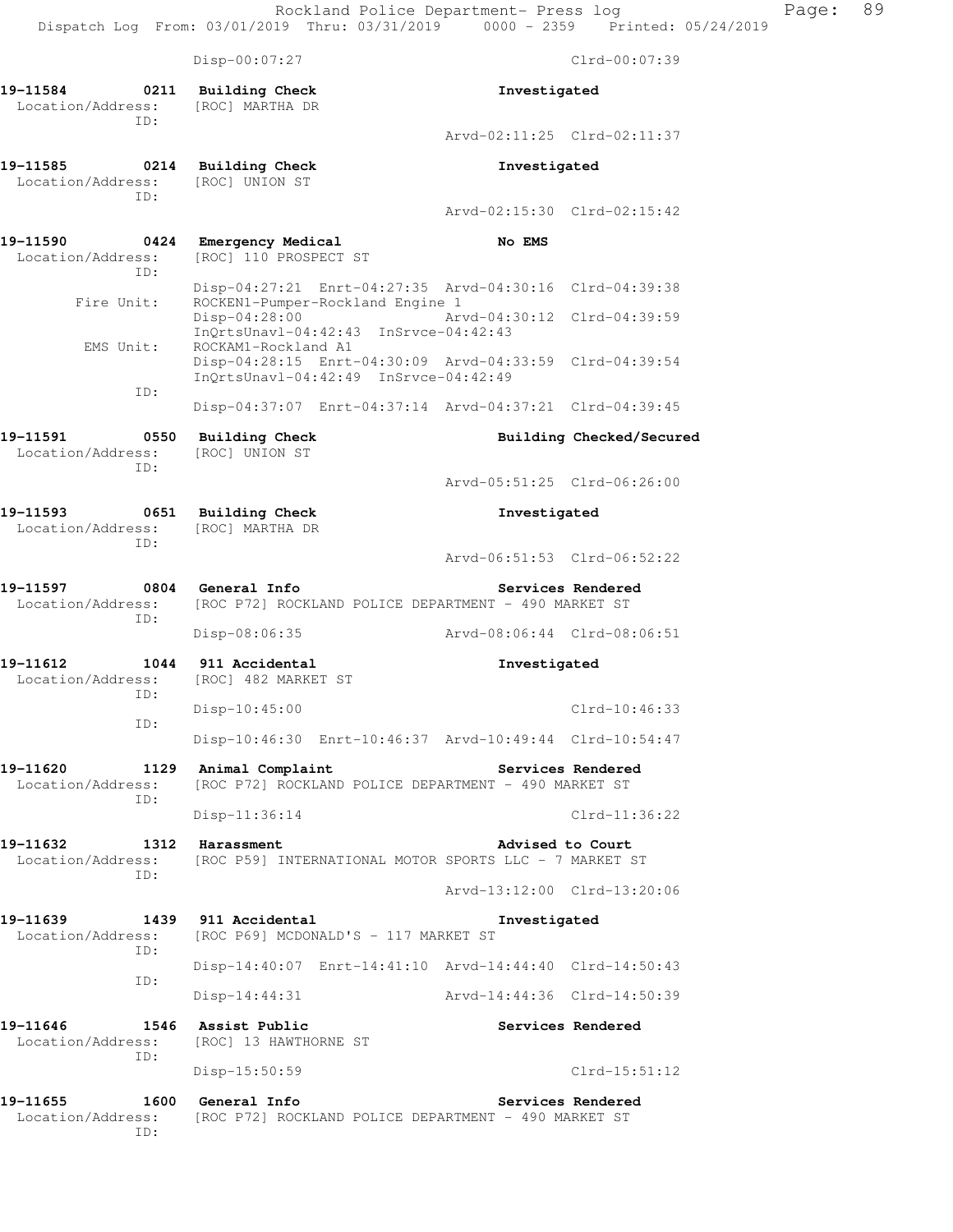Arvd-16:29:00 Clrd-16:46:15

**19-11650 1608 911 Accidental Services Rendered**  Location/Address: [ROC] 168 CONCORD ST ID: Disp-16:30:52 Enrt-16:30:57 Arvd-16:31:01 Clrd-16:44:12 19-11652 1621 911 Hang Up **Services Rendered**  Location/Address: [ROC] 50 SAW MILL LN ID: Disp-16:22:29 Enrt-16:23:23 Clrd-16:24:35 ID: Disp-16:30:28 Enrt-16:30:32 Arvd-16:30:36 Clrd-16:39:03 19-11664 1733 911 Hang Up **Services Rendered**  Location/Address: [ROC] 50 SAW MILL LN ID: Disp-17:34:57 Enrt-17:35:02 Arvd-17:37:19 Clrd-17:43:20 ID: Disp-17:39:12 Enrt-17:39:17 Arvd-17:44:27 Clrd-17:44:31 **19-11673 1846 Health & Welfare Check Services Rendered**  Location/Address: [ROC] 239 WEBSTER ST Apt. #REAR ID: Disp-18:48:02 Enrt-18:49:36 Arvd-18:52:38 Clrd-18:54:52 19-11678 1922 Animal Complaint **1988** Peace Restored Location/Address: [ROC] 29 OLD MARKET ST @ 59 OLD MARKET ST ID: Disp-19:24:25 Enrt-19:25:15 Arvd-19:31:10 Clrd-19:34:04 **19-11681 1946 Motor Vehicle Complaint Services Rendered**  Vicinity of: [ROC] 305 UNION ST @ 16 PARK ST ID: Disp-19:47:47 Enrt-19:47:52 Arvd-19:56:09 Clrd-19:58:07 **19-11682 1949 Building Check Building Checked/Secured**  Location/Address: [ROC P75] UNION POINT - BILL DELAHUNT PKWY ID: Arvd-19:50:17 Clrd-19:56:22 **19-11685 1959 Building Check Building Checked/Secured**  Location/Address: [ROC 5] COMMUNITY CENTER - 394 UNION ST ID: Arvd-20:00:24 Clrd-20:01:31 **19-11688 2002 Building Check Building Checked/Secured**  Location/Address: [ROC] EMERSON SHOE LOFT - 51 MAPLE ST ID: Arvd-20:03:35 Clrd-20:05:36 **19-11689 2007 Building Check Building Checked/Secured**  Location/Address: [ROC] SPRING GATE APT - 52 MARTHA DR ID: Arvd-20:07:40 Clrd-20:09:27 **19-11691 2014 Suspicious Activity Services Rendered**  Location/Address: [ROC P55] HOME DEPOT - 1149 HINGHAM ST ID: Disp-20:15:09 Enrt-20:15:20 Arvd-20:18:46 Clrd-20:45:13 ID: Disp-20:16:10 Enrt-20:16:14 Arvd-20:19:37 Clrd-20:45:18 **19-11693 2026 Emergency Medical Transported to Hospital**  Location/Address: [ROC] EAGLES HALL - 29 PARK ST Fire Unit: ROCKEN1-Pumper-Rockland Engine 1 Disp-20:26:46 Enrt-20:27:50 Arvd-20:28:19 Clrd-20:35:36 InQrtsUnavl-20:35:36 InSrvce-20:35:36 EMS Unit: ROCKAM2-Rockland A2 Disp-20:26:53 Enrt-20:27:47 Arvd-20:28:17 Clrd-20:39:19 Hosp-20:50:14 ClrHosp-21:28:01 InQrtsUnavl-21:34:31 InSrvce-21:34:34 ID: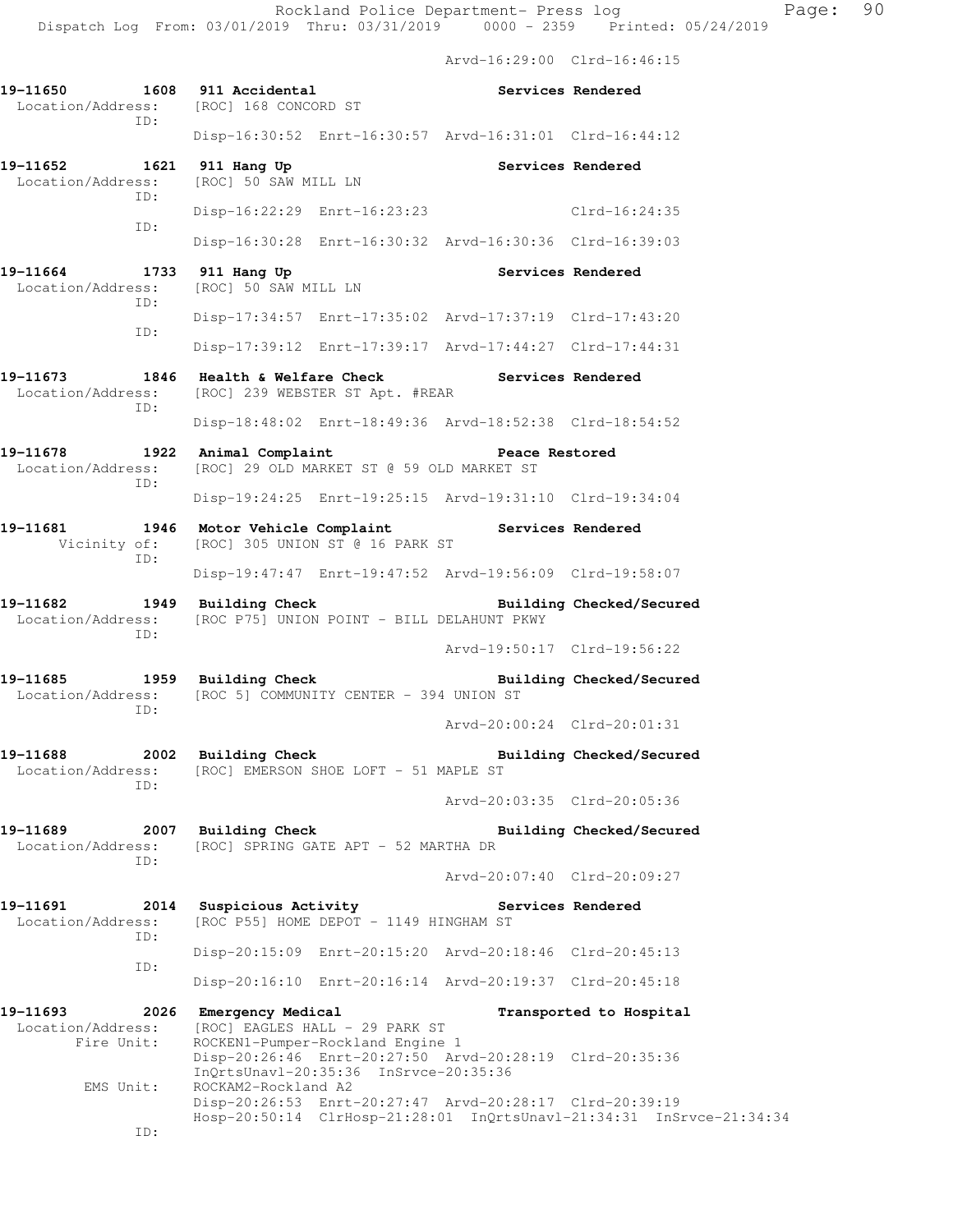|                                                  |     |                                                                                                   | Rockland Police Department- Press log |                                          | Page: 91 |  |
|--------------------------------------------------|-----|---------------------------------------------------------------------------------------------------|---------------------------------------|------------------------------------------|----------|--|
|                                                  |     | Dispatch Log From: 03/01/2019 Thru: 03/31/2019 0000 - 2359 Printed: 05/24/2019                    |                                       |                                          |          |  |
|                                                  |     | Disp-20:29:42 Enrt-20:29:48 Arvd-20:30:00 Clrd-20:34:44                                           |                                       |                                          |          |  |
|                                                  | TD: | 19-11697 2108 Motor Vehicle Stop<br>Vicinity of: [ROC] 465 UNION ST                               | Verbal Warning                        |                                          |          |  |
|                                                  |     |                                                                                                   |                                       | Arvd-21:08:00 Clrd-21:10:14              |          |  |
|                                                  | TD: | 19-11700 2144 Motor Vehicle Stop Nerbal Warning<br>Vicinity of: [ROC] 689 MARKET ST @ 11 DAMON RD |                                       |                                          |          |  |
|                                                  |     |                                                                                                   |                                       | Arvd-21:44:00 Clrd-21:49:46              |          |  |
|                                                  | ID: | 19-11706 2221 Motor Vehicle Stop<br>Location/Address: [ROC] 600 HINGHAM ST                        |                                       | Citation/Warning Issued                  |          |  |
|                                                  |     |                                                                                                   |                                       | Arvd-22:21:00 Clrd-22:33:14              |          |  |
|                                                  | ID: | 19-11709 2239 Assist Other Agency<br>Location/Address: [ROC] 110 MARTHA DR Apt. #E                | Investigated                          |                                          |          |  |
|                                                  |     | Disp-22:40:19 Enrt-22:41:38 Arvd-22:49:28 Clrd-23:13:44                                           |                                       |                                          |          |  |
| 19-11713 2310 Burglar Alarm<br>Location/Address: | TD: | [ROC] 29 WILLIAMS ST                                                                              |                                       | Building Checked/Secured                 |          |  |
|                                                  |     | Disp-23:11:24 Enrt-23:11:32 Arvd-23:12:49 Clrd-23:24:47                                           |                                       |                                          |          |  |
|                                                  | ID: | Disp-23:15:43                                                                                     | Arvd-23:15:47 Clrd-23:24:43           |                                          |          |  |
| 19-11715<br>Location/Address:                    |     | 2324 Disturbance<br>[ROC P69] MCDONALD'S - 117 MARKET ST                                          | Vehicle Towed                         |                                          |          |  |
|                                                  | ID: | Disp-23:26:27                                                                                     | Arvd-23:26:35 Clrd-23:54:09           |                                          |          |  |
|                                                  | ID: | Disp-23:26:27                                                                                     | Arvd-23:26:35 Clrd-23:54:07           |                                          |          |  |
|                                                  | ID: | $Disp-23:53:45$                                                                                   |                                       | Arvd-23:54:01 Clrd-03/31/2019 @ 00:04:31 |          |  |

## **For Date: 03/31/2019 - Sunday**

|                           | TD:        | 19-11718 6006 SHIFT ASSIGNMENTS Services Rendered<br>Location/Address: [ROC P72] ROCKLAND POLICE DEPARTMENT - 490 MARKET ST      |                             |                   |
|---------------------------|------------|----------------------------------------------------------------------------------------------------------------------------------|-----------------------------|-------------------|
|                           |            | Disp-00:09:43                                                                                                                    |                             | $Clrd-00:10:16$   |
| 19-11719 0013 Disturbance | ID:<br>TD: | Location/Address: [ROC] 138 REED ST @ 103 DIVISION ST                                                                            |                             | Services Rendered |
|                           |            | $Disp-00:16:21$                                                                                                                  | Arvd-00:16:27 Clrd-00:25:16 |                   |
|                           |            | $Disp-00:16:21$                                                                                                                  | Arvd-00:16:31 Clrd-00:25:13 |                   |
|                           | TD:        | 19-11721 0046 Building Check<br>Location/Address: [ROC P75] UNION POINT - BILL DELAHUNT PKWY                                     | Building Checked/Secured    |                   |
|                           |            |                                                                                                                                  | Arvd-00:49:34 Clrd-00:56:50 |                   |
|                           |            | 19-11723 0057 Building Check Building Checked/Secured<br>Location/Address: [ROC 5] COMMUNITY CENTER - 394 UNION ST               |                             |                   |
|                           | ID:        |                                                                                                                                  | Arvd-00:59:33 Clrd-01:01:34 |                   |
| ID:                       |            | 19-11726 		 0103 Building Check 		 Building Checked/Secured<br>Location/Address: [ROC 60] SPRING GATE APARTMENTS - 52 HANNAH WAY |                             |                   |
|                           |            |                                                                                                                                  | Arvd-01:04:03 Clrd-01:05:22 |                   |
|                           | ID:        | 19-11727 0104 Motor Vehicle Stop Citation/Warning Issued<br>Vicinity of: [ROC 14] ROCKALND DPW YARD - 841 MARKET ST              |                             |                   |
|                           |            |                                                                                                                                  | Arvd-01:04:00 Clrd-01:12:36 |                   |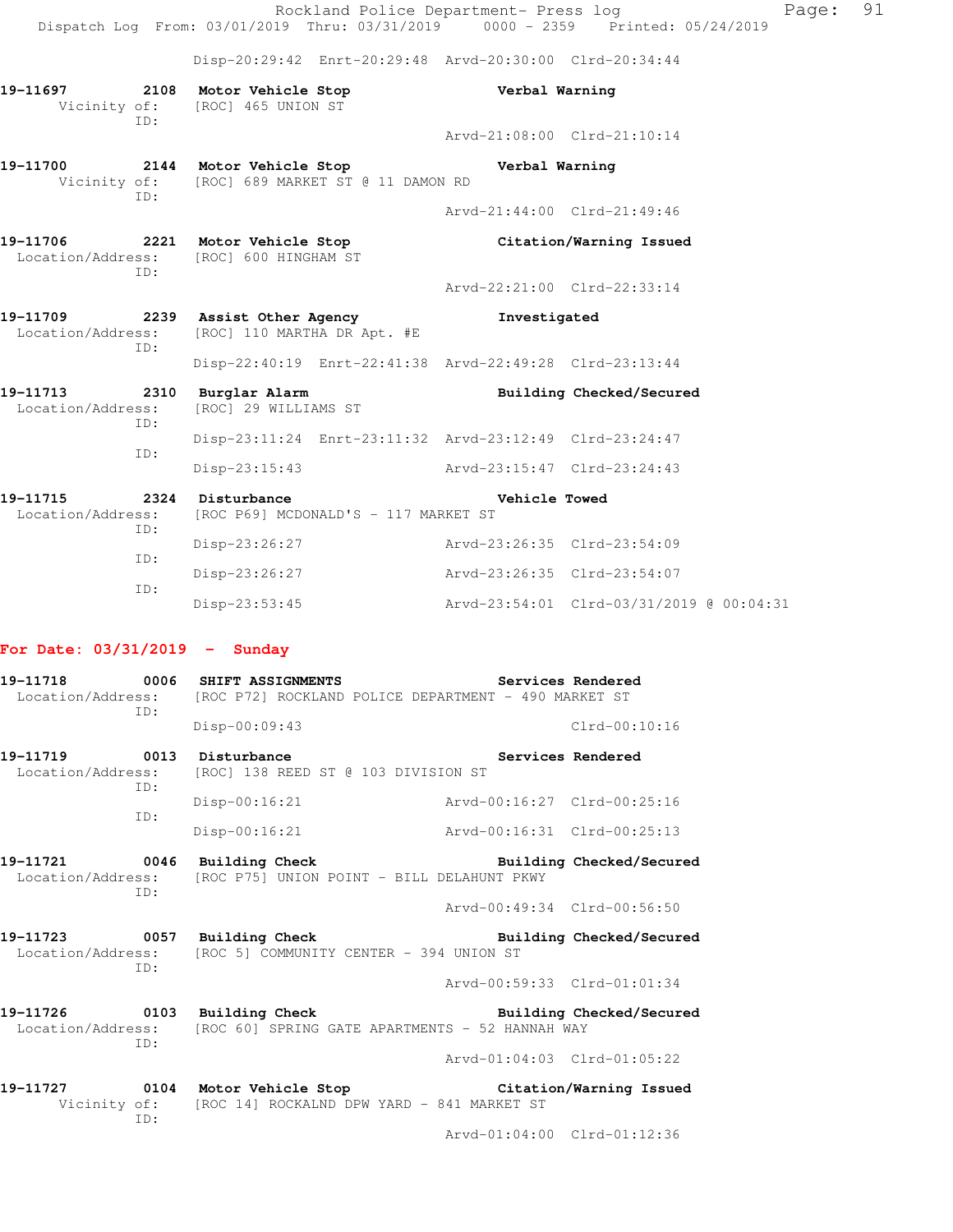ID:

 Arvd-01:07:21 Clrd-01:11:54 **19-11728 0109 Disturbance Services Rendered**  Location/Address: [ROC] 132 UNION ST Apt. #2 ID: Disp-01:11:54 Enrt-01:12:02 Arvd-01:13:14 Clrd-01:20:55 ID: Disp-01:11:54 Enrt-01:12:04 Arvd-01:13:11 Clrd-01:20:58 ID: Disp-01:13:01 Enrt-01:13:03 Arvd-01:14:55 Clrd-01:20:52 19-11731 **0137** Suspicious Activity **Sent On Way**  Vicinity of: [ROC] 440 WEBSTER ST @ 10 HINGHAM ST ID: Arvd-01:37:00 Clrd-01:40:06 **19-11735 0235 Motor Vehicle Stop Verbal Warning**  Vicinity of: [ROC] 635 SALEM ST @ 433 NORTH AVE ID: Arvd-02:35:00 Clrd-02:44:19 ID: Disp-02:36:42 Enrt-02:36:45 Arvd-02:37:28 Clrd-02:44:23 **19-11737 0553 Building Check Building Checked/Secured**  Location/Address: [ROC] UNION ST ID: Arvd-05:55:35 Clrd-06:12:03 **19-11743 0625 Building Check Building Checked/Secured**  Location/Address: [ROC P54] SEASONS CAFE - 938 HINGHAM ST ID: Arvd-06:25:00 Clrd-06:39:37 ID: Disp-06:27:08 Enrt-06:27:14 Arvd-06:32:18 Clrd-06:39:40 **19-11744 0644 Motor Vehicle Stop Citation/Warning Issued**  Location/Address: [ROC] EAST WATER ST ID: Arvd-06:44:00 Clrd-06:50:24 **19-11750 0830 Motor Vehicle Complaint Services Rendered**  Location/Address: [ROC] 77 LINDEN ST ID: Disp-08:32:52 Enrt-08:32:57 Arvd-08:37:31 Clrd-09:28:51 **19-11752 0840 Burglar Alarm Investigated**  Location/Address: [ROC] 87 DURBECK RD ID: Disp-08:43:06 Enrt-08:43:17 Arvd-08:44:59 Clrd-08:48:25 **19-11764 1049 Motor Vehicle Stop Citation/Warning Issued**  Location/Address: [ROC] SUMMER ST ID: Arvd-10:49:00 Clrd-10:56:32 **19-11770 1121 Motor Vehicle Stop Verbal Warning**  Vicinity of: [ROC] BILL DELAHUNT PKWY ID: Arvd-11:21:00 Clrd-11:22:23 **19-11785 1401 Motor Vehicle Stop Citation/Warning Issued**  Location/Address: [ROC] BILL DELAHUNT PKWY ID: Arvd-14:01:00 Clrd-14:02:54 ID: Disp-14:02:38 Enrt-14:02:42 Arvd-14:02:44 Clrd-14:06:33 **19-11788 1418 Suspicious Activity Investigated**  [ROC] 42 SUNSET ST ID:

Disp-14:20:29 Arvd-14:20:38 Clrd-14:28:50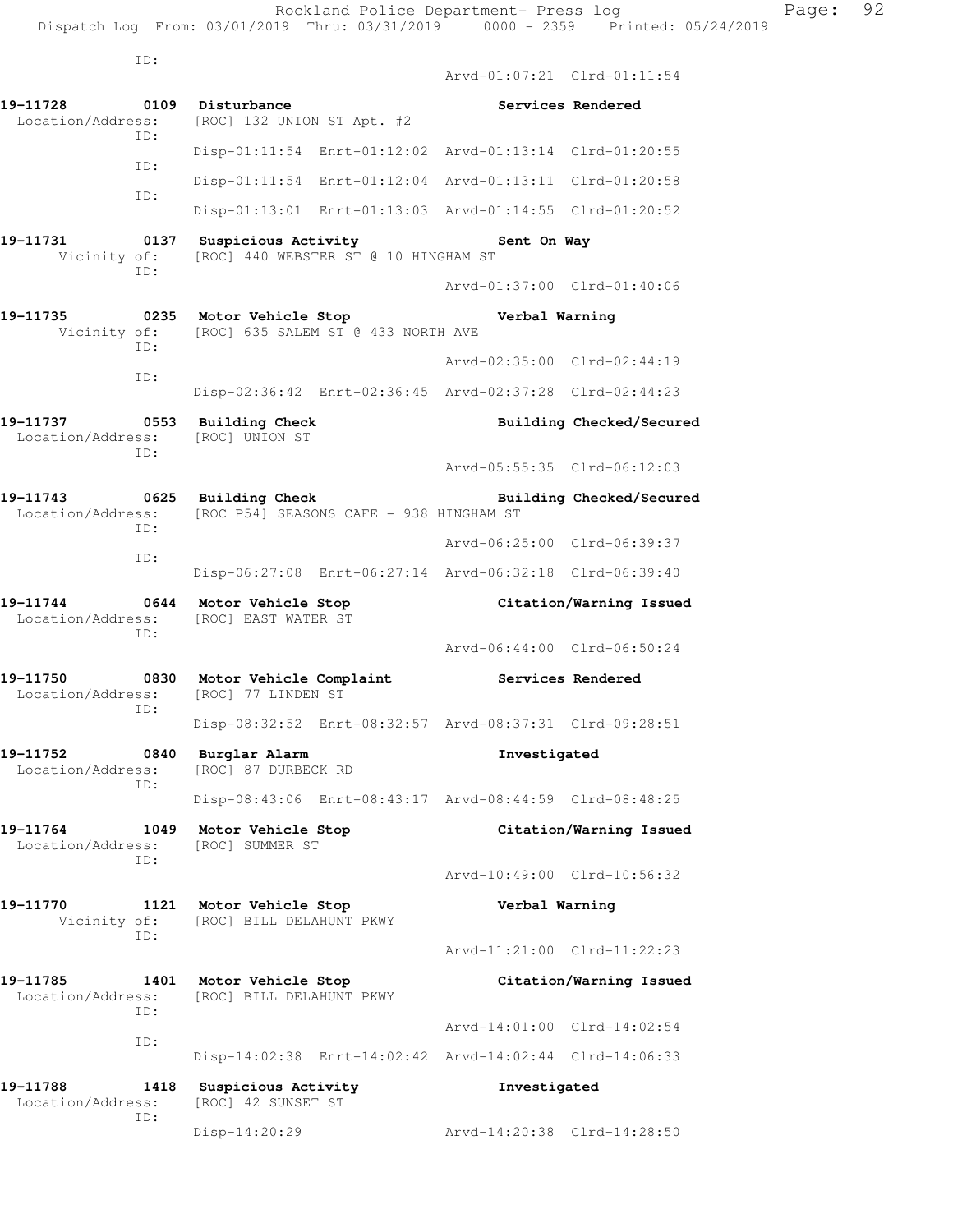Rockland Police Department- Press log Fage: 93 Dispatch Log From: 03/01/2019 Thru: 03/31/2019 0000 - 2359 Printed: 05/24/2019 ID: Disp-14:20:29 Arvd-14:20:36 Clrd-14:28:52 ID: Disp-14:22:50 Arvd-14:22:53 Clrd-14:23:06 **19-11797 1534 Larceny / Forgery/ Fraud Report Follows**  Location/Address: [ROC] 693 HINGHAM ST ID: Disp-15:35:33 Arvd-15:35:38 Clrd-16:04:52 **19-11798 1549 911 Hang Up Investigated**  Location/Address: [ROC] 25 MONCRIEF RD ID: Disp-15:49:50 Enrt-15:49:54 Arvd-15:51:15 Clrd-15:52:12 19-11799 **1556** Health & Welfare Check **Services Rendered**  Location/Address: [ROC P47] BEST WESTERN - 909 HINGHAM ST ID: Disp-15:57:32 Enrt-15:57:43 Clrd-16:05:20 **19-11801 1608 SHIFT ASSIGNMENTS No Action Required**  Location/Address: [ROC] 490 MARKET ST ID: Arvd-16:08:00 Clrd-16:12:05 19-11802 1629 911 Accidental **19-11802** Services Rendered Location/Address: [ROC P92] BAVIS ICE ARENA - 180 VFW DR ID: Disp-16:30:12 Enrt-16:32:09 Arvd-16:33:37 Clrd-16:36:55 **19-11804 1645 OFFICER OUT OF STATION No Action Required**  Location/Address: [ROC] 490 MARKET ST ID: Arvd-16:45:00 Clrd-16:47:04 19-11810 1735 Disturbance **1786** Peace Restored Location/Address: [ROC] 258 CENTRE AVE ID: Disp-17:36:54 Enrt-17:37:12 Arvd-17:40:38 Clrd-18:01:07 ID: Disp-17:39:05 Clrd-17:39:10 ID: Disp-17:44:17 Enrt-17:44:24 Arvd-17:44:27 Clrd-17:58:05 **19-11811 1736 911 Accidental Services Rendered**  Location/Address: [ROC P64] CVS PHARMACY - 80 MARKET ST ID: Disp-17:39:23 Enrt-17:39:33 Arvd-17:40:40 Clrd-17:40:58 **19-11816 1939 911 Accidental Services Rendered**  Location/Address: [ROC] 12 SPLIT BOULDER RD ID: Disp-19:40:26 Enrt-19:40:34 Clrd-19:41:25 ID: Disp-19:41:18 Enrt-19:41:22 Clrd-19:43:46 ID: Disp-19:43:54 Enrt-19:44:13 Arvd-19:52:47 Clrd-19:56:28 **19-11818 1947 Health & Welfare Check Investigated**  Location/Address: [ROC] 19 PACIFIC ST ID: Disp-19:48:32 Enrt-19:48:40 Arvd-20:07:24 Clrd-20:10:23 ID: Disp-19:48:32 Enrt-19:48:45 Arvd-20:07:19 Clrd-20:10:29 **19-11830 1947 Follow-Up Investigation Services Rendered**  Location/Address: [ROC] 19 PACIFIC ST ID: Disp-21:20:19 Arvd-21:20:59 Clrd-21:21:08 19-11832 2000 Building Check **Building Checked/Secured** Location/Address: [ROC P75] UNION POINT - BILL DELAHUNT PKWY